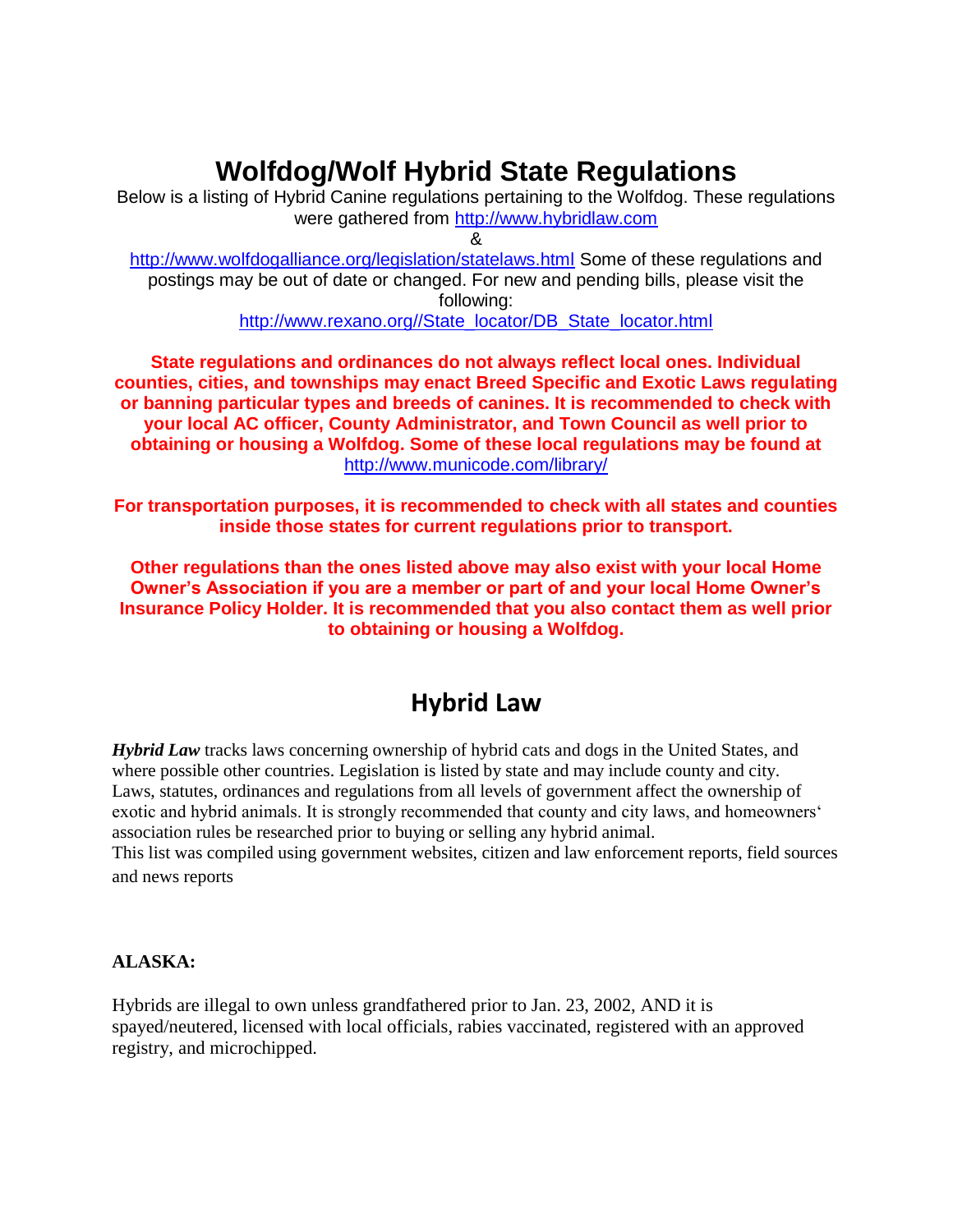<http://www.boards.adfg.state.ak.us/gameinfo/meetsum/2009-2010/prelim-actions-draft-sw10.pdf>

5 AAC 92.xxx. Possession of cat hybrid prohibited. (a) It is unlawful, without a permit issued by the department, for a person to possess, transport, sell, advertise or otherwise offer for sale, purchase, or offer to purchase a cat hybrid, including but not limited to Savannah, Bengal, and Chausie breeds.

(b) It is an affirmative defense to a prosecution for illegal possession of a cat hybrid under this section that

(1) the breed is recognized by The International Cat Association as a breed eligible for championship class;

(2) the animal is licensed as required in the jurisdiction of residence, has a registered pedigree showing the previous four generations, and these records are available for inspection by animal control officers and other government or regulatory officials; and

(3) the animal is at least four generations removed from a wild ancestor.

(c) For the purposes of this section "cat hybrid" includes

(1) the offspring from a mating of a domestic cat (Felis catus) or cat hybrid with any species of wild cat or hybrid of a wild and domestic cat in the previous four generations; and

(2) an animal represented to be a cat hybrid by any name or description.

[Alaska Department of Fish & Game](http://www.adfg.state.ak.us/)

P.O. Box 115526 1255 W. 8th Street Juneau, AK 99811-5526 Phone: 907-465-4100 Fax: 907-465-2332 TTY: 800-478-3648 or 907-465-3646

# [ALASKA STATE LEGISLATURE](http://w3.legis.state.ak.us/index.php)

Legislative Information Office State Capitol - Terry Miller Building, Suite 111 Juneau, Alaska 99801-1182 Phone: 907-465-4648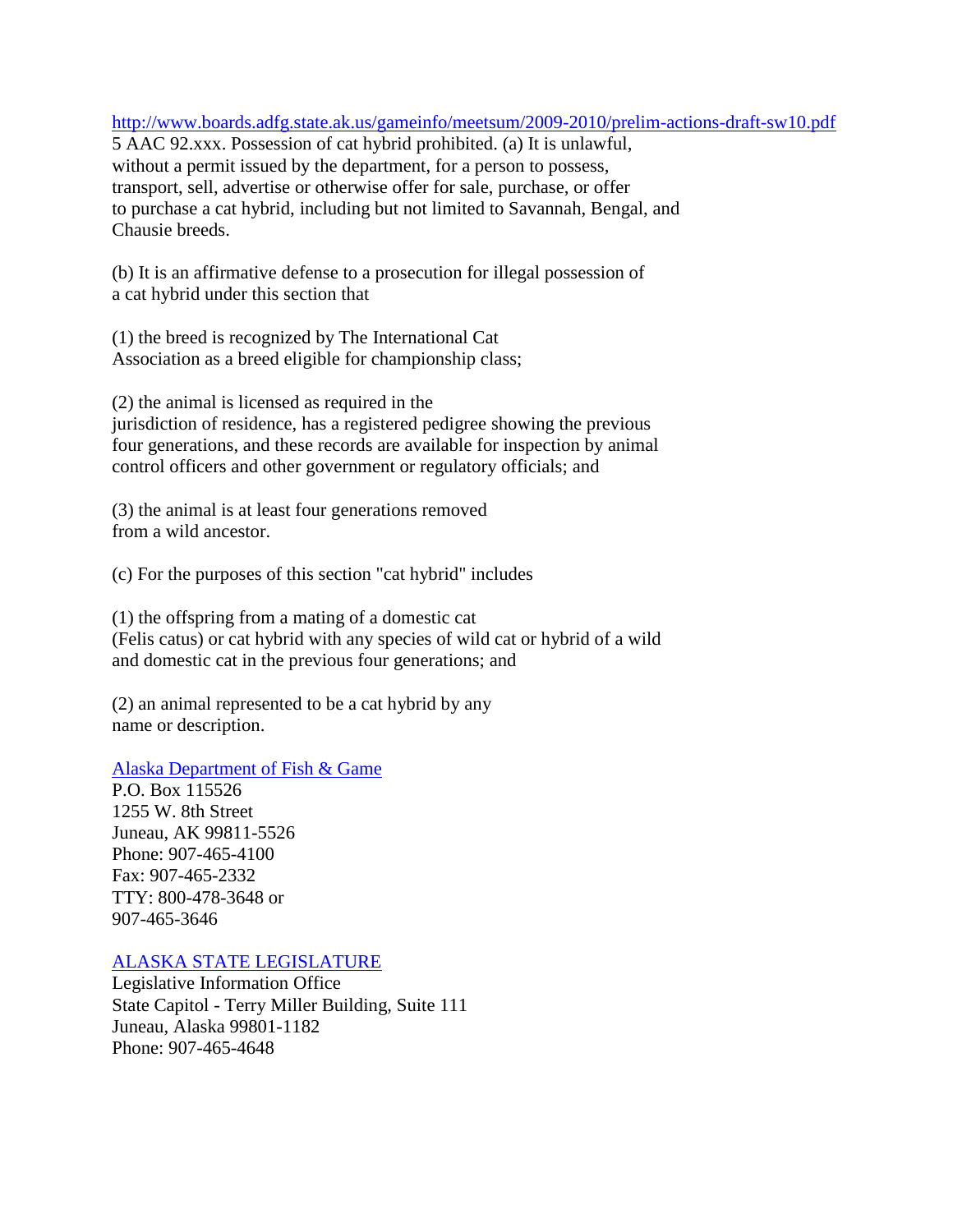Alaska Department of Fish and Wildlife Import/Export office: 907-271-6198

8/1/2010

# **ALABAMA:**

AGFC does not have any regulations on hybrid dogs or cats at this time.

Louise Robinson Enforcement Division

Kim Cartwright [info @ agfc.state.ar.us] Information Officer Arkansas Game and Fish Commission

Alabama Department of Conservation and Natural Resources 64 N Union St. Montgomery, AL 36104

Email: COMMISSIONER'S OFFICE [dcnr.commissioner @ dcnr.alabama.gov] (334) 242-3486

ALABAMA REGULATIONS RELATING TO GAME, FISH AND FUR-BEARING ANIMALS

[http://www.outdooralabama.com](http://www.outdooralabama.com/)

CODE OF ALABAMA (Alabama Legislature[\)](http://www.legislature.state.al.us/CodeofAlabama/1975/coatoc.htm) <http://www.legislature.state.al.us/CodeofAlabama/1975/coatoc.htm>

5/8/08

# **ARKANSAS:**

No provisions for hybrid cats.

Wolves and Wolf hybrids are regulated.

20-19-402. Definition.

As used in this subchapter, **wolf-dog hybrid** means any animal which is publicly acknowledged by its owner as being the offspring of a wolf and domestic dog. No animal may be judged to be a wolf or wolf-dog hybrid based strictly on its appearance.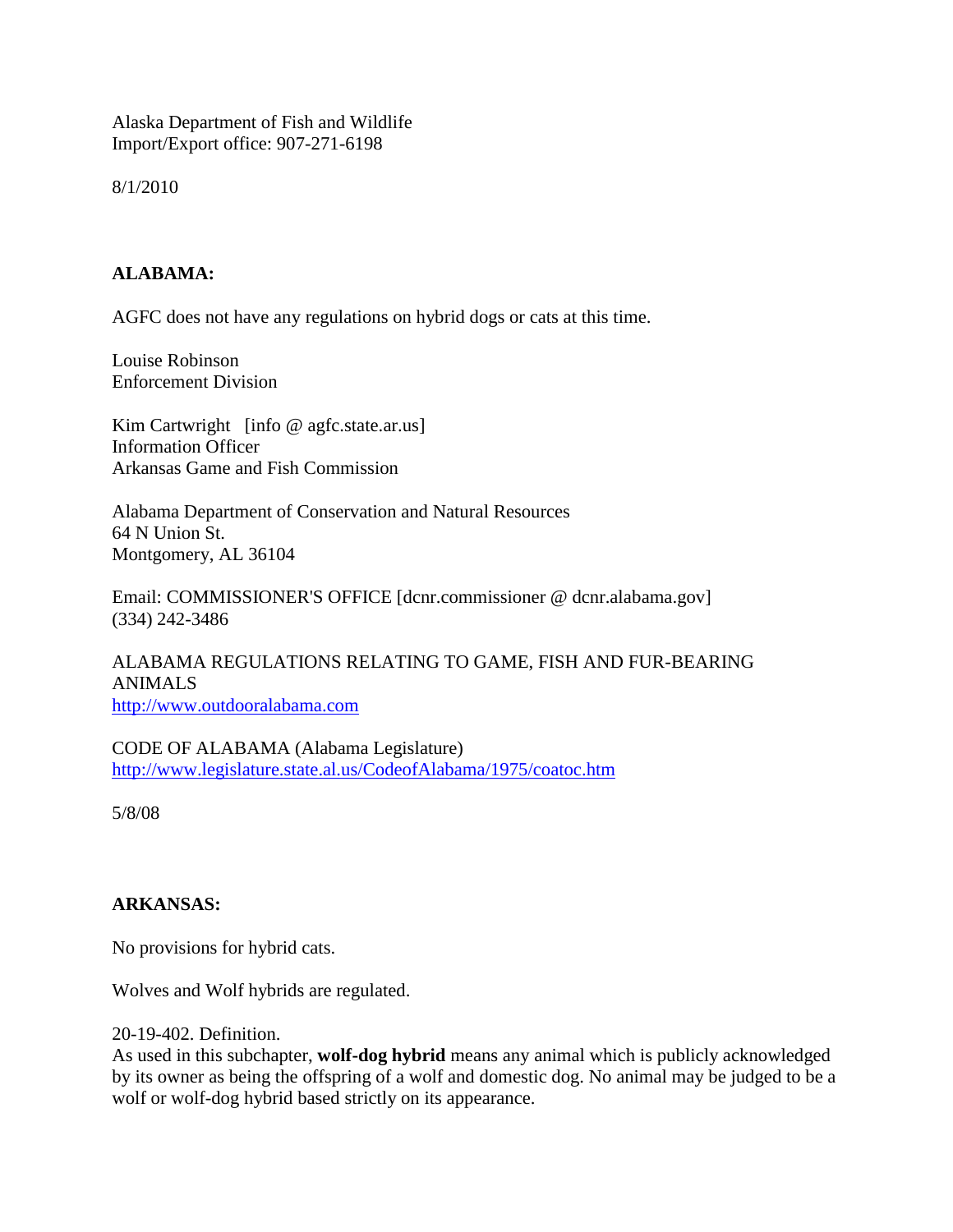History. Acts 2001, No. 1768 2. [http://www.arkleg.state.ar.us/NXT/gateway.dll?](http://www.arkleg.state.ar.us/NXT/gateway.dll?f=templates&fn=default.htm&vid=blr:code) [f=templates&fn=default.htm&vid=blr:code](http://www.arkleg.state.ar.us/NXT/gateway.dll?f=templates&fn=default.htm&vid=blr:code)

20-19-403. Records.

(a) Owners of wolves and wolf-dog hybrids shall maintain all health records of each wolf and wolf-dog hybrid, including health certificates, records of immunization, and any other documentary evidence pertaining to the health and welfare of the animal.

(b) The owner shall maintain records of acquisitions and disposals of wolf-dog hybrids, including the name and address of the person with whom a transaction is conducted, with entries being made on the day of the transaction.

(c) Records shall be available for inspection by law enforcement personnel at reasonable hours. History. Acts 2001, No. 1768, 3.

[http://www.arkleg.state.ar.us/NXT/gateway.dll?](http://www.arkleg.state.ar.us/NXT/gateway.dll?f=templates&fn=default.htm&vid=blr:code) [f=templates&fn=default.htm&vid=blr:code](http://www.arkleg.state.ar.us/NXT/gateway.dll?f=templates&fn=default.htm&vid=blr:code)

20-19-404. Confinement Care Inspections.

(a) Wolves and wolf-dog hybrids shall be provided adequate confinement and adequate feeding. (b) Adequate confinement shall include at least:

 (1) A brick, concrete, or chain-link enclosure surrounded by two (2) layers of fencing as follows:

(A) For a single animal:

 (i) Either an inner chain-link fence a minimum of fifteen feet by eight feet by ten feet (15 x 8 x 10) or an electric fence that prevents climbing over, and either extending two feet (2) underground or employing some other means that prevents digging under; and

(ii) An outer fence eight feet  $(8)$  high with at least four feet  $(4)$  between the two  $(2)$ fences unless the inner fence is an electric fence posted with warning signs and the gate is locked at all times;

(B) For a pair, double the cage length for a single animal; or

 (C) For more than two (2) animals, add ten feet (10) to the single animal length and width for each additional animal;

(2) A secluded den four feet (4) square for each animal; and

(3) No more than four (4) total of wolves or wolf-dog hybrids, or both, per acre.

(c) Adequate confinement shall not include tethering of a wolf or wolf-dog hybrid not under the direct supervision and control of the owner or custodian.

(d) (1) Adequate feeding shall include daily feedings and provisions of water.

 (2) The feed used shall consist of a minimum meat-based protein content of twenty-five percent (25%) and crude fat of fifteen percent (15%), with exceptions for geriatric and overweight animals or under the advice of a licensed veterinarian.

(e) Owners and custodians of wolves and wolf-dog hybrids shall allow inspections by law enforcement personnel at reasonable hours to ensure adequate confinement and adequate feeding.

(f) This section applies only to owners of four (4) or more adult wolf-dog hybrids or wolves, animals one (1) year of age or older.

History. Acts 2001, No. 1768, 4.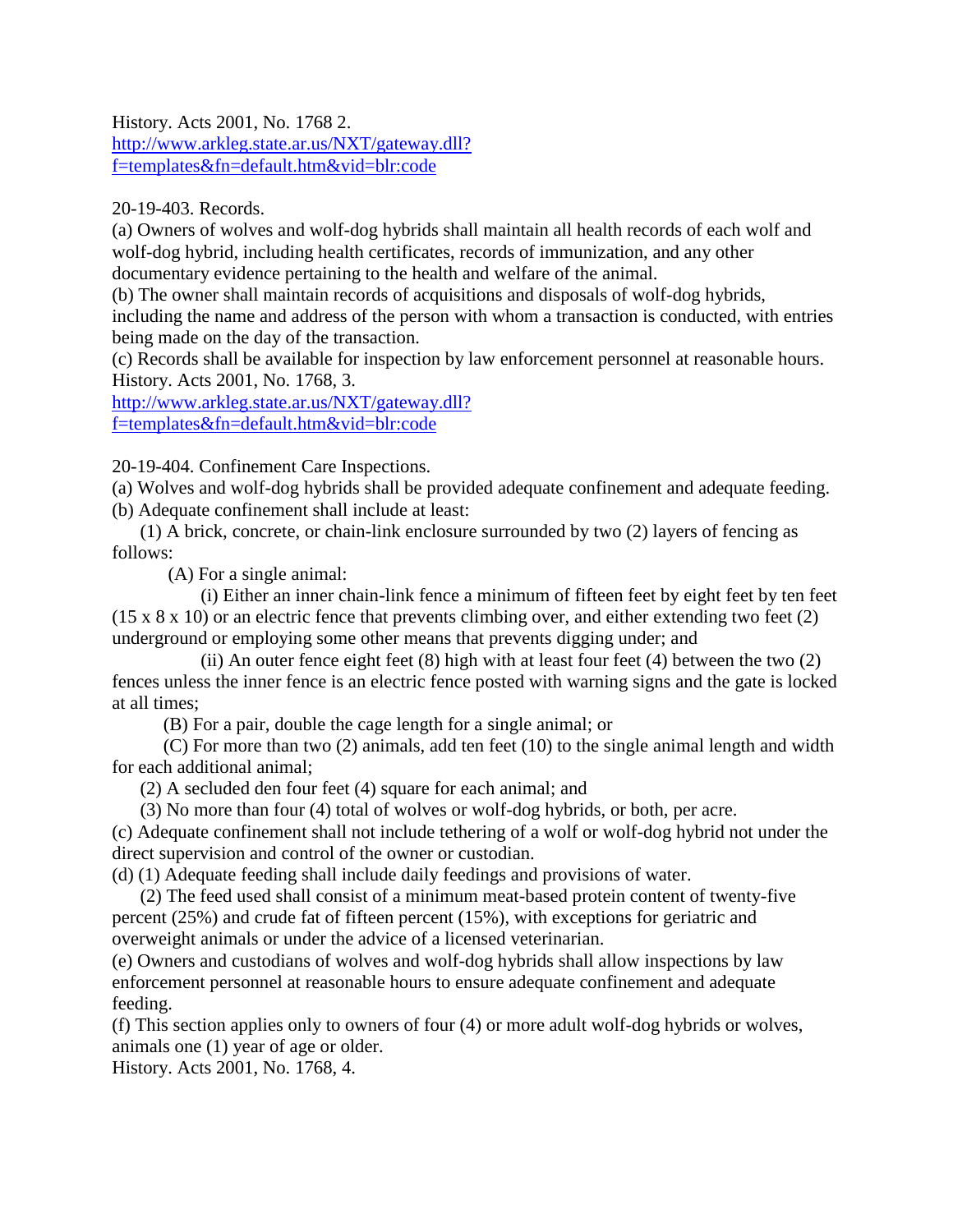[http://www.arkleg.state.ar.us/NXT/gateway.dll?](http://www.arkleg.state.ar.us/NXT/gateway.dll?f=templates&fn=default.htm&vid=blr:code) [f=templates&fn=default.htm&vid=blr:code](http://www.arkleg.state.ar.us/NXT/gateway.dll?f=templates&fn=default.htm&vid=blr:code)

20-19-406. Vaccination.

(a) Wolves and wolf-dog hybrids are required to be vaccinated against rabies by a licensed veterinarian with a vaccine approved for dog use, and a rabies certificate may be issued. (b) Veterinarians shall inform the owner of the wolf or wolf-dog hybrid, preferably in writing, that the vaccination is considered off label and that protection against rabies is not guaranteed. (c) If a wolf or wolf-dog hybrid bites a person, the following criteria shall be used by an official of the Division of Health of the Department of Health and Human Services in dealing with the animal:

(1) The decision shall consider, at least:

(A) The epidemiology and risk of rabies in the species of animal in question;

(B) Possible prior exposure to a rabies vector;

(C) Behavior of the animal at the time of the bite;

(D) Prior rabies vaccinations; and

(E) Other circumstances that may exist;

(2) In some situations, the division shall consider the initiative and willingness of the individual so exposed to submit to postexposure antirabies immunization after being adequately informed of all potential risks;

(3) Upon written order by the Director of the Division of Health of the Department of Health and Human Services or a specifically designated representative, any biting animal determined to be at significant risk for the transmission of rabies shall be humanely killed and the brain tissue submitted for testing; and

(4) The division has the authority to order the quarantine of an animal determined to be a very low risk for the transmission of rabies for a thirty-day observation period as an alternate method to euthanasia and testing.

(d) Owners shall be notified and given three (3) business days to provide proof to the division in their animal's defense before the animal can be euthanized.

(e) If in the future the United States Department of Agriculture approves the use of rabies vaccines in wolves or wolf-dog hybrids, or both, then wolves and wolf-dog hybrids will fall under the same regulations as dogs regarding biting humans and rabies control.

History. Acts 2001, No. 1768, 6.

[http://www.arkleg.state.ar.us/NXT/gateway.dll?](http://www.arkleg.state.ar.us/NXT/gateway.dll?f=templates&fn=default.htm&vid=blr:code) [f=templates&fn=default.htm&vid=blr:code](http://www.arkleg.state.ar.us/NXT/gateway.dll?f=templates&fn=default.htm&vid=blr:code)

# 20-19-407. Penalties.

(a) If a wolf or wolf-dog hybrid bites a person or injures or destroys another animal while out of its confined area, the person responsible for the adequate confinement of the animal upon conviction shall be guilty of a Class A misdemeanor.

(b) If a wolf or wolf-dog hybrid is not adequately confined or fed, the person responsible for adequate confinement or adequate feeding of the animal, or both adequate feeding and adequate confinement upon conviction shall be guilty of a Class A misdemeanor.

(c) A person who abandons or releases a wolf or wolf-dog hybrid into the wild upon conviction shall be guilty of a Class A misdemeanor.

History. Acts 2001, No. 1768, 7.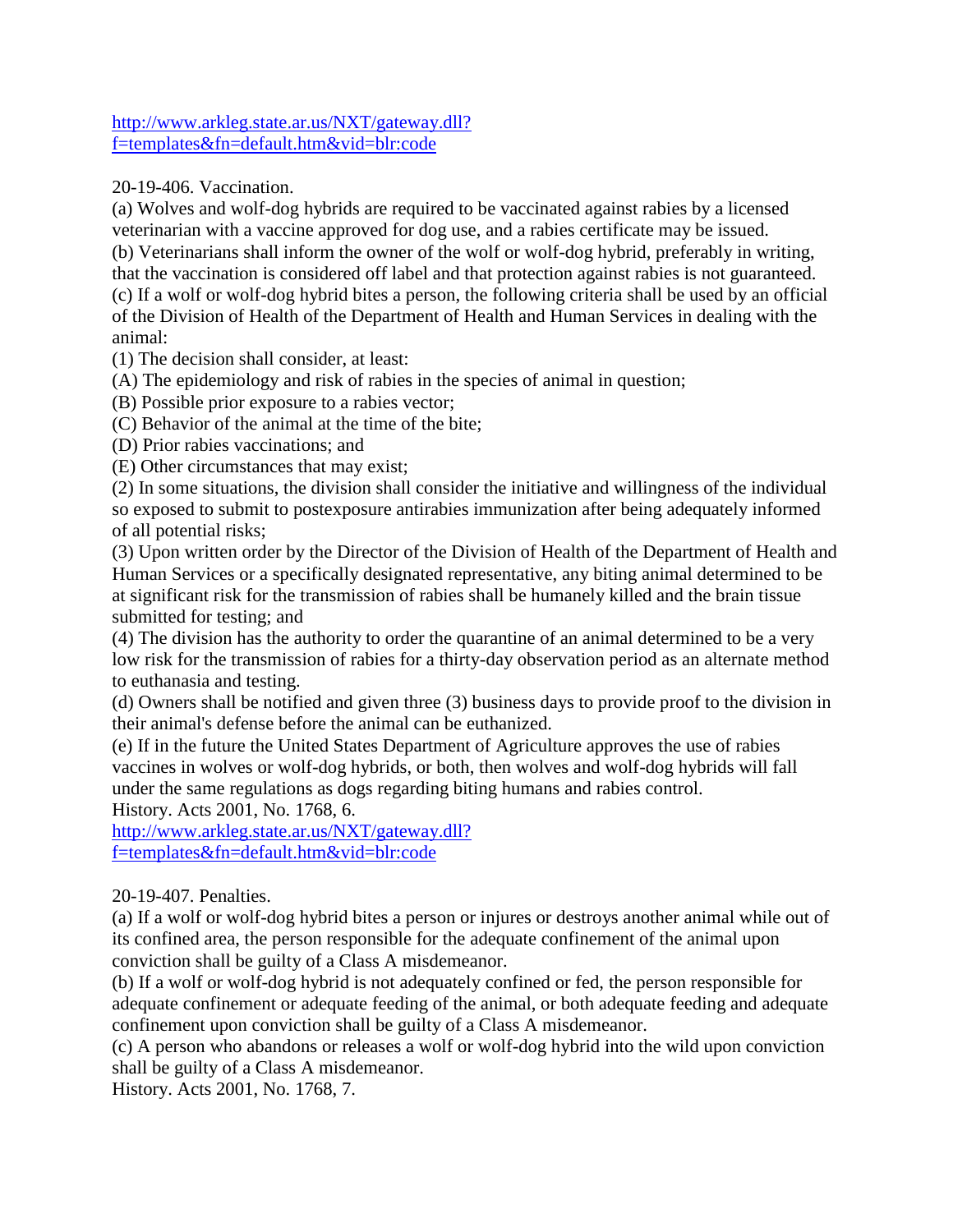[http://www.arkleg.state.ar.us/NXT/gateway.dll?](http://www.arkleg.state.ar.us/NXT/gateway.dll) [f=templates&fn=default.htm&vid=blr:code](http://www.arkleg.state.ar.us/NXT/gateway.dll)

5/14/08

### **ARIZONA:**

No provisions for hybrid cats or wolves are made.

### [ARIZONA GAME AND FISH](http://www.gf.state.az.us/)

Main Office - Phoenix Arizona Game and Fish Department 5000 W. Carefree Highway Phoenix, AZ 85086-5000 602-942-3000

### [ARIZONA STATE LEGISLATURE](http://www.azleg.gov/)

Arizona State Senate Capitol Complex 1700 West Washington Phoenix, AZ 85007-2890 Info Desk: (602) 926-3559 FAX: (602) 926-3429 Toll Free: 1-800-352-8404

[Arizona Revised Statutes \(All\)](http://www.azleg.state.az.us/ArizonaRevisedStatutes.asp) [Arizona Revised Statutes: Game and Fish: Title 17](http://www.azleg.state.az.us/ArizonaRevisedStatutes.asp?Title=17) [Arizona Revised Statutes: Agriculture: Title 3](http://www.azleg.state.az.us/ArizonaRevisedStatutes.asp?Title=3)

#### **[Arizona Game and Fish](http://www.azgfd.gov/eservices/documents/all_azgfd_laws.pdf) [Laws and Rules](http://www.azgfd.gov/eservices/documents/all_azgfd_laws.pdf)**

ARTICLE 4. LIVE WILDLIFE R12-4-401. Live Wildlife Definitions 16.Hybrid wildlife means an offspring from two different wildlife species or genera. Offspring from a wildlife species and a domestic animal species are not considered to be wildlife.

5/7/08

### **CALIFORNIA:**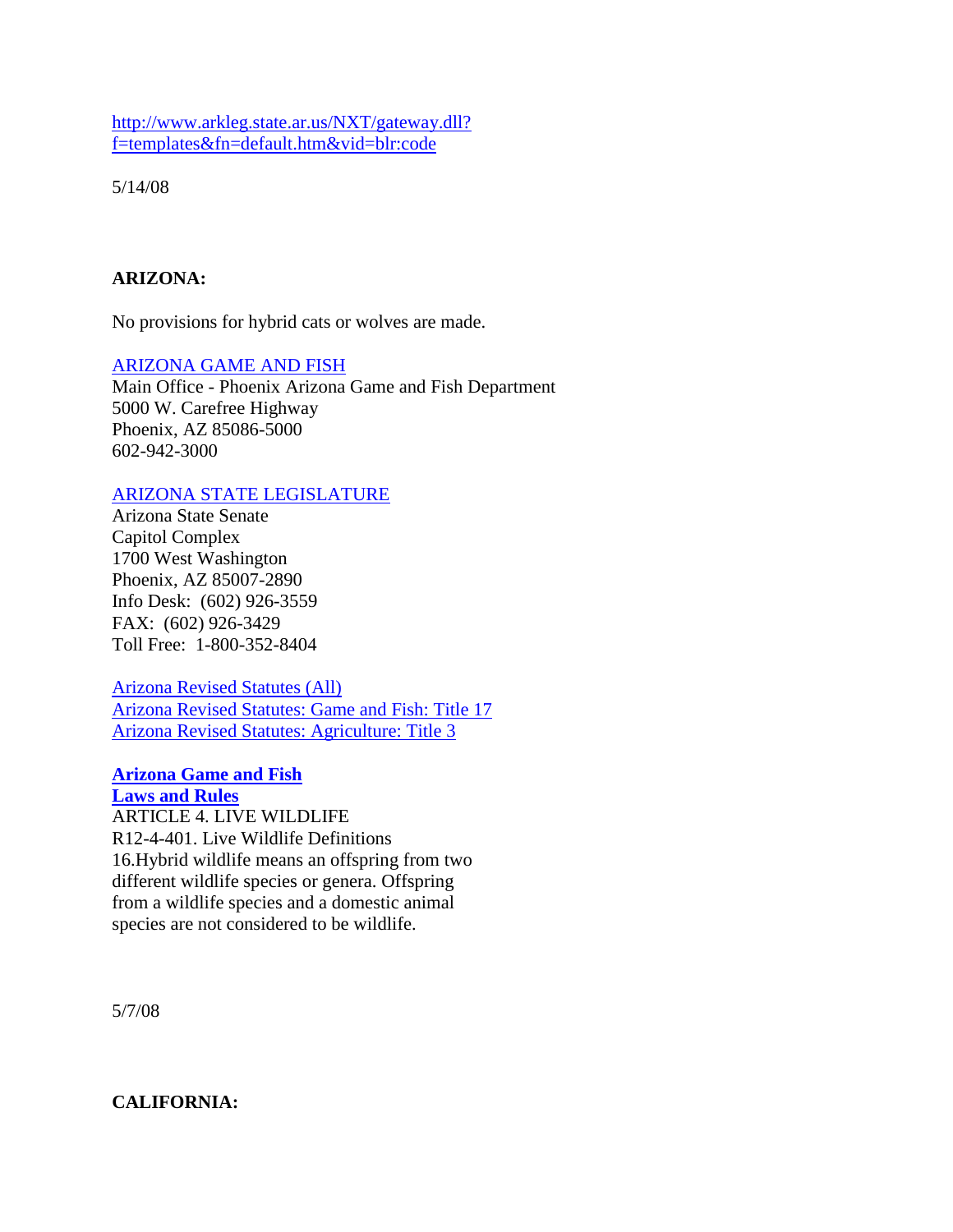Section  $671(c)(2)(K)$ , Title 14, of the California Code of Regulations [http://www.dfg.ca.gov/licensing/pdffiles/fg1518.pdf \(](http://www.dfg.ca.gov/licensing/pdffiles/fg1518.pdf)page 8)

The offspring of a restricted cat and domestic cat are not restricted.

Wolves and first generation hybrids are restricted from possession.

Title 14: 2189. Importation of Nonnative Wild Animals; Regulations (a) As used in this section nonnative wild animal means any nonnative animal species, or hybrid thereof, that is not normally domesticated pursuant to this code or regulations adopted pursuant thereto and that is not designated as a furbearing, game, nongame, threatened, or endangered animal.

671. Importation, Transportation and Possession of Live Restricted Animals. (a) It shall be unlawful to import, transport, or possess alive animals restricted in subsection (c) below except under permit issued by the Department of Fish and Game. (c) Restricted species include:

1. Family Felidae-All species (W), except:

a. Acinonyx jubatus (cheetahs) (D).

b. Domestic cats and hybrids of domestic cats are not restricted.

2. Family Canidae - All species (W).

a. Wolf hybrids ( Canis familiaris (domestic dog) x Canis lupus (wolf)).

 (i) Any F1 (first) generation wolf hybrid whelped on or before February 4, 1988 may be possessed under permit from the department.

 (ii) No state permit is required to possess the progeny of F1 generation wolf hybrids, but cities and counties may prohibit possession or require a permit.

b. Domesticated dogs are not restricted.

Department of Fish & Game License and Revenue Branch 1740 North Market Boulevard Sacramento, CA 95834 lrb @ dfg.ca.gov

5/14/08

No regulation on hybrids found in the statutes. However, there was a study mandated and performed addressing the necessity of regulating hybrid dogs and cats. Additional information is needed.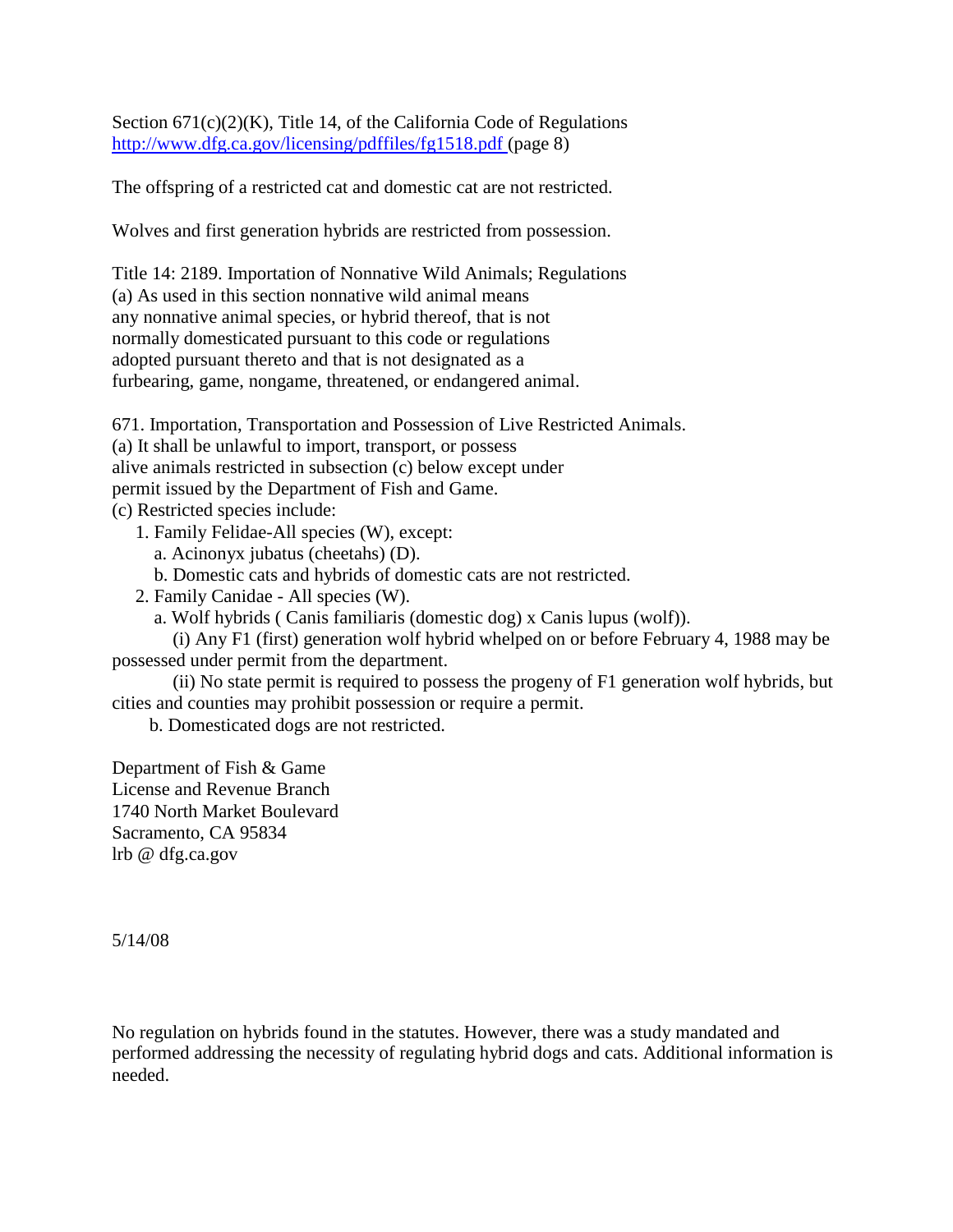### [COLORADO REVISED STATUTES](http://www.michie.com/colorado/lpext.dll/cocode/1?fn=document-frame.htm&f=templates&2.0)

### [TITLE 35 AGRICULTURE](http://www.michie.com/colorado/lpext.dll/cocode/1/55fe3?fn=document-frame.htm&f=templates&2.0)

#### [PET ANIMAL CARE](http://www.michie.com/colorado/lpext.dll/cocode/1/55fe3/58fbe?fn=document-frame.htm&f=templates&2.0)

#### [ARTICLE 80 PET ANIMAL CARE AND FACILITIES ACT](http://www.michie.com/colorado/lpext.dll/cocode/1/55fe3/58fbe/58fc0?fn=document-frame.htm&f=templates&2.0)

### [35-80-102. Definitions.](http://www.michie.com/colorado/lpext.dll/cocode/1/55fe3/58fbe/58fc0/58fdc?fn=document-frame.htm&f=templates&2.0)

(8) "Feline hobby breeder facility" means any facility that produces or transfers no more than twenty-four cats per year or breeds no more than three litters per year.

35-81-101. Legislative declaration. [Mandating study regarding necessity of regulating hybrid](http://www.michie.com/colorado/lpext.dll?f=FifLink&t=document-frame.htm&l=jump&iid=28f22fdc.17ad007f.0.0&nid=1a401#JD_35-81-101)  [cats and wolves.](http://www.michie.com/colorado/lpext.dll?f=FifLink&t=document-frame.htm&l=jump&iid=28f22fdc.17ad007f.0.0&nid=1a401#JD_35-81-101)

[35-81-102. Study of hybrid animals.](http://www.michie.com/colorado/lpext.dll?f=FifLink&t=document-frame.htm&l=jump&iid=28f22fdc.17ad007f.0.0&nid=1a401#JD_35-81-101) [Conclusion: hybrids are dangerous and need to be](http://www.michie.com/colorado/lpext.dll?f=FifLink&t=document-frame.htm&l=jump&iid=28f22fdc.17ad007f.0.0&nid=1a401#JD_35-81-101)  [regulated.](http://www.michie.com/colorado/lpext.dll?f=FifLink&t=document-frame.htm&l=jump&iid=28f22fdc.17ad007f.0.0&nid=1a401#JD_35-81-101)

Hybrids are illegal in the city of Denver. A link to this law could not be found by the owners of Hybrid Law. Please delete the second sentence then add:

Sec. 8-2. Keeping wild or dangerous animals prohibited.

(a) It shall be unlawful for any person to own, possess, keep, maintain, harbor, transport or sell within the city [of Denver] any living wild or dangerous animal; provided, however, that the following organizations or entities shall be exempt from this section:

(1) The Denver Zoological Gardens;

(2) Any circus, rodeo or livestock show licensed by the city;

(3) Any research institute approved by the manager of environmental health to harbor, maintain or keep wild or dangerous animals; and

(4) Any wildlife rehabilitator licensed by the Colorado Division of Wildlife who temporarily keeps raptors or wild animals within the city, when the purpose is to return the birds or animals to the wild.

(b) The term wild or dangerous animal, for the purposes of this section, shall mean and include any and all species of the following:

(1) Poisonous reptiles;

(2) Monitor lizards and teglis;

(3) Nonpoisonous snakes with a length greater than six (6) feet;

(4) Crocodilians;

(5) Poisonous spiders;

(6) Scorpions;

(7) All species of nonhuman mammals except:

a. Domestic cat (Felis catus), however, this exception shall not apply to any animal that is the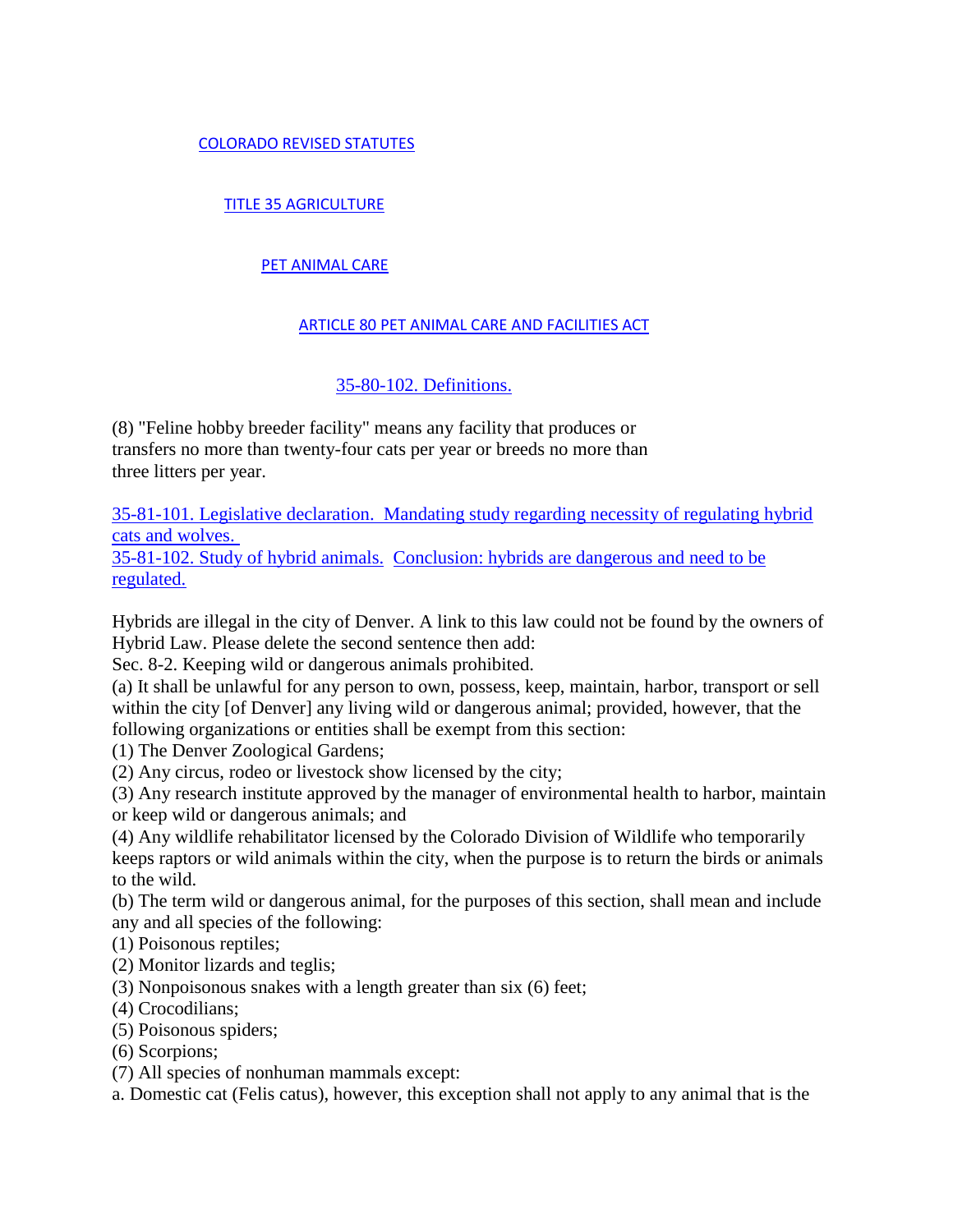offspring (hybrid cross) of a domestic cat and any other species of cat unless the non-domestic cat ancestor was of the Bengal cat (Felis bengalensis) species and that all ancestors of the cat have lived in captivity for at least the preceding five (5) generations (F4);

4/3/2011

### **CONNECTICUT**:

Documented conversation with Elaine Hinsch of the CT Office of Wildlife Division regarding the legality of Bengals and Savannahs in the state of Connecticut, courtesy of Paige H.:

When asked if Savannahs and/or Bengals could be brought into the state for a cat show, here is the answer:

**"The simple answer is no, neither Bengal nor Savannah cats may be imported into or possessed within the State of Connecticut. The importation and possession of Bengal and Savannah cats is prohibited pursuant to Section 26-40a of the Connecticut General Statutes (see section appended below) by virtue of their being hybrids of 'wild cats' (e.g., a Bengal cat being a hybrid of an Asian leopard; and a Savannah cat being a hybrid of an African serval).**

**There are exceptions however, including an exception for possessing Bengal cats that are certified by an internationally recognized domestic feline association as being without wild parentage for a minimum of four prior generations;** *and* **registered with the Commissioner of Agriculture prior to October 1, 1996. But even then, Bengal cats may not be imported after June 6, 1996.**

**Another exception extends to zoos, nature centers, museums and exhibitors provided they are in compliance with State regulation (26-55-6) that defines these legal organizations (see attached). Any person meeting the requirements of the regulation would be allowed to bring their wild felidae to Connecticut."**

When asked "Importation and possession are different than coming into the state for a couple of days for a cat show… what is your definition of importation? Is coming into the state for even a day, without staying overnight, meet your department's definition of importation? If [a person] comes into the state and stays overnight for a day or two [with a hybrid], is that considered importation?"

Here is her answer, **"Under CT law, importation would include a wild felidae brought into the State for even one day. The law doesn't differentiate between long or short term length of stay."**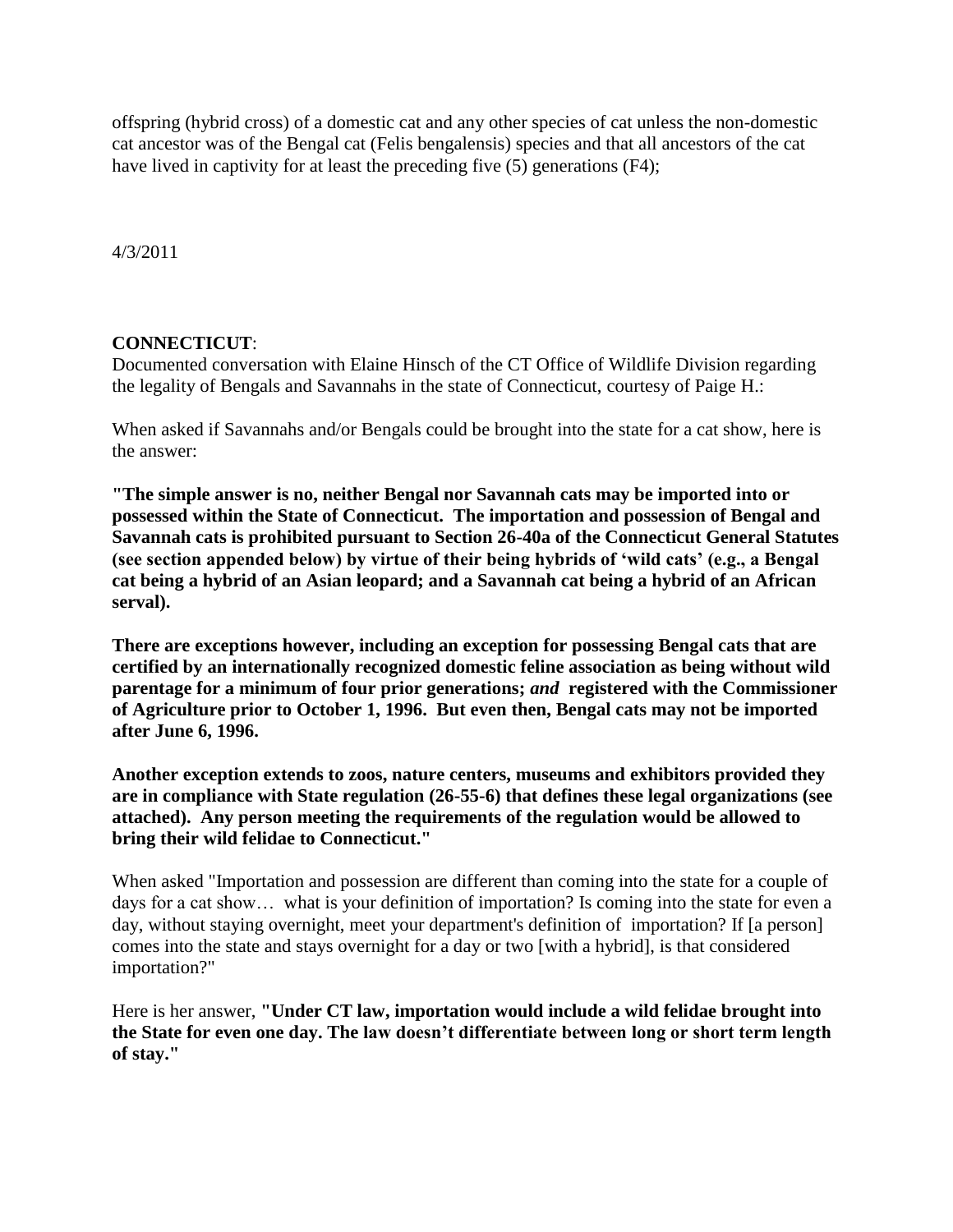#### <http://www.cga.ct.gov/2011/pub/chap490.htm#Sec26-40a.htm>

### **Sec. 26-40a. Possession of potentially dangerous animal. Exemptions. Seizure, relocation and disposal. Penalties.**

 (a) No person shall possess a potentially dangerous animal. For the purposes of this section, the following wildlife, or any hybrid thereof, shall be considered potentially dangerous animals:

 (1) The felidae, including, but not limited to, the lion, leopard, cheetah, jaguar, ocelot, jaguarundi cat, puma, lynx and bobcat;

(2) The canidae, including, but not limited to, the wolf, and coyote;

 (3) The ursidae, including, but not limited to, the black bear, grizzly bear and brown bear; and

(4) The hominidae, including, but not limited to, the gorilla, chimpanzee and orangutan.

 (b) A primate that weighs less than thirty-five pounds at maturity and that was imported or possessed by a person in this state prior to October 1, 2003, shall not be considered a potentially dangerous animal pursuant to this section.

 (c) Any such animal illegally possessed may be ordered seized and may be relocated or disposed of as determined by the Commissioner of Environmental Protection. The Department of Environmental Protection shall issue a bill to the owner or person in illegal possession of such potentially dangerous animal for all costs of seizure, care, maintenance, relocation or disposal of such animal. Additionally, any person who violates any provision of this section shall be assessed a civil penalty not to exceed two thousand dollars, to be fixed by the court, for each offense. Each violation shall be a separate and distinct offense and in the case of a continuing violation, each day's continuance thereof shall be deemed to be a separate and distinct offense. The Commissioner of Environmental Protection may request the Attorney General to institute an action in Superior Court to recover such penalty and any amounts owed pursuant to a bill issued in accordance with this section and for an order providing such equitable and injunctive relief as the court deems appropriate.

 (d) The provisions of this section shall not apply to municipal parks, zoos, accredited by the Association of Zoos and Aquariums or the Zoological Association of America, public nonprofit aquaria, nature centers, museums, or exhibitors licensed or registered with the United States Department of Agriculture or laboratories and research facilities maintained by scientific or educational institutions licensed or registered with the United States Department of Agriculture or to a person possessing a Bengal cat certified by an internationally recognized multiple-cat domestic feline breeding association as being without wild parentage for a minimum of four prior generations which cat was registered with the Commissioner of Agriculture on or before October 1, 1996, provided no such cat may be imported into this state after June 6, 1996. In any action taken by any official of the state or any municipality to control rabies, a Bengal cat shall be considered not vaccinated for rabies in accordance with accepted veterinary practice.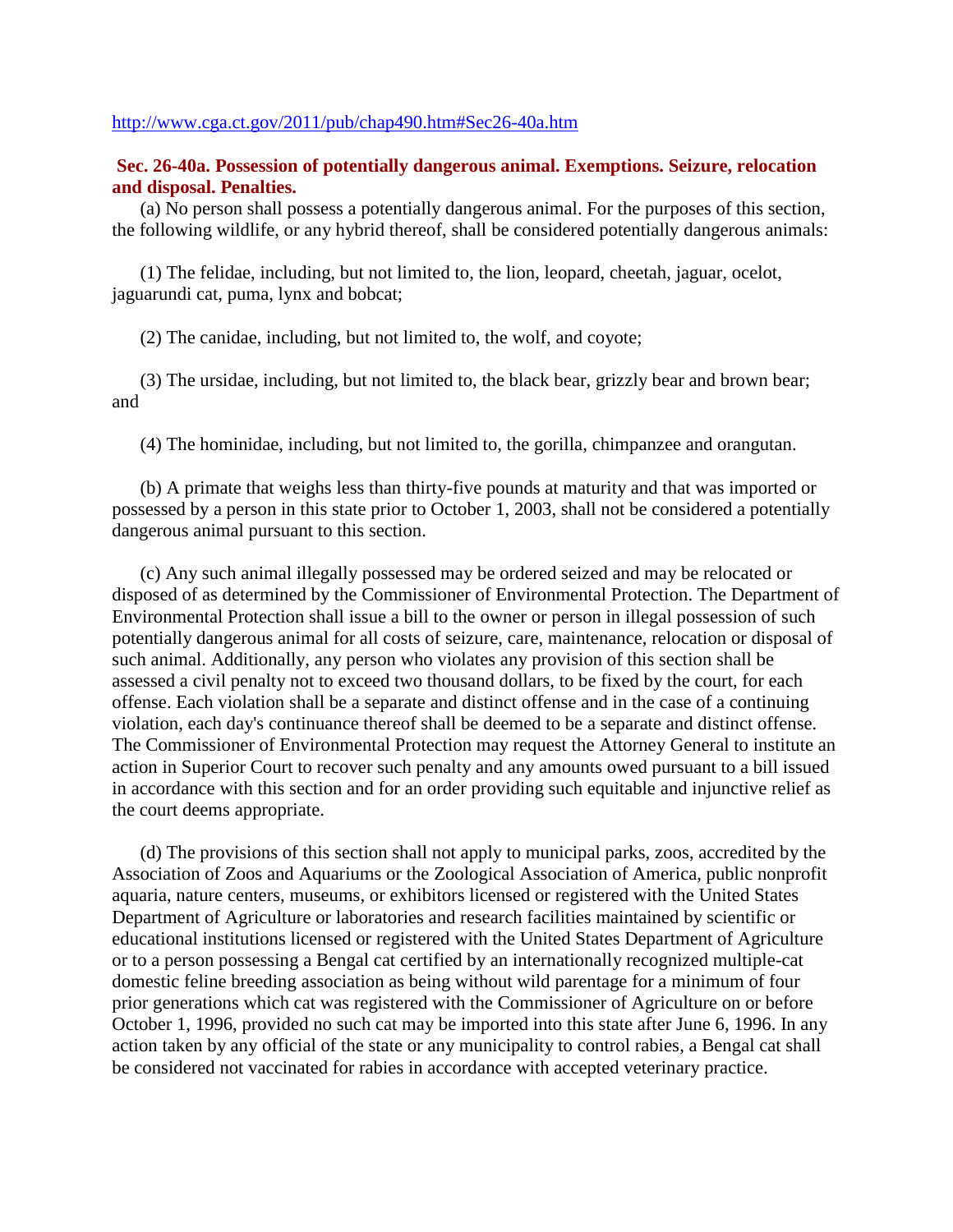(e) Any person who wilfully violates any provision of subsection (a) of this section shall be guilty of a class A misdemeanor.

For further information you can contact Elaine Hinsch of the CT Office of Wildlife Division at [Elaine.Hinsch@ct.gov](mailto:%20Elaine.Hinsch@ct.gov)

4/14/2013

# **DISTRICT OF COLUMBIA**

District of Columbia Official Code 2001 Edition. Division I. Government of District. Title 8. Environmental and Animal Control and Protection. Subtitle E. Animal Control and Protection. Chapter 18. Animal Control.

### **§ 8-1808. Prohibited conduct.**

(h)(1) Except as provided in this subsection, no person shall import into the District, possess, display, offer for sale, trade, barter, exchange, or adoption, or give as a household pet any living member of the animal kingdom including those born or raised in captivity, except the following: domestic dogs (excluding hybrids with wolves, coyotes, or jackals), domestic cats (excluding hybrids with ocelots or margays), domesticated rodents and rabbits, captive-bred species of common cage birds, nonpoisonous snakes, fish, and turtles, traditionally kept in the home for pleasure rather than for commercial purposes, and racing pigeons (when kept in compliance with permit requirements).

http://www.animallaw.info/statutes/stusdc8\_1801\_13.htm

Laws, statutes, ordinances and regulations from all levels of government affect the ownership of exotic and hybrid animals. It is strongly recommended that county and city laws, and homeowners association rules be researched prior to buying or selling any hybrid animal.

This list was compiled using government websites, citizen and law enforcement reports, field sources and news reports.

# **DELAWARE:**

Permit required for hybrids. Special containment requirements apply to "dangerous dogs."

<http://delcode.delaware.gov/> TITLE 3 Agriculture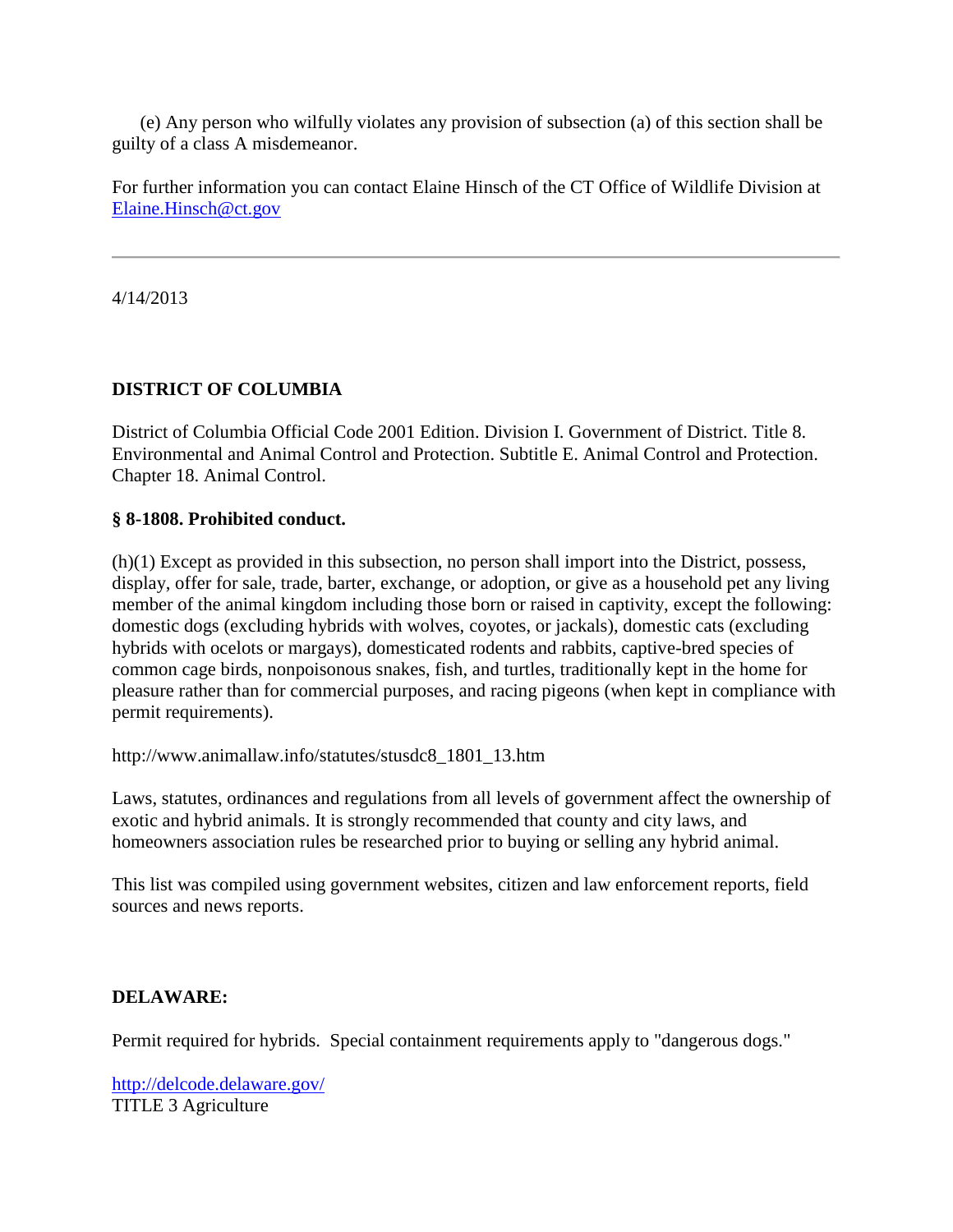### Domestic and Foreign Animals, Birds, Reptiles and Insects CHAPTER 72. POSSESSION OF MAMMALS OR REPTILES EXOTIC TO DELAWARE

7201. Possession; permit required.

No person shall bring into this State, possess, sell or exhibit any live wild mammal or hybrid of a wild mammal or live reptile not native to or generally found in Delaware without first securing a permit under this chapter. The Department of Agriculture may adopt regulations to exempt such mammals and reptiles that do not represent a significant threat to community interests from the provisions of this chapter. Notwithstanding any provision of this chapter to the contrary, except for medical or psychological research or for display in any licensed zoological park or traveling circus, no person shall bring into this State, possess, sell or exhibit any poisonous snake not native to or generally found in Delaware where the venom of such snake poses a risk of serious injury or death to a human, and no permit for the same shall be issued by the Department of Agriculture. (3 Del. C. 1953, 7201; 57 Del. Laws, c. 553; 69 Del. Laws, c. 84, 1; 72 Del. Laws, c. 285, 1.)

8205. Prohibition of vaccination of certain animals for rabies.

(a) No licensed veterinarian or other person may vaccinate a wild animal, wild animal hybrid or other animal with a rabies vaccine not intended for use in that animal, except when specifically approved by the Department of Agriculture.

(b) Anyone violating this section shall be fined not less than \$50 nor more than \$250. (66 Del. Laws, c. 247, 1; 68 Del. Laws, c. 285, 2; 75 Del. Laws, c. 326, 1.)

5/8/08

Disclaimer: Please check all local, city, county, township, homeowners' ordinances in your area first before acquiring any hybrid or exotic animals.

Laws, statutes, ordinances and regulations from all levels of government affect the ownership of exotic and hybrid animals. It is strongly recommended that county and city laws, and homeowners association rules be researched prior to buying or selling any hybrid animal.

This list was compiled using government websites, citizen and law enforcement reports, field sources and news reports.

# **FLORIDA:**

. Class II Wildlife (68A-6.002 and 68A-6.0022, FAC)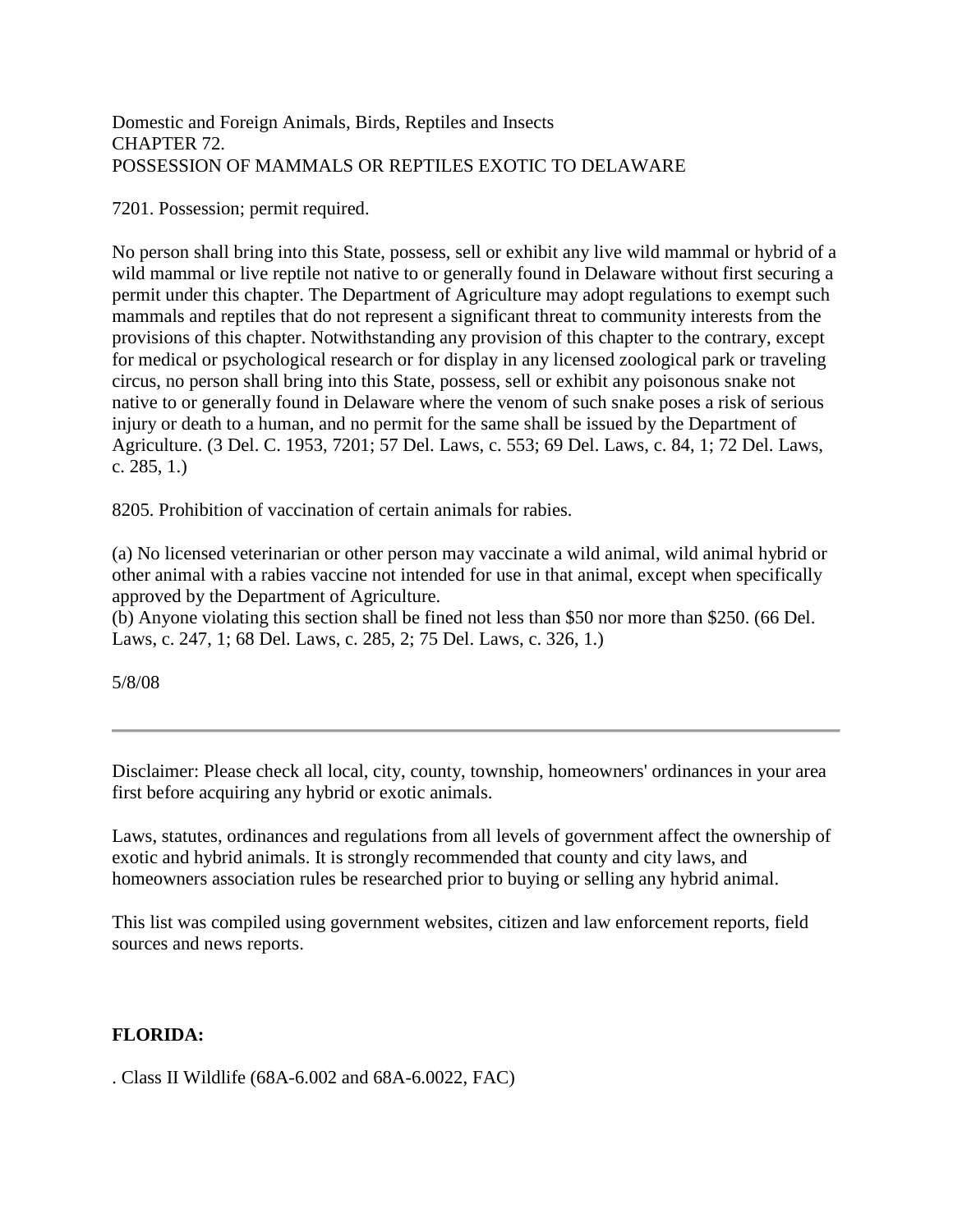"Hybrids resulting from the cross between wildlife and domestic animal, which are substantially similar in size, characteristics and behavior so as to be indistinguishable from the wild animal shall be regulated as wildlife at the higher and more restricted class of the wild parent."

<http://myfwc.com/license/wildlife/captive-wildlife/>

3/25/11

### **GEORGIA:**

Title 27, Chapter 1-2 (75)"Wild animal" means any animal which is not wildlife and is not normally a domestic species in this state. This term specifically includes any hybrid or cross between any combination of a wild animal, wildlife, and a domestic animal. Offspring from all subsequent generations of such crosses or hybrids are wild animals.

#### **SECTION 1.**

http://law.justia.com/codes/georgia/2006/27/27-5-5.html

27-5-5. (a) The following animals are considered to be inherently dangerous to human beings and are subject to the license or permit and insurance requirements provided for in subsection (f) of Code Section 27-5-4: (1) Class Mammalia: (A) Order Marsupialia: Family Macropodidae: Genus Macropus (Kangaroos) — All species; (B) Order Primates: (i) Family Pongidae (gibbons, orang-utan, chimpanzees, siamangs, and gorillas) — All species; (ii) Family Cercopithecidae: (I) Genus Macaca (macaques) — All species; (II) Genus Papio (mandrills, drills, and baboons) — All species; (III) Theropithecus gelada (Gelada baboon); (C) Order Carnivora: (i) Family Canidae: (I) Genus Canis (wolves, jackals, and dingos); all species; except that any person possessing hybrid crosses between wolves and domestic animals on July 1, 1994, shall have until July 1, 1995, to apply for a fee-exempt permit to possess these animals as pets; provided, however, that the said hybrid is sexually neutered; provided, further, that it shall be unlawful to transfer possession or ownership of said hybrid without prior written approval from the department. Liability insurance shall not be mandatory for wolf hybrids possessed under this fee-exempt permit

Code Section 27\_5\_5 of the Official Code of Georgia Annotated, relating to wild animals for which a license or permit is required, is amended by striking subparagraph  $(b)(1)(K)$  and inserting in lieu thereof the following:

"(K) Order Carnivora (weasels, ferrets, cats, bears, wolves, etc.) All species, except that a European ferret (Mustela putorius furo) or a domestic Bengal cat may be sold, purchased, exhibited, or held as a pet without a license or permit; provided, however, that the ferret owner can provide valid documentation that the ferret was sexually neutered prior to seven months of age and is vaccinated against rabies with a properly administered vaccine approved for use on ferrets by the United States Department of Agriculture; and provided further that as used in this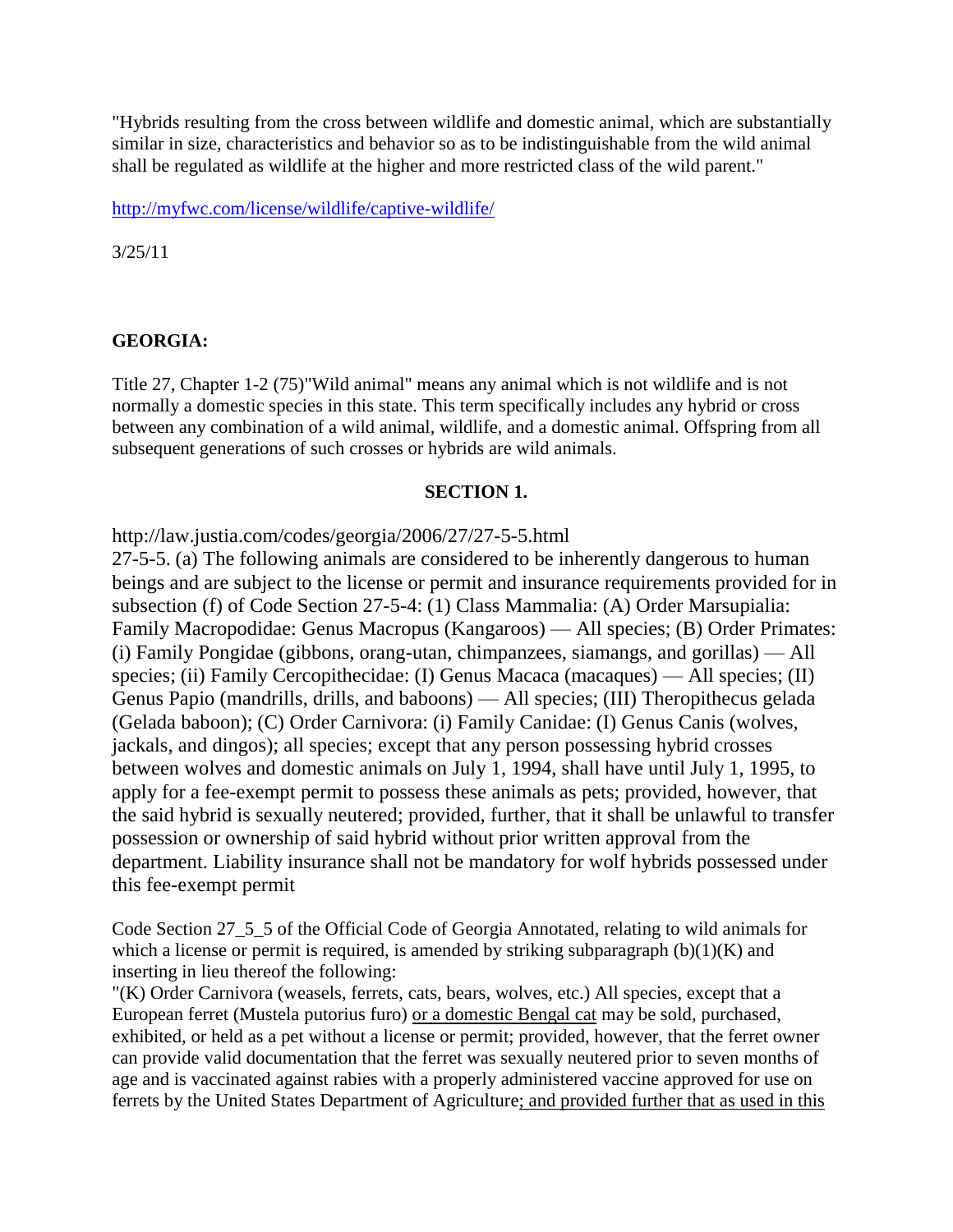subparagraph, the term 'domestic Bengal cat' shall include only the hybrid offspring of Asian leopard cats (felis bengalansis) which have been recognized by registration in a national cat fancy organization as the domestic breed of Bengal cat, provided such registration shall not include any animal less than four generations removed from an Asian leopard cat;".

Further clarification regarding Bengals from the Georgia Department of Natural Resources:

Georgia Department of Natural Resources

Game Management Policy Statement

| Policy No: B3                       | Effective Date: 07/01/05 | Page 1 of 1 |
|-------------------------------------|--------------------------|-------------|
| Supercedes:<br><b>Chief of Game</b> | Revised:                 | Authority:  |
| Subject: Bengal Cats                |                          | Ref:        |

1. The purpose of this policy is to clarify license requirements for Bengal Cats.

2. The OCGA 27-1-2 defines wild animals as any non-domestic species not native to this state. This definition also states that any hybrid between any wild animal and any domestic animal shall be treated just as the wild animal from which it originated. The Department maintains a strict interpretation of this definition, which remains important to prevent abuse of the wild animal licensing requirements through selective domestic dilution.

3. The definition of wild animals is codified and therefore may not be amended by the Department; however, the Department is not charged with regulation or control of domestic animals. The Department will no longer regulate certain Bengal cats as wild animals and will make the determination that those animals adhering to the standards herein will not be subject to enforcement under the Code. Bengal Cats shall be considered a domestic breed if all the following conditions are met:

1) Animals are at least F4 crosses (four generations removed from Leopard Cats).

2) Animals are registered with a nationally recognized cat-fancier organizations as "Bengal cats".

3) Animal owners have proof of origin of animals.

4) Animals are permanently tatooed or microchipped with identifying information indicating the animal in question is the same as described in all required paperwork.

5) Animal's appearance must generally adhere to those recognized and described traits for the breed.

4. A wild animal license or permit is required for all Bengal cats that do not meet the five conditions above.

10/21/11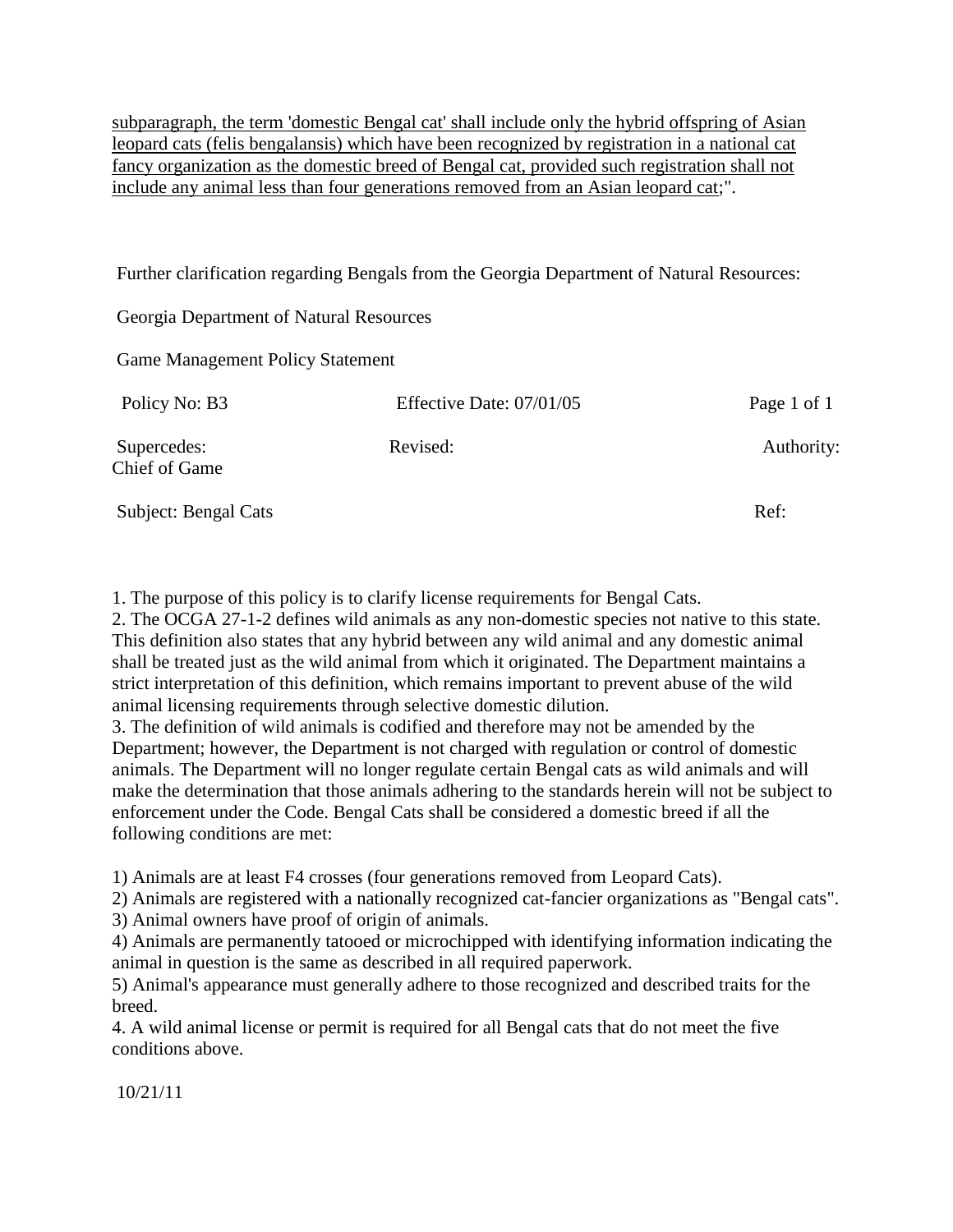### **HAWAII:**

Hawaii Administrative Rules chapter 4-71, "Non-Domestic Animal Import Rules", the Board of Agriculture maintains the following list of non-domestic animals:

List of Prohibited Animals List of Restricted Animals (Part A and Part B) List of Conditionally Approved Animals

Animals found on the List of Prohibited Animals are prohibited from entry into the State. **Any cat or dog hybrid whereby one or both parents are prohibited or restricted and crossed with a domestic cat or dog are prohibited under HAR section 4-71-6**. The detailed lists and HAR chapter 4-71, are at "**http://hawaii.gov/hdoa**[" and click on the menu bar, "](http://hawaii.gov/hdoa)**Admin Rules**" [to select the various .pdf under Chapter "](http://hawaii.gov/hdoa)**71**".

Domingo Cravalho, Jr. Inspection and Compliance Section Chief Hawaii Department of Agriculture Plant Quarantine Branch 1849 Auiki Street Honolulu, HI 96819 PH: (808) 832-0580 FX: (808) 832-0584 E-mail: [Domingo](mailto:Domingo.Cravalho@hawaii.gov)

http://www.hawaii.gov/hdoa/ai/aqs/info

Prohibited Animals: The regulation of animal breeds and species that are permitted to enter Hawaii is under Plant Quarantine Branch jurisdiction and administrative rules. Non-domestic dogs and cats and hybrids such as wolf, wolf cross, Dingo, Bengal, Savannah, etc are prohibited under Plant Quarantine (PQ) law. Refer to Plant Quarantine's animal guidelines for importation.

### **IOWA:**

#### **CHAPTER 717F DANGEROUS WILD ANIMALS**

#### **717F.1 DEFINITIONS**

5. *a."Dangerous wild animal"* means any of the following:

3)A member of the family felidae of the order carnivora, including but not limited to lions, tigers, cougars, leopards, cheetahs, ocelots, and servals. However, a dangerous wild animal does not include a domestic cat.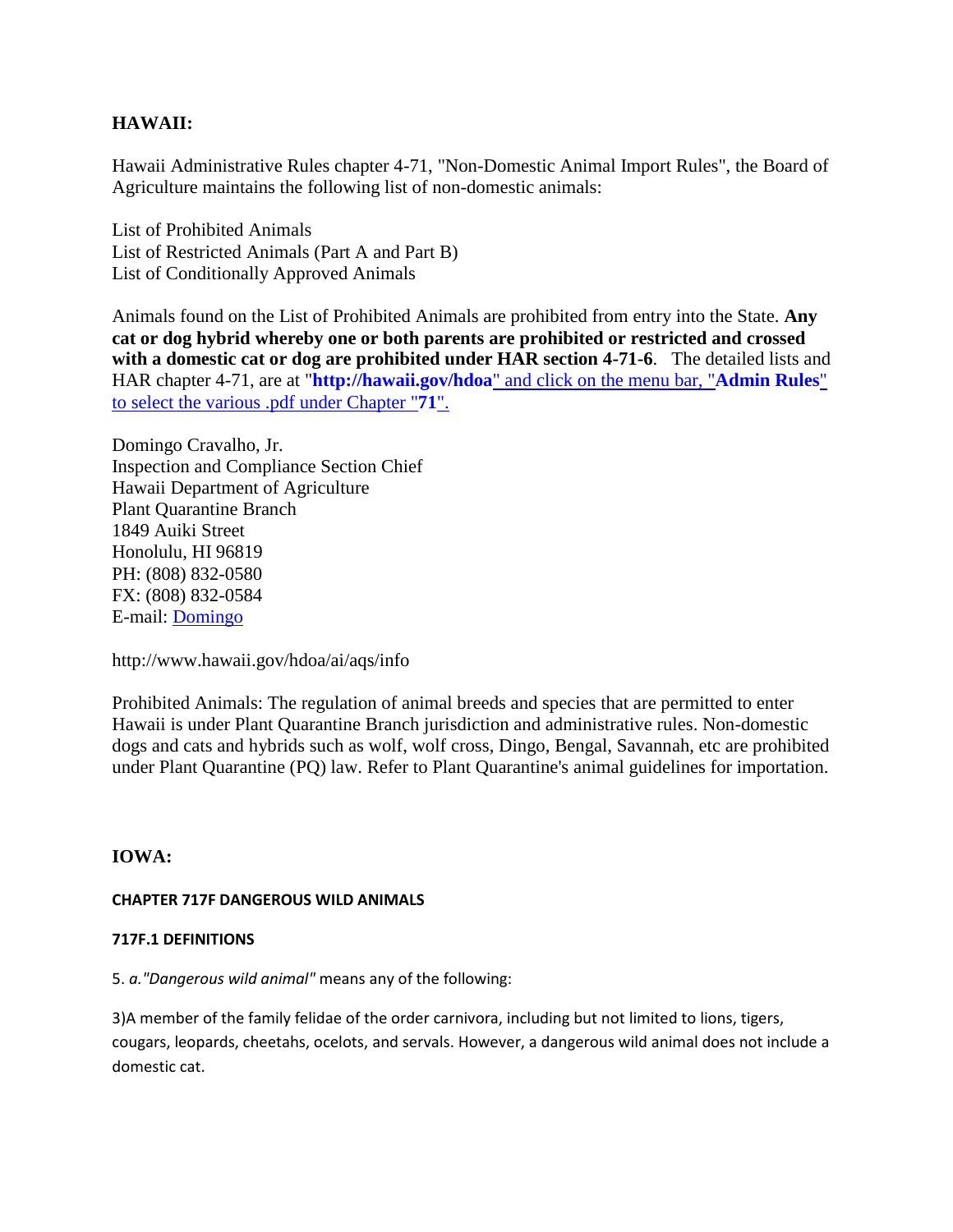*b. "Dangerous wild animal"* includes an animal which is the offspring of an animal provided in paragraph *"a"*, and another animal provided in that paragraph or any other animal. It also includes animals which are the offspring of each subsequent generation. However, a dangerous wild animal does not include the offspring of a domestic dog and a wolf, or the offspring from each subsequent generation in which at least one parent is a domestic dog.

### **717F.3 DANGEROUS WILD ANIMALS -- PROHIBITIONS.**

Except as otherwise provided in this chapter, a person shall not do any of the following:

1.Own or possess a dangerous wild animal.

2.Cause or allow a dangerous wild animal owned by a person or in the person's possession to breed.

3.Transport a dangerous wild animal into this state.

# **Section History: Recent Form**

# 2007 Acts, ch 195, 3 **717F.4 OWNING OR POSSESSING DANGEROUS WILD ANIMALS ON JULY 1, 2007.**

A person who owns or possesses a dangerous wild animal on July 1, 2007, may continue to own or possess the dangerous wild animal subject to all of the following:

1. The person must be eighteen years old or older.

2. *a.* The person must not have been convicted of an offense involving the abuse or neglect of an animal pursuant to a law of this state or another state, including but not limited to chapter 717, 717B, 717C, or 717D or an ordinance adopted by a city or county.

*b.* The department, another state, or the federal government must not have suspended an application for a permit or license or revoked a permit or license required to operate a commercial establishment for the care, breeding, or sale of animals, including as provided in chapter 162.

*c.* The person must not have been convicted of a felony for an offense committed within the last ten years, as provided by this Code, under the laws of another state, or under federal law.

*d.* The person must not have been convicted of a misdemeanor or felony for an offense committed within the last ten years involving a controlled substance as defined in section 124.101 in this state, under the laws of another state, or under federal law.

3. Within sixty days after July 1, 2007, the person must have an electronic identification device implanted beneath the skin or hide of the dangerous wild animal, unless a licensed veterinarian states in writing that the implantation would endanger the comfort or health of the dangerous wild animal. In such case, an electronic identification device may be otherwise attached to the dangerous wild animal as required by the department.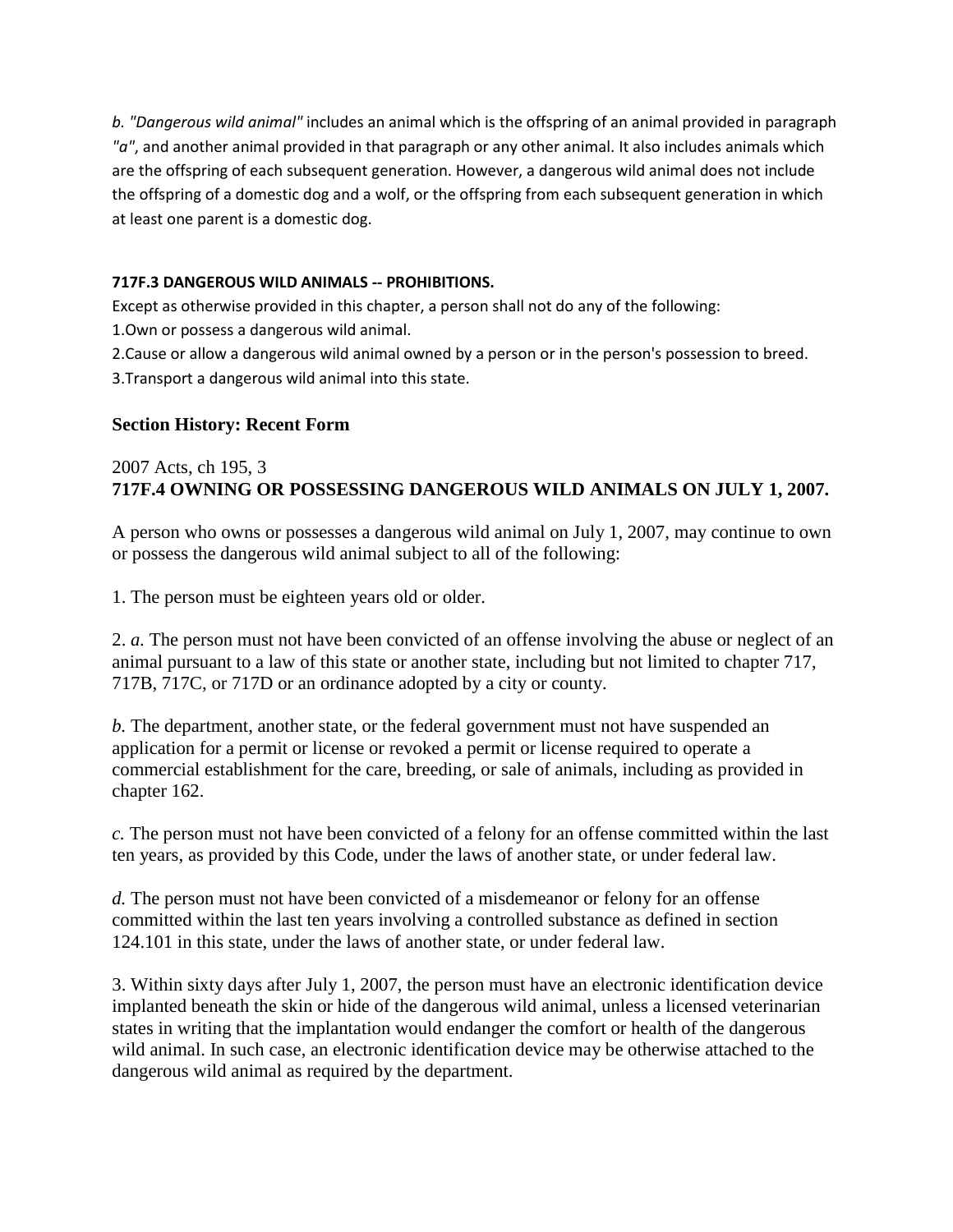4. Not later than December 31, 2007, the person must notify the department using a registration form prepared by the department. The registration form shall include all of the following information:

*a.* The person's name, address, and telephone number.

*b.* A sworn affidavit that the person meets the requirements necessary to own or possess a dangerous wild animal as provided in this section.

*c.* A complete inventory of each dangerous wild animal which the person owns or possesses. The inventory shall include all of the following information:

(1) The number of the dangerous wild animals according to species.

(2) The manufacturer and manufacturer's number of the electronic device implanted in or attached to each dangerous wild animal.

(3) The location where each dangerous wild animal is kept. The person must notify the department in writing within ten days of a change of address or location where the dangerous wild animal is kept.

(4) The approximate age, sex, color, weight, scars, and any distinguishing marks of each dangerous wild animal.

(5) The name, business mailing address, and business telephone number of the licensed veterinarian who is responsible for providing care to the dangerous wild animal. The information shall include a statement signed by the licensed veterinarian certifying that the dangerous wild animal is in good health.

(6) A color photograph of the dangerous wild animal.

(7) A copy of a current liability insurance policy as required in this section. The person shall send a copy of the current liability policy to the department each year.

5. The person must pay the department a registration fee as provided in section 717F.8.

6. The person must maintain health and ownership records for the dangerous wild animal for the life of the dangerous wild animal.

7. The person must confine the dangerous wild animal in a primary enclosure as required by the department on the person's premises. The person must not allow the dangerous wild animal outside of the primary enclosure unless the dangerous wild animal is moved pursuant to any of the following:

*a.* To receive veterinary care from a licensed veterinarian.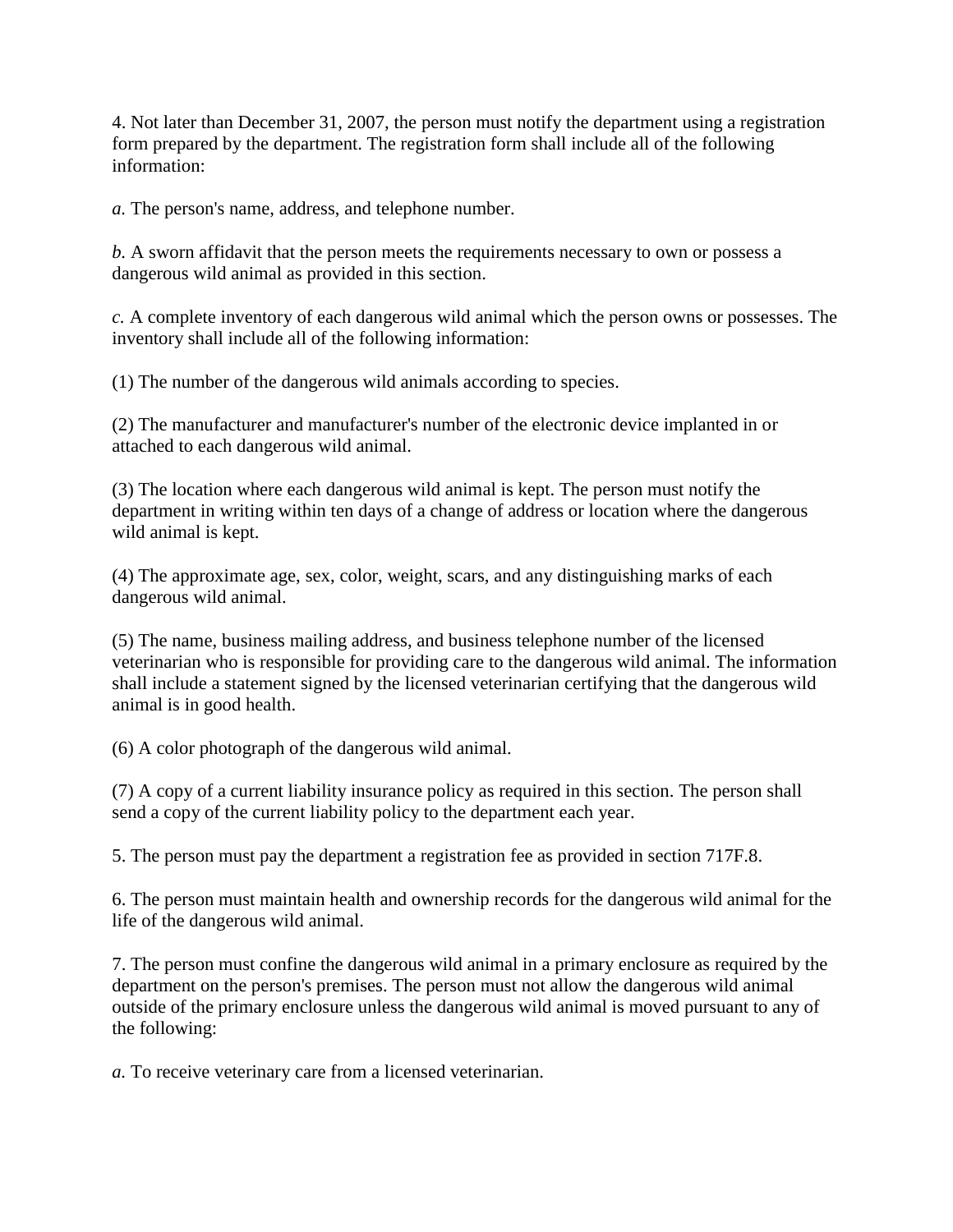*b.* To comply with the directions of the department or an animal warden.

*c.* To transfer ownership and possession of the dangerous wild animal to a wildlife sanctuary or provide for its destruction by euthanasia as required by the department.

8. The person must display at least one sign on the person's premises where the dangerous wild animal is kept warning the public that the dangerous wild animal is confined there. The sign must include a symbol warning children of the presence of the dangerous wild animal.

9. The person must immediately notify an animal warden or other local law enforcement official of any escape of a dangerous wild animal.

10. The person must maintain liability insurance coverage in an amount of not less than one hundred thousand dollars with a deductible of not more than two hundred fifty dollars, for each occurrence of property damage, bodily injury, or death caused by each dangerous wild animal kept by the person.

11. The person who owns or possesses the dangerous wild animal is strictly liable for any damages, injury, or death caused by the dangerous wild animal. The person must reimburse the department or other public agency for actual expenses incurred by capturing and maintaining custody of the dangerous wild animal.

12. If the person is no longer able to care for the dangerous wild animal, all of the following apply:

*a.* The person must so notify the department, stating the planned disposition of the dangerous wild animal.

*b.* The person must dispose of the dangerous wild animal by transferring ownership and possession to a wildlife sanctuary or providing for its destruction by euthanasia as required by the department.

### **Section History: Recent Form**

2007 Acts, ch 195, 4 Referred to in 717F.6, 717F.7, 717F.8

[http://coolice.legis.state.ia.us/Cool-](http://coolice.legis.state.ia.us/Cool-ICE/default.asp?Category=billinfo&Service=IowaCode&input=717F)[ICE/default.asp?Category=billinfo&Service=IowaCode&input=717F](http://coolice.legis.state.ia.us/Cool-ICE/default.asp?Category=billinfo&Service=IowaCode&input=717F)

8/30/08

**IDAHO:**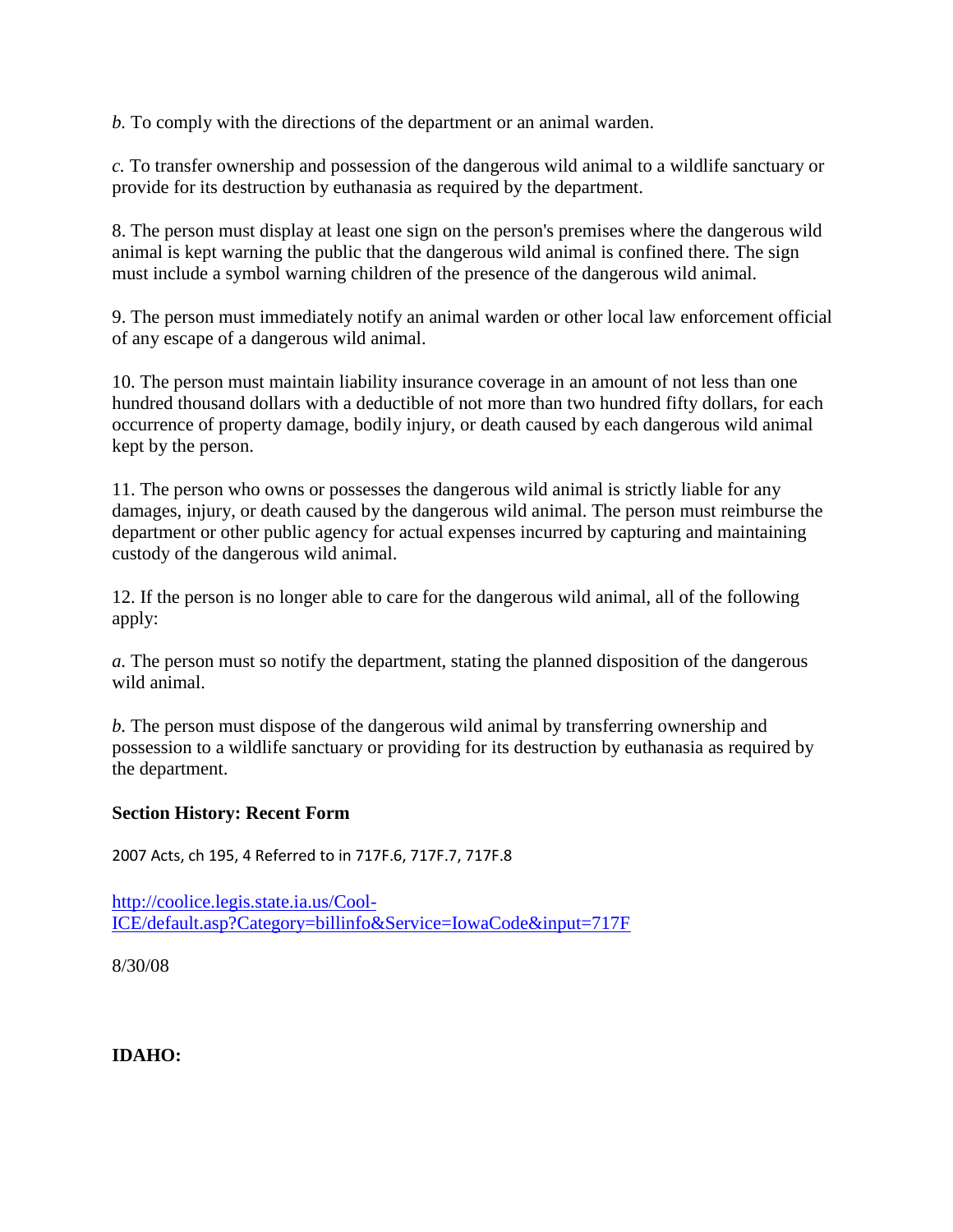# TITLE 25 ANIMALS CHAPTER 39 IMPORTATION OR POSSESSION OF DELETERIOUS EXOTIC ANIMALS

# 25-3901. DECLARATION OF POLICY AND STATEMENT OF LEGISLATIVE INTENT.

The Idaho legislature finds and declares that the agriculture industry, wildlife of the state, and the environment are all important components of Idaho's economy, and that it is in the public interest to strictly regulate the importation or possession of deleterious exotic animals up to and including prohibition of the importation or possession of such animals.

<http://www3.state.id.us/idstat/TOC/25039KTOC.html>

# BOISE, IDAHO

5-9-9:KEEPING OF FERAL ANIMALS:

# (A) DEFINITIONS:

(1)"Wild Animal" means the following animals, irrespective of their actual or asserted temperament or domestication:

(c) Cheetahs, cougars, leopards, lions, lynx, panthers, mountain lions, tigers, wildcats, bobcats and pumas.

Wolves, foxes, and coyotes.

Any other animal of a species that is considered wild in its native habitat and which is venomous, fetid or which in its native habitat presents a significant risk of bodily harm or death to humans.

(2)"Wild animal hybrid" or "hybrid" means an animal which is a first generation product of the breeding of :

A wild animal with an animal that is not wild, including but not limited to wolf/dog hybrids.

A wild animal with an animal of a different species, variety or breed.

(B)Except as otherwise expressly allowed under subsection (C) hereof, it shall be unlawful for any person to sell, offer for sale, purchase, barter, keep, own, harbor, or transport any wild animal or hybrid as defined in Section 5-9-9 (A) above.

[http://www.cityofboise.org/Departments/City\\_Clerk/PDF/](http://www.cityofboise.org/Departments/City_Clerk/PDF/CityCode/Title6/0607.pdf) [CityCode/Title6/0607.pdf](http://www.cityofboise.org/Departments/City_Clerk/PDF/CityCode/Title6/0607.pdf)

5/14/08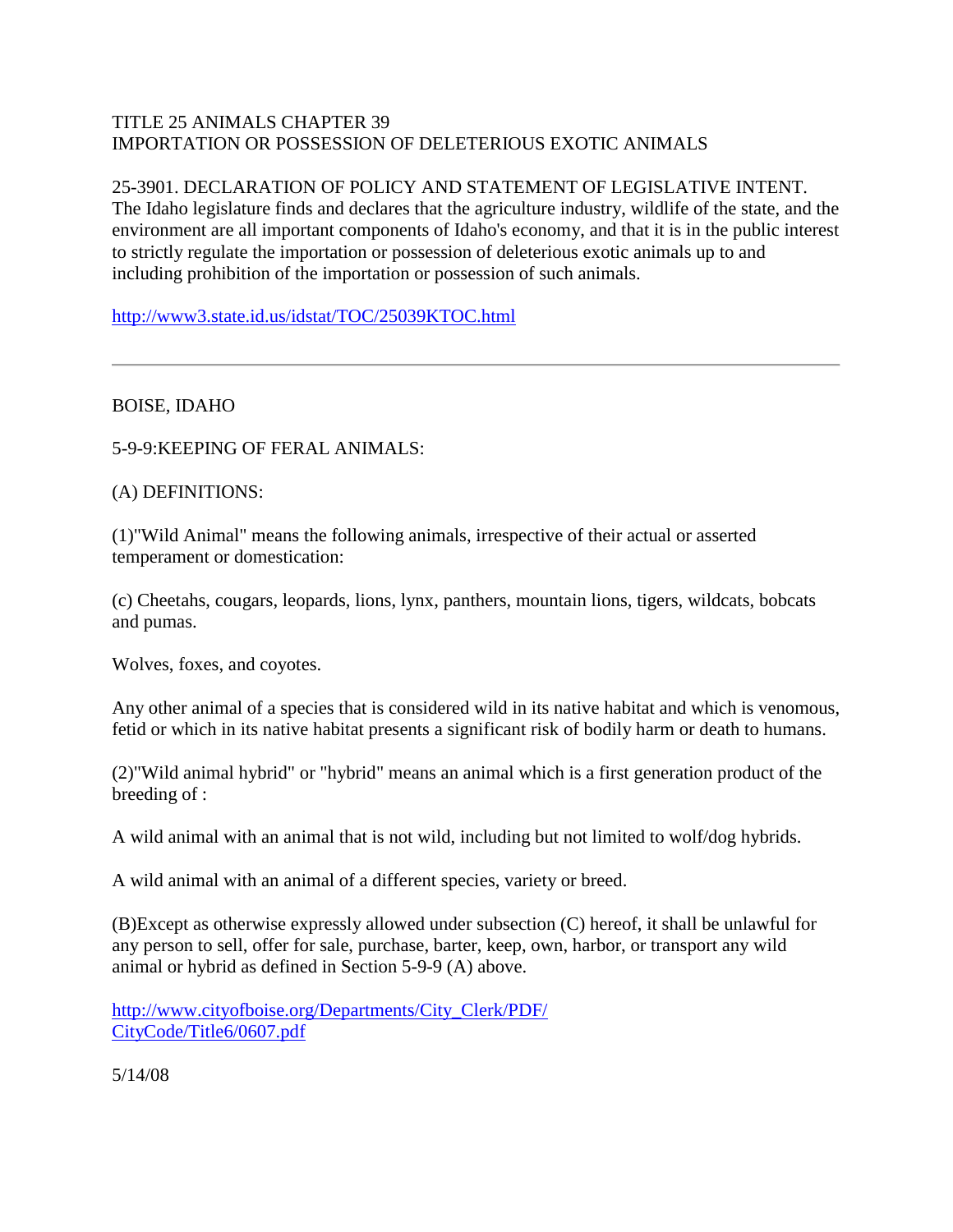# **ILLINOIS:**

[WILDLIFE](http://www.ilga.gov/legislation/ilcs/ilcs3.asp?ActID=1944&ChapAct=720%26nbsp%3BILCS%26nbsp%3B585%2F&ChapterID=53&ChapterName=CRIMINAL+OFFENSES&ActName=Illinois+Dangerous+Animals+Act%2E) [\(520ILCS5/\) Wildlife Code](http://www.ilga.gov/legislation/ilcs/ilcs3.asp?ActID=1944&ChapAct=720%26nbsp%3BILCS%26nbsp%3B585%2F&ChapterID=53&ChapterName=CRIMINAL+OFFENSES&ActName=Illinois+Dangerous+Animals+Act%2E) [http://www.ilga.gov/legislation/ilcs/ilcs3.asp?ActID=1944&ChapAct=720%26nbsp%3](http://www.ilga.gov/legislation/ilcs/ilcs3.asp?ActID=1944&ChapAct=720%26nbsp%3BILCS%26nbsp%3B585%2F&ChapterID=53&ChapterName=CRIMINAL+OFFENSES&ActName=Illinois+Dangerous+Animals+Act%2E) [BILCS%26nbsp%3B585%2F&ChapterID=53&ChapterName=](http://www.ilga.gov/legislation/ilcs/ilcs3.asp?ActID=1944&ChapAct=720%26nbsp%3BILCS%26nbsp%3B585%2F&ChapterID=53&ChapterName=CRIMINAL+OFFENSES&ActName=Illinois+Dangerous+Animals+Act%2E) [CRIMINAL+OFFENSES&ActName=Illinois+Dangerous+Animals+Act%2E](http://www.ilga.gov/legislation/ilcs/ilcs3.asp?ActID=1944&ChapAct=720%26nbsp%3BILCS%26nbsp%3B585%2F&ChapterID=53&ChapterName=CRIMINAL+OFFENSES&ActName=Illinois+Dangerous+Animals+Act%2E)

Wolves (and hybrids) and lions, tigers, leopards, ocelots, jaguars, cheetahs, margays, mountain lions, lynxes, bobcats, and jaguarundis (and hybrids thereof) are illegal to possess in Illinois unless the person has authorization from the Department of Natural Resources to bring them into the State and the person has a Federal Exhibitor's permit.

Officer Jason Sherman DNR, Lawreception DNR.Lawreception @ llinois.gov

<http://www.ilga.gov/commission/jcar/admincode/008/008000250001100R.html>

Licensees shall not offer for sale those animals the ownership of which would constitute a violation of Section 1 of the Illinois Dangerous Animals Act [720 ILCS 585/1]. These include the following animals and any hybrids thereof: lion, tiger, leopard, ocelot, jaguar, cheetah, margay, mountain lion, lynx, bobcat, jaguarundi, civet, serval, hyena, bear, wolf or coyote, or any poisonous or life-threatening reptile. A life-threatening reptile is any member of the crocodilian family or any constricting snake six feet or over in length, such as boa, python, and anaconda. This does not include any canine or feline breeds registered by the American Kennel Club, the United Kennel Club, the Cat Fancier's Association or the International Cat Association.

6/16/2012

# **INDIANA:**

### **312 IAC 9-3-18.5 Exotic mammals**

Authority: IC 14-22-2-6; IC 14-22-32-6 Affected: IC 14-8-2-278; IC 14-22; IC 15-17-5 Sec. 18.5. (a) A person must not take, as defined by IC 14-8-2-278, an exotic mammal that is a species from any of the following families of mammals:

(4) Canidae (jackal, wild dog, and other exotic foxes). (11) Felidae (mountain lion, lynx, tiger, and other exotic cats). (27) A hybrid or genetically altered mammal of any of these families.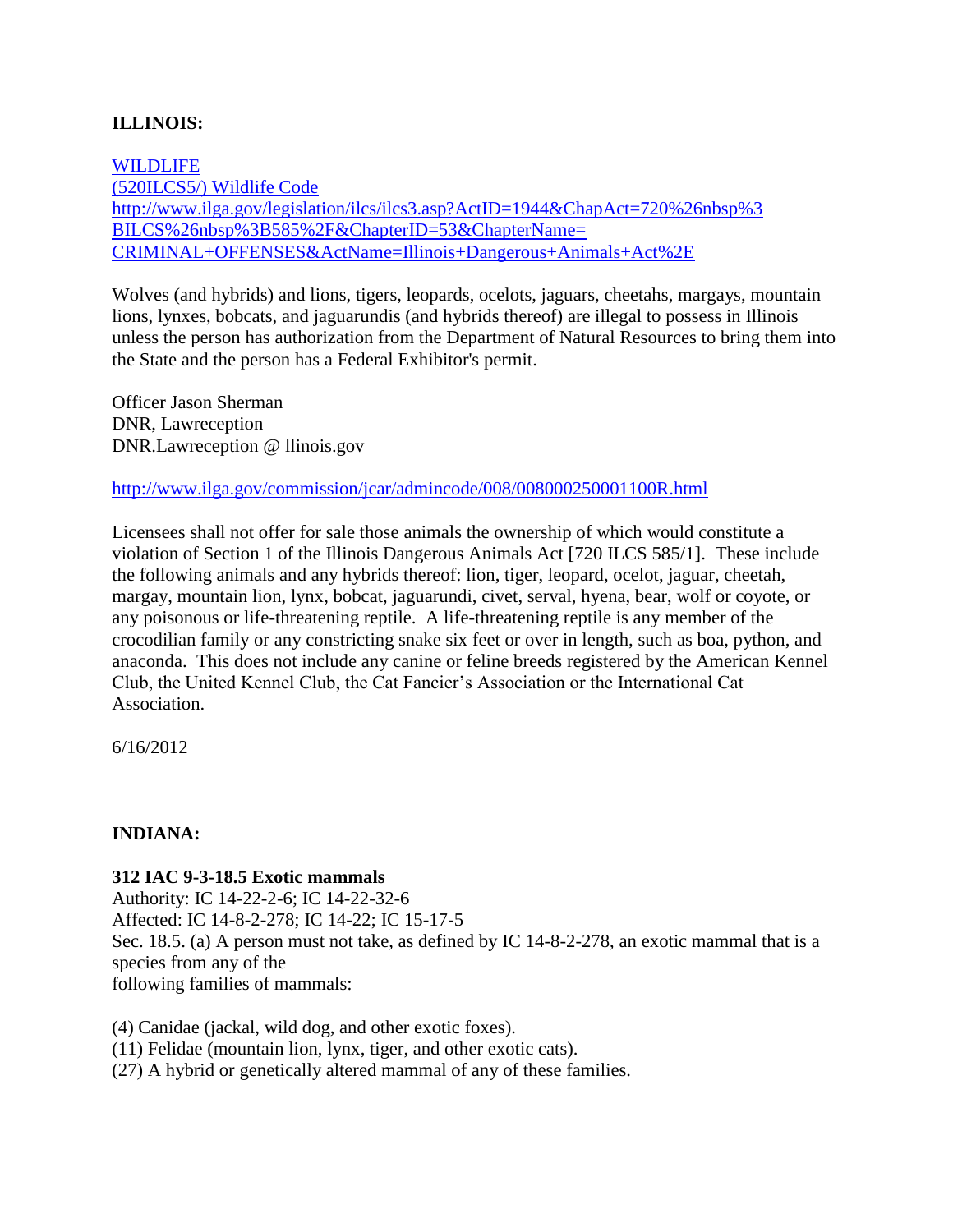In Indiana, the DNR requires a permit to possess a purebred or hybrid exotic animal as a pet.

The laws governing the wild animal possession permit issued by the DNR can be found in Indiana Code 14-22-26 and Indiana Administrative Code at 312 IAC 9-11. These can be found on-line at: <http://www.in.gov/dnr/fishwild/files/fw-WildAnimalPossessionPermitReg.pdf> <http://www.in.gov/legislative/ic/code/title14/ar22/ch26.html> [http://www.in.gov/legislative/iac/iac\\_title?iact=312](http://www.in.gov/legislative/iac/iac_title?iact=312) (click on Article 9 for Fish and Wildlife). There are specific housing requirements.

Laws specifically pertaining to ownership of wolf hybrids and coydogs can be found at: <http://www.in.gov/legislative/ic/2010/title15/ar20/ch1.html>

Regarding generation of hybrid felines, according to Linnea Peterchoff of the Indiana Fish and Wildlife:

"The law did not change regarding hybrids. The Indiana DNR's Division of Fish and Wildlife simply is changing the interpretation of hybrids of wild cats that are required to be possessed under a wild animal possession permit to mean first generation hybrids and not F2 or F3 generations. The rule to which I am referring is 312 IAC 9-11-8 and 312 IAC 9-11-13 (see below). A representative from TICA called me about this a few months ago and notified me that they recognize F2 hybrids as domestic cats."

Sincerely, Linnea Petercheff Operations Staff Specialist Division of Fish and Wildlife 402 W. Washington Street, Room W273 Indianapolis, IN 46204 Phone: (317) 233-6527 Fax: (317) 232-8150

Although Ms. Petercheff was informed that TICA also considers F1 hybrids to be domestic cats, no response was received.

06/15/2012

# **KANSAS:**

KS law "Article 13 Dangerous Regulated Animals" places limitations on the ownership and possession of six species of large cats, or any hybrid thereof, bears and non-native venomous snakes.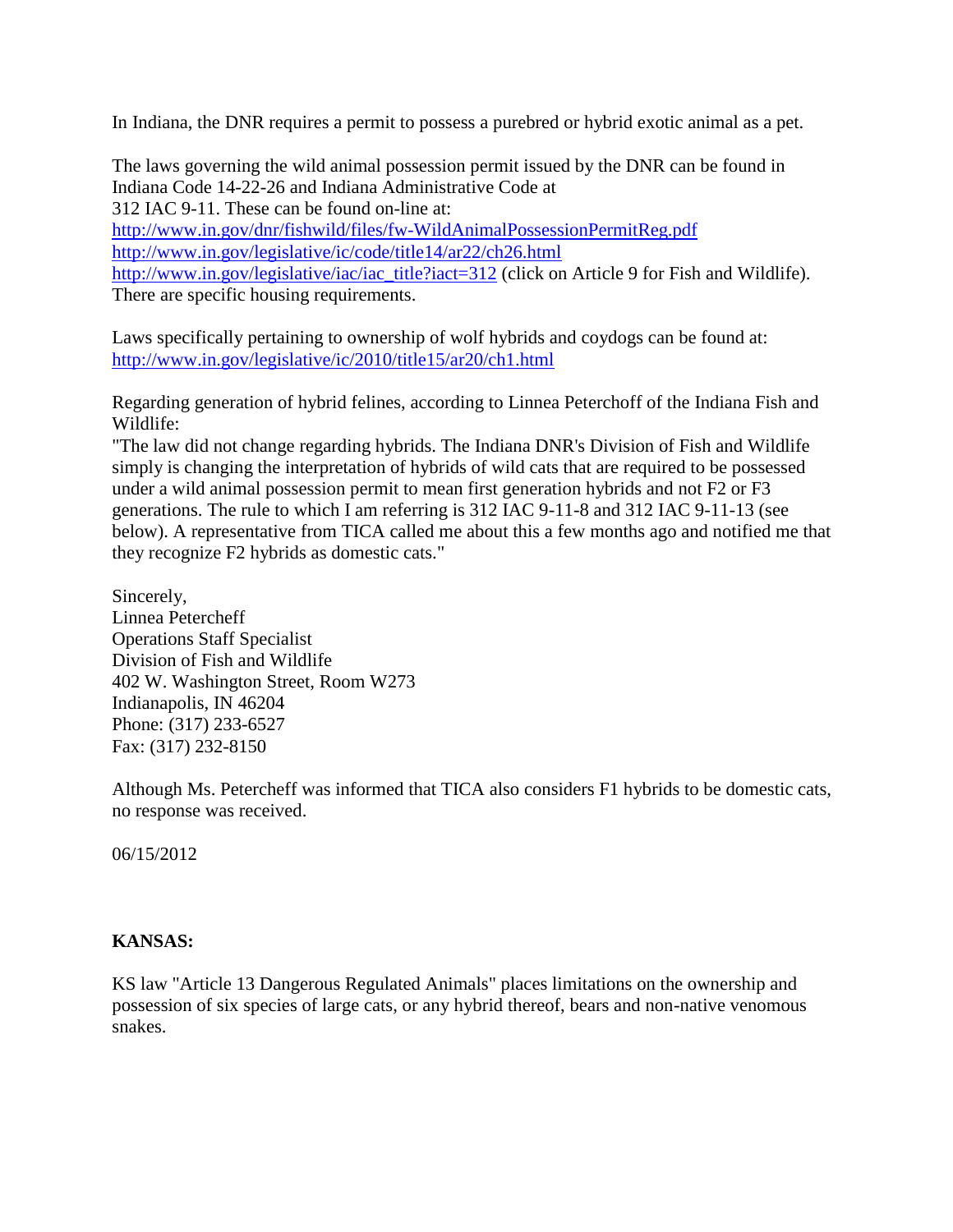Wolf hybrids are not considered "wolves", "Possession of certain wildlife," regulation 115-20-4 requires the "Special Wildlife Possession" permit through Dept. of Wildlife & Parks. Wolf hybrids are considered domestic dogs.

Small domestic hybrid cats are not considered "Dangerous Regulated Animals."

Marilyn Alberg KS Dept. of Wildlife & Parks L.E. Division 512 SE 25th Ave. Pratt, KS 67124 (620)672-0707 marilyna @ wp.state.ks.us

5/14/08

# **KENTUCKY:**

No regulations concerning hybrid wolves or cats found.

301 KAR 2:081. Transportation and holding of native wildlife. <http://fw.ky.gov/transexoticinfo.asp?lid=1371&NavPath=C100C469C474> <http://www.lrc.ky.gov/kar/301/002/082.htm>

# **LOUISIANA:**

[Title 76](http://www.wlf.louisiana.gov/pdfs/about/April_2006.pdf) [WILDLIFE AND FISHERIES](http://www.wlf.louisiana.gov/pdfs/about/April_2006.pdf) [Part V. Wild Quadrupeds and Wild Birds](http://www.wlf.louisiana.gov/pdfs/about/April_2006.pdf) [Chapter 1. Wild Quadrupeds](http://www.wlf.louisiana.gov/pdfs/about/April_2006.pdf) [115. Possession of Potentially Dangerous Wild Quadrupeds and Non-Human Primates](http://www.wlf.louisiana.gov/pdfs/about/April_2006.pdf)

A. This Commission finds that possession of certain potentially dangerous quadrupeds and nonhuman primates poses significant hazards to public safety and health, is detrimental to the welfare of the animals, and may have negative impacts on conservation and recovery of some threatened and endangered species.

C. 1. Except as provided herein, it shall be unlawful to import into, possess, purchase or sell within the State of Louisiana, by any means whatsoever including but not limited to transactions conducted via the internet, any of the following species or its subspecies of live wild quadrupeds or non-human primates, domesticated or otherwise (hereinafter listed animals):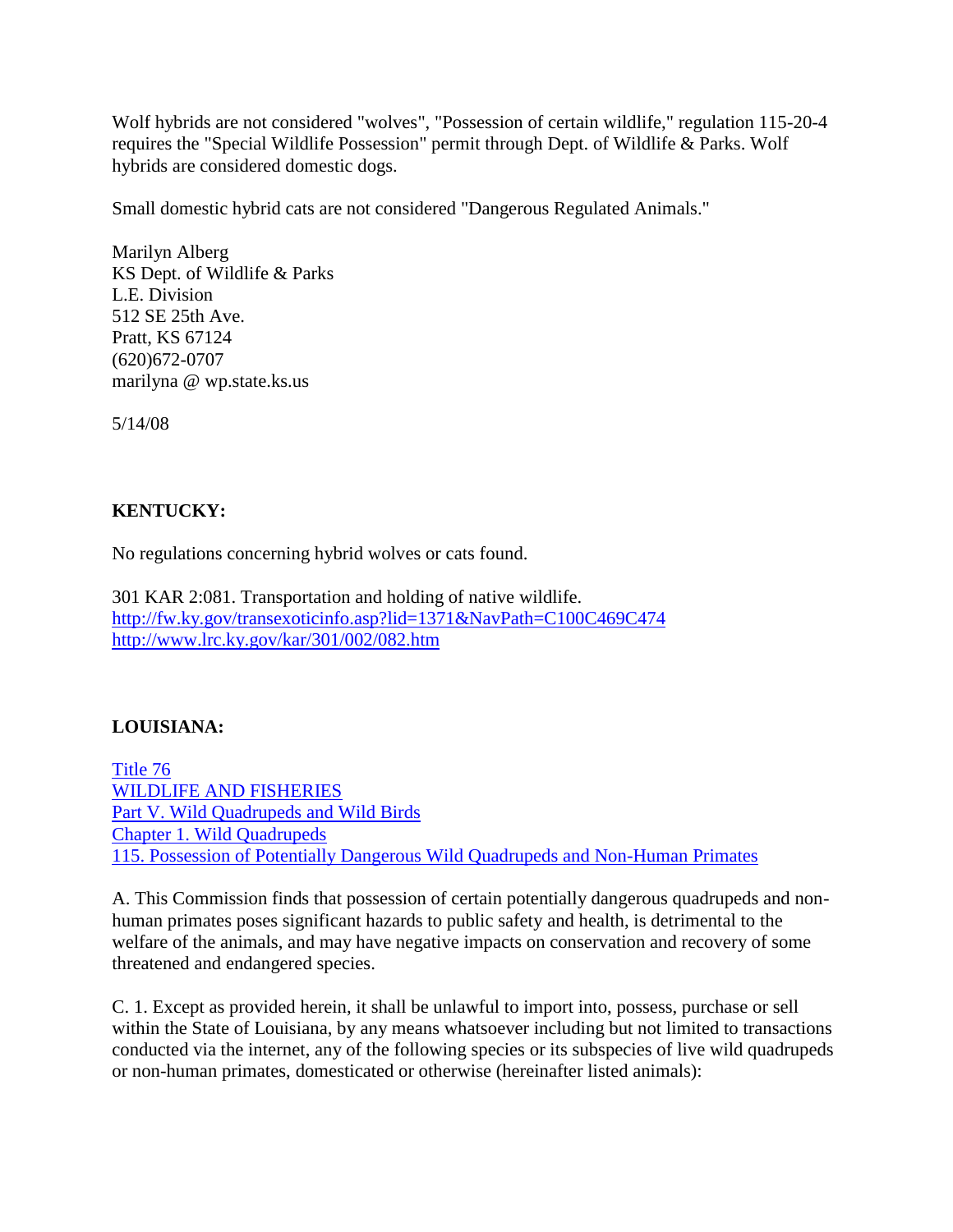a. Cougar or mountain lion (Felis concolor)

- b. Black bear (Ursus americanus)
- c. Grizzly bear (Ursus arctos)
- d. Polar bear (Ursus maritimus)
- e. Red wolf (Canis rufus)
- f. Gray wolf (Canis lupus)
- g. Wolf dog hybrid (Canis lupus or Canis rufus x Canis familiarus)
- h. All non-human primates

2. Valid game breeder license holders for these species listed Subparagraph a-f above legally possessed prior to October 1, 1988, will be "grandfathered" and renewed annually until existing captive animals expire, or are legally transferred out of state, or are transferred to a suitable facility. No additional listed animals may be acquired.

3. The prohibition against wolf-dog hybrids expired January 1, 1997. Persons are cautioned that local ordinances or other state regulations may prohibit possession of these animals. Any animal which appears indistinguishable from a wolf, or is in any way represented to be a wolf shall be considered to be a wolf in the absence of bona fide documentation to the contrary.

4. The following organizations and entities shall be exempt from this regulation, including permitting:

a. Zoos accredited or certified by the American Zoo and Aquarium Association (AZA); b. Research facilities as defined in the Animal Welfare Act as found in the United States Code

Title 7, Chapter 54, 2132(e), including but not limited to

the University of Louisiana at Lafayette Primate Center, the Tulane National Primate Research Center, and Chimp Haven, Inc., located in Shreveport, LA; and

c. Any person transporting any listed animal through the State if the transit time is not more than 24 hours and the animal is at all times maintained within a confinement sufficient to prevent escape and contact with the public.

5. The following organizations and entities may be exempted from this regulation after applying for and receiving a permit from the Department to possess any listed animal under the following conditions:

a. Other zoos and educational institutions not covered under Subparagraph 4.c. above. The Secretary shall determine whether to issue a permit and any conditions for the permit on a case by case basis.

b. Animal Sanctuaries accredited or certified by AZA. Permitted Sanctuaries are prohibited from breeding or selling any listed animal. The animals must be housed in such a manner as to prevent public contact. Permitted sanctuaries are prohibited from transporting these animals to any public building or place where they may come into contact with the public including, but not limited to schools, hospitals or malls is prohibited.

8/18/08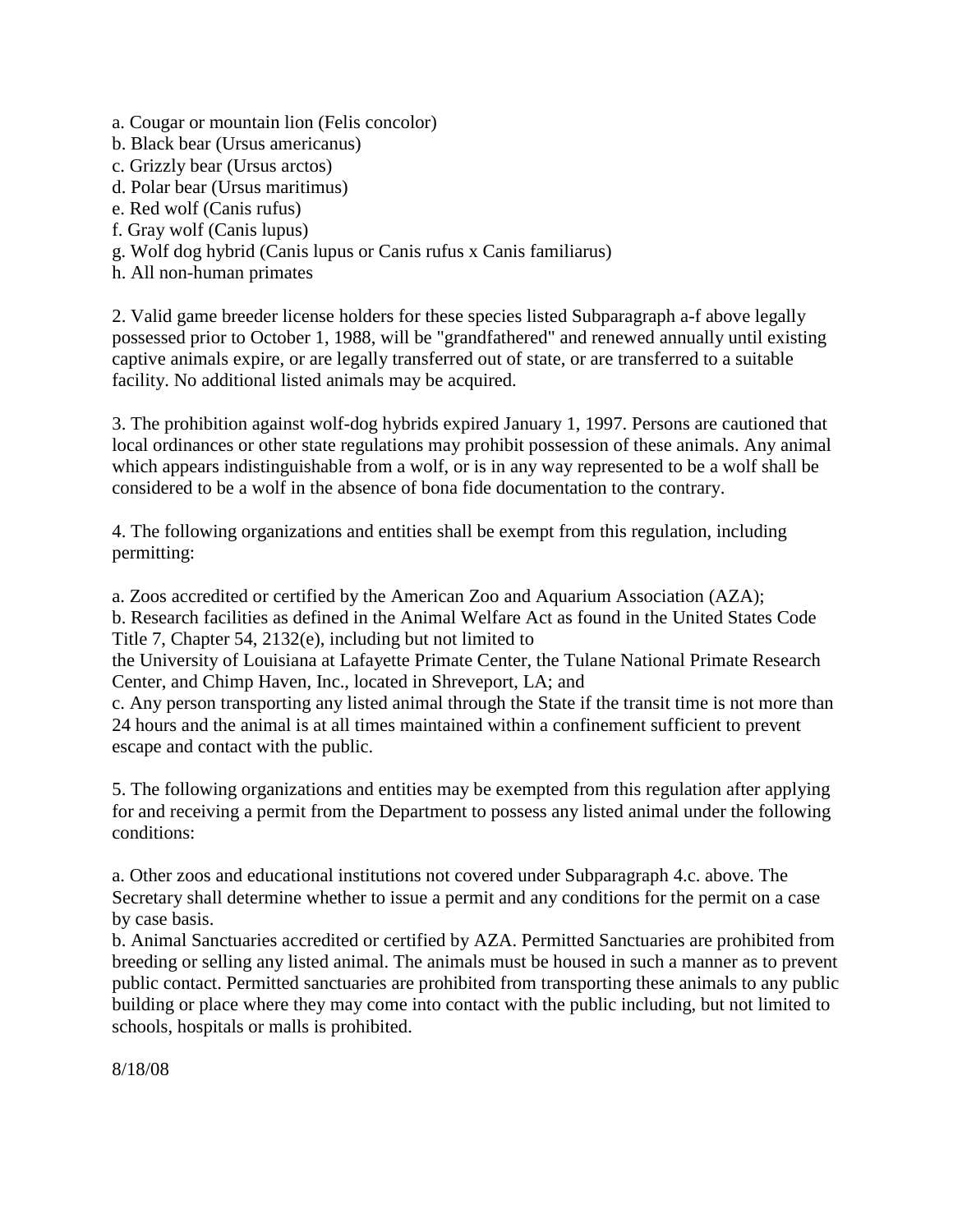### **MASSACHUSETTS:**

Summary: Possession of feline and canine hybrids are restricted to research, educational use, and several other legitimate purposes. Permits required.

### 321 CMR 2.12

(3) Licenses. Unless otherwise provided by law, it is unlawful for any person to possess, maintain, propagate or cultivate, sell or offer to sell any animal without having a valid license issued to them by the Director.

### Chapter 131: Section 77A. Wild canid and felid hybrids

Section 77A. No person shall possess, sell, trade, breed, import, export or release a wild canid hybrid or wild felid hybrid, except as otherwise provided by rules and regulations of the division. Any mammal which is the offspring of the reproduction between any species of wild canid or hybrid wild canid and a domestic dog or hybrid wild canid, or is represented by its owner to be a wolf hybrid, coyote hybrid, coy dog or any other kind of wild canid hybrid, or which is the offspring of the reproduction between any species of wild felid or hybrid wild felid and a domestic cat or hybrid wild felid or is represented by its owner to be a wild felid hybrid. All mammals shall be considered to be wild mammals and subject to the provisions of this chapter.

The provisions of this act shall not apply to an owner or other person possessing any such animal as of January first, nineteen hundred and ninety-four who has received a permit from the director; provided, however, that such permit has been acquired on or before July thirty-first, nineteen hundred and ninety-four. Such owner or other person shall be subject to the rules and regulations promulgated by the division. Such rules and regulations may include, but shall not be limited to, provisions for the housing of such animals.

The provisions of this section shall not apply to an owner or person possessing a domesticated show or pet cat registered with a nationally or internationally recognized breeding association or registry which certifies the pedigree and registration of such cat to be without any wild felid parentage for a minimum of three generations.

(2) Definitions. For the purposes of 321 CMR 2.12, the following words have the following meanings:

Animals means any undomesticated bird, mammal, reptile or amphibian, that is not the product of hybridization with a domestic form and not otherwise contained in the exemption list found at 321 CMR 9.01. Class 4 - Class 8 Licenses means respectively licenses issued under authority of clauses 4 through 8, M.G.L. c. 131, 23.

<sup>(1)</sup> Definitions: For the purposes of 321 CMR 9.02, the following words or phrases shall have the following meanings.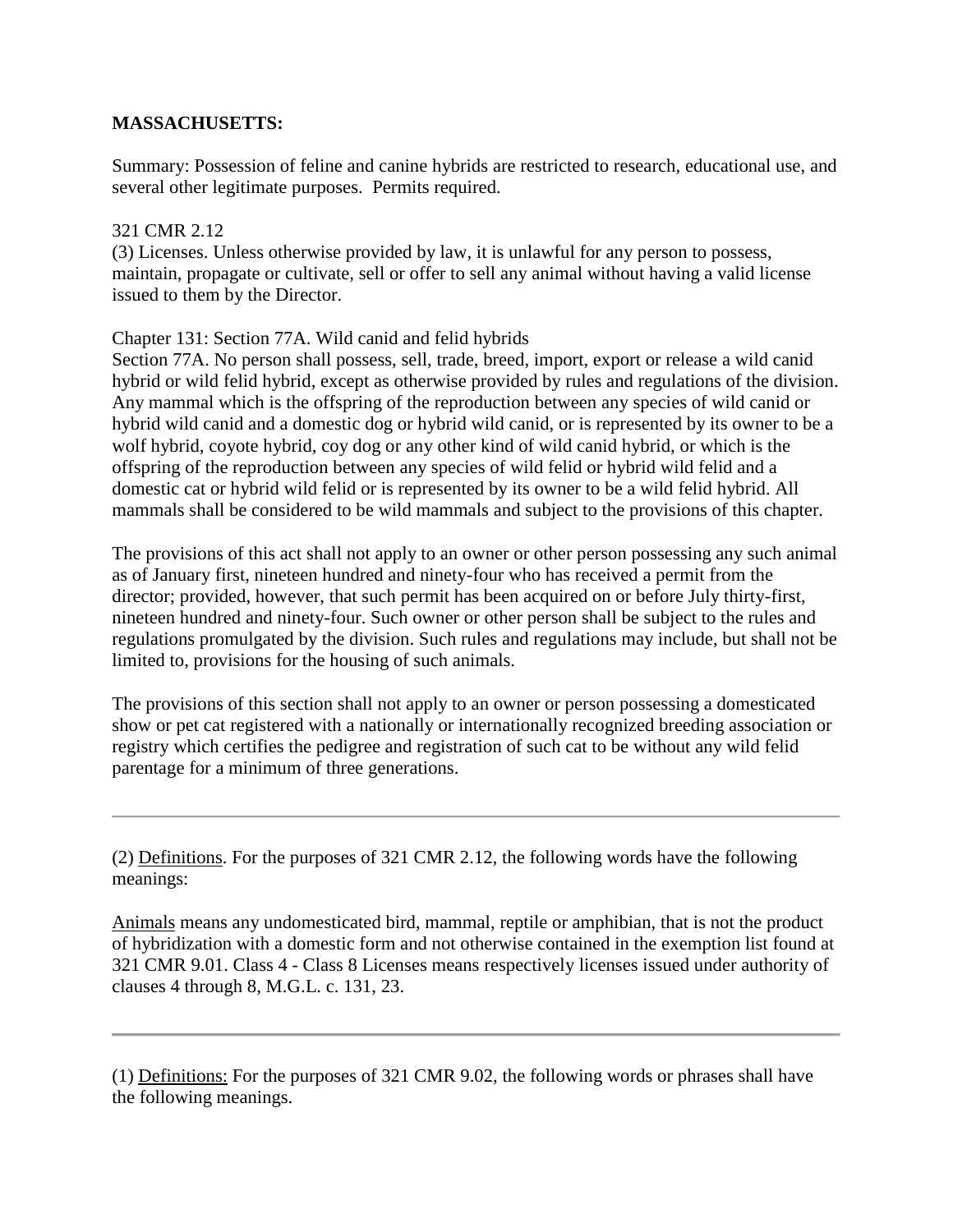Domestic Animals means only those animals listed in 321 CMR 9.02(3), except as provided in 321 CMR 9.02(2)(d).

(2) Exemptions, presumption, etc.

(a) Domestic animals as listed in 321 CMR 9.02(3) shall be exempt from the provisions of M.G.L. c. 131, 23, and may be possessed, propagated, maintained, imported, bought, sold, or otherwise disposed of, provided that such is not contrary to any local, state, or federal law.

(e) Hybrids between or among wild mammals and domestic mammals, except for wild canid and wild felid hybrids, shall be considered domestic animals. Wild canid and wild felid hybrids shall be subject to the provisions of M.G.L. c. 131, 77A.

[http://www.mass.gov/dfwele/dfw/wildlife/living/keeping\\_wildlife.htm](http://www.mass.gov/dfwele/dfw/wildlife/living/keeping_wildlife.htm) <http://www.mass.gov/legis/laws/mgl/131-77a.htm>

By report, all generations of hybrids are illegal in Boston, MA

10/1/2010

# **MARYLAND:**

b) A person may not import into the State, offer for sale, trade, barter, possess, breed, or exchange a live:

(3) member of the cat family other than the domestic cat;

(4) hybrid of a member of the cat family and a domestic cat if the hybrid weighs over 30 pounds;

(5) member of the dog family other than the domestic dog;

(6) hybrid of a member of the dog family and a domestic dog;

[http://mlis.state.md.us/asp/web\\_statutes.asp?gcr&10-621](http://mlis.state.md.us/asp/web_statutes.asp?gcr&10-621)

5/14/08

# **MAINE:**

No provisions for hybrid cats found.

Rabies vaccinations required for all cats over the age of 3 months.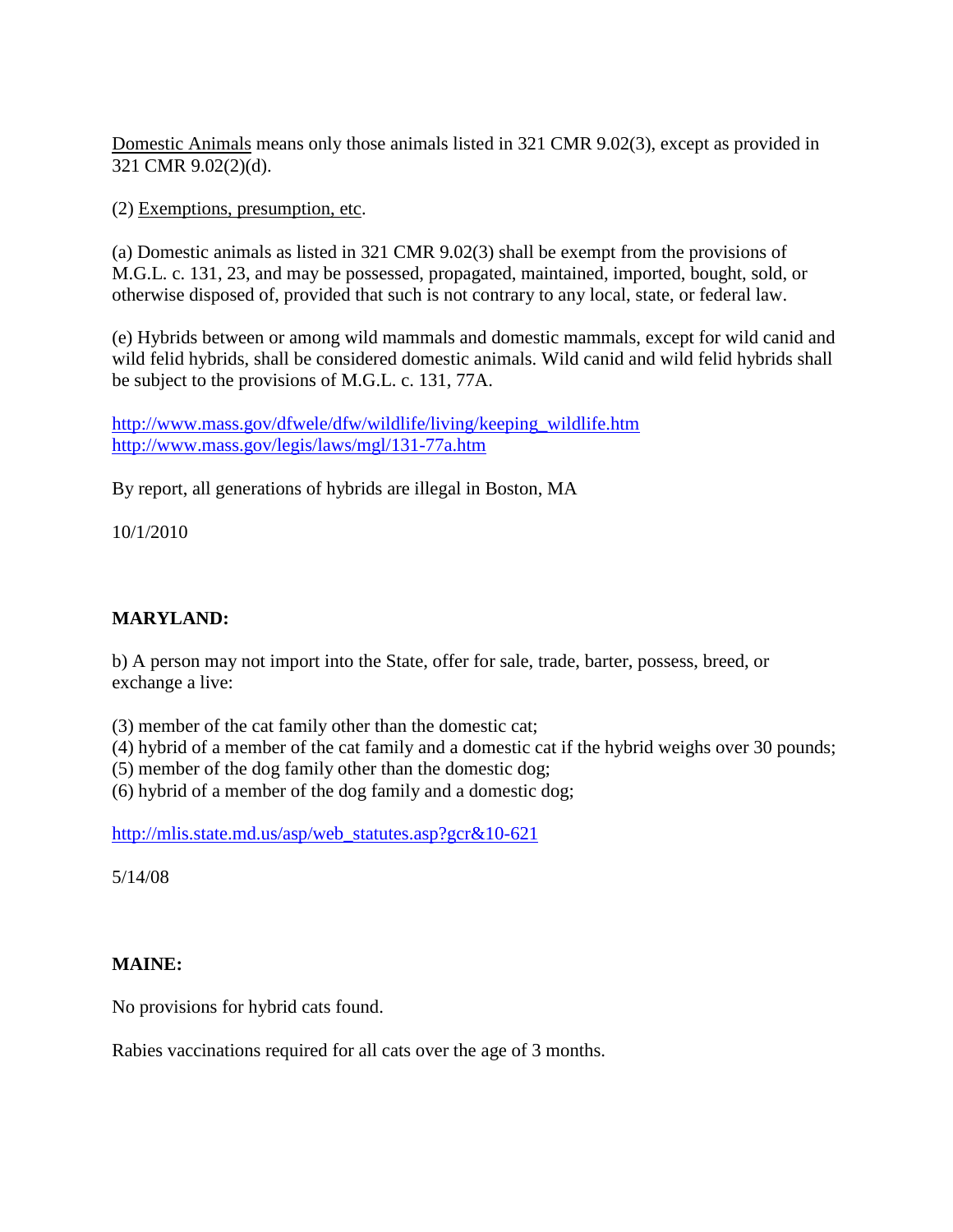Wolf hybrids must be licensed, rabies vaccintated, and perament ID (microchip or tatoo). Special cage requirements for breeding wolf hybrids. No restrictions listed for filial generations.

### Title 7: AGRICULTURE AND ANIMALS

### Part 9: ANIMAL WELFARE HEADING

### Chapter 720: RABIES PREVENTION AND SHELTER PROVISIONS

 $1.ij\frac{1}{2}$  /2 $i\frac{1}{2}$  Except as provided in subsection 4, an owner or keeper of a cat over 3 months of age must have that cat vaccinated against rabies. Rabies vaccine must be administered by a licensed veterinarian or under the supervision of a licensed veterinarian. Upon receiving an initial vaccination, a cat is considered protected for one year and an owner or keeper of that cat must get a booster vaccination for that cat one year after the initial vaccination and subsequent booster vaccinations at intervals that do not exceed the intervals recommended by a national association of state public health veterinarians for the type of vaccine administered.

[ 1997, c. 704, 3 (AMD) .] <http://janus.state.me.us/legis/statutes/7/title7sec3916.html>

7 3921-A. Permanent identification of wolf hybrids

The commissioner shall adopt rules to establish methods of identifying wolf hybrids through tattooing, the placement of a microchip under the animal's skin or any other method determined by the commissioner as adequately providing a permanent means of identification on the body of the animal. Rules adopted pursuant to this section are routine technical rules as defined in Title 5, chapter 375, subchapter II-A. A person may not own or keep a wolf hybrid unless the animal has identification in compliance with the rules adopted under this section. [2001, c. 129, 2 (NEW).] SECTION HISTORY 2001, c. 129, 2 (NEW). <http://janus.state.me.us/legis/statutes/7/title7ch721.pdf>

Title 22: HEALTH AND WELFARE Chapter 251: COMMUNICABLE DISEASES Subchapter 5: RABIES OR HYDROPHOBIA

1313. Procedures for the transportation, quarantine, euthanasia and testing of animals suspected of having rabies

1.Establishment of procedures. The commissioner, in consultation with the Commissioner of Agriculture, Food and Rural Resources and the Commissioner of Inland Fisheries and Wildlife, shall adopt rules, in accordance with the Maine Administrative Procedure Act, establishing procedures for responding to a report of an animal suspected of having rabies. The procedures must include provisions for the transportation, quarantine, euthanasia and testing of an animal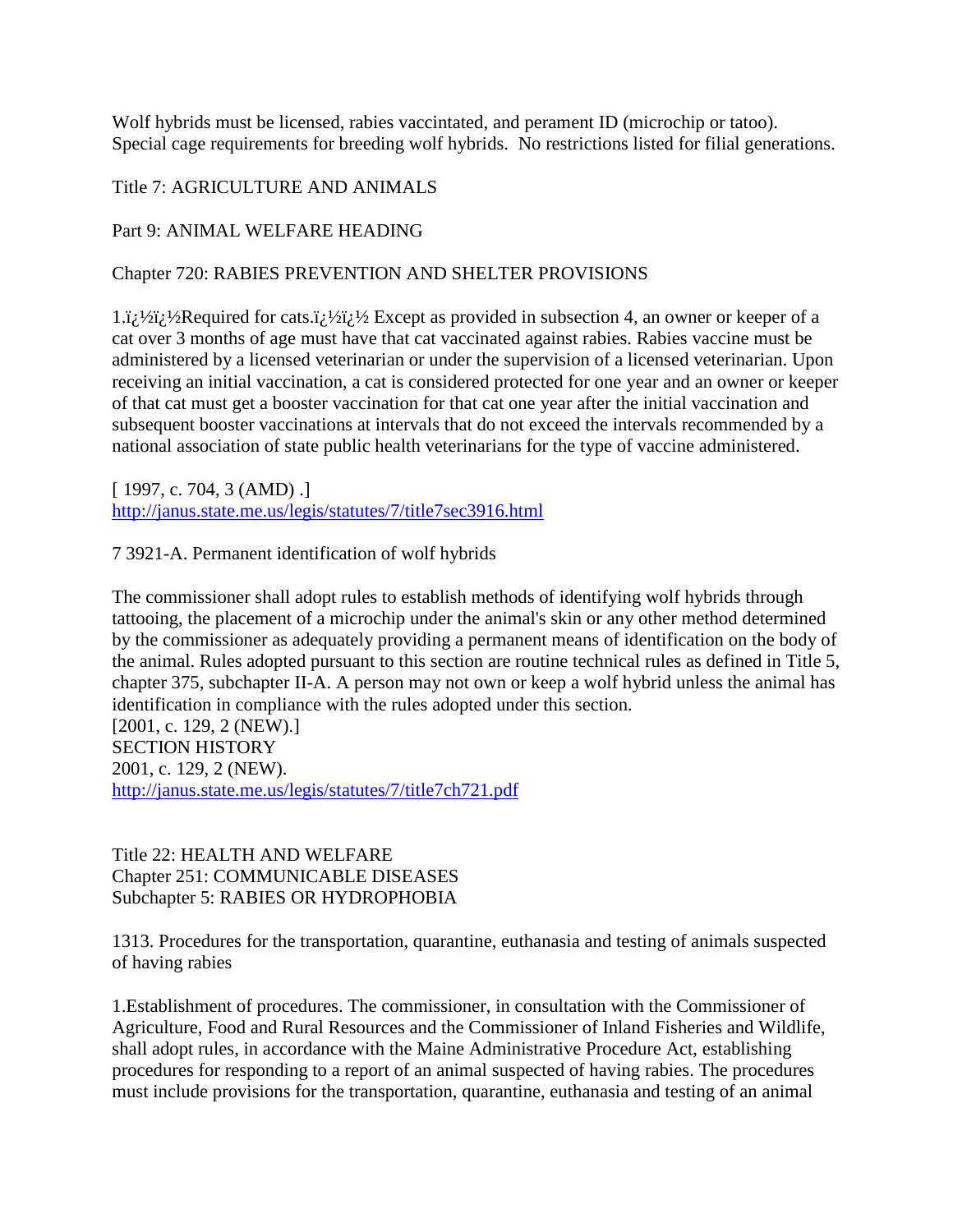suspected of having rabies and, when that animal has bitten a person, provisions for the notification of the animal control officer in the locality where the bite occurred. The procedures may differ based on the perceived public health threat determined in part by consideration of the following factors:

 A. Whether the animal is a domesticated animal for which a known effective vaccine exists and, if so, whether the animal's vaccination status can be verified; [2007, c. 133, 1 (AMD).]

 B. Whether the animal has bitten a person or exhibited other aggressive behavior; and [2007, c. 133, 1 (AMD).]

 C. Whether the animal is a wolf hybrid that has bitten or may have otherwise exposed a person or a domesticated animal to rabies. [2007, c. 133, 1 (NEW).]

[ 2007, c. 133, 1 (AMD) .]

2.Role of animal control officer; game warden. An animal control officer appointed in accordance with Title 7, section 3947 receiving a report of an animal suspected of having rabies shall ensure that the procedures established pursuant to this section and sections 1313-A and 1313-B are carried out. If the animal is an undomesticated animal, other than a wolf hybrid, a game warden shall assist the animal control officer.

 $[2007, c. 133, 1 (AMD).]$ 

3. Costs associated with transportation, quarantine, testing and euthanasia. The Department of Inland Fisheries and Wildlife shall provide for or pay all necessary costs for transportation and euthanasia of an undomesticated animal suspected of having rabies. The owner of a domesticated animal or a wolf hybrid suspected of having rabies shall pay all costs for transportation, quarantine, euthanasia and testing of the animal. If a domesticated animal or a wolf hybrid is a stray or the owner is unknown, the municipality in which the animal was apprehended is responsible for transportation, quarantine, euthanasia and testing costs. Cost of testing animals judged by the department to have created a public health risk of rabies must be borne by the department through its General Fund appropriations.

[ 2007, c. 133, 1 (AMD) .] <http://janus.state.me.us/legis/statutes/22/title22sec1313.html>

Title 7: AGRICULTURE AND ANIMALS

Part 9: ANIMAL WELFARE HEADING: PL 1987, c. 383, 3 (new)

Chapter 723: FACILITY LICENSES HEADING: PL 1987, c. 383, 3 (new); 1993, c. 657, 28 (rpr)

An Act To Regulate the Keeping of Wolf Hybrids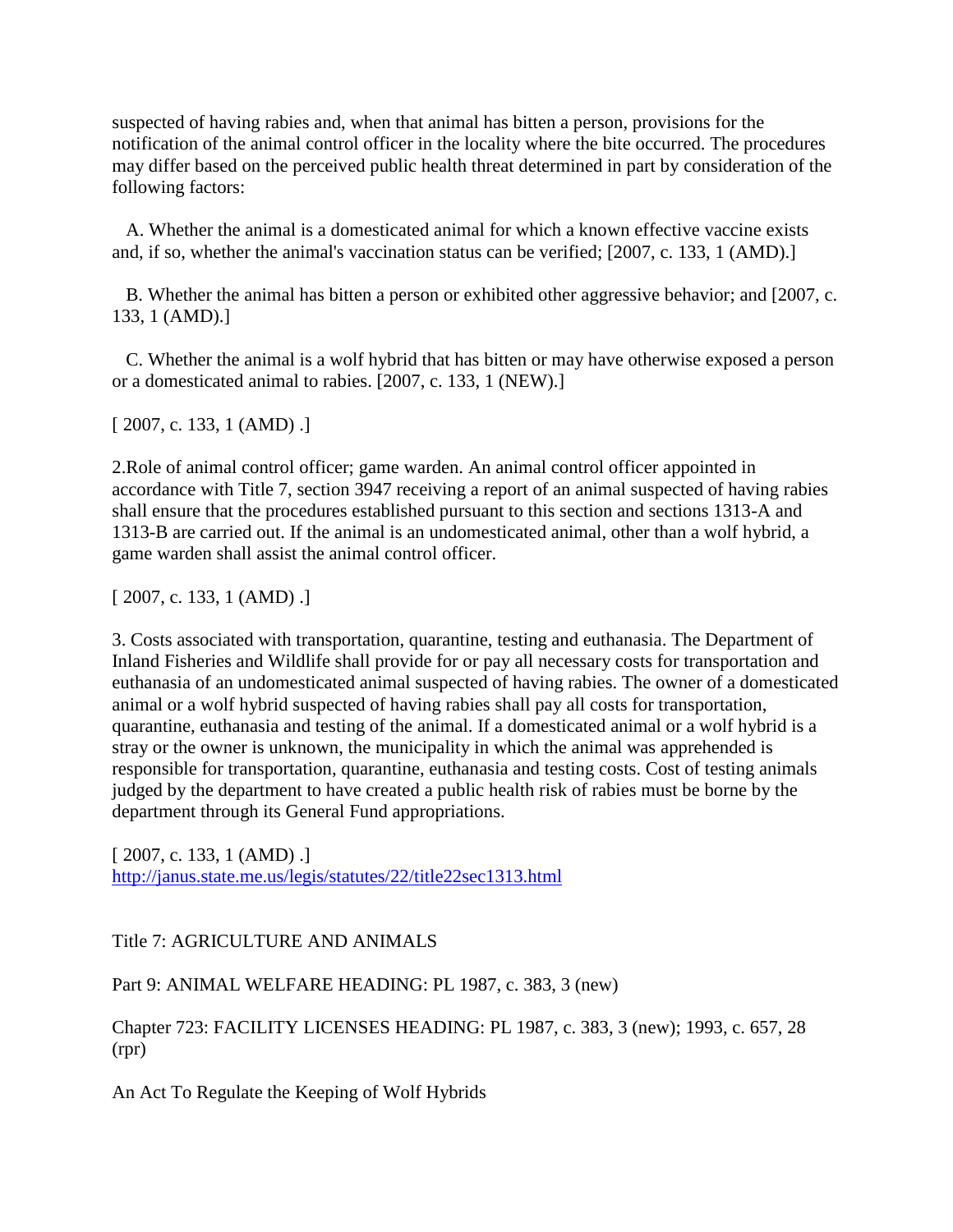Emergency preamble. Whereas, acts and resolves of the Legislature do not become effective until 90 days after adjournment unless enacted as emergencies; and

Whereas, the keeping of wolf hybrids poses concerns for public safety; and

Whereas, current regulation of wolf hybrid kennels does not provide adequate safeguards; and

Whereas, in the judgment of the Legislature, these facts create an emergency within the meaning of the Constitution of Maine and require the following legislation as immediately necessary for the preservation of the public peace, health and safety; now, therefore,

Be it enacted by the People of the State of Maine as follows:

Sec. 1. 7 MRSA  $\hat{A}$ §3931-B, sub- $\hat{A}$ §2, as enacted by PL 2001, c. 129,  $\hat{A}$ §4, is repealed.

Sec. 2. 7 MRSA  $\hat{A}\$ \$3931-B, sub- $\hat{A}\$ \$2-A is enacted to read:

2-A. Kennel license required. A person may not operate a wolf hybrid kennel without a license from the department. To apply for a license, a person must submit a completed form provided by the department. The completed form must include the name of the person operating the kennel, the mailing address of the kennel, the road or street address of the kennel, a description of the facilities for sheltering and confining the wolf hybrids and the number of wolf hybrids kept at the time of application. The applicant must submit with the license application proof that each wolf hybrid has been permanently identified in accordance with section 3921-A.

Sec. 3. 7 MRSA  $\hat{A}\$  3931-B, sub- $\hat{A}\$   $\}$  as enacted to read:

2-B. Review of kennel license application; denial. Upon receiving an application under subsection 2-A, the department shall forward a copy of the application to the Department of Inland Fisheries and Wildlife for review to assess the potential threat to public safety or a wildlife population. The department shall consult with the Department of Inland Fisheries and Wildlife prior to issuing a license. The department may deny a license based on a potential threat to wildlife or public safety.

Sec. 4. Transition. The Department of Agriculture, Food and Rural Resources shall issue a conditional license to a wolf hybrid kennel registered under the former Maine Revised Statutes, Title 7, section 3931-B, subsection 2 that applies for a wolf hybrid kennel license under Title 7, section 3931-B, subsection 2-A. The conditional license remains in effect until the application materials have been reviewed by the Department of Inland Fisheries and Wildlife pursuant to Title 7, section 3931-B, subsection 2-B. If public safety concerns arise during the review, the Department of Agriculture, Food and Rural Resources may revoke the conditional license pending an administrative proceeding held in accordance with Title 5, chapter 375, subchapter 5.

Emergency clause. In view of the emergency cited in the preamble, this legislation takes effect when approved.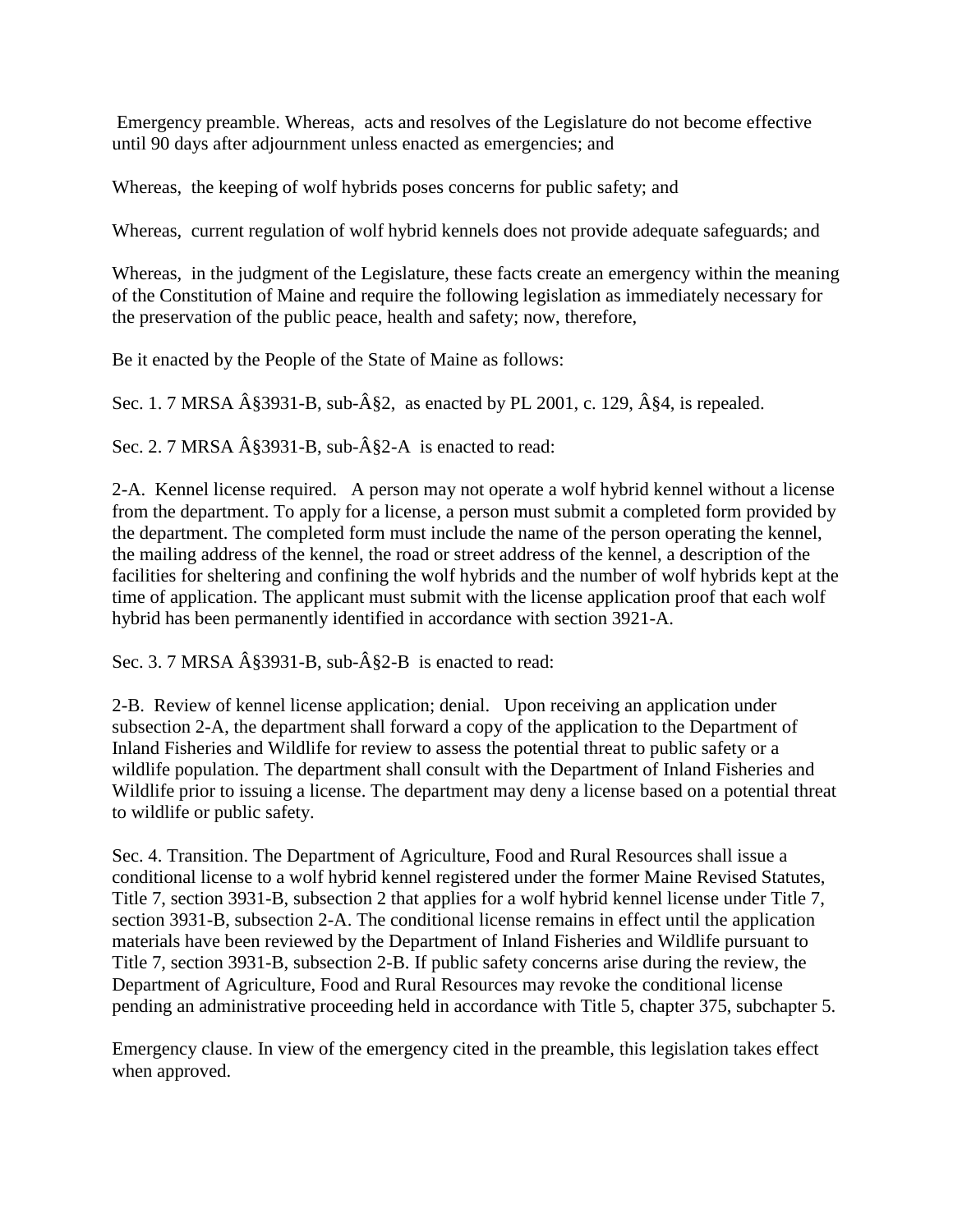### SUMMARY

This bill changes the registration requirement for a wolf hybrid kennel to a licensing requirement. It directs the Department of Agriculture, Food and Rural Resources to consult with the Department of Inland Fisheries and Wildlife on potential threats to wildlife and public safety prior to issuing a license. It provides for the conditional licensure of kennels that were previously registered.

Disclaimer: Please check all local, city, county, township, homeowners' ordinances in your area first before acquiring any hybrid or exotic animals.

Updated 7/5/11

# **MICHIGAN:**

The wolf/dog hybrid act (passed summer of 2000) prohibits ownership of wolf/dog hybrids in Michigan. There is an exception provided for people who legally owned such animals prior to the passing of the act, if they adhere to "grandfather clause" requirements of the act. If you have questions regarding the wolf/dog hybrid act (act 246 of 2000), you may contact Mr. Al Rodriquez of the Michigan Department of Agriculture, Animal Industry Division at 517-373- 1077 or Ms. Eileen Liska of Liska Associates at 248-887-2184.

The possession of live bobcats requires the owner to have a valid Permit to Hold Wildlife in Captivity issued by the Michigan Department of Natural Resources, Wildlife Division. For more information regarding this permit send your name and mailing address and we will mail an application and information circular for the permit.

The possession of live lions, leopards, jaguars, tigers, cougars, panthers, or cheetahs is generally prohibited under the Large Carnivore Act, Act Number 274, Public Acts of 2000.

All other exotic cats (including servals) are generally not regulated. However, local units of government may have ordinances against the possession of exotic cats. A person should check with their City, Township, and/or County before possessing a live exotic cat.

Prior to importing any wild animal into the State of Michigan, a Veterinarians Certificate of Health from the state of origin is required. This certificate should be obtained and kept on file by anyone importing a wild animal into Michigan.

If exhibiting, or using exotic cats for commercial purposes, a United State Department of Agriculture (USDA) permit may be required. The contact person for this permit in Michigan is Dr. Curt Hammel (517-647-2124).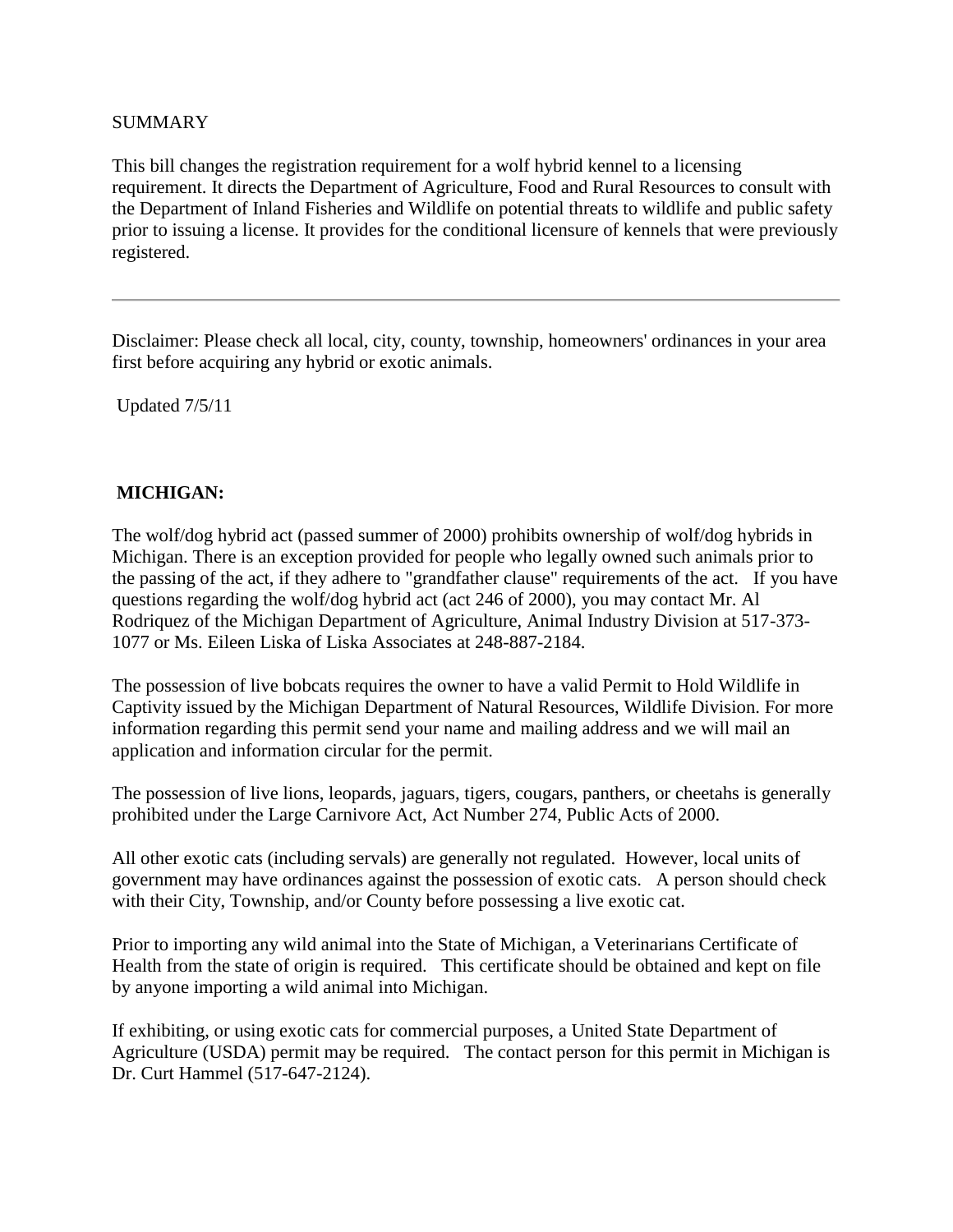[http://www.legislature.mi.gov/\(S\(51r3y0atuxysie55jdg0q445\)\)/mileg.aspx?page=](http://www.legislature.mi.gov/%28S%2851r3y0atuxysie55jdg0q445%29%29/mileg.aspx?page=getObject&objectName=mcl-Act-246-of-2000) [getObject&objectName=mcl-Act-246-of-2000](http://www.legislature.mi.gov/%28S%2851r3y0atuxysie55jdg0q445%29%29/mileg.aspx?page=getObject&objectName=mcl-Act-246-of-2000)

Jim Janson DNR, Wildlife Division Permit Specialist 517-373-9329 jansonj @ michigan.gov

5/15/08

# **MINNESOTA:**

# **346.155, Minnesota Statutes 2007**

Subdivision 1. Definitions. (a) The definitions in this subdivision apply to this section.

...

(d) "Possess" means to own, care for, have custody of, or control.

(e) "Regulated animal" means:

(1) all members of the Felidae family including, but not limited to, lions, tigers, cougars, leopards, cheetahs, ocelots, and servals, but *not including domestic cats or cats recognized as a domestic breed, registered as a domestic breed, and shown as a domestic breed by a national or international multibreed cat registry association;*

*....*

*Regulated animal includes any hybrid or cross between an animal listed in clause (1), (2), or (3) and a domestic animal and offspring from all subsequent generations of those crosses or hybrids.*

### Subd. 2. **Possession of regulated animals.**

(a) Except as provided in this section, it is unlawful for a person to possess a regulated animal.

[https://www.revisor.leg.state.mn.us/statutes/?id=346.155&year=2007](http://www.animallaw.info/statutes/stusmnst346_01_347_56.htm) [&keyword\\_type=exact&keyword=felidae](http://www.animallaw.info/statutes/stusmnst346_01_347_56.htm)

Per a local breeder, hybrids are illegal in the city of Minneapolis. A link to this law could not be found by the owners of Hybrid Law.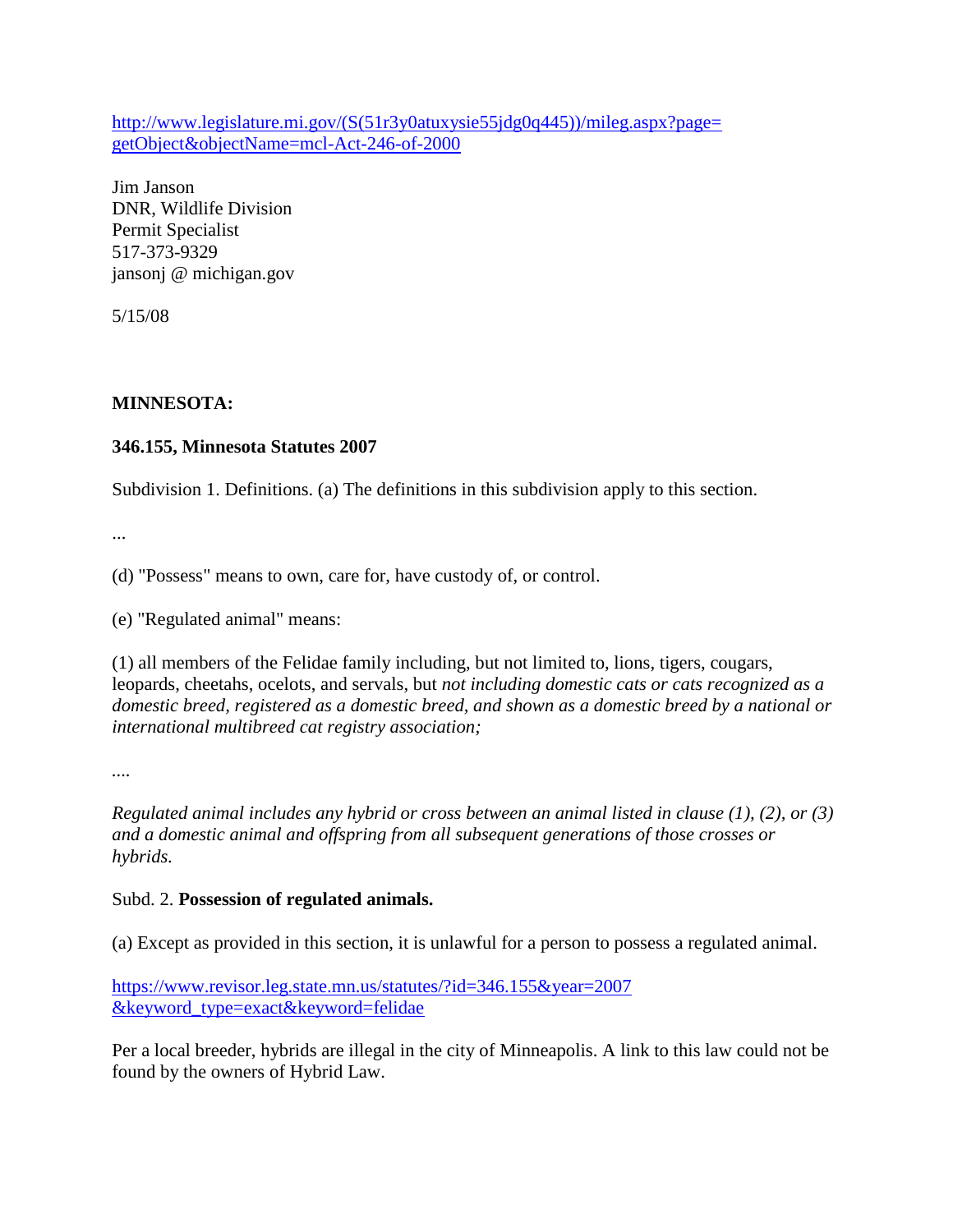8/1/2010

### **MISSOURI:**

Chapter 9 of the Wildlife Code addresses confined wildlife. Hybrids of species native to MO would be included for regulation purposes.

Hybrid wolves: permit required.

<http://www.sos.mo.gov/adrules/csr/current/3csr/3csr.asp> <http://www.sos.mo.gov/adrules/csr/current/3csr/3c10-9.pdf>

Prot-Web @ mdc.mo.gov

Ken Drenon Ken.Drenon @ mdc.mo.gov 573/522-4115, ext 3848

5/17/08

### **MISSISSIPPI:**

Wolves and wolf hybrids require special caging requirements and permits.

<http://www.mdwfp.com/Level2/Wildlife/pdf/3523.1.pdf>

5/17/08

### **MONTANA:**

No restrictions on hybrid wolves, however 50% or higher wolves must have permanent ID. Current legislation in progress regarding wolves.

Hybrid cats are not restricted.

12.6.19: Reporting and Tatooing of Bears, Wolves, Tigers, Mountain Lions, and Coyotes Captured or Held in Captivity <http://www.mtrules.org/gateway/Subchapterhome.asp?scn=12.6.19>

[http://data.opi.state.mt.us/bills/mca\\_toc/87\\_4\\_8.htm](http://data.opi.state.mt.us/bills/mca_toc/87_4_8.htm)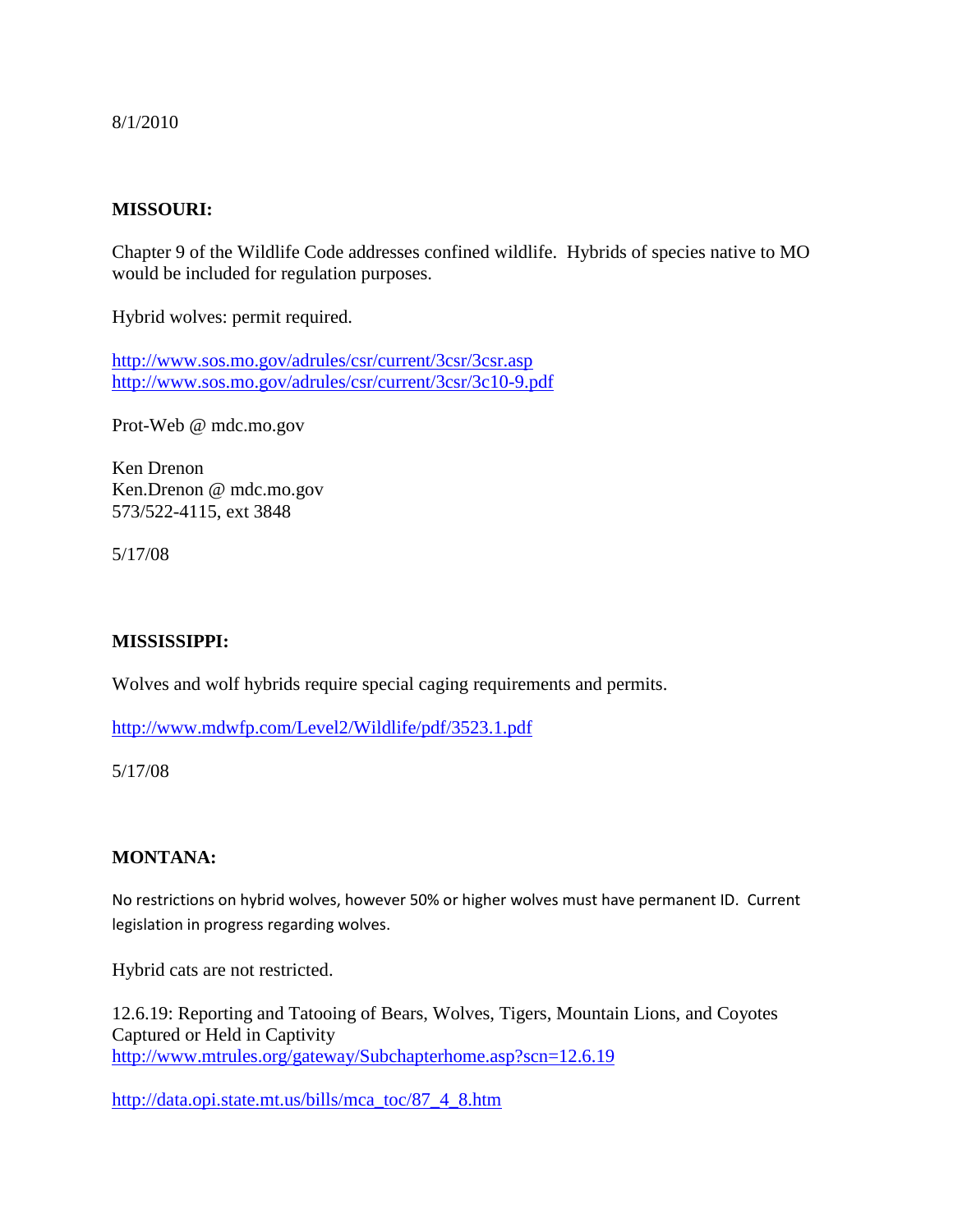Tim Feldner Manager, Commercial Wildlife Permitting Montana Fish, Wildlife & Parks tfeldner@mt.gov

Currently, a permit is not required, only the tattooing of anything more than half wolf. As you may appreciate, it is next to impossible to determine the percentage of wolf a hybrid wolf is. At the least, I expect that law to change to "anything that is part wolf" in the next legislative session. It is also possible that possession of wolves and wolf hybrids may be more strictly controlled or completely prohibited following our next legislative session in 2009. We now have a fairly controversial population or reintroduced wild wolves in Montana and have had incidences of livestock depredation that was traced to what has been determined to be wolves or wolf hybrids that were not wild, introduced wolves, but wolves possessed illegally without tattoo identification. The wild wolves are having a hard enough time gaining acceptance without the blame of depradation caused by captive bred wolves. Also, livestock killed by captive bred wolves is not covered by compensation to the rancher.

Regarding hybrid cats, not sure how to answer that. A permit is required to possess a large cat or to breed and sell captive reared bobcat or lynx or hybrids therof. I've attached tha license requirements, laws and regulations regarding roadside menageries, wild animal menageries, or fur farms, one of which would be required to possess large cats (or hybrids) or bobcat or lynx (or hybrids). When it comes to servals, bengal cats, jungle cats, or some of those species, they are generally an uncontrolled species in Montana.

5/8/08

# **NORTH CAROLINA:**

The NC Wildlife Resources Commission does not regulate hybrid wolves or cats in NC. These animals are regulated at the county and municipality level.

**Daron K. Barnes**, Permits Supervisor NCWRC, Division of Wildlife Management 1722 Mail Service Center Raleigh, NC 27699-1722 **Email:** daron.barnes @ ncwildlife.org

By report, Wake County and New Hanover County do not allow hybrids. A link to these laws could not be found by the owners of Hybrid Law

8/1/2010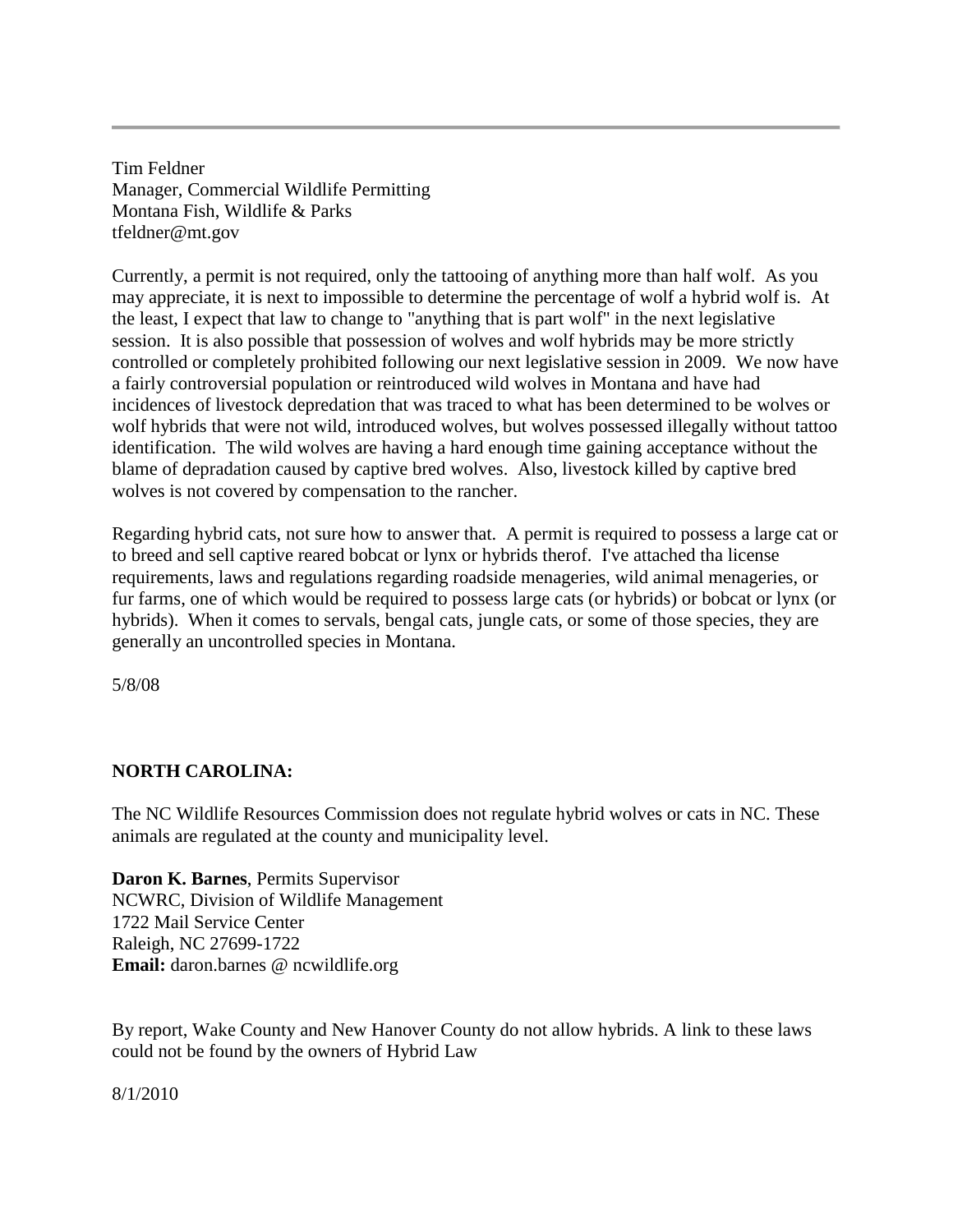# **NORTH DAKOTA:**

36.0108.2.

70341.0200 FIRST ENGROSSMENT Fifty-fifth Legislative Assembly ENGROSSED HOUSE BILL NO. 1182 of North Dakota Introduced by Representatives DeKrey, Delmore, Fairfield, Hanson A BILL for an Act to create and enact a new section to chapter 36-01 of the North Dakota Century Code, relating to the private ownership of primates, wolves, wolf hybrids, skunks, and raccoons; to amend and reenact section 36-01-08.2 of the North Dakota Century Code, relating to certain animals held in captivity; and to provide a penalty.

### BE IT ENACTED BY THE LEGISLATIVE ASSEMBLY OF NORTH DAKOTA:

SECTION 1. A new section to chapter 36-01 of the North Dakota Century Code is created and enacted as follows:

Ownership of wolves, wolf hybrids, skunks, and raccoons prohibited - Exception - Rules - Penalty. No person may keep a wolf, wolf hybrid, skunk, or raccoon in captivity. This section does not apply to a zoo licensed by the regulatory enforcement and animal care program of the animal and plant health inspection service of the United States department of agriculture. A person keeping a wolf, wolf hybrid, skunk, or raccoon in captivity on August 1, 1997, may continue to keep that animal if it is neutered. The state veterinarian shall confiscate and dispose of any animal kept in violation of this section. The board shall adopt rules governing the keeping of primates in captivity and to implement this section. As used in this section, "primate" does not include a human being; "wolf" means any animal of the species canis lupus; and "wolf hybrid" means any animal that is any part wolf. A person who willfully violates this section is guilty of a class B misdemeanor.

SECTION 2. AMENDMENT. Section 36-01-08.2 of the 1995 Supplement to the North Dakota Century Code is amended and reenacted as follows:

36-01-08.2. Mountain lions, wolves, and wolf hybrids held in captivity -

Identification required. Any person who keeps a mountain lion, wolf, or wolf hybrid in captivity must obtain an identification number from the board. The number must be tattooed in indelible ink inside the ear of the animal for permanent identification purposes. Page No. 1 70341.0200

[http://www.legis.nd.gov/dtsearch/dtsearch\\_paging.asp?cmd=getdoc&maxSize=200000&DocId=](http://www.legis.nd.gov/dtsearch/dtsearch_paging.asp?cmd=getdoc&maxSize=200000&DocId=2784&Index=e:%5CdtSearch%5CUserData%5Clr-all&HitCount=15&hits=36+37+78+79+87+88+ad+b3+b4+ff+100+137+138+147+148+&hc=272&req=agriculture+and+wolf+hybrid) [2784&Index=e%3a%5cdtSearch%5cUserData%5clr%2dall&HitCount=15&hits=36+37+7](http://www.legis.nd.gov/dtsearch/dtsearch_paging.asp?cmd=getdoc&maxSize=200000&DocId=2784&Index=e:%5CdtSearch%5CUserData%5Clr-all&HitCount=15&hits=36+37+78+79+87+88+ad+b3+b4+ff+100+137+138+147+148+&hc=272&req=agriculture+and+wolf+hybrid) [8+79+87+88+ad+b3+b4+ff+100+137+138+147+148+&hc=272&req=agriculture+and+wolf+hy](http://www.legis.nd.gov/dtsearch/dtsearch_paging.asp?cmd=getdoc&maxSize=200000&DocId=2784&Index=e:%5CdtSearch%5CUserData%5Clr-all&HitCount=15&hits=36+37+78+79+87+88+ad+b3+b4+ff+100+137+138+147+148+&hc=272&req=agriculture+and+wolf+hybrid) [brid](http://www.legis.nd.gov/dtsearch/dtsearch_paging.asp?cmd=getdoc&maxSize=200000&DocId=2784&Index=e:%5CdtSearch%5CUserData%5Clr-all&HitCount=15&hits=36+37+78+79+87+88+ad+b3+b4+ff+100+137+138+147+148+&hc=272&req=agriculture+and+wolf+hybrid)

8/18/08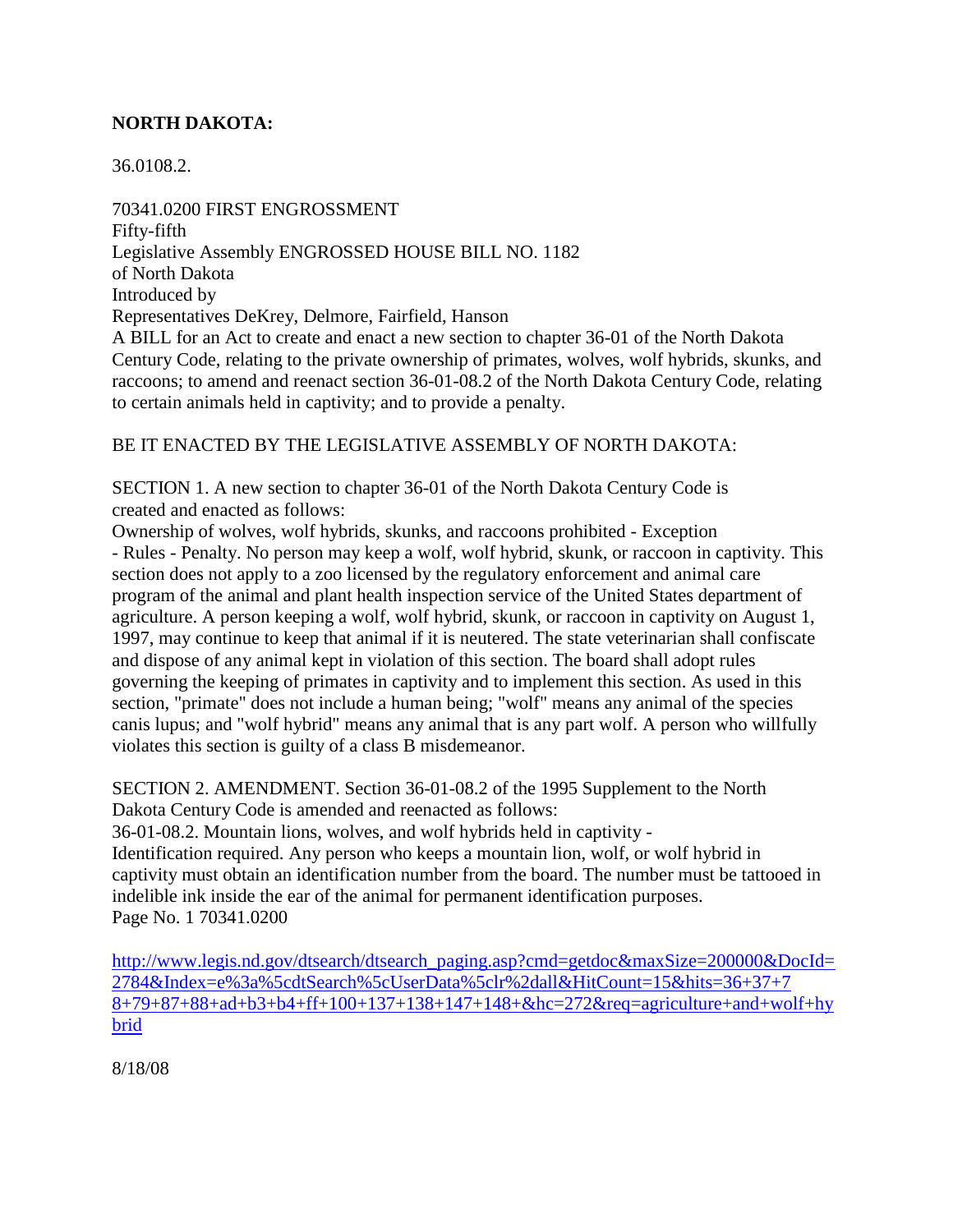### **NEBRASKA:**

...under NE Game Law the only cats that may be possessed or owned by individuals are domestic cats (felis domesticus) so no domestic hybridized with wild cats are permitted. Exceptions in the statute are made for "zoos" and persons raising bobcats or lynx for the "fur trade" business.

At the opposite end of the spectrum----While purebred wolves are not permitted to be possessed or owned by individuals under NE Game Law, wolf/dog hybrids are permitted. If a person has a 90 plus percent wolf and 10% or even less dog hybrid, it is not considered to be a wolf and is not regulated by NE Game Law.

see statute ----

Section 37-477 Print Friendly Copy Revised Statutes Chapter 37 Certain animals kept in captivity; permit required; exceptions; rules and regulations.

(2) Except as provided in subsection (3) of this section, no person shall keep in captivity in this state any wolf, any skunk, or any member of the families Felidae and Ursidae. This subsection shall not apply to (a) the species Felis domesticus, (b) any zoo, park, refuge, wildlife area, or nature center owned or operated by a city, village, state, or federal agency, or (c) any person who holds a captive wildlife permit issued pursuant to section 37-479 and who raises Canada Lynx ( Lynx canadensis ) or bobcats ( Lynx rufus ) solely for the purpose of producing furs for sale to individuals or businesses or for the purpose of producing breeding stock for sale to persons engaged in fur production.

(3) Any person legally holding in captivity, on March 1, 1986, any animal subject to the prohibition contained in subsection (2) of this section shall be allowed to keep the animal for the duration of its life. Such animal shall not be traded, sold, or otherwise disposed of without written permission from the commission.

(4) The commission shall adopt and promulgate rules and regulations governing the purchase, possession, propagation, sale, and barter of wild birds, wild mammals, and wildlife in captivity.

Source: Laws 1957, c. 151, 1, p. 490; Laws 1971, LB 733, 9; Laws 1986, LB 558, 1; Laws 1987, LB 379, 1; R.S.1943, (1993), 37-713; Laws 1998, LB 922, 187; Laws 1999, LB 176, 56.

Sandra Paice Wildlife Division 402/471-5432 Nebraska Game & Parks Commission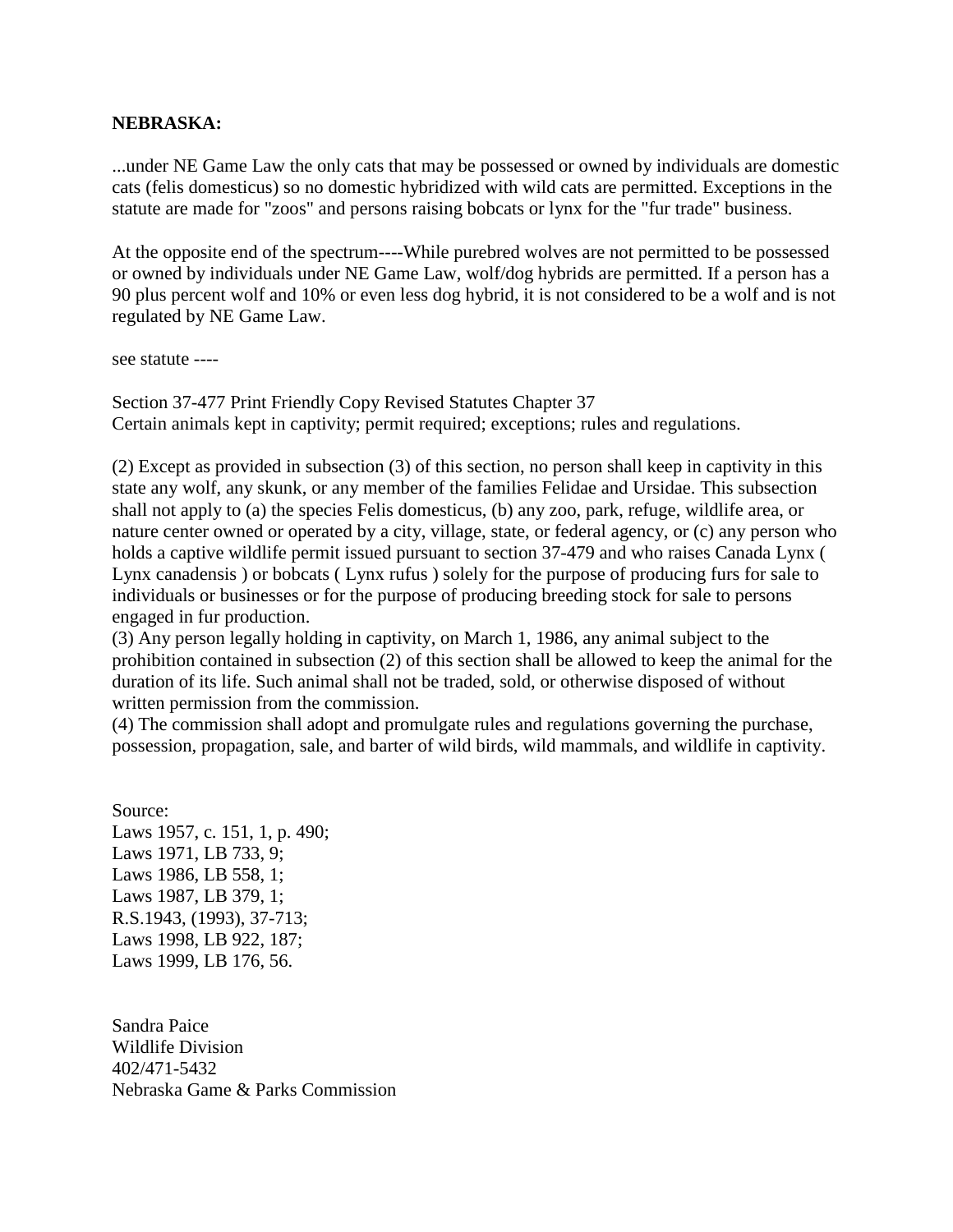2200 North 33rd St., P.O. Box 30370 Lincoln, NE 68503-0370

5/8/08

### **NEW HAMPSHIRE:**

NH law allows the possession of hybrid cats F4 and beyond, without any permit. Anything less than F4 may only be possessed by federally and state licensed zoo facilities, and those animals may not be possessed as pets. Pasted below is the NH regulation exempting those hybrids from regulation by NH Fish and Game:

Fis 802.03 Exemptions.

(f) The provisions of this chapter shall not apply to an owner or person possessing a wolf hybrid as defined in RSA 466-A, or a domesticated show or pet cat registered with a nationally or internationally recognized breeding association or registry which certifies the pedigree and registration of such cat to be without any wild felid parentage for a minimum of three generations.

With regard to Wolf Hybrids, they do not fall under the jurisdiction of this agency. They are regulated as domestic animals, but there are certain restrictions. In addition to this e-mail, I will also forward to you an e-mail I recently received from the USFWS summarizing the wolf hybrid laws in NH and surrounding states.

http://www.gencourt.state.nh.us/rules/state\_agencies/fis800.html

Lt. Bruce Bonenfant Administrative Lieutenant Law Enforcement Division NH Fish and Game Department 11 Hazen Drive Concord, NH 03301 (603) 271-3127

5/8/08

### **NEW JERSEY:**

No restrictions for wolf hybrid or cat hybrids.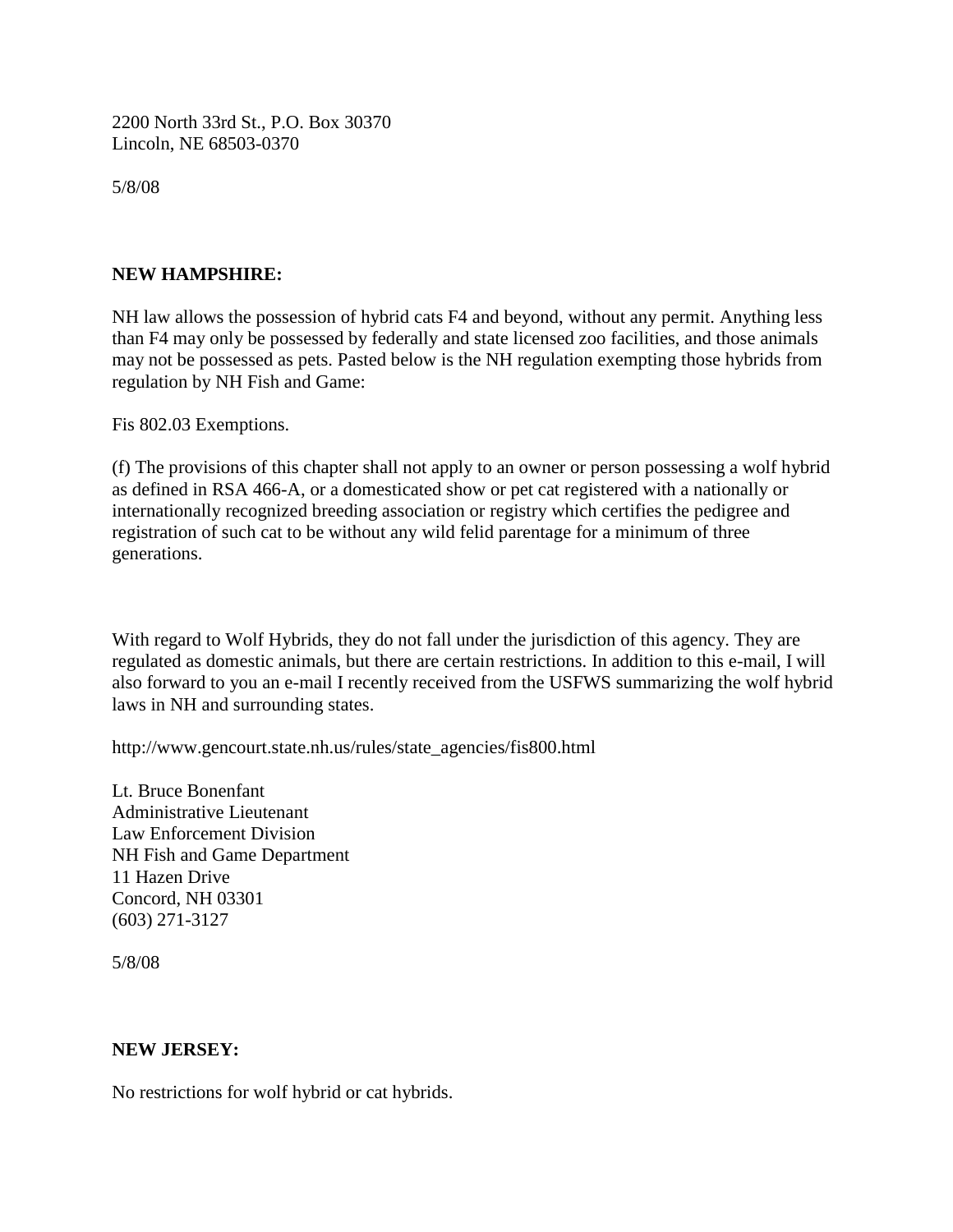<http://www.njfishandwildlife.com/dangrspp.htm>

Potentially Dangerous Species

The following information is in accordance with N.J.A.C. 7:25-4.8.

(a) "Potentially Dangerous Species" is defined as any exotic mammals, birds, reptiles or amphibians, or nongame species which, in the opinion of the Division, is capable of inflicting serious or fatal injuries or which has the potential to become an agricultural pest, or a menace to the public health, or indigenous wildlife populations, including but not limited to the following:

#### **CLASS/ORDER FAMILY**

Carnivora Canidae Nondomestic Dogs Ursidae Bears Felidae Nondomestic Cats

The New Jersey Division of Fish and Wildlife does not regulate hybrid cats and dogs. A person may be required to show proof that the animal is a hybrid.

Linda Buono Wildlife Permits Unit

Exotic and Nongame Permits Office at 908-735-5450 or email EXOTICPERMITS @ dep.state.nj.us.

5/8/08

### **NEW MEXICO:**

No regulation concerning hybrids found.

<http://www.nmcpr.state.nm.us/nmac/parts/title19/19.035.0007.htm>

5/8/08

**NEVADA:**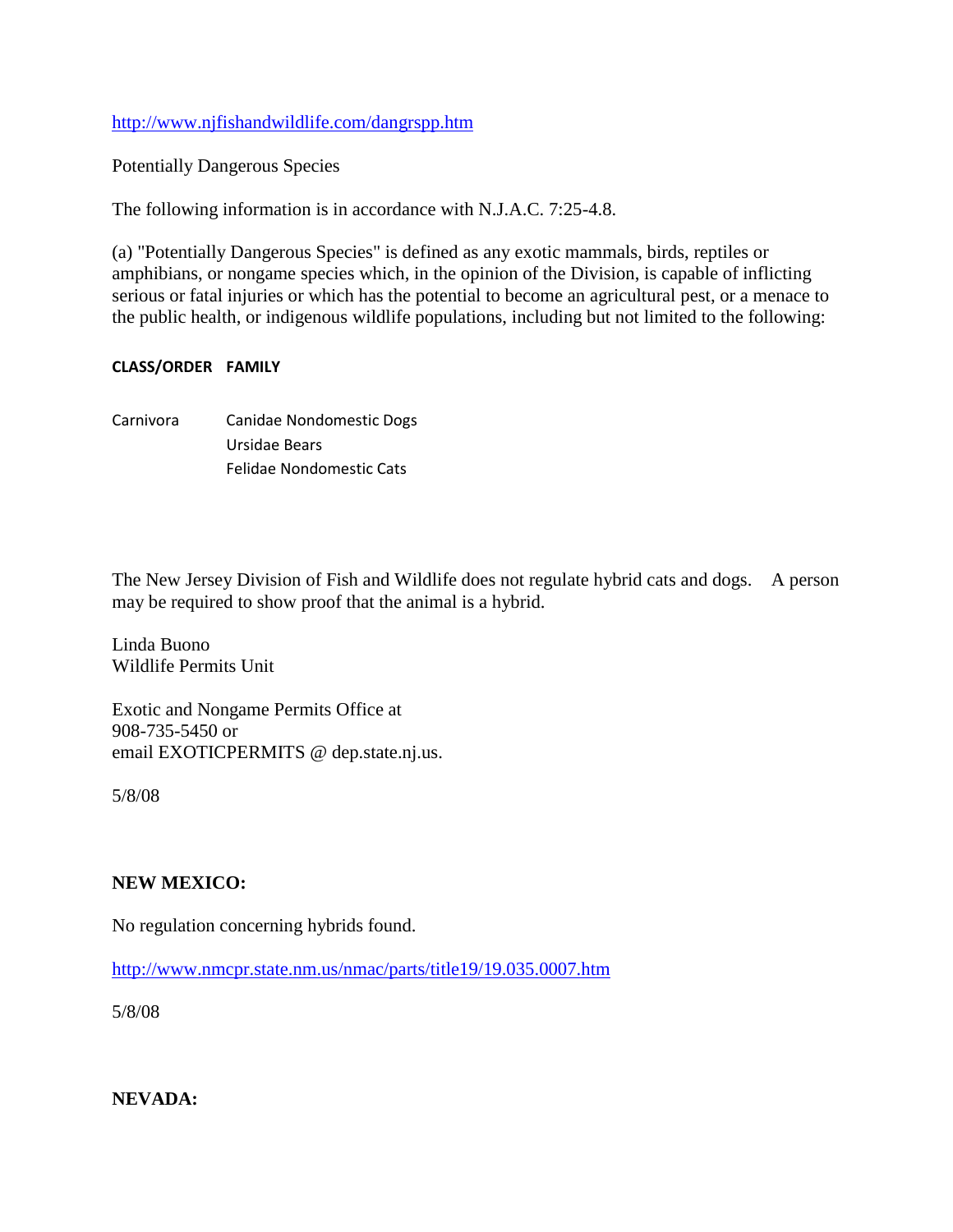Ownership of some hybrid cats without a permit is allowed under Nevada Administrative Code.

At present, wolves and hybrid wolves are allowed. This status for wolves and wolf hybrids is changing. The Department of Wildlife is in the process of revising Administrative Code to probihit new ownership of wolves and dog-wolf hybrids and to strictly control ownership by indviduals that already have these animals. Sales and purchases of additional new animals will not be allowed, and most likely, owners moving to Nevada from other states will not be allowed to bring their animals with them. There will be a requirement that existing captive wolves and wolf-dog hybrids be tattooed and ear-tagged. In addition, strict facilities requirements will be implemented that include annual inspections and wildlife fencing of properties where wolves and wolf-dog hybrids are kept. These changes are a result of growing concerns about human, livestock, and pet safety and the ongoing delisting of Rocky Mountain wolves. There have been fatalities and near-fatalities in Nevada over the past several years where hybrid wolves attacked their owners, and several escapes. Wolves are extinct in Nevada. Prior to 1930, only 6 individuals were documented, and most likely represented single dispersing individuals entering Nevada from Idaho and Oregon.

<http://www.leg.state.nv.us/nac/nac-503.html#NAC503Sec0015>

NAC 503.140 Species for which certain permits and licenses are not required: Specification; release; sale; exceptions. [\(NRS 501.105,](http://www.leg.state.nv.us/NRS/NRS-501.html#NRS501Sec105) [501.181,](http://www.leg.state.nv.us/NRS/NRS-501.html#NRS501Sec181) [503.597,](http://www.leg.state.nv.us/NRS/NRS-503.html#NRS503Sec597) [504.295\)](http://www.leg.state.nv.us/NRS/NRS-504.html#NRS504Sec295)

1. Except as otherwise provided in subsection 4 and [NAC 503.500](http://www.leg.state.nv.us/nac/NAC-503.html#NAC503Sec500) to [503.535,](http://www.leg.state.nv.us/nac/NAC-503.html#NAC503Sec535) inclusive, the following animals may be possessed, transported, imported and exported without a permit or license issued by the Department:

(q) All felines, except mountain lions and bobcats;

(r) Wolves;

2. Species listed in this section must not be released into the wild, except as otherwise authorized by the Department in writing.

3. Except as otherwise provided in subsection 4, lawfully acquired species listed in this section may be sold in Nevada.

4. This section does not authorize the sale, possession, transportation, importation or exportation of animals in violation of any applicable federal or state law, county or city ordinance, or any regulation adopted pursuant thereto.

[Bd. of Fish & Game Commrs, No. 20 27.11, eff. 10-1-76] (NAC A by Bd. of Wildlife Commrs, 11-5-81; 2-28-94; 5-22-97)

Russ Mason, PhD Chief, Game Division Nevada Department Of Wildlife 1100 Valley Road Reno, NV 89512 (775) 688 1520 [rmason @ ndow.org]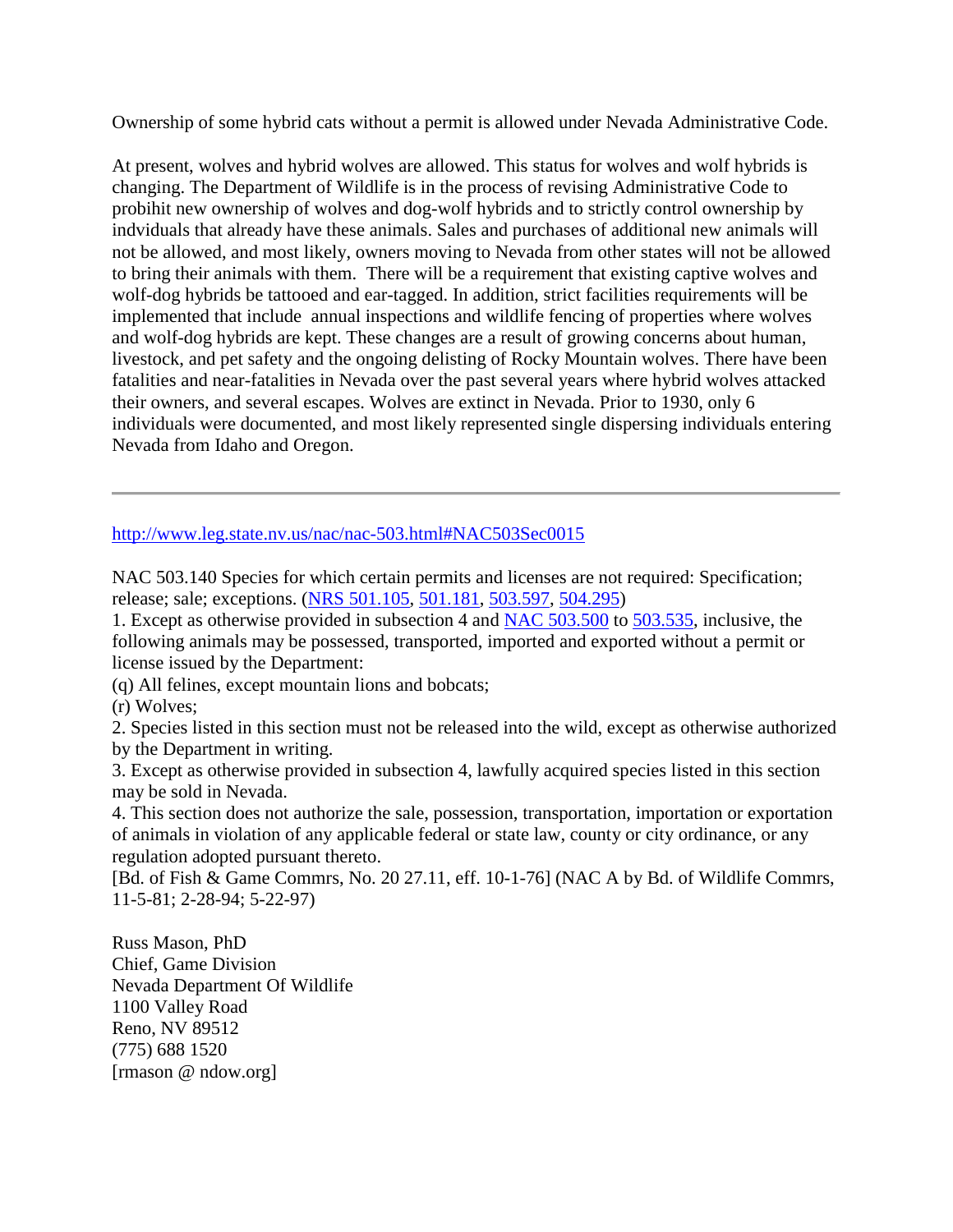## **NEW YORK:**

New York state 'owns' all wildlife, including hybrids of cats who have a wild felid parent within five generations of their pedigree, and not registered TICA, AFC or CFA, and who are not 'legally acquired and held in private ownership.'

NOTE: NYC laws prohibit ownership of all hybrid cats and dogs. See 'NYC' below.

[Environmental Conservation Law 11-0105](http://law.onecle.com/new-york/environmental-conservation/ENV011-0105_11-0105.html) [http://law.onecle.com/new-york/environmental-conservation/ENV011-0105\\_11-0105.html](http://law.onecle.com/new-york/environmental-conservation/ENV011-0105_11-0105.html)

11-0105. State ownership and control. The State of New York owns all fish, game, wildlife, shellfish, crustacea and protected insects in the state, except those legally acquired and held in private ownership. Any person who kills, takes or possesses such fish, game, wildlife, shellfish, crustacea or protected insects thereby consents that title thereto shall remain in the state for the purpose of regulating and controlling their use and disposition.

[Environmental Conservation Law 11-0103](http://law.onecle.com/new-york/environmental-conservation/ENV011-0103_11-0103.html) [http://law.onecle.com/new-york/environmental-conservation/ENV011-0103\\_11-0103.html](http://law.onecle.com/new-york/environmental-conservation/ENV011-0103_11-0103.html)

6. a. "Wildlife" means wild game and all other animal life existing in a wild state, except fish, shellfish and crustacea.

 $h$ . ...

c. ...

d. ...

e. "Wild animal" shall not include "companion animal" as defined in section three hundred fifty of the agriculture and markets law. Wild animal includes, and is limited to, any or all of the following orders and families:

 $(1)$  ....

(2) Felidae and all hybrids thereof, with the exception of the species Felis catus (domesticated and feral cats, which shall mean domesticated cats that were formerly owned and that have been abandoned and that are no longer socialized, as well as offspring of such cats) and hybrids of Felis catus that are registered by the American Cat Fanciers Association or the International Cat Association provided that such cats be without any wild felid parentage for a minimum of five generations...

5/8/08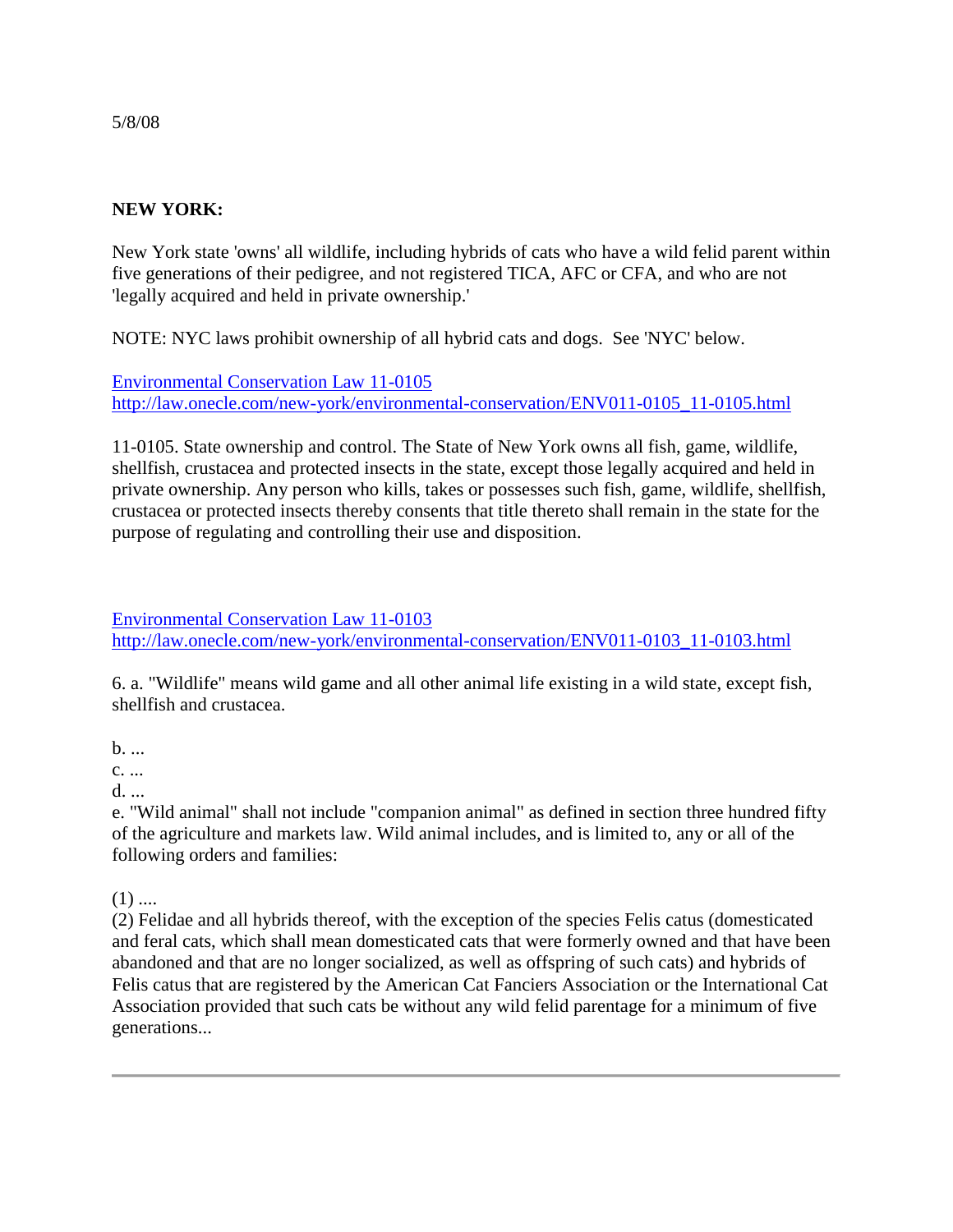New York City:

<http://24.97.137.100/nyc/> --> search 'felis catus'

Rules of the City of New York - Title 24 Department of Health

161.01 Wild animals prohibited.

(a) No person shall sell or give to another person, possess, harbor or keep wild animals identified in subsection (b) of this section or in regulations promulgated by the Commissioner pursuant to subsection (e) of this section other than in:

(1) A zoological park or aquarium operated by the Department of Parks, by the Wildlife Conservation Society, or by the Staten Island Zoological Society; or

(2) A laboratory operated pursuant to 504 of the Public Health Law; or

(3) A circus or native wildlife rehabilitator licensed by federal or state agencies; or

(4) A place which has received the approval of the Department to exhibit or use such animals, and which has protective devices which are adequate to prevent such animal from escaping or injuring the public. The Department may impose reasonable conditions and time limits on the granting of such approval.

(b) For the purposes of this Code, wild animals are deemed to be any animals which are naturally inclined to do harm and capable of inflicting harm upon human beings and are hereby prohibited pursuant to subsection (a). Such animals shall include:

(i) any animals specified by the Commissioner in regulations promulgated pursuant to this section;

(ii) any native or exotic wildlife whose possession or sale is prohibited because they are designated as protected or endangered pursuant to any federal, state or local law, regulation, or rule; and

(iii) any of the following animals:

(1) All dogs other than domesticated dogs (Canis familiaris), including, but not limited to, wolf, fox, coyote, hyaena, dingo, jackal, dhole, fennec, raccoon dog, zorro, bush dog, aardwolf, cape hunting dog and any hybrid offspring of a wild dog and domesticated dog.

(2) All cats other than domesticated cats ( Felis catus ), including, but not limited to, lion, tiger, leopard, ocelot, jaguar, puma, panther, mountain lion, cheetah, wild cat, cougar, bobcat, lynx, serval, caracal, jaguarundi, margay and any hybrid offspring of a wild cat and domesticated cat.  $(3)$  ...

(c) In addition to domesticated dogs and cats, an animal may be kept, possessed, harbored or sold in the City of New York provided that possession of the animal is not otherwise prohibited by law, including federal, state and local laws regulating domestic animals and livestock or protecting wildlife and endangered species. Such animals include, but are not limited to, gerbil,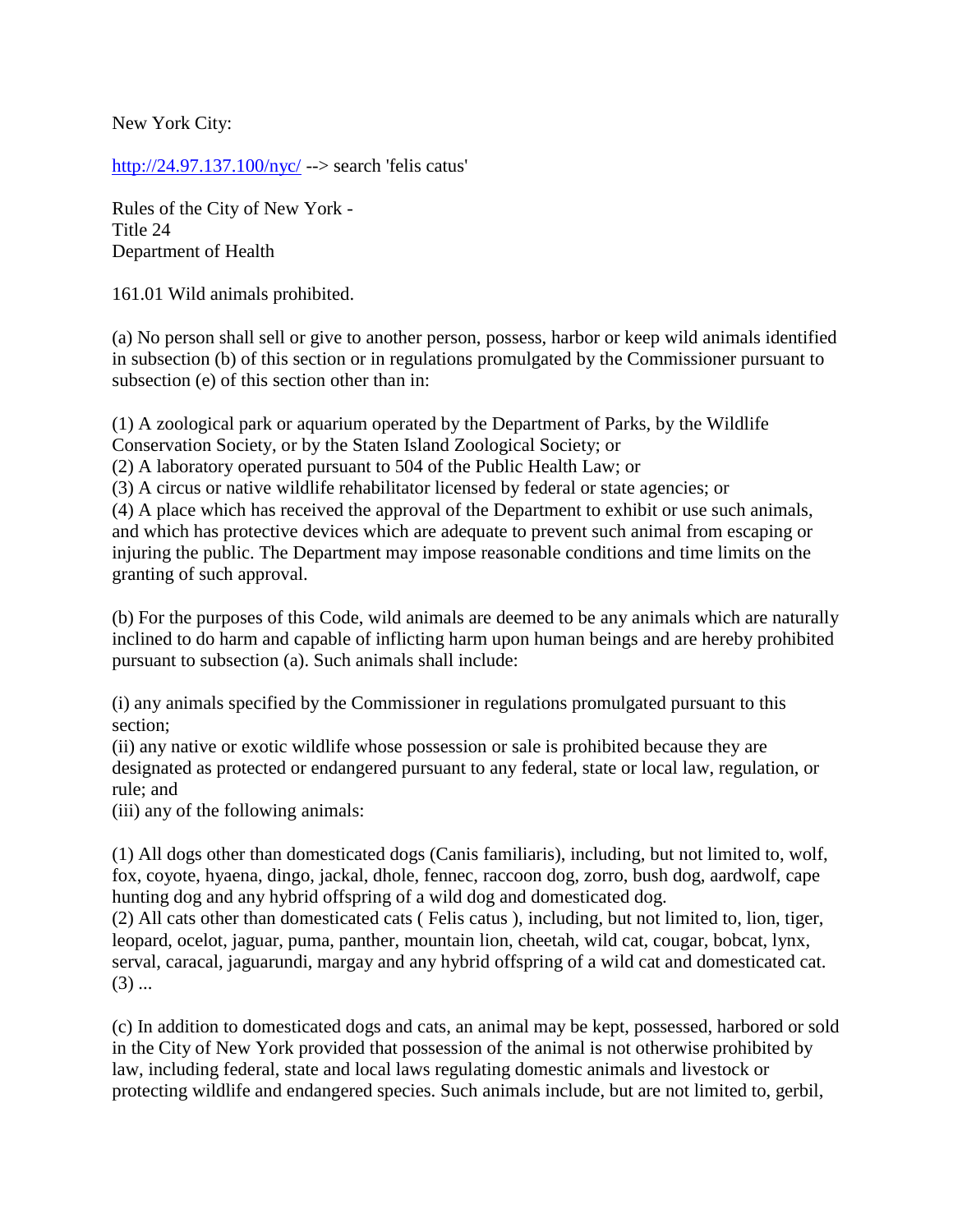hamster (Mesocricetus auratus), guinea pig, domesticated rabbit and fowl or small birds such as parakeet, parrot, canary and finch.

(d) An animal whose possession is prohibited pursuant to this section may be seized by any authorized employee, officer or agent of the Department or of any other agency of the City of New York, and the Commissioner shall provide for such animal's appropriate disposition.

(1) An order issued by the Commissioner pursuant to this section shall contain a notice that the owner of such animal may, within three business days of receipt of the order, request an opportunity to be heard with respect to whether the animal is a prohibited animal and its appropriate disposition. The Commissioner shall provide such an opportunity to be heard as soon as practicable, but no later than 15 days after receipt of such request.

(2) With the written consent of the Department, an owner of any animal whose possession is prohibited pursuant to this section, may remove such animal to another jurisdiction where its possession is not prohibited pursuant to any local or other law.

 $(e)$  ...

6/15/08

## **OHIO:**

1501:31-19-05 Dangerous wild animals.

(A) As of January 6, 2011, except as provided in paragraphs (B) and (C), it shall be unlawful to posses, sell, or transfer live restricted species. For purposes of this section, "restricted species" means any individual animal of the following scientific classifications:

(1) Class mammalia, order carnivora:

(a) Family canidae: coyote (Canis latrans), timber and gray wolf (Canis lupus), excluding wolf-dog hybrids;

(b) Family felidae: lions (Panthera leo), tigers (Panthera tigris), jaguars (Panthera onca), leopard (Panthera pardus), clouded leopard (Neofelis

nebulosa), snow leopard (Panthera uncia), cheetah (Acinonyx jubatus),

bobcat (Rufus rufus), lynx (Lynx rufus), cougars, pumas, or mountain

lions (Puma concolor), including hybrids thereof;

Editors note: as Serval, Jungle Cat, Asian Leopard, Fishing Cat, and Geoffroy Cat are not listed above it is presumed that these exotics as well as their hybrids remain legal in OH.

4/3/2011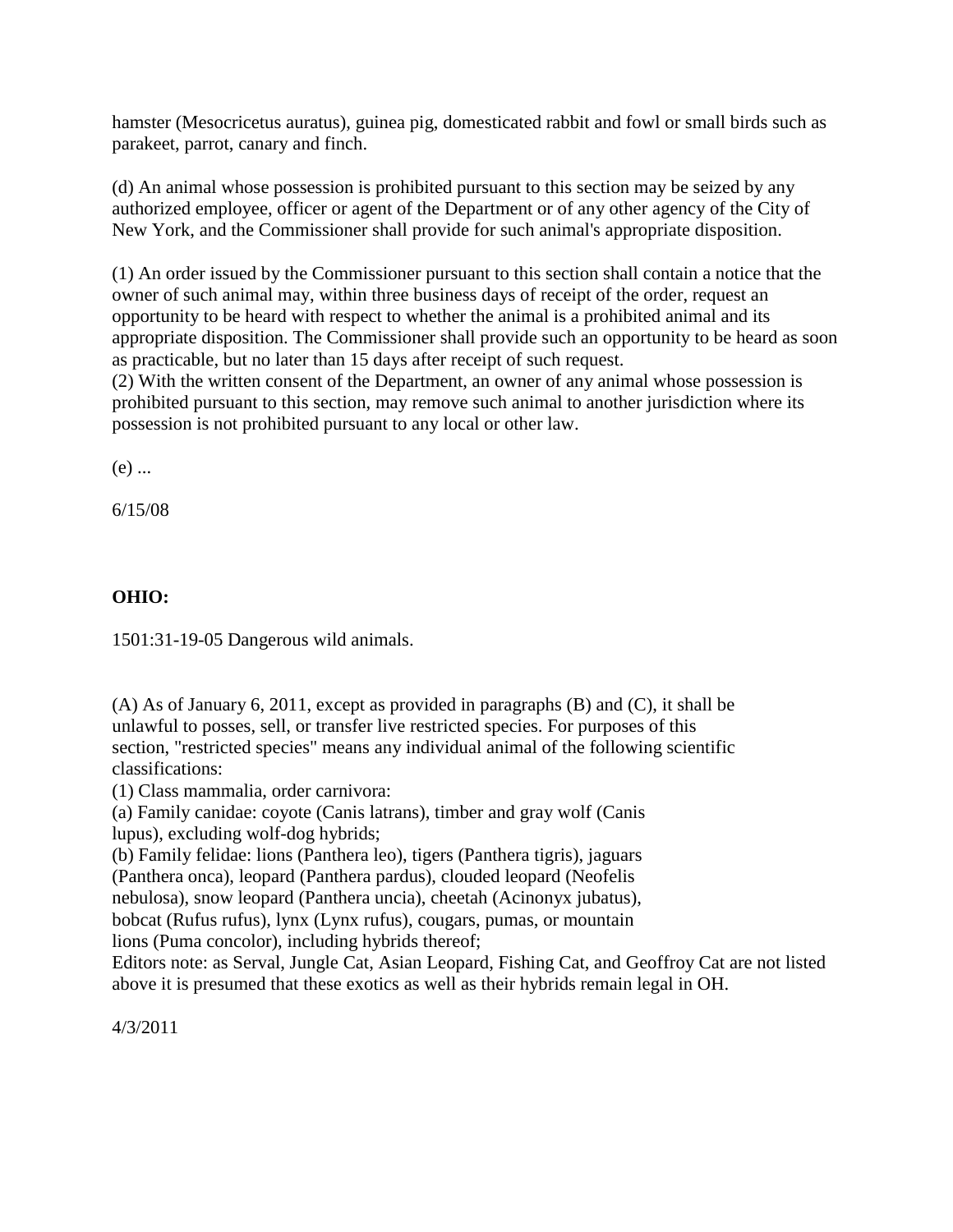## **OKLAHOMA:**

[800:25-25-2.](http://www.oar.state.ok.us/viewhtml/800_25-25-2.htm) Definitions for classification of wildlife and domesticated species

The following are definitions for the classification of wildlife and domesticated species: (1) Exotic wildlife. Exotic wildlife means any and all species of wildlife that are indigenous to, occur naturally, or are characteristic of another country other than the United States, its territories, commonwealths or possessions.

(2) Native wildlife. Native wildlife means any and all species of wildlife that are indigenous to or occur naturally within the United States, or any other territory, commonwealth, or possession of the United States.

(3) Domesticated animals. Domesticated animal means any animal kept for pleasure or for utility, that has adapted to life in association with and to the use by human beings, and shall not include animals which normally can be found in the wild state, unless specifically so designated by the Oklahoma Wildlife Conservation Commission.

[Source: Added at 9 Ok Reg 1291, eff 11-15-91 (emergency); Added at 9 Ok Reg 3075, eff 7-13- 92]

#### [800:25-25-3. Exemptions](http://www.oar.state.ok.us/viewhtml/800_25-25-3.htm)

(a) The following wildlife species are exempt from import and export permits, commercial wildlife breeders licenses, noncommercial wildlife breeders licenses and commercial hunting area license requirements.

(1) Alpacas, guanacos and vicuans (all similar to llamas).

(2) Bison.

(3) Camels.

(4) Cats (except bobcats, lynx mountain lions, tigers, lions, leopards, cheetahs, panthers, jaguars, jaguarandi, ocelots, margays, servals, any cat which will reach a weight of 50 pounds or more, and other such species normally found in the wild).

(5) Cattle (Bos sp.)

(6) Chickens (domestic fowl, including guineas).

(7) Chinchillas.

(8) Dogs and hybrid wolves (except coyotes, jackals, foxes, pure wolves and other such species normally found in the wild).

(9) Exotic tropical fish (except those prohibited from import or possession by Commission regulation or statute).

(10) Ferrets (except black-footed, Mustela nigripes).

(11) Gerbils.

(12) Goats

(13) Guinea pigs.

(14) Hamsters.

- (15) Hedgehogs.
- (16) Horse, donkeys and mules.

(17) Llamas.

(18) Mice (except those species normally found in the wild).

(19) Native invertebrates (except crayfish and all freshwater mussels including Zebra mussel and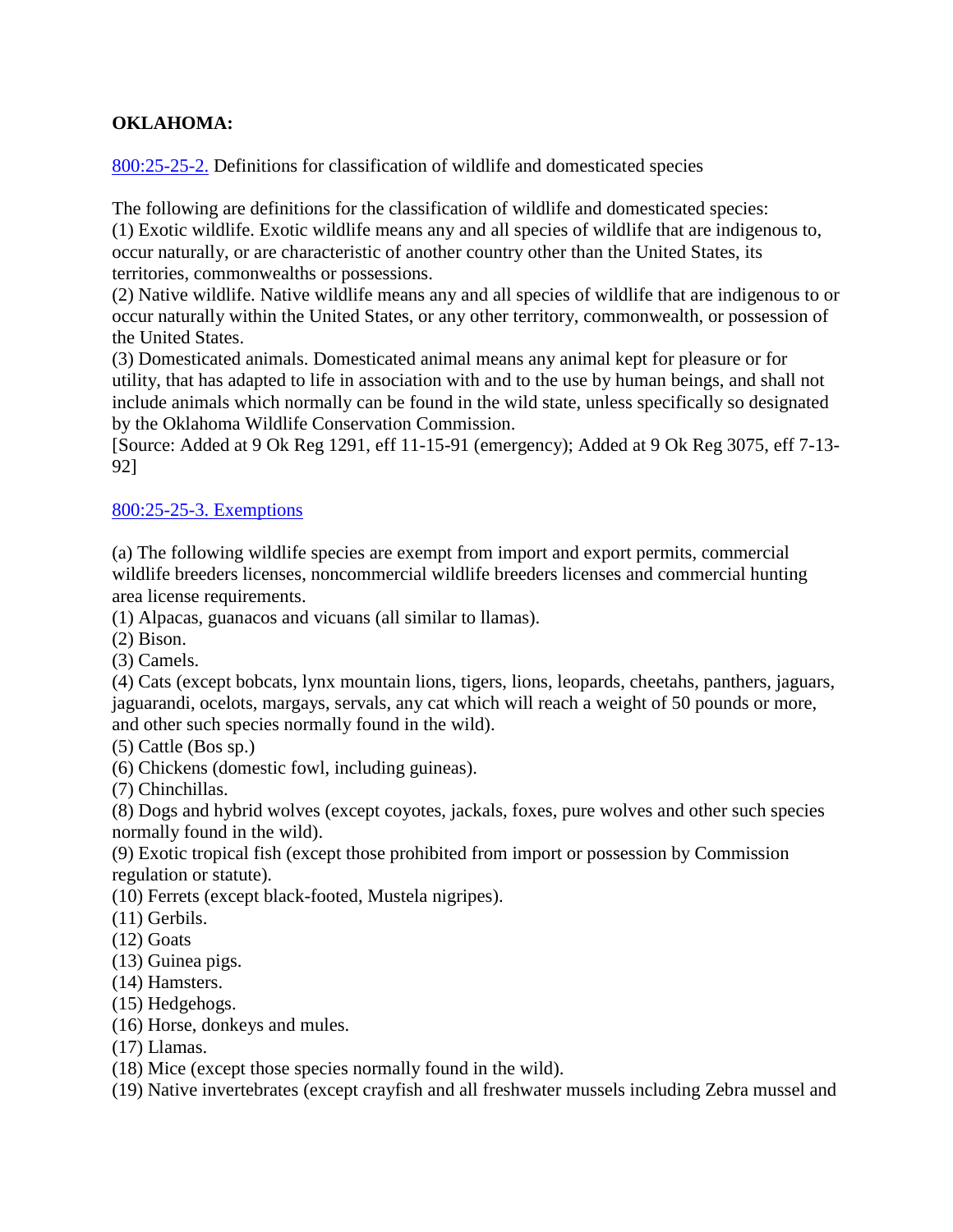Asian clam).

(20) Peafowl.

(21) Pigeons.

(22) Migratory waterfowl not listed as protected by Federal Regulation 50 CFR.

(23) Pigs except javelinas.

(24) rabbits (except cottontails, jackrabbits and swamp rabbits, and other such species normally found in the wild).

(25) Rats (except those species normally found in the wild).

(26) Salt water crustaceans and mollusks (import for human consumption).

(27) Sheep (except dall and bighorn sheep, Ovis sp.).

(28) Turkeys (except Rio Grande, Eastern, Merriam and Osceola or any subspecies).

(29) Zebras.

(30) Gerboa.

(31) Sugar gliders

(32) Civits.

(33) Wallaby.

(34) Kangaroo.

(35) Fennec Fox.

(36) Coatimundi.

(37) Primates.

(b) The following list of birds shall be exempt from import and export requirements, with the exception of those birds imported into the State of Oklahoma from countries outside the United States, its commonwealth's, territories or possessions. Upon reaching their final destination within the State of Oklahoma, such legally documented birds shall be considered a domesticated species and exempt from wildlife breeder's license requirements.

(1) Cockatoos, cockatiels, canaries, macaws and exotic finches.

(2) Psittacine birds (parrots, parakeets and budgerigars).

(3) Ratite birds (ostriches, rheas and emus).

(c) Except as otherwise provided, momtypic species and subspecies of reptiles and amphibians not indigenous to Oklahoma are exempt from import and export requirements and commercial and noncommercial wildlife breeder's license; except those which are biologically capable of establishing self-sustaining populations in the wild of Oklahoma and which may be potentially injurious or detrimental to Oklahoma's wildlife, agriculture or public safety in accordance with existing USDI or APHIS regulations. All venomous reptiles belonging to the families Elapidae (cobras, coral snakes, etc.), Hydrophiidae (sea snakes), Viperidae (vipers), Crotalidae (rattlesnakes, copperheads, cottonmouths, etc.) and the genus Dispholidus (boomslangs) and Helodermatidae (Gila monsters, beader lizards) and are not exempt from any requirements. (d) Licensed Commercial or Noncommercial Wildlife Breeders are exempt from obtaining import/export permits for quail, chuker and pheasant or eggs of same; however, such breeders must provide a monthly report of activities.

[Source: Added at 9 Ok Reg 1291, eff 11-15-91 (emergency); Added at 9 Ok Reg 3075, eff 7-13- 92; Amended at 14 Ok Reg 3278, eff 7-25-97]

**OREGON:**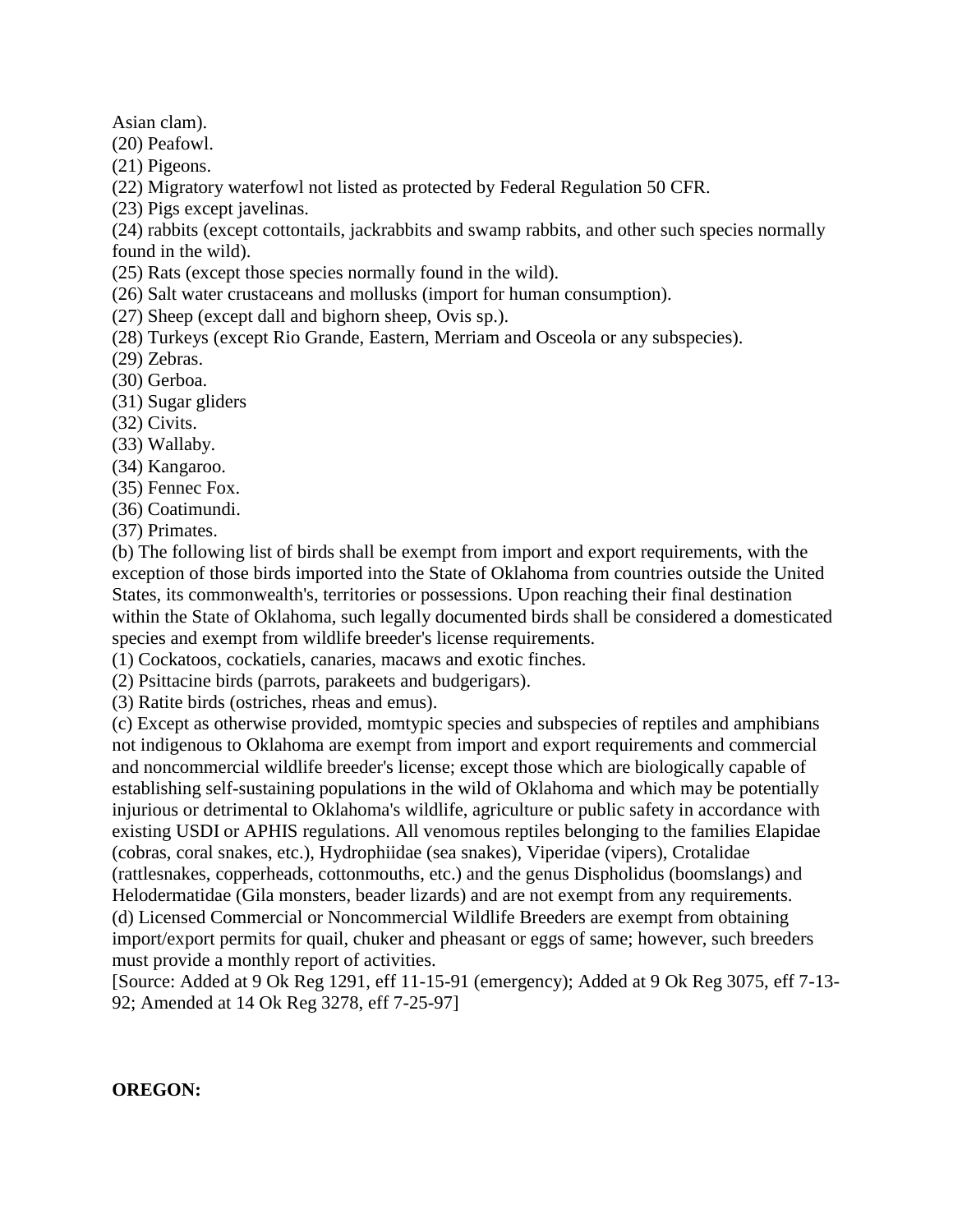Oregon Department of Fish and Wildlife does not regulate hybrids. There may be restrictions on the local level, such as city or county ordinances.

Carol Turner Oregon Department of Fish and Wildlife Wildlife Division Telephone: 503-947-6303 Fax: 503-947-6330

carol.d.turner @ state.or.us

5/16/08

#### **PENNSYLVANIA:**

**The Pennsylvania Game Commission has determined that we have no prohibitions on the possession of the Savannah, Bengal, Chausie and Safari and we would consider them domestic breeds.**

**Chad R. Eyler Chief Special Permits Enforcement Division Pennsylvania Game Commission 717-783-8164**

**Laws:**

Pennsylvania Game Commission - State Wildlife Management Agency Chapter 29. Special Licenses and Permits Subchapter D. Permits Relating to Wildlife

### **Sec. 2961. Definitions.**

"Exotic wildlife." The phrase includes, but is not limited to, all bears, coyotes, lions, tigers, leopards, jaguars, cheetahs, cougars, wolves and any crossbreed of these animals which have similar characteristics in appearance or features. The definition is applicable whether or not the birds or animals were bred or reared in captivity or imported from another state or nation.

#### **Permits Required:**

Sec. 2962. Exotic wildlife dealer permits. ec. 2963. Exotic wildlife possession permits. Sec. 2964. Menagerie permits. <http://www.pgc.state.pa.us/pgc/cwp/view.asp?a=478&q=151168#2961>

**Regulations:** <http://www.pacode.com/secure/data/058/chapter147/subchapAtoc.html>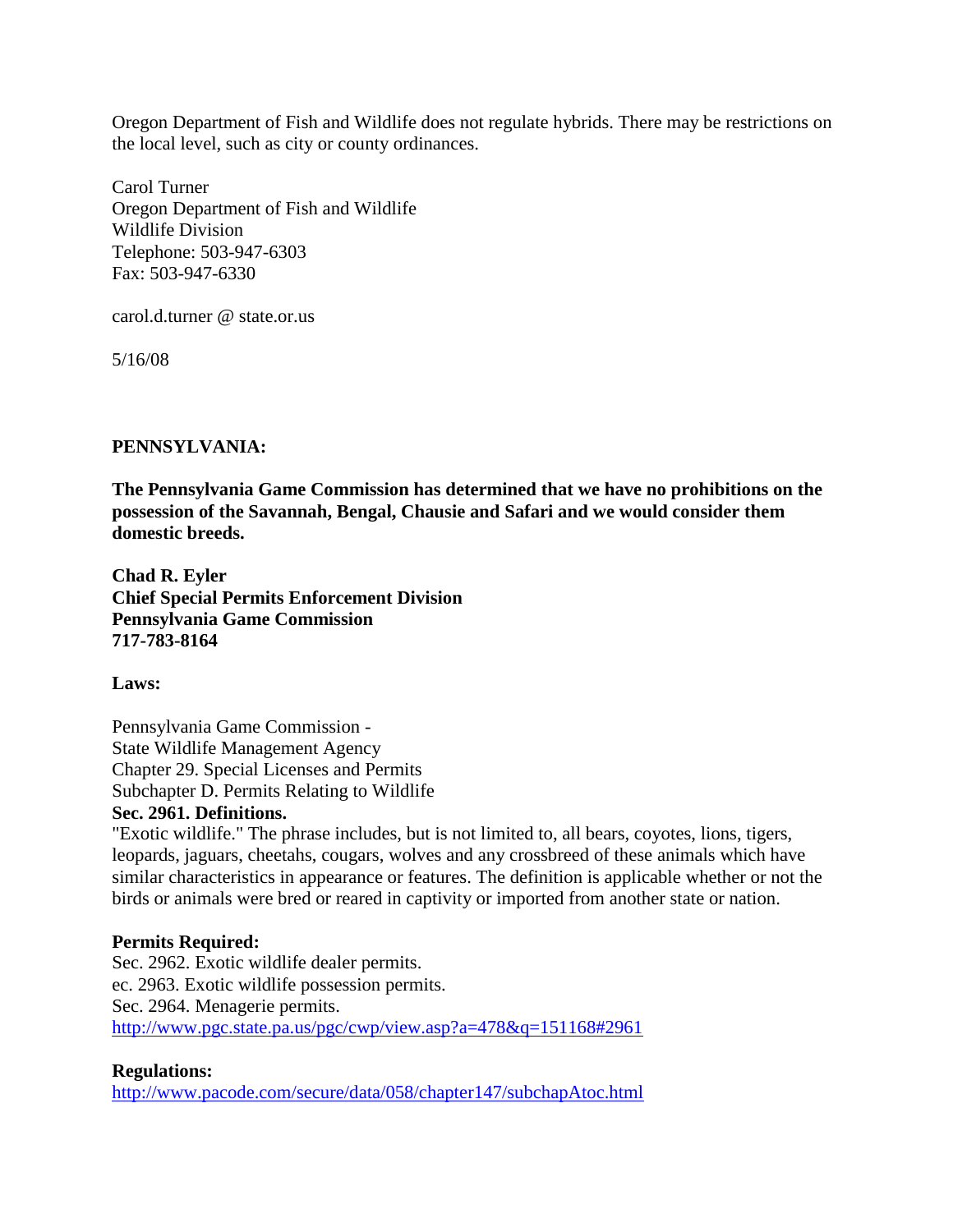<http://www.pacode.com/secure/data/058/chapter147/subchapMtoc.html> <http://www.pacode.com/secure/data/058/chapter147/subchapNtoc.html> <http://www.pacode.com/secure/data/058/chapter147/subchapOtoc.html>

5/27/08

### **RHODE ISLAND:**

State regulations regarding the importation and possession of native wildlife state: No person shall import, receive, or possess in this state a native animal, exotic animal, a member of a target species, or a hybrid, unless in possession of a current permit issued by the Director (of DEM) pursuant to these regulations.

In the regulations hybrid is defined as any animal which is the result of a domestic and wild animal cross-breeding.

Native is defined as any animal occurring naturally, either presently or historically in the state. Under the permitting guidelines it would be very difficult for the average person to meet necessary criteria to obtain a permit to possess such animals. A full text of the regulations can be viewed on the R.I. DEM website: http://www.dem.ri.gov/pubs/regs/regs/fishwild/f\_wimprt.pdf

According to the RI State Veterinarian Dr. Marshall, hybrid refers to ANY generation removed from the exotic ancestor, because of the questions of the effectiveness of the rabies vaccine.

Dr. Marshall, DVM Rhode Island State Veterinarian 401-222-2781 ex 4503

Charlie Brown Wildlife Biologist Division of Fish and Wildlife (401)-789-0281

1/30/12

### **SOUTH CAROLINA:**

No provisions for hybrid cats found - Please check with state Fish and Game and local authorities prior to obtaining a hybrid cat.

If you have information regarding the laws in South Carolina, please [Let Us Know!](http://www.hybridlaw.com/contact.php)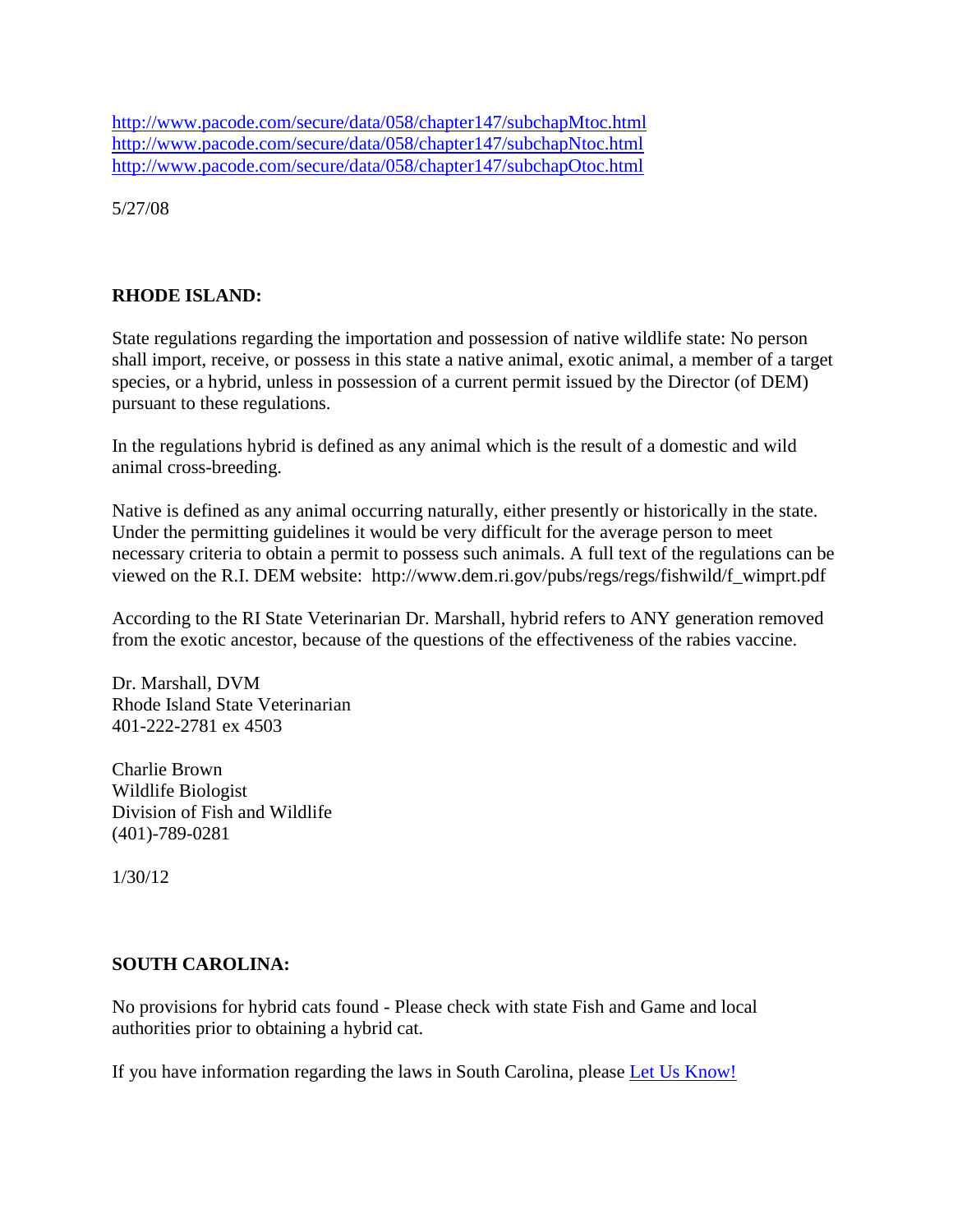### **SOUTH DAKOTA:**

SD legislative research council <http://legis.state.sd.us/index.aspx> <http://legis.state.sd.us/statutes/DisplayStatute.aspx?Statute=41&Type=Statute>

### *Sam D Holland, DVM,*

State Veterinarian, Exe. Secy. South Dakota Animal Industry Board 411 South Fort St Pierre, SD 57501 (605)773-3321

5/14/08

### **TENNESSEE:**

## **Tennessee Laws Governing Private Possession of Exotic Animals**

TENN. CODE ANN 70-4-401 - Prohibited acts.

TENN. CODE ANN 70-4-403 - Classifications of wildlife.

(3) Class III - This class requires no permits except those required by the department of agriculture, and includes all species not listed in other classes and includes, but is not limited to, those listed in subdivisions  $(3)(A)-(Q)$ . The commission, in conjunction with the commissioner of agriculture, may add or delete species from the list of Class III wildlife by promulgating rules and regulations:

(A)...(M) Primates not otherwise listed;

(N) Bobcat/domestic cat hybrids;

 (O) Hybrids resulting from a cross between a Class II species and a domestic animal or Class III species;

 $(P)$ ... $(Q)$  ...

<http://web.archive.org/web/20050526015054/www.api4animals.org/330.htm>

07/03/08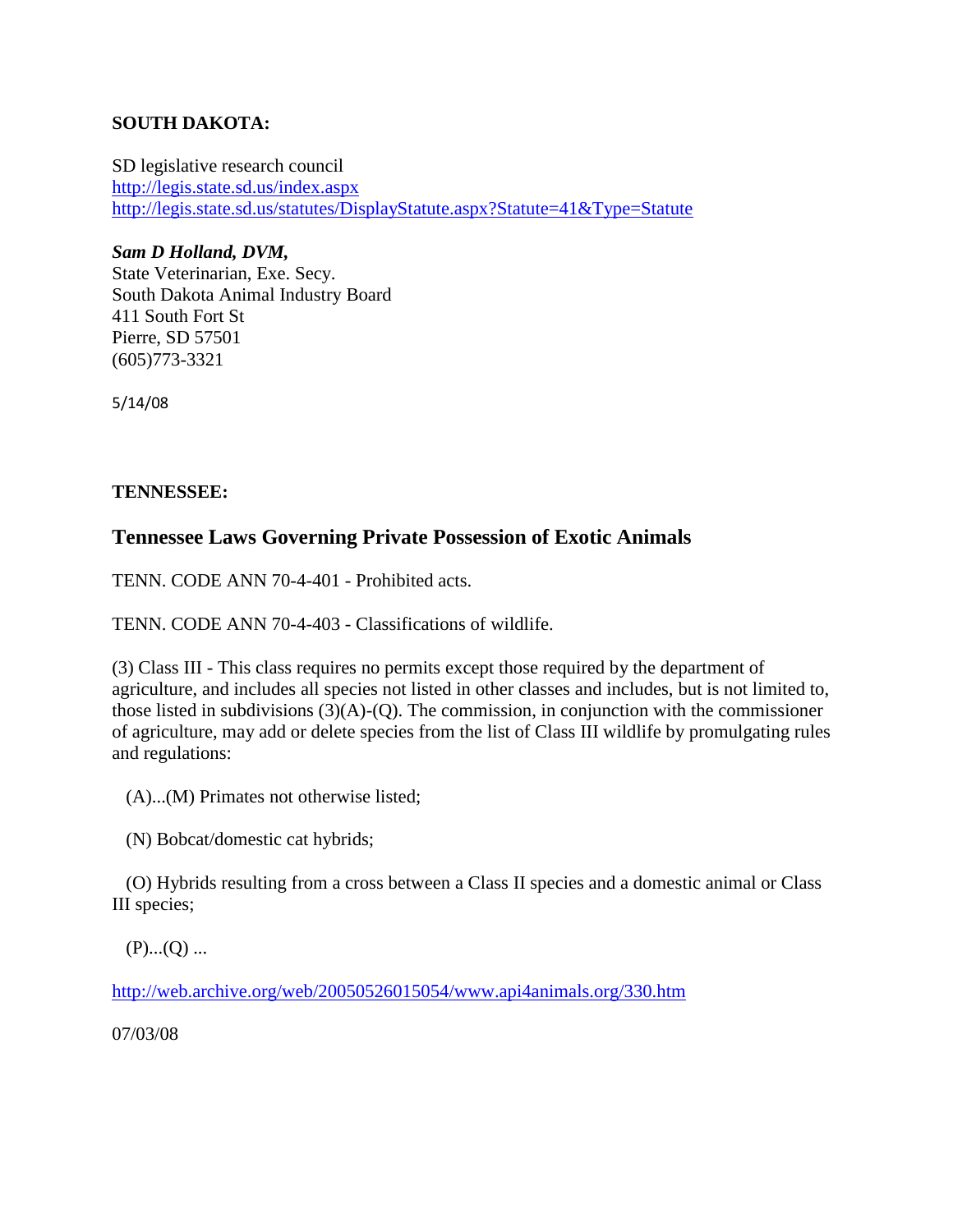#### **TEXAS:**

Texas law regarding ownership of dangerous wild animals can be found at: <http://codes.lp.findlaw.com/txstatutes/HS/10/822/E>

A synopse can be found below:

Health and Safety Code 822.101. Definitions In this subchapter:

(4) " Dangerous wild animal" means:

(A) a lion;

(B) a tiger;

(C) an ocelot;

(D) a cougar;

(E) a leopard;

- (F) a cheetah;
- (G) a jaguar;
- (H) a bobcat;
- (I) a lynx;
- (J) a Serval;
- (K) a caracal;
- (L) a hyena;
- (M) a bear;
- (N) a coyote;
- (O) a jackal;
- (P) a baboon;
- (Q) a chimpanzee;
- (R) an orangutan;
- (S) a gorilla; or
- (T) any hybrid of an animal listed in this subdivision.

"Animal registration agency" is defined as "the municipal or county animal control office with authority over the area where a dangerous wild animal is kept or a county sheriff in an area that does not have an animal control office.

<http://codes.lp.findlaw.com/txstatutes/HS/10/822/E/822.101>

Health and Safety Code Section 822.103 CERTIFICATE OF REGISTRATION; FEES. (a) A person may not own, harbor, or have custody or control of a

dangerous wild animal for any purpose unless the person holds a certificate of registration for that animal issued by an animal registration agency.

(b) A certificate of registration issued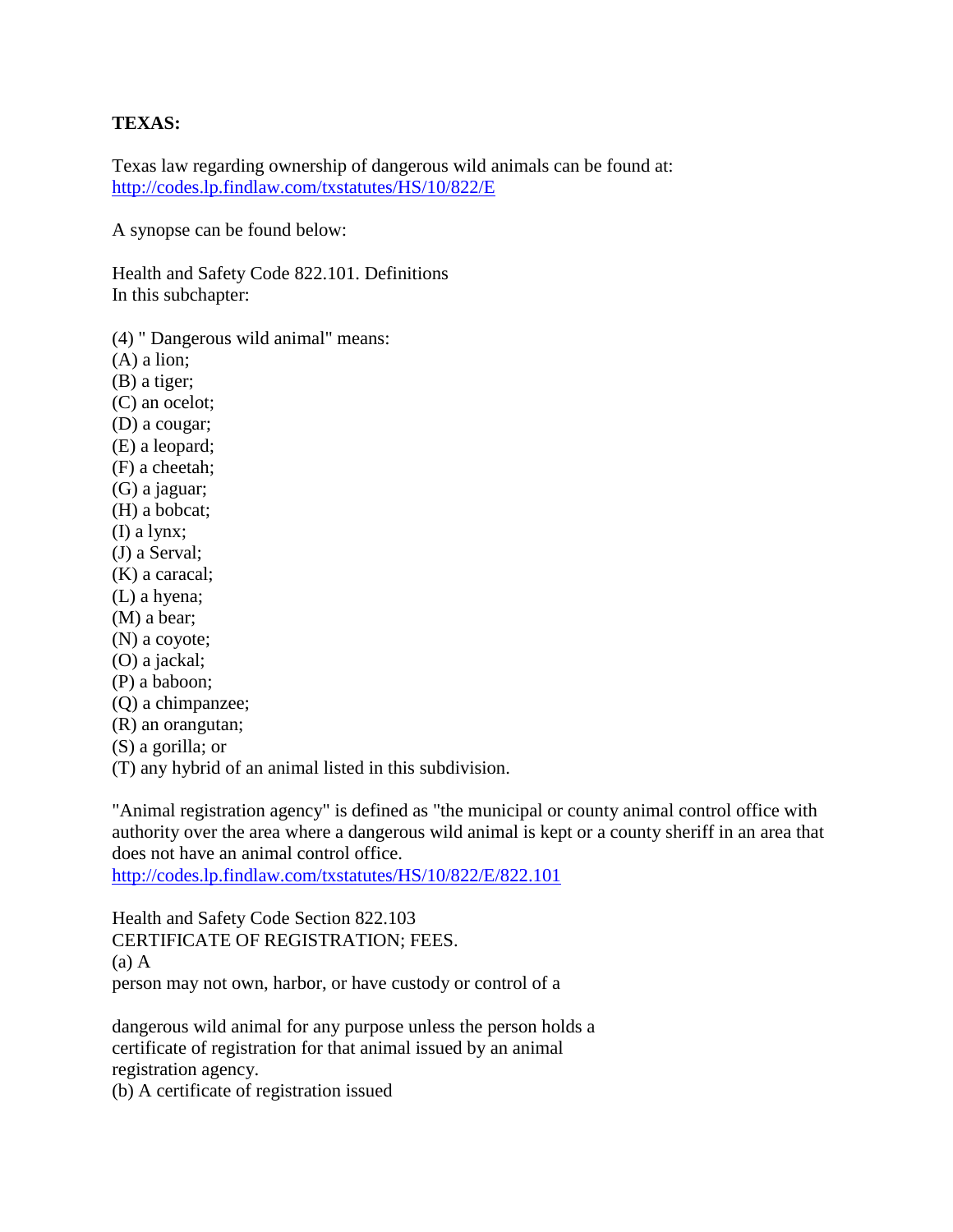under this subchapter is not transferrable and is valid for one year after its date of issuance or renewal unless revoked. (c) The animal registration agency may establish and charge reasonable fees for application, issuance, and renewal of a certificate of registration in order to recover the costs associated with the administration and enforcement of this subchapter. The fee charged to an applicant may not exceed \$50 for each animal registered and may not exceed \$500 for each person registering animals, regardless of the number of animals owned by the person. The fees collected under this section may be used only to administer and enforce this subchapter.

Health and Safety Code Section 822.107: LIABILITY INSURANCE An owner of a dangerous wild animal shall maintain liability insurance coverage in an amount of not less than \$100,000 for each occurrence for liability for damages for destruction of or damage to property and death or bodily injury to a person caused by the dangerous wild animal. <http://codes.lp.findlaw.com/txstatutes/HS/10/822/E/822.107>

#### Health and Safety Code Section 822.111:POWERS AND DUTIES OF BOARD; CAGING REQUIREMENTS AND STANDARDS

(a) The board by rule shall establish caging requirements and standards for the keeping and confinement of a dangerous wild animal to ensure that the animal is kept in a manner and confined in a primary enclosure that:

(1) protects and enhances the public's health and safety;

(2) prevents escape by the animal; and

(3) provides a safe, healthy, and humane environment for the animal.

(b) An owner of a dangerous wild animal shall keep and confine the animal in accordance with the caging requirements and standards established by the board.

(c) An animal registration agency may approve a deviation from the caging requirements and standards established by the board, only if:

(1) the animal registration agency has good cause for the deviation; and

(2) the deviation:

(A) does not compromise the public's health and safety;

 (B) does not reduce the total area of the primary enclosure below that established by the board; and

 (C) does not otherwise adversely affect the overall welfare of the animal involved. <http://codes.lp.findlaw.com/txstatutes/HS/10/822/E/822.111>

Added by Acts 2001, 77th Leg., ch. 54, § 1, eff. Sept. 1, 2001. <http://law.onecle.com/texas/health/822.103.00.html>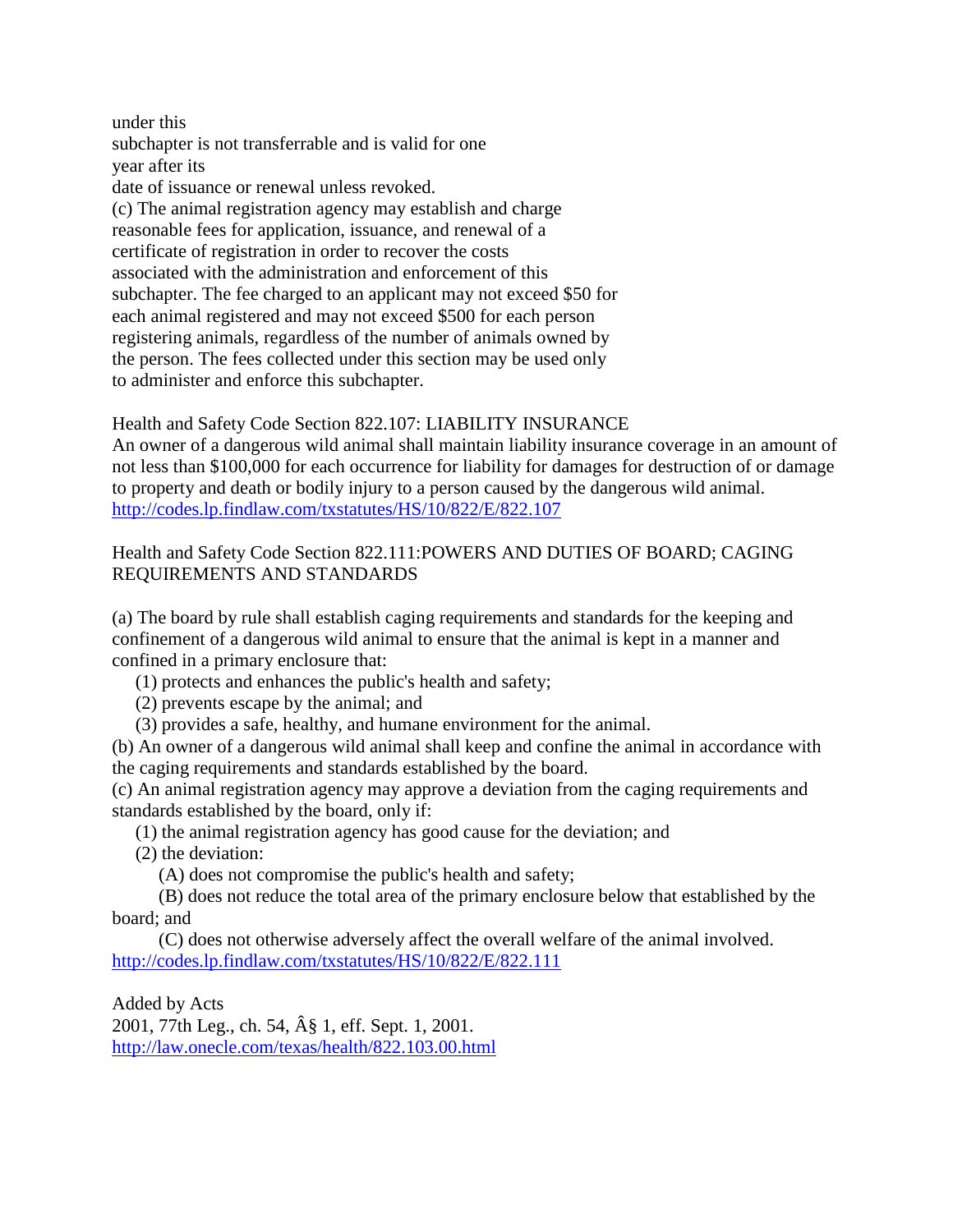"Animal registration agency" is defined as "the municipal or county animal control office with authority over the area where a dangerous wild animal is kept or a county sheriff in an area that does not have an animal control office." Id.  $\tilde{A}$ ,  $\tilde{A}$  & 822.101(1).

§ 240.002. REGULATION: (a) The commissioners court of a county by order may prohibit or regulate the keeping of a wild animal in the county. (b) The order does not apply inside the limits of a municipality.

Acts 1987, 70th Leg., ch. 149,  $\hat{A}\$  1, eff. Sept. 1, 1987. Amended by Acts 2001, 77th Leg., ch. 54, § 2, eff. Sept. 1, 2001. <http://law.onecle.com/texas/local-government/240.002.00.html>

# *[CERTIFICATE OF REGISTRATION FOR DANGEROUS WILD ANIMALS](http://www.google.com/url?sa=t&rct=j&q=&esrc=s&source=web&cd=1&ved=0CDIQFjAA&url=http%3A%2F%2Fwww.dshs.state.tx.us%2Fidcu%2Fhealth%2Fzoonosis%2Flaws%2Fwild%2Fapplication.pdf&ei=5klBUcv2Oeqr2AX04IDwAQ&usg=AFQjCNHqbH-I0L1Ub19znTMsh2uR5V3CEA&bvm=bv.43828540,d.b2I)  [APPLICATION](http://www.google.com/url?sa=t&rct=j&q=&esrc=s&source=web&cd=1&ved=0CDIQFjAA&url=http%3A%2F%2Fwww.dshs.state.tx.us%2Fidcu%2Fhealth%2Fzoonosis%2Flaws%2Fwild%2Fapplication.pdf&ei=5klBUcv2Oeqr2AX04IDwAQ&usg=AFQjCNHqbH-I0L1Ub19znTMsh2uR5V3CEA&bvm=bv.43828540,d.b2I)*

COUNTY LAWS:

Counties where hybrids are allowed with permits: Aransas [contact Ronell K. Burke in Animal Control](http://www.aransascounty.org/animalcontrol/contact.php) Ector: [Regulations Regarding Wild Animal Ownership](http://www.co.ector.tx.us/ips/export/sites/ector/downloads/Webdocs/Wild_Animal_Regulations_for_Ector_County.pdf) Guadalupe: Requires USDA: Doug Pyatt, [animalcontrol@co.guadalupe.tx.us,](mailto:%20animalcontrol@co.guadalupe.tx.us) 830-379-1224 **Harris** Kaufman Lubbock [Sec. 4.06.002 Keeping dangerous wild animals:](http://z2codes.franklinlegal.net/franklin/Z2Browser2.html?showset=lubbockset) Mason Ward

This is a list of Texas counties that ban hybrids:

Bastrop Bell Bexar Blanco Burnet Caldwell Dallas Denton Hays Lampassas Lee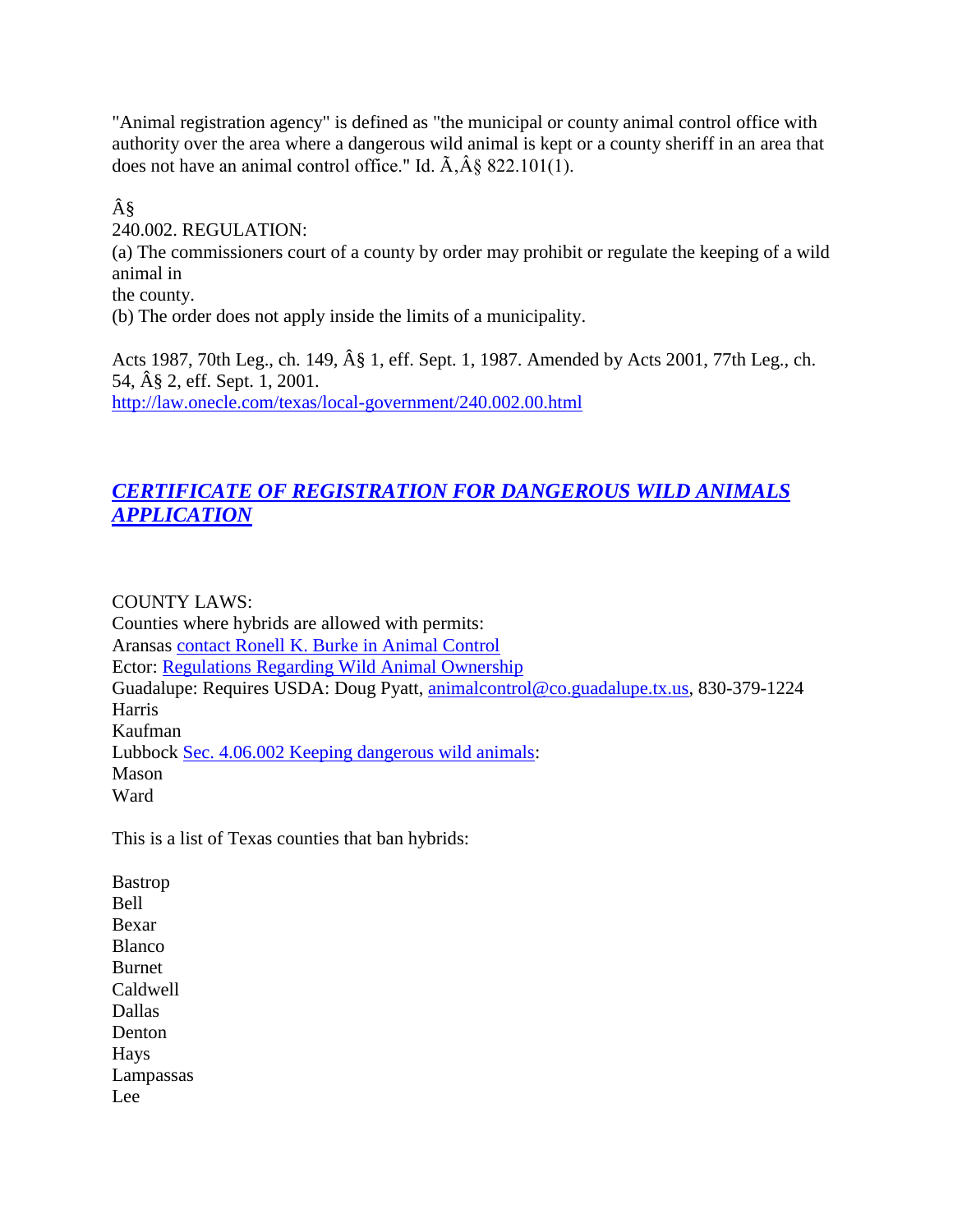Milam **Montgomery** Tarrant Throckmorton Travis Williamson

All other county laws related to hybrids are unknown at this time. If you have information on your county's laws please contact Hybrid Law

6/22/2012

## **UTAH:**

Hybrid cats are prohibited for importation and possession in the state of Utah, except "domestic breed recognized by The International Cat Association."

Hybrid dogs (or wolves) are considered domestic and the state has no jurisdiction over the importation or possession. This information is in a guidebook for Collection, Importation and Possession of Zoological Animals (http://www.wildlife.utah.gov/guidebooks/) , page 4 for dog hybrids and page 20 for cat hybrids.

## **[23-13-5.](http://www.livepublish.le.state.ut.us/lpBin22/lpext.dll?f=id&id=Utcoden%3Ar%3A5130&cid=Utcoden&t=document-frame.htm&2.0&p=) Importation or exportation and release of wildlife unlawful.**

It is unlawful for any person to import into or export from the state of Utah any species of live native or exotic wildlife or to possess or release from captivity any such imported live wildlife except as provided in this code or the rules and regulations of the Wildlife Board without first securing written permission from the division of Wildlife Resources. [http://www.livepublish.le.state.ut.us/lpBin22/](http://www.livepublish.le.state.ut.us/lpBin22/lpext.dll?f=templates&fn=main-j.htm&2.0) [lpext.dll?f=templates&fn=main-j.htm&2.0](http://www.livepublish.le.state.ut.us/lpBin22/lpext.dll?f=templates&fn=main-j.htm&2.0)

II. SPECIES NOT COVERED BY THIS RULE R657-3-2 The following species of domestic animals are not governed by this rule: (6) Cat (Felis catus), including any domestic breed recognized by

The International Cat Association;

 (10) Dog and dog hybrids (Canis familiaris); [http://www.wildlife.utah.gov/guidebooks/zoological\\_animals/](http://www.wildlife.utah.gov/guidebooks/zoological_animals/zoological_animals.pdf) [zoological\\_animals.pdf](http://www.wildlife.utah.gov/guidebooks/zoological_animals/zoological_animals.pdf)

5/8/08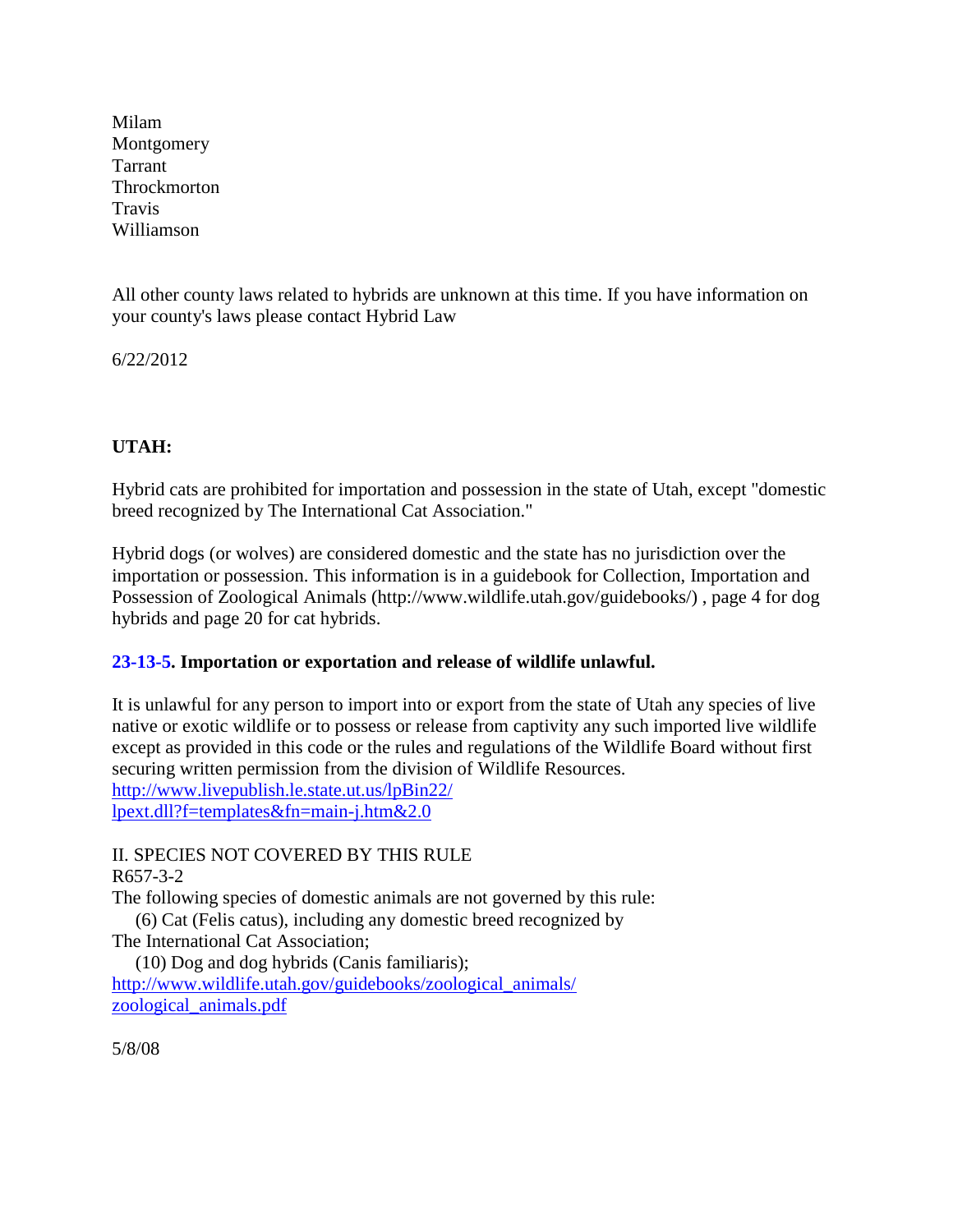### **VIRGINIA:**

Permits for threatened or endangered species <http://www.dgif.state.va.us/permits/guide.asp>

[3.1-796.126:9.](http://leg1.state.va.us/cgi-bin/legp504.exe?000+cod+3.1-796.126C9) Hybrid canine ordinance; penalty.

A. Any county, city or town may, by ordinance, establish a permit system to ensure the adequate confinement and responsible ownership of hybrid canines. Such ordinance may include requirements pertaining to: (i) the term and expiration date of the permit, (ii) the number of hybrid canines that may be owned by a permittee, (iii) identification tags or tattooing of the animal, (iv) where the animal may be kept, (v) handling of the animal while not on the property of the owner, and (vi) information required to be provided when applying for a permit, such as the sex, color, height, vaccination records, length, or identifying marks of the hybrid canine. The ordinance shall not require that hybrid canines be disposed of by the owner unless the owner fails or refuses to obtain or renew any required permit or violates a provision of the ordinance or any other law pertaining to the responsible ownership of the hybrid canine. The locality may impose a permit fee to cover the cost of the permitting system.

B. Violation of an ordinance enacted pursuant to this section shall be a Class 3 misdemeanor for the first violation and a Class 1 misdemeanor for a second or a subsequent violation. The ordinance may require a violator to surrender the hybrid canine for euthanasia in accordance with [3.1-796.119.](http://leg1.state.va.us/cgi-bin/legp504.exe?000+cod+3.1-796.119)

C. The provisions of this section shall not affect any ordinance adopted prior to the effective date of this section.

(1997, c. 918.)

[3.1-796.94:1.](http://law.justia.com/virginia/codes/toc0301000/3.1-796.94c1.html) Regulation of keeping of animals and fowl.

A. Any county may, whenever, in the judgment of the board of supervisors, the same is necessary for the preservation of public health, regulate by ordinance the keeping of animals or fowl, other than dogs and cats, within a certain distance of residences or other buildings or wells, springs, streams, creeks, or brooks, and provide that all or certain of such animals shall not be kept within certain areas.

B. Any county, city, or town may, by ordinance, prohibit cruelty to and abuse of animals and fowl; and may regulate or prohibit the running at large and the keeping of animals and fowl and provide for the impounding and confiscation of any such animal or fowl found at large or kept in violation of such regulations. Any such ordinance may require that owners of any exotic or poisonous animal found running at large pay a fee to cover the locality's actual cost in locating and capturing or otherwise disposing of the animal.

(Code 1950 15-20.1, 15-20.2; 1952, c. 694; 1954, c. 94; 1962, c. 623, 15.1-517, 15.1-870; 1997, cc. 411, 587; 1999, c. 663.)

Hybrid cats require a permit in Hanover County, Virginia. Hybrid wolves do not require a permit:

<http://library.municode.com/index.aspx?clientId=10338> Chapter 4, Article III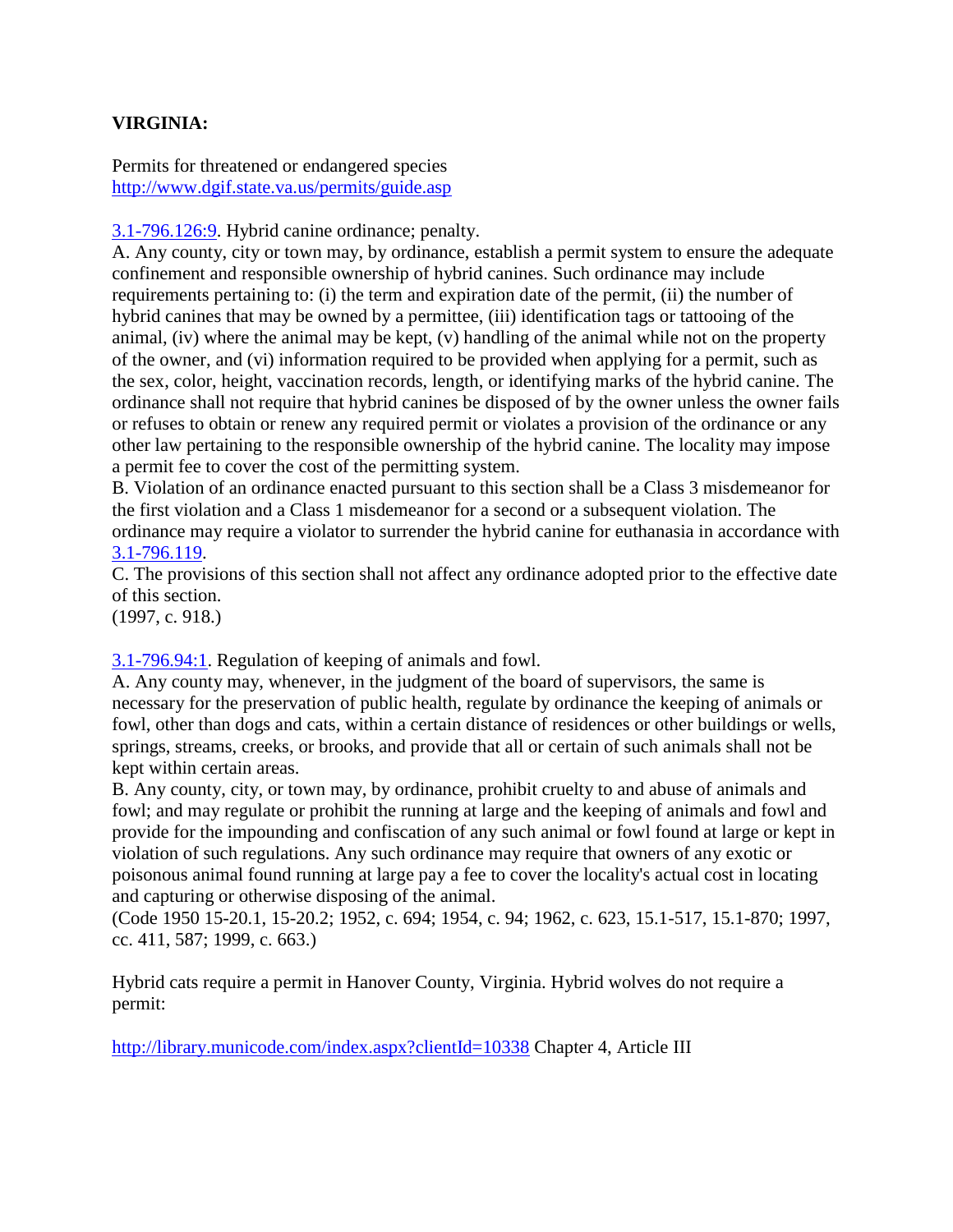Chapter 4, Article I, Sec. 4.1 Definitions:

Wild or exotic animal: The term "wild or exotic animal" shall include any raccoon, skunk, fox, squirrel, sugar glider, marmoset or other similarly-sized primate, opossum, chipmunk, chinchilla, degu or any other warm-blooded animal which can normally be found in the wild state, and any type of hybrid of a warm-blooded animal which can normally be found in the wild state with any type of domesticated or companion animal, including but not limited to cats. Ferrets, rabbits, guinea pigs, mice, rats, gerbils, hamsters, and other similar small mammals which have been bred in captivity and which have never known the wild shall be excluded from this definition. The term wild or exotic animal shall not include wolf-canine hybrids.

Chapter 4, Article III, Section 4-80:

Sec. 4-80. Permit required to keep wild, exotic or vicious animals.

(a) No person shall keep or permit to be kept on his premises any wild, exotic or vicious animal, unless that person shall have previously obtained a permit from the county for such animal, except that persons holding a category I, II, or III wildlife rehabilitation permit issued by the state department of game and inland fisheries may possess native wild animals for the purpose of rehabilitation pursuant to the conditions of their wildlife rehabilitation permit.

(b) Application for a wild or exotic animal permit or a vicious animal permit, and any amendments thereto, shall be made to the chief animal control officer on an application form prescribed by the chief animal control officer.

(1) The chief animal control officer has the authority to issue or deny permits for wild or exotic animals. A decision by the chief animal control officer to deny a permit may be appealed to the board of supervisors.

(2) The board of supervisors has the authority to issue or deny permits for vicious animals. Prior to deciding whether to issue or deny a permit for a vicious animal, the board of supervisors shall advertise and conduct a public hearing. For no less than two (2) weeks prior to the public hearing, the applicant for such a permit shall post a sign, provided by the chief animal control officer, on the premises where the animal(s) is proposed to be kept, providing notice of the application and the time, date and place of the public hearing. In addition, the applicant shall send the same information by certified mail to the owners of record of each adjacent property.

(c) No permit shall be approved by the chief animal control officer or the board of supervisors unless the applicant has demonstrated in the application:

(1) That the wild, exotic or vicious animal(s) will be securely enclosed at all times in a manner that is appropriate for the character of the animal;

(2) That the animal(s) will be provided with an appropriate habitat and be properly fed, cared for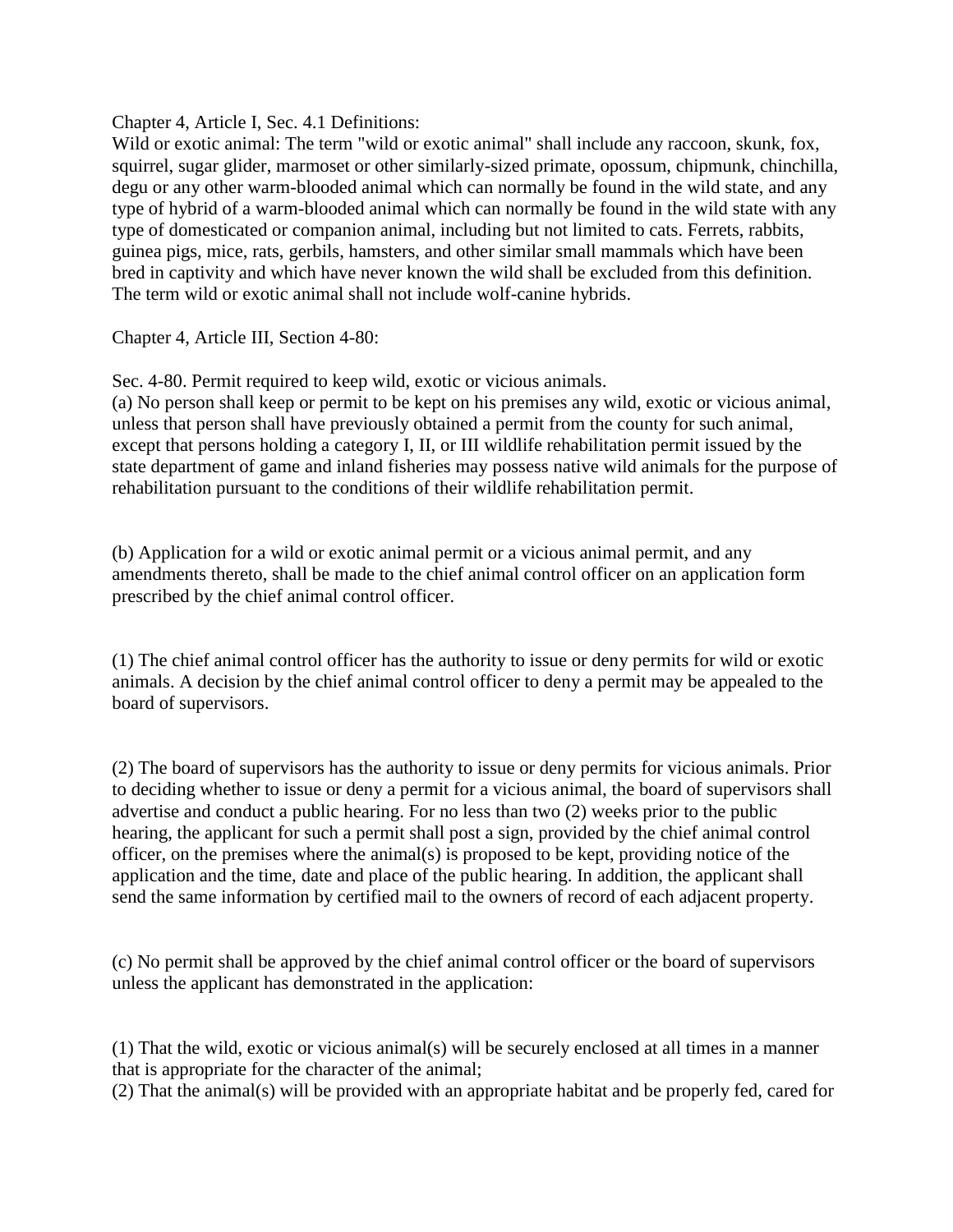and handled;

(3) That the keeping of such animal(s) on the premises is consistent with the nature and character of the neighborhood;

(4) That the owner has obtained any federal or state permits required for possession of that particular species of animal(s); and

(5) That, for vicious animals, the owner has obtained a surety bond or liability insurance or bond in the amount of fifty thousand dollars (\$50,000.00) which covers incidents or occurrences involving the vicious animal.

The permit shall be nontransferable and subject to such conditions as are deemed necessary to assure the public safety and welfare and appropriate care of the animal(s). The permit shall list, by species and quantity, each wild, exotic, or vicious animal permitted to be kept on the premises, and shall authorize the applicant to keep only the animals identified in the application at the address listed in the application. Any permitted animal that dies or is sold or relocated out of the county may be replaced by an animal of the same species. Any additions, as a result of breeding of permitted animals or acquisition of additional wild, exotic, or vicious animals, shall require an amendment to the permit. No animal may be moved to another location within the county without prior issuance of a permit for the new location.

(d) Applications for vicious animal permits shall be accompanied by a permit application fee of three hundred dollars (\$300.00).

(e) Upon notice and an opportunity to be heard, any permit shall be subject to revocation by the approving authority for any of the following reasons:

(1) Failure to comply with the terms of this section or the conditions of the permit;

(2) Falsification of any information on the permit application; or

(3) Violation of any local, state or federal laws applicable to animals.

(f) It shall be unlawful for the owner of any wild, exotic or vicious animal to allow such wild, exotic or vicious animal to run at large in the county. It shall be the duty of the animal control officer or other officer who finds any wild, exotic or vicious animal running at large in violation of this section to take such wild, exotic or vicious animal into custody.

(Ord. No. 04-14, § 1, 6-9-04; Ord. No. 08-22, § 2, 7-23-08)

State law references: Regulation of keeping of animals and fowl, Code of Virginia,  $\hat{A}\$  3.1-796.94:1. Sec. 4-80. Permit required to keep wild, exotic or vicious animals.

Updated 8/6/12

### **VERMONT:**

Vermont regulates wolf hybrid as domestic dogs, cat hybrids are considered domestic if F4 generation. The statutes attached pertain to hybrid species.

Col. Robert J. Rooks Vt. Fish & Wildlife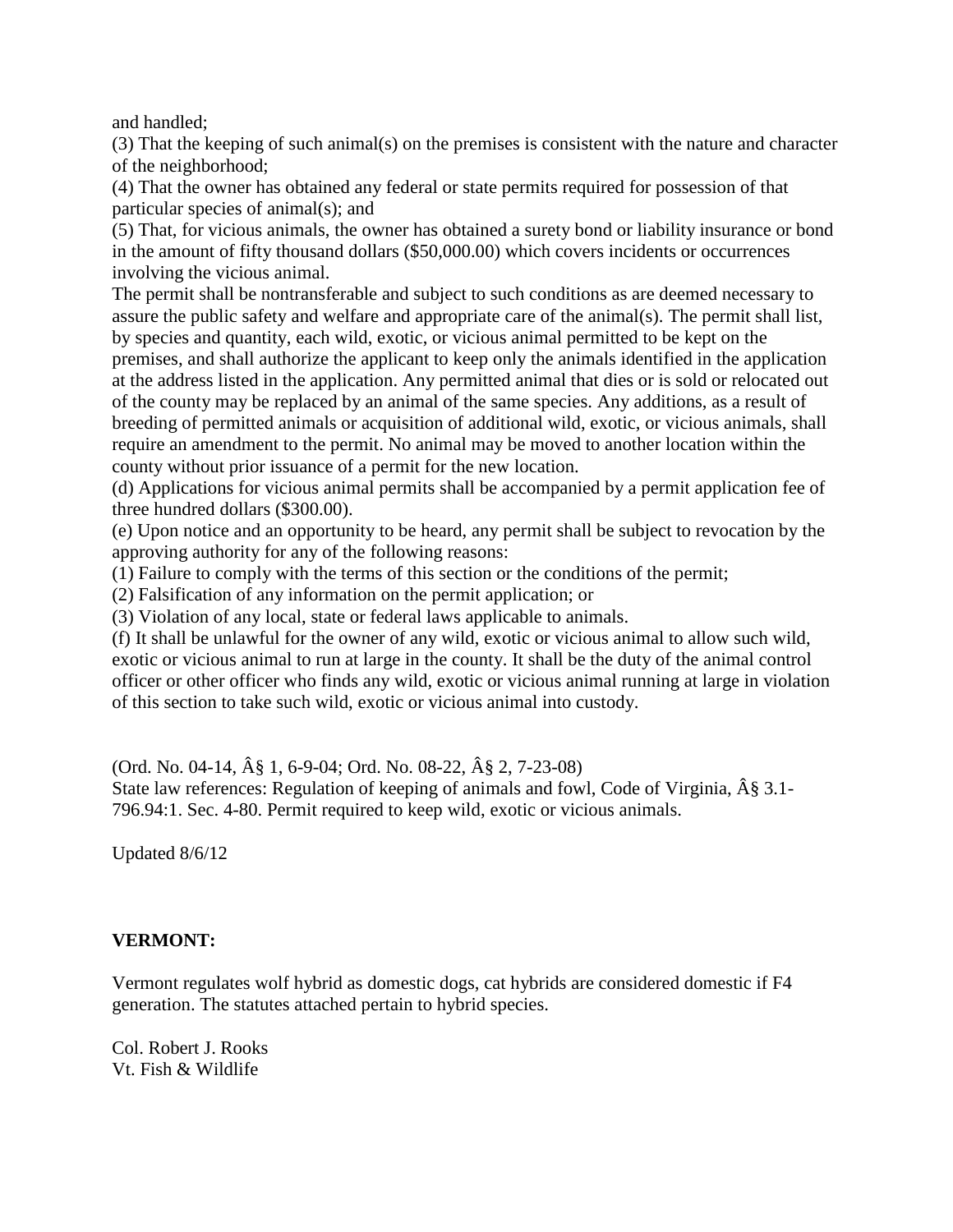Director of Law enforcement 802-241-3727

#### **REGULATED SPECIES:**

| <b>Animal</b><br>Group                | <b>Order</b> | Suborder | Family | <b>Genus</b> Species | <b>Common Name(s)</b>                                           |
|---------------------------------------|--------------|----------|--------|----------------------|-----------------------------------------------------------------|
| Mammals* Carnivora Feliformia Felidae |              |          |        |                      | All wild-domestic<br>hybrid cats of F4<br>generation or greater |

#### **Title 20: Internal Security and Public Safety**

*Chapter 193: DOMESTIC PET OR WOLF-HYBRID CONTROL* 20 V.S.A. 3549. Domestic pets or wolf-hybrids, regulation by towns TITLE 20 Internal Security and Public Safety PART VIII Animals CHAPTER 193. DOMESTIC PET OR WOLF-HYBRID CONTROL Subchapter I. General Provisions

#### **3549. Domestic pets or wolf-hybrids, regulation by towns**

The legislative body of a city or town by ordinance may regulate the keeping of domestic pets or wolf-hybrids and their running at large. (Added 1967, No. 300 (Adj. Sess.), 1, eff. March 20, 1968; 1993, No. 213 (Adj. Sess.), 6, eff. June 15, 1994.)

#### **State of Vermont Department of Fish and Wildlife Regulation # 881, Governing the importation and possession of wild animals**

#### **1. Authority**

**1.1** This rule is adopted pursuant to 10 V.S.A. 4081 (a) and (b) which authorizes the Board to carry out the purposes of protecting the states wildlife, and 10 V.S.A.4709 which regulates the importation and possession of wild birds and animals in the state and establishes a permit application fee, and 10 V.S.A.4152 establishes scientific and education collection permits.

#### **2.0 Purpose...**

#### **3.0 Definitions**

**3.1** Wild Animals or Wildlife - All animals, including mammals, birds, amphibians and reptiles, excluding fish and those animals defined by the secretary of agriculture food and markets by rule as pets and those defined as domestic under paragraph 3.2 of this rule. Included in this definition is any part, product, egg, offspring, dead body, or part of the dead body of any such wildlife. Wildlife includes all subspecies of wildlife and any other group of wildlife of the same species, the members of which may interbreed when mature, including any hybrid species except wolf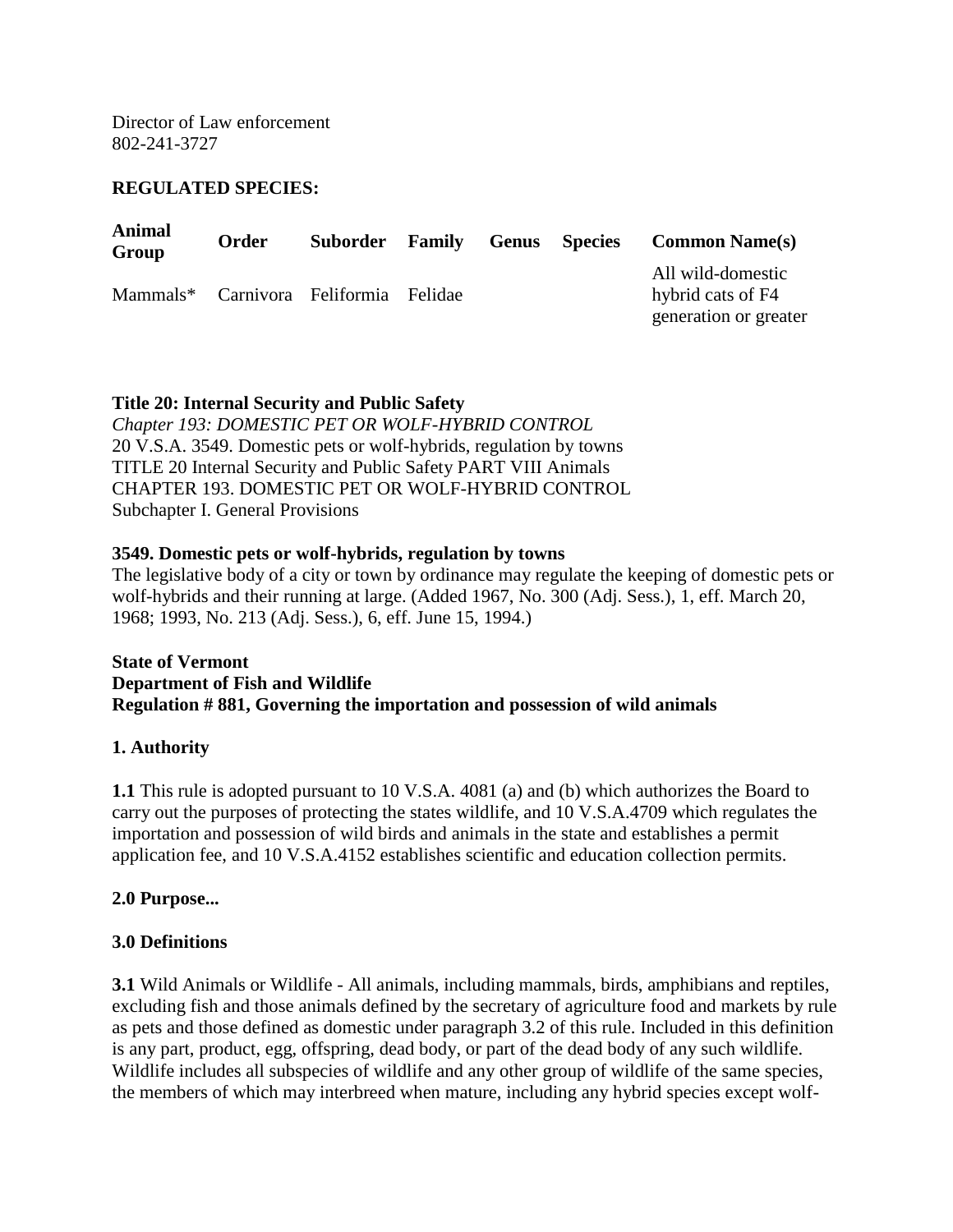hybrids. Wild animals taken or possessed, or reared in captivity remain wild animals and are not domestic or tame animals.

**3.2** Domestic Birds and Animals - The department shall provide a list of domestic animals and shall update the list as needed, adding or deleting animals as necessary. The list shall be available on the department web site, from the departments headquarters and from the departmentïs district offices. The list shall also be made available to the media as much as practicably possible to provide maximum notice to the public.

### **4.0 Importation or possession of wild animals**

**4.1** Except as otherwise provided by law, it is unlawful for any person to bring into or possess in the State of Vermont any live wild animal, or live ovum or semen thereof, of any kind, unless upon application in writing, the person obtains from the commissioner a permit to do so; or the species of animal, ovum, or semen is listed as a Domestic Bird or Animal, Domestic Pet, or Unrestricted Wild Animal.

### **5.0 Permits...**

### **5.1 Dealers Permit**...

All commercial dealers in Vermont, including, but not limited to pet shop owners, persons raising frogs for sale as institutional experimental animals, and all persons who import, export, and/or sell wild birds and animals must first obtain a valid Dealeri $\lambda$  Vi $\lambda$ i $\lambda$ <sup>2</sup> Permit from the department.

### **5.2** Importation and Possession

Except as provided herein, the Commissioner shall not issue a permit for the keeping or possession of any wild animal in captivity, except for bona fide scientific or educational purposes as permitted by (Title 10 V.S.A.4152).

For purposes other than importation and possession for bona fide research and educational purposes, the Commissioner shall not issue a permit unless it has been determined that the wild animal or wildlife proposed to be brought into or possessed in the state does not conflict with the purpose of this regulation. The Commissioner shall establish a list of Unrestricted Wild Animals that do not conflict with the purpose of this regulation,  $\ddot{i}$   $\ddot{j}$   $\ddot{k}$  are commonly sold in the pet trade, and do not require an Importation and Possession Permit from the Department. The Unrestricted Wild Animals List will consist of those species that are determined to be no threat to the states native wildlife, minimal threat to human health and safety, and suitable as pets for the residents of the state. This list is expected to be revised periodically by the Commissioner depending on recent pet trade trends, disease, and health issues. The list shall be posted on the department web site and made available at the department  $i\hbar/2$   $\hbar/2$   $i\hbar/2$  central and district offices.

## **5.3 Scientific and Educational Collection**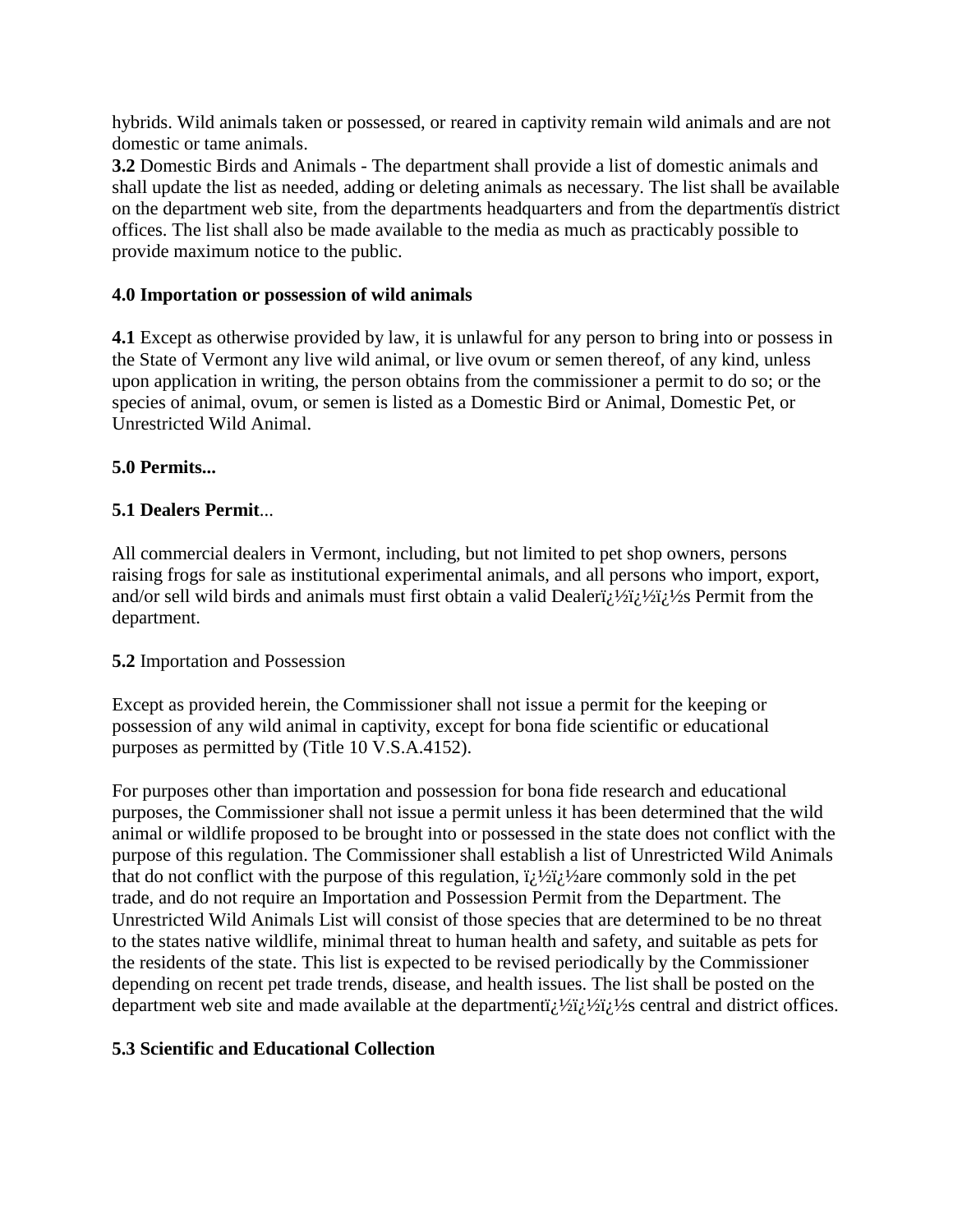In accordance with Title 10 V.S.A.  $\ddot{i}$   $\dot{j}$   $\dot{k}$   $\dot{i}$   $\dot{k}$   $\dot{k}$  and  $\ddot{k}$  are Commissioner may issue permits to collect birds, their nests and eggs and wild animals, or their parts thereof, for public scientific research, educational purposes, art, or photography.

### **5.4 Commercial Collection**

Any person who collects any wild animal within the boundaries of the state of Vermont and sells said wild animal must obtain a Commercial Collection Permit from the department.

## **5.5 Temporary Exhibition**

Any person importing or possessing any wild animal for the purposes of temporary exhibition must obtain from the Commissioner a permit to do so; unless the species is listed as a Domestic Bird or Animal, Domestic Pet, or Unrestricted Wild Animal.

### **5.6 Propagation Licenses**

Any person breeding and propagating wild birds and animals in accordance with 10 V.S.A.5207 must obtain from the Commissioner a license to do so; unless the species is listed as a Domestic Bird or Animal, Domestic Pet, or Unrestricted Wild Animal.

### **6.0 Permit Applications**

**6.1** Applications for a permit for importation and possession, scientific and educational collection, commercial collection, $i_l$ 1/2 $i_l$ 1/2 temporary exhibition, or propagation must be complete and submitted to the department on an application form to be provided by the department. For an application to be complete, it must be legible, must contain all of the information requested by the department, shall contain no false statements, must bear the applicants official signature, and must be accompanied by the required application fee.

## **7.0 Facilities**

**7.1** Any person permitted to import, possess, or collect wild animals shall provide adequate facilities as required by the Commissioner. Conditions may be imposed that require specific conditions for captivity or exposure to humans (e.g., prohibit the touching of wild animals by any person other than the permit holder).

### **8.0 Inspections**

8.1 $\mathbf{i}$ <sub>2</sub><sup>1</sup>/<sub>2</sub><sup>1</sup>/<sub>2</sub><sup>1</sup>/<sub>2</sub><sup>1</sup>/<sub>2</sub><sup>1</sup>/<sub>2</sub><sup>1</sup>/<sub>2</sub><sup>1</sup>/<sub>2</sub><sup>1</sup>/<sub>2</sub><sup>1</sup>/<sub>2</sub><sup>1</sup>/<sub>2</sub><sup>1</sup>/<sub>2</sub><sup>1</sup>/<sub>2</sub><sup>1</sup>/<sub>2</sub><sup>1</sup>/<sub>2</sub><sup>1</sup>/<sub>2</sub><sup>1</sup>/<sub>2</sub><sup>1</sup>/<sub>2</sub><sup>1</sup>/<sub>2</sub><sup>1</sup>/<sub>2</sub><sup>1</sup>/<sub>2</sub><sup>1</sup>/<sub>2</sub><sup>1</sup>/<sub>2</sub><sup>1</sup>/<sub>2</sub><sup>1</sup>/<sub>2</sub><sup>1</sup>/<sub>2</sub><sup>1</sup>/<sub>2</sub><sup>1</sup>/<sub>2</sub><sup>1</sup>/<sub>2</sub><sup>1</sup>/<sub>3</sub><sup>1</sup>/<sub>3</sub> educational collection, commercial collection, or temporary exhibition shall allow inspection at reasonable times of their premises, facilities, records and wild animals by a State Game Warden, or other department representative.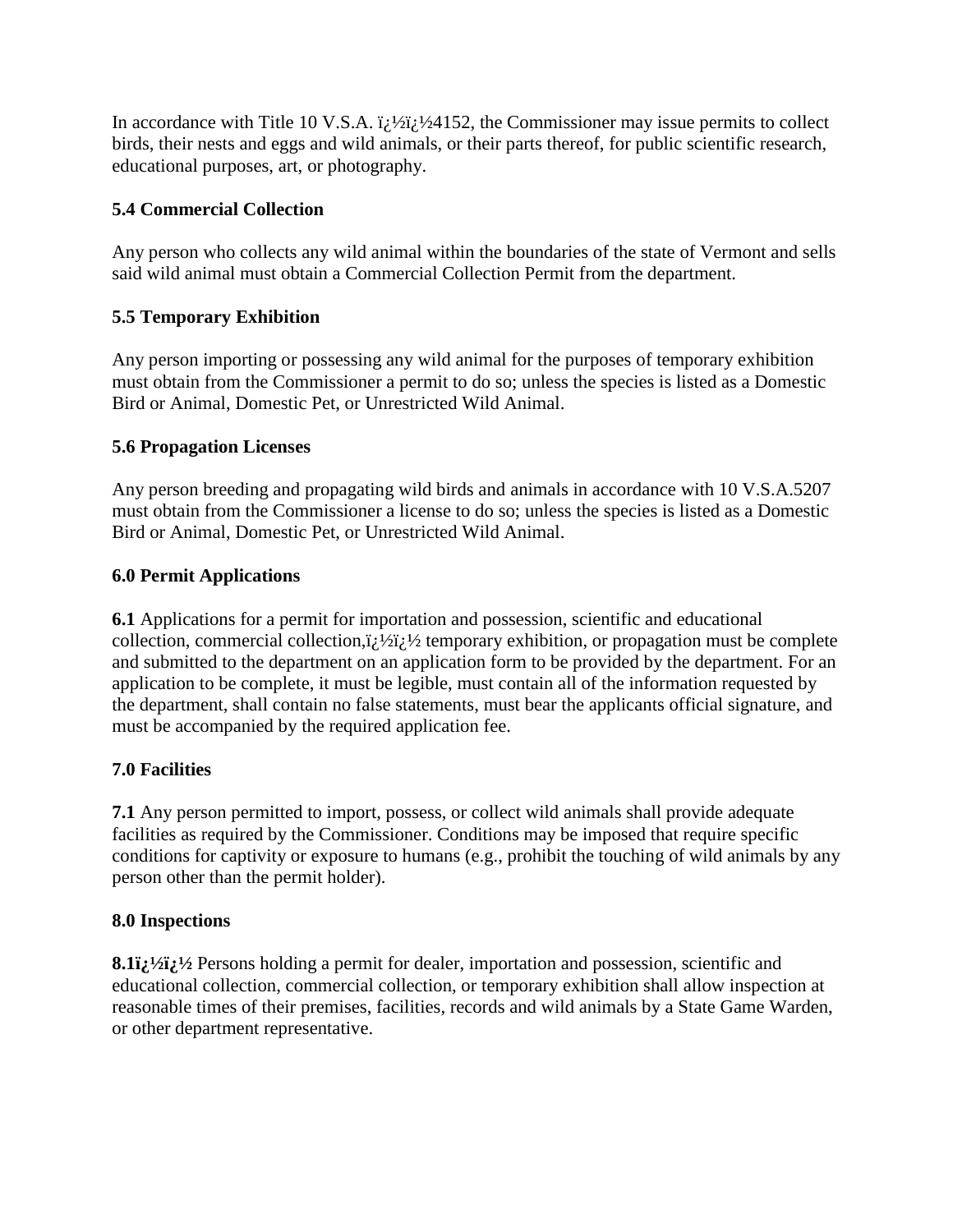**8.2** If upon inspection, a wild animal is not being kept as required by the conditions of the permit, or the presence of disease has been determined, destruction of the wild animal may be required by the Commissioner.

### **9.0 Violations**

**9.1** Any wild animal that is taken, imported or possessed in violation of this regulation, or is kept in violation of any permit issued may be confiscated and disposed of in accordance with Title 10 V.S.A.  $\ddot{\iota}$  / $\dot{\iota}$  / $\dot{\iota}$  / $\dot{\iota}$  // $\dot{\iota}$  // $\dot{\iota}$  // $\dot{\iota}$  // $\dot{\iota}$  // $\dot{\iota}$  // $\dot{\iota}$  // $\dot{\iota}$  // $\dot{\iota}$  // $\dot{\iota}$  // $\dot{\iota}$  // $\dot{\iota}$  // $\dot{\iota}$  // $\dot{\iota}$  // $\dot{\iota}$  // $\dot{\iota}$  // $\dot{\iota}$ revocation of the permit.

5/27/08

## **WASHINGTON:**

\_\_\_\_\_\_\_\_\_\_\_\_\_\_\_\_\_\_\_\_

No regulations regarding feline hybrids can be found. However, it is important to check with your state and local governments prior to acquiring a hybrid cat.

All generations of hybrids are illegal in Seattle, WA Seattle Municipal Code 9.25.020: http://clerk.seattle.gov/~scripts/nphbrs.exe?d=CBOR&s1=121178.ordn.&Sect6=HITOFF&l=20&p=1&u=/~public/cbor2.htm&r=1  $&f = G$ Seattle Municipal Code 9.25.053: http://clerk.seattle.gov/~scripts/nphbrs.exe?d=CODE&s1=9.25.053.snum.&Sect5=CODE1&Sect6=HITOFF&l=20&p=1&u=/~publ ic/code1.htm&r=1&f=G

Washington law does not prohibit people from possessing wolf hybrids.

Revised Code of Washington (RCW) 16.30.

Dangerous Wild Animals <http://apps.leg.wa.gov/RCW/default.aspx?cite=16.30>

**Definitions** <http://apps.leg.wa.gov/RCW/default.aspx?cite=16.30.010>

Lori Preuss WSBA #33045 Criminal Justice Liaison and Administrative Regulations Coordinator Washington Department of Fish and Wildlife Phone 360-902-2930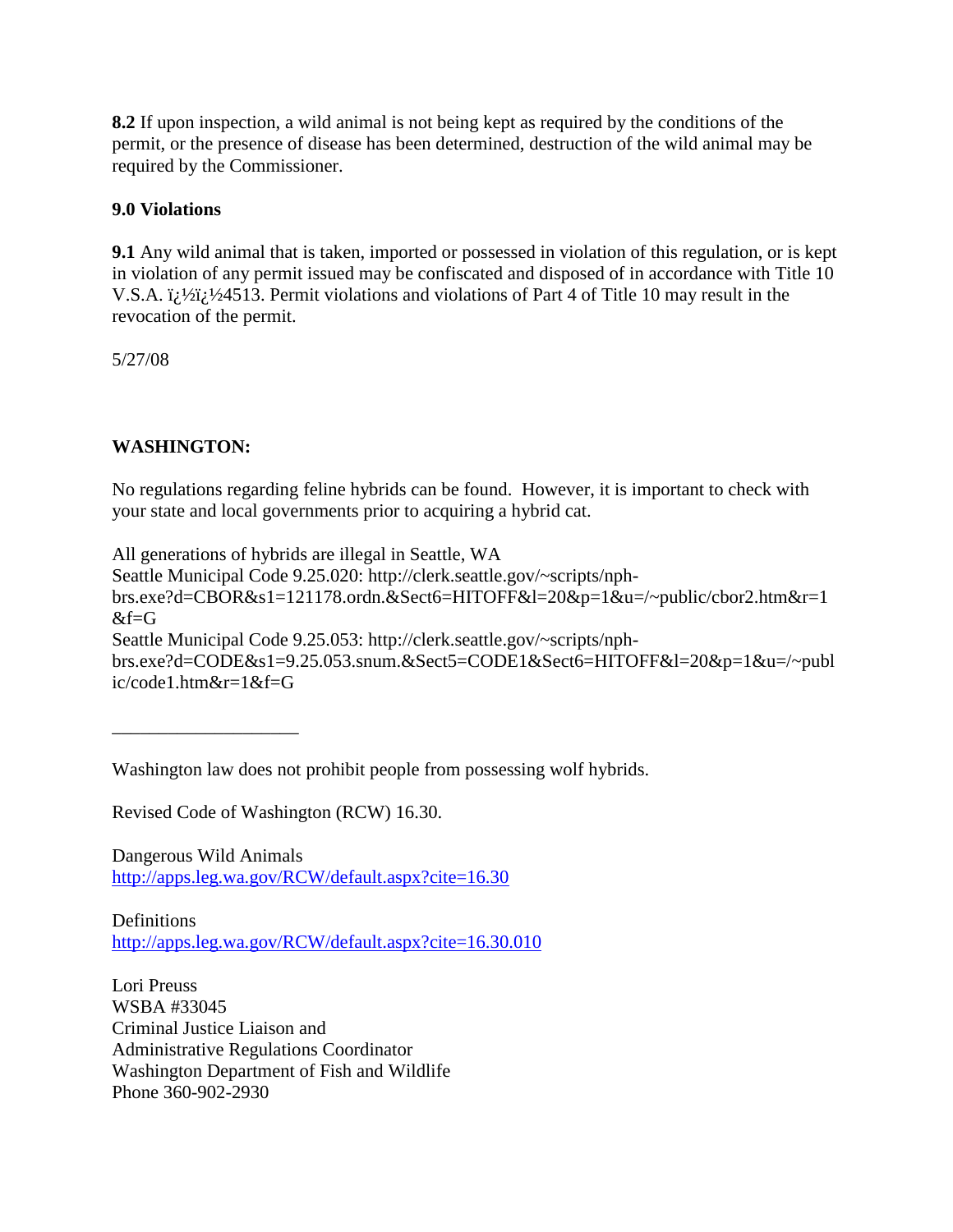Fax 360-902-2155 preuslmp @ dfw.wa.gov

6/3/2012

#### **WISCONSIN:**

\_\_\_\_\_\_\_\_\_\_\_\_\_\_\_\_\_\_\_

No regulations regarding feline hybrids can be found. However, it is important to check with your state and local governments prior to acquiring a hybrid cat.

The Wisconsin DNR does not currently regulate non-native cats or hybrid wolves. DNR is considering regulation, and it is a possibility in the future.

P Scott Loomans Wildlife Regulations Policy Specialist Bureau of Wildlife Management Wisconsin Department of Natural Resources (\*) phone: (608) 267-2452 (\*) fax: (608) 267-7857 (\*) e-mail: scott.loomans @ wisconsin.gov

5/27/08

## **WEST VIRGINIA:**

No restrictive laws concerning hybrid ownership were found. [http://www.legis.state.wv.us/WVCODE/Code.cfm?chap=20&art=1#01](http://www.wvdnr.gov/)

Division of Natural Resources P.O. Box 67 Elkins, WV 26241 1-304-637-0245

------------------------------------------------------------------------------------------

Regarding laws and regulations in Virginia pertaining to hybrid cats or hybrid wolves, specifically those associated with restrictions on ownership, possession, or breeding.

First, it's important to know that Department regulations specifically include wolf hybrids and hybrids with wild felines in the list of animals defined as "domestic" (4 VAC 15-20-50;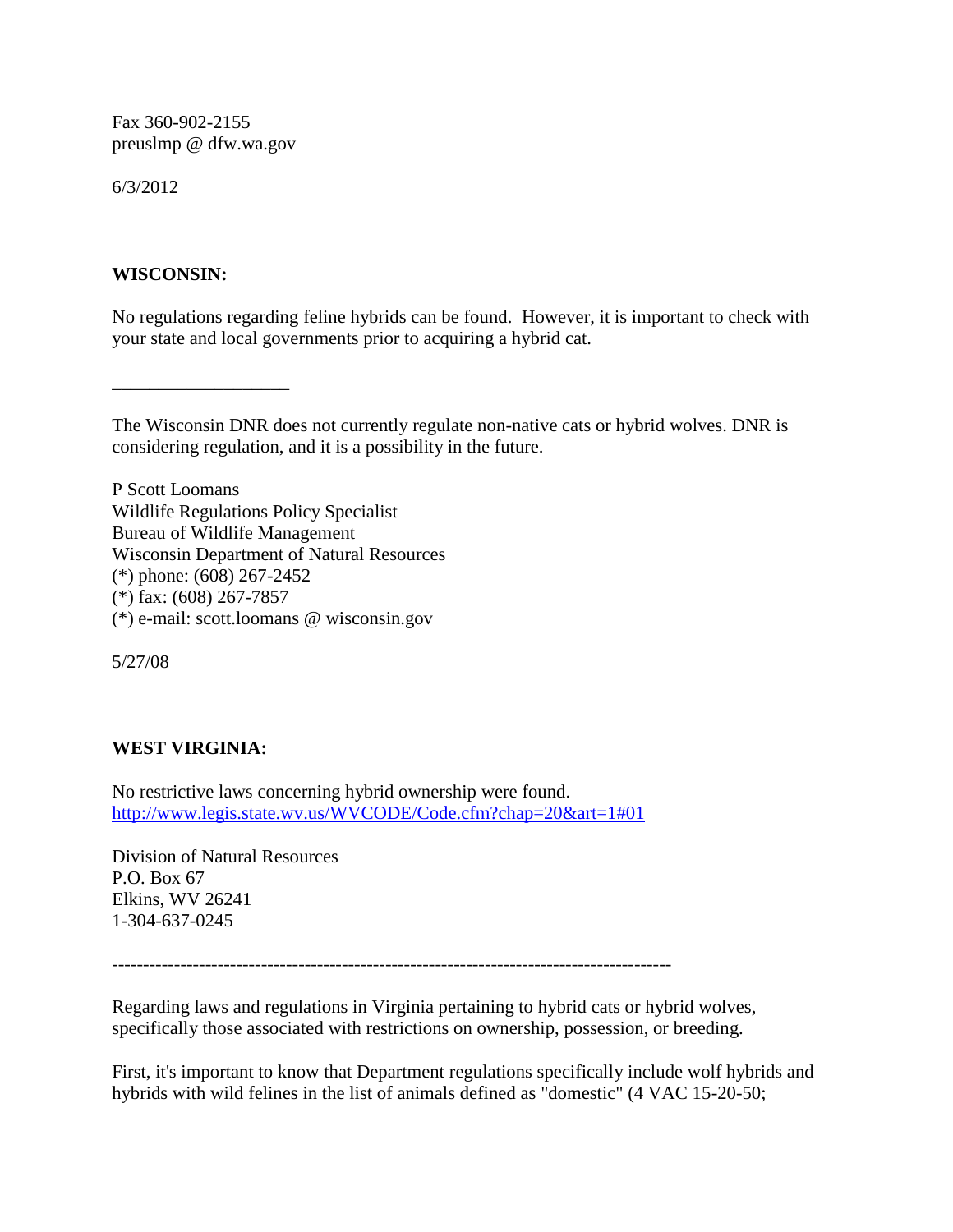[http://leg1.state.va.us/cgi-bin/legp504.exe?000+reg+4VAC15-20-50\)](http://leg1.state.va.us/cgi-bin/legp504.exe?000+reg+4VAC15-20-50). As such, wildlifeassociated regulations that permit or restrict the possession, importation, sale, etc., of wild animals exclude domestic animals, since domestic animals are specifically excluded from the definition of "wild animal" (same regulation citation). See specifically 4 VAC 15-30-10 [\(http://leg1.state.va.us/cgi-bin/legp504.exe?000+reg+4VAC15-30-10\)](http://leg1.state.va.us/cgi-bin/legp504.exe?000+reg+4VAC15-30-10), possession, importation, sale, etc., of wild animals.

Additionally, while we do require permits for the importation, liberation, or possession of predatory or undesirable animals or birds (4 VAC 15-30-20; [http://leg1.state.va.us/cgi](http://leg1.state.va.us/cgi-bin/legp504.exe?000+reg+4VAC15-30-20)[bin/legp504.exe?000+reg+4VAC15-30-20\)](http://leg1.state.va.us/cgi-bin/legp504.exe?000+reg+4VAC15-30-20) and of certain nonnative (exotic) animals (4 VAC 15-30-40--including all non-domestic cats and dogs-- [http://leg1.state.va.us/cgi](http://leg1.state.va.us/cgi-bin/legp504.exe?000+reg+4VAC15-30-40)[bin/legp504.exe?000+reg+4VAC15-30-40\)](http://leg1.state.va.us/cgi-bin/legp504.exe?000+reg+4VAC15-30-40), a companion regulation (4 VAC 15-30-30; [http://leg1.state.va.us/cgi-bin/legp504.exe?000+reg+4VAC15-30-30\)](http://leg1.state.va.us/cgi-bin/legp504.exe?000+reg+4VAC15-30-30) notes that the regulation chapter does not prohibit the possession, importation, and sale of certain albinos or of "domestic animals" as defined in 4 VAC 10-20-50.

That said, there are a number of jurisdictions (counties, cities, etc.) in the Commonwealth that have adopted local ordinances that may restrict the type of "vicious animal" (or perceived vicious animal). I tried to find a link that might have that information cataloged, but was unsuccessful. You may want to contact the Virginia Animal Control Association [\(http://www.vacaonline.com/\)](http://www.vacaonline.com/) to see if they can help you with respect to local ordinances.

If you have any questions or need more information, please let me know. Sincerely, Becky Gwynn

Rebecca K. Gwynn Assistant Director, Wildlife Diversity Division Virginia Department of Game and Inland Fisheries 4010 W. Broad St., Richmond, VA 23230 (804) 367-8351 (phone) (804) 367-6179 (fax) (804) 389-3953 (cell) Becky.Gwynn @ dgif.virginia. gov

1/18/08

## **WYOMING:**

No regulations regarding feline hybrids can be found. However, it is important to check with your state and local governments prior to acquiring a hybrid cat.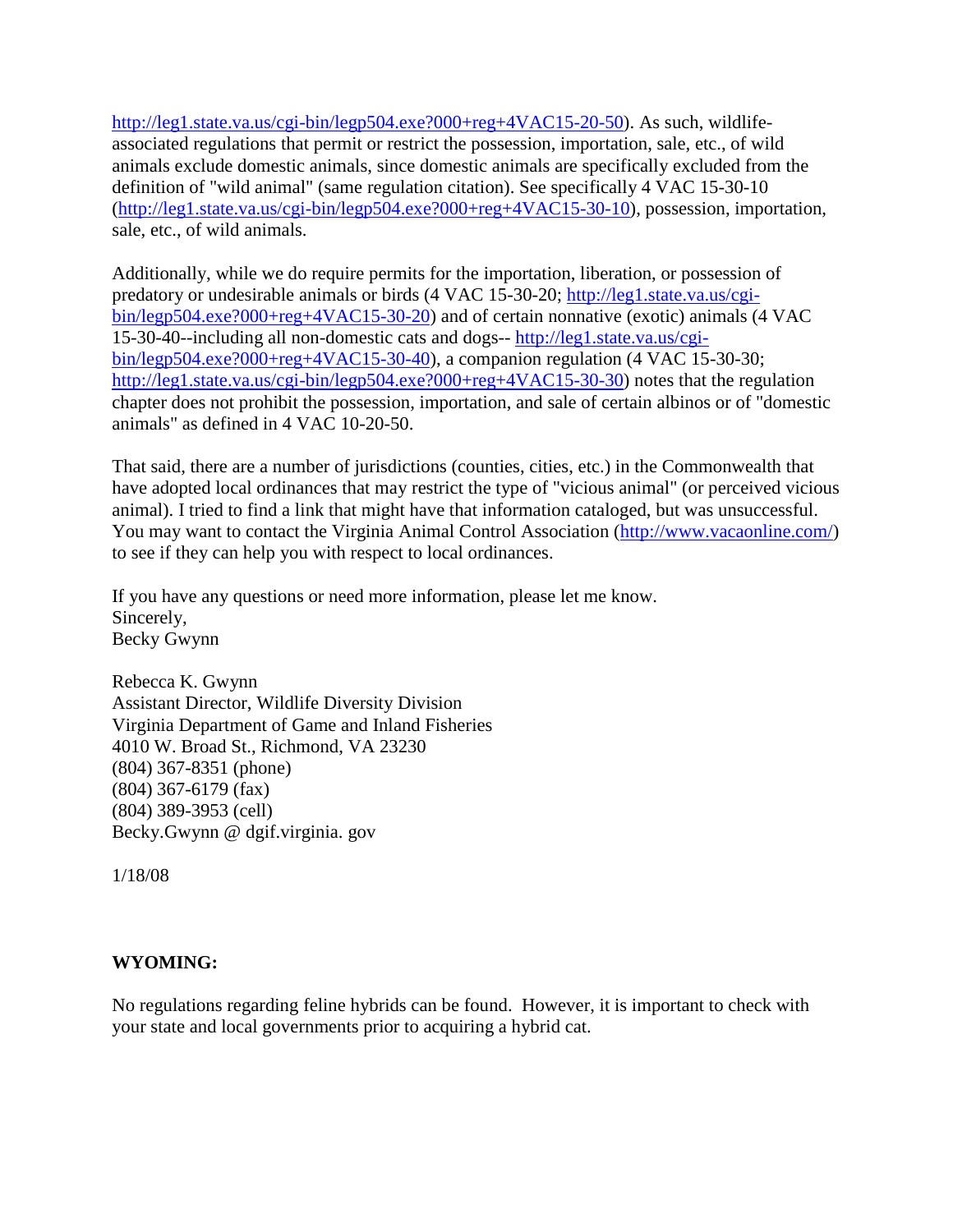#### CHAPTER 10 REGULATION FOR IMPORTATION, POSSESSION, CONFINEMENT, TRANSPORTATION, SALE AND DISPOSITION OF LIVE WILDLIFE

"predatory animals, excluding wolves and wolf hybrids, as defined in Wyoming Statute 23-1- 101(a)(viii): coyote (Canis latrans), jackrabbit (Lepus townsendi and Lepus californicus), porcupine (Erethizon dorsatum), raccoon (Procyon lotor), red fox (Vulpes vulpes), skunk (Mephitis mephitis and Spilogale putorius). Wolves (Canis lupus) and/or wolf hybrids may not be possessed, imported or sold."

(d) Wildlife Prohibited from Importation/Possession.

(i) Wyoming Statute 23-1-103 states: "There shall be no private ownership of live animals classified in this act as big or trophy game animals or of any wolf or wolf hybrid".

<http://gf.state.wy.us/admin/regulations/pdf/Ch10.pdf>

5/16/08

#### **The following regulations have not been updated in many years. The above regulations should be referred to first. These have been posted here as there may be some useful information still contained within.**

## National Wolfdog Alliance - State Regulations

### Current State Regulations as they Pertain to Wolves and Wolfdogs

### **ALABAMA**

Title 3-8-1 Code of Alabama. "Notwithstanding any provision of law to the contrary, it shall be illegal to own, maintain, sell, or trade any canidae or felidae for which there is no USDA licensed rabies vaccine. Anyone currently owning or maintaining such animal (as of 4/5/94) may keep the animal for the length of the animal's life providing the animal is spayed or neutered and is registered with the Department of Agriculture and Industries."

Alabama Rabies Law as it Affects Animals of Recent Wolf Descent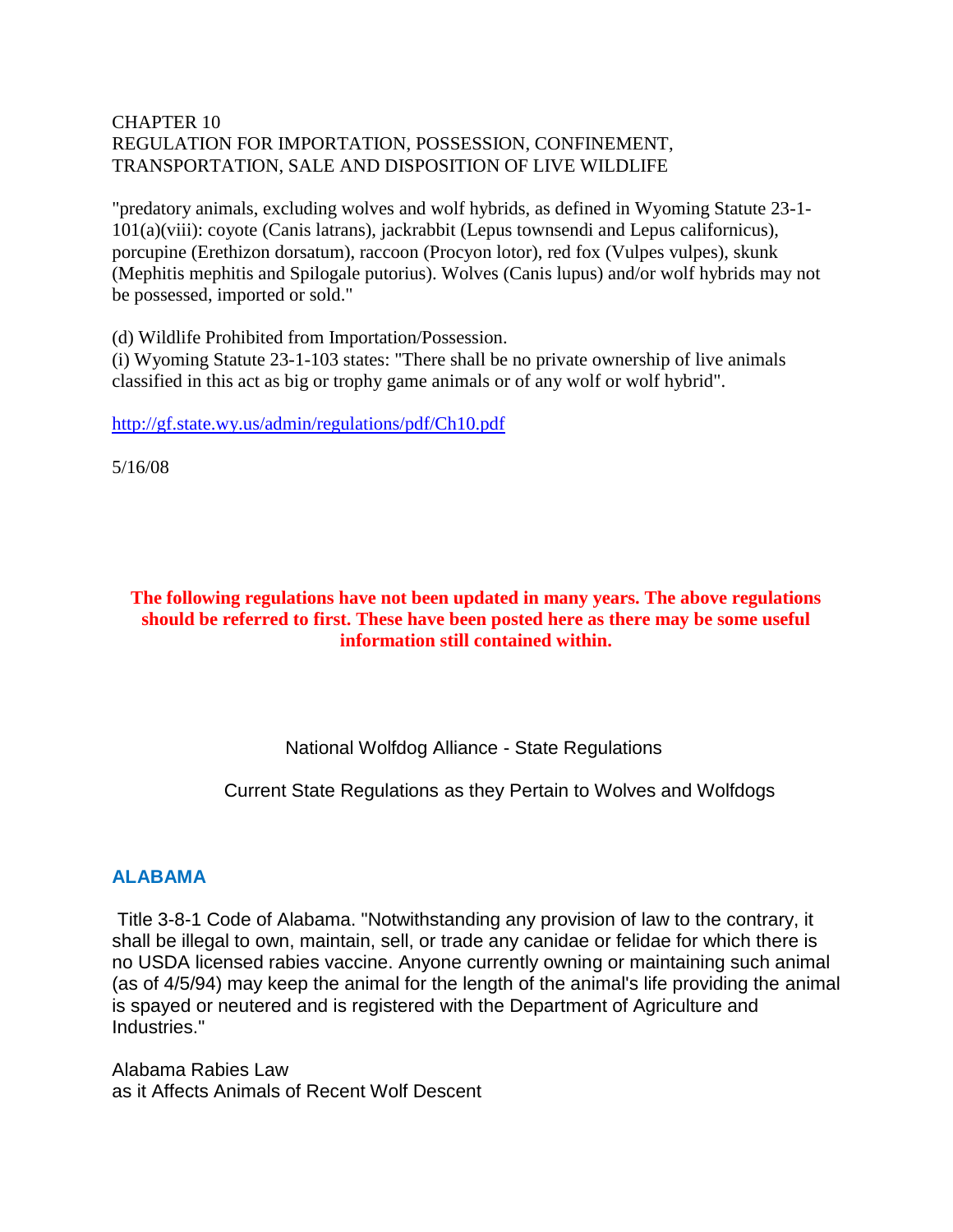Excerpts Taken from Alabama's "Anthrozoos News and Views" Magazine written by Dr. Bill Johnston, DVM. of the Alabama Department of Health

Rabies Control Rules and Regulations 420-4-.Ol-.09, which received final approval by the State Board of Health on September 17, 1997:

Our state rabies law provides for the State Board of Health to adopt and promulgate rules and regulations for rabies control which have the force and effect of law." In the definitions section, the document refers to the taxonomic changes made in Mammal Species of the World: A Taxonomic Geographic Reference (1993) and by reference incorporates the definitions used by the animal inspections branch of USDA in the Code of Federal Regulations, which include hybrid crosses in their definitions of "dog" and "cat." There is lengthy explanation of rules regarding animal control procedures, reporting procedures, investigation of reports, and evidence, followed by 420 4-4-.07, which reads: "Extra-label Use of Animal Antirabies Vaccines. Provides for extra-label use of rabies vaccination of domestic animals - with a notation on the patient's record - but, still does not allow vaccination of wildlife. (Note: See definitions). There is technically no "approved" vaccine for swine (pot-bellied pigs), goats, llamas, and most other exotic species kept as pets, but there is often a demonstrated need for rabies vaccination and efficacy can be expected in domestic mammals. The rule, by definition, also allows for the immunization of wolf-dog hybrids, but still may require their euthanasia on a case-bycase basis in the event of an aggressive, unprovoked attack, depending on the circumstances of the bite and the epidemiology. The rules do not change the traditional recommendation that people should not attempt to keep wolf hybrids as pets, but rather addresses the situation of thousands of such animals in the state that already exist. The rules also provide for rabies vaccination programs in zoos, research institutions, and exotic exhibitors licensed under the USDA Animal Welfare Act in an attempt to protect valuable animals."

In the body of the Rule, in "Definitions," "Dog means any live or dead member of the domesticated dog (Canis lupus familiaris) family of any age or any dog-hybrid cross, in the exposure context."

In another definition it reads: "Hybrid-cross" means an animal resulting from the crossbreeding between two different species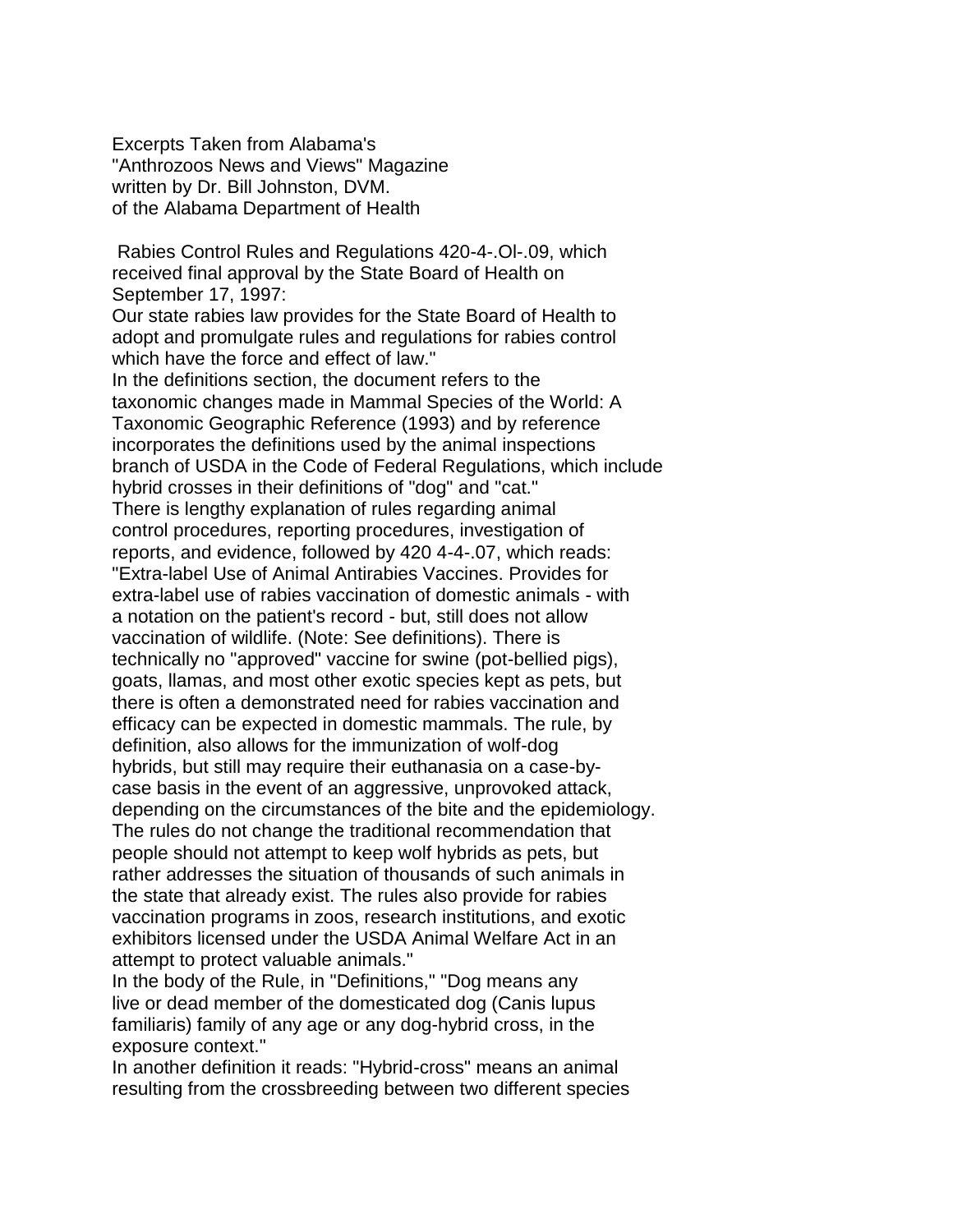or types of animals. Crosses between wild animal species such as lions and tigers, are considered to be wild animals. Crosses between wild animal species and domestic animals, such as dogs and wolves or buffalo and domestic cattle, are considered to be domestic animals."

"DOG-WOLF HYBRIDS = DOGS ("Mixed Breed")"

"It is generally agreed upon by public health professionals that, IF people are intent on maintaining dog-wolf hybrids, they should definitely be immunized against rabies - hence the inclusion in the new rabies control rules (Chapter 420 44) of definitions that place these hybrids in the same species of domestic animals defined as "dogs" by genus and species (i.e. Canis lupus). Because there is still a paragraph in an unenforceable agricultural law, however, that may prohibit the ownership of such animals in the state, some concern remains for veterinarians insured by the American Veterinary Medical Association's Professional Liability Insurance Trust (PLIT) in the unlikely event that they are charged with an illegal act for treating prohibited animals. PLIT officials have assured me that no such criminal charges have ever emerged against a veterinarian, and that they would still cover a veterinarian charged with negligence, malpractice or other civil action, while treating a hybrid, exotic or wild animal. The PLIT also states that, "This act (AL94 332) does not

specify if it is illegal for veterinarians to vaccinate and otherwise treat these animals. Should malpractice allegations be brought against an Alabama insured veterinarian resulting from the treatment of a wolf-dog hybrid, the insurance company would apply the illegal acts exclusion only if the court or regulatory authority with jurisdiction determines an illegal act has been committed.

PLIT routinely provides liability coverage for thousand of veterinarians in California (even though ferrets are still illegal in that state) and for veterinarians in some other states where antiquated laws are on the books where some pet psittacine birds are illegal.

To avoid any confusion or controversy until the Alabama law can be repealed, when vaccinating dog-wolf hybrids against rabies, veterinarians are advised to defer to Chapter 420 44 and call them "Dogs," noting "Mixed" under breed designation."

#### **ALASKA**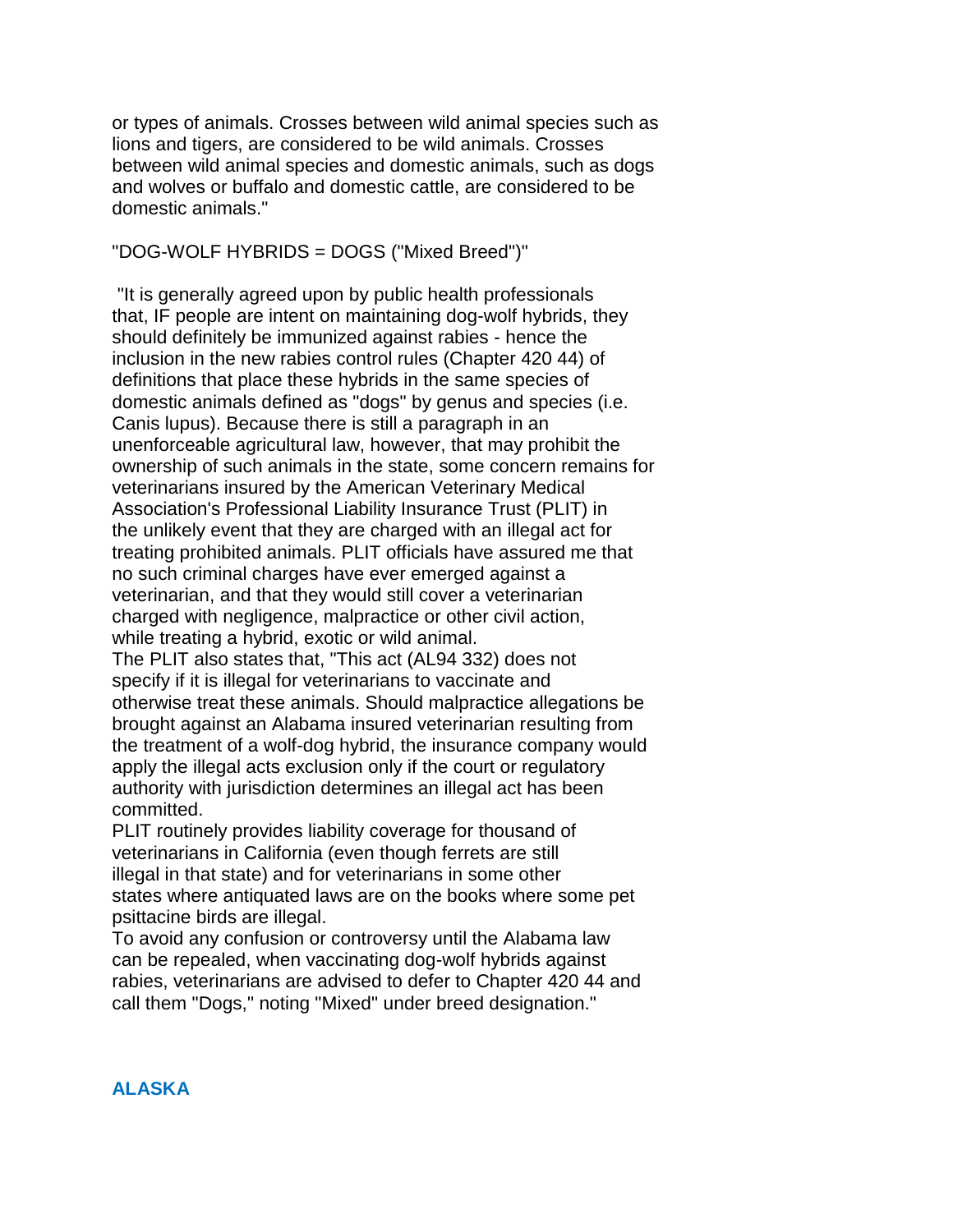"Under 5 AAC 92.029 Permit For Possessing Live Game (a) No person may possess, import, release or export, or assist in importing, releasing, or exporting, live game, unless the person holds a possession permit issued by the department." "(c) The department (of Fish and Game) may not issue a permit for the capture, possession, import or export of any game animal, including a hybrid of a game animal and a species listed in subsection (b) for use as a pet."

"The statutory definition of "game" (AS 16.05.940) includes wolves."

## **ARIZONA**

"Possession of wolves in Arizona is prohibited without a permit. They may not be imported or possessed except as otherwise permitted by the Arizona Game and Fish Commission. Under current Department of Game and Fish policy, any hybrid resulting from the cross of a

wolf and a domestic dog is considered a domestic animal and not subject to the Department's

jurisdiction."

## **ARKANSAS**

"The Arkansas Game and Fish Commission does not address the domestic ownership of pure wolves or Wolf Hybrids."

ALERT ! Proposed Changes, Arkansas:

Text of Arkansas House Bill #2207, "An Act to Regulate the Ownership and Breeding of Wolves and Wolf-Dog Hybrids", is online at: http://www.arkleg.state.ar.us/ftproot/bills/2001/htm/HB2207.pdf Note: the above link is to an Adobe Acrobat PDF

Or go to: http://www.arkleg.state.ar.us

UPDATE ! BILL PASSED:

Apr 20 2001 10:42:07 - Notification that HB2207 is now Act 1768

## **CALIFORNIA**

Ownership of pure wolves is illegal except by the few people qualifying for a valid permit from Fish and Game. Among the criteria for such a permit are rigid requirements for facilities and experience in raising such animals, along with approval of the USDA. "Any F1 (first) generation wolf hybrid whelped on or before February 4, 1988 may be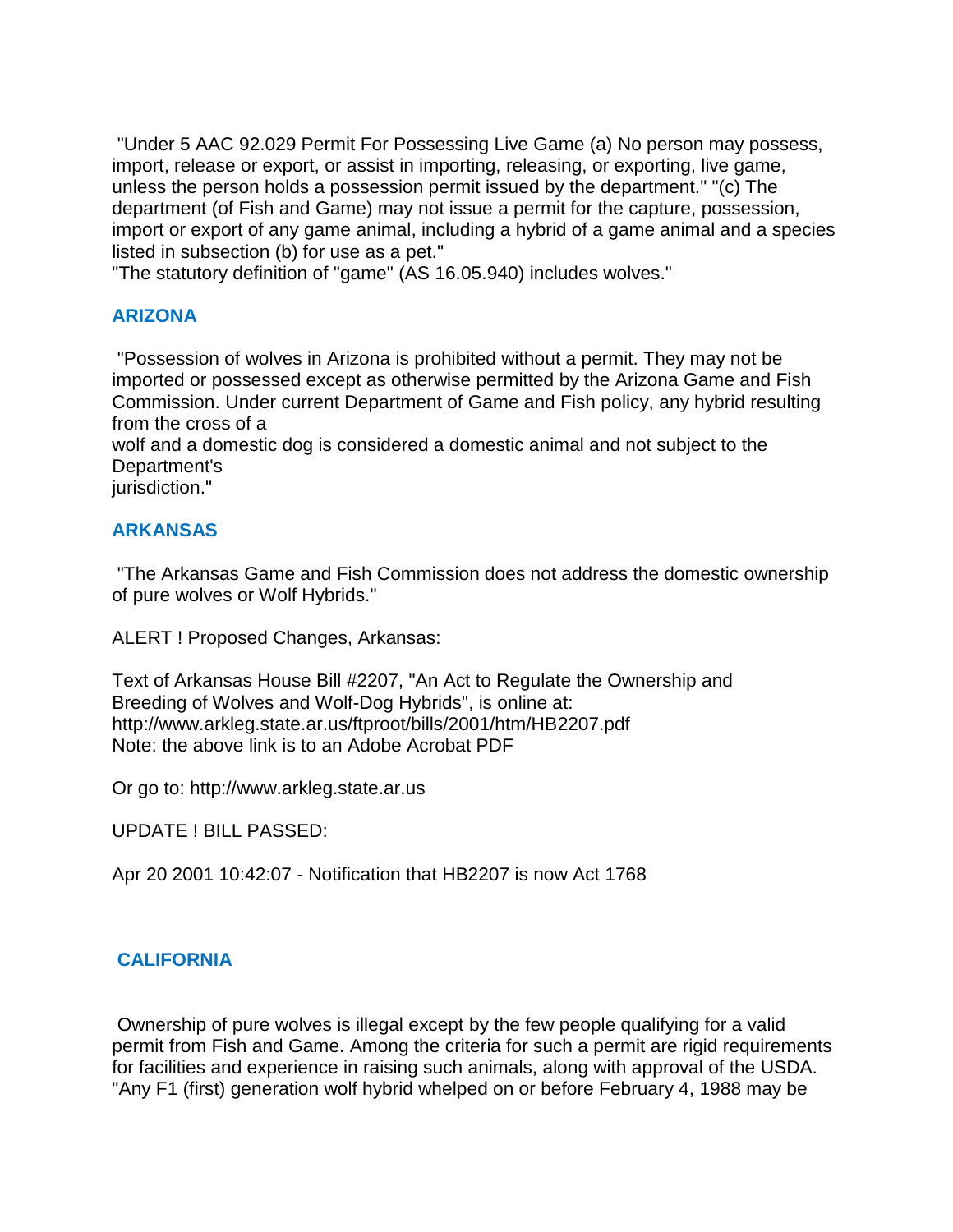possessed under permit from the department. No state permit is required to possess the progeny of F1 generation wolf

hybrids, but cities and counties may prohibit possession or require a permit."

## **COLORADO**

"Pure wolves require commercial licensing and appropriate carnivore facilities. #1101 (A).

No person shall possess, sell, acquire, purchase, broker, trade, barter or attempt to sell, acquire, purchase, broker, trade or barter live wildlife unless he first obtains a proper license as provided in this chapter. All species of wildlife listed on the license must be approved by the Division; such approval shall not be granted if the proposed wildlife is deemed to be

detrimental to wild native wildlife. The Colorado Division of Wildlife does not regulate ownership of Wolf Hybrids as they are considered domestic animals."

## **CONNECTICUT**

"Possession of potentially dangerous animals. For the purposes of this section, the following shall be considered as potentially dangerous animals: .... the wolf .... No person shall possess a potentially dangerous animal. Any such animal illegally possessed may be ordered seized and may be disposed of as determined by the Commissioner of Environmental

Protection. Any person who violates any provision of this section shall be fined not more than one hundred dollars for each offense.... A bird or quadruped which results from the crossbreeding of any animal with one of the species listed above ... shall be considered to be a wild bird or quadruped of that species."

### **DELAWARE**

"No person shall bring into this State, possess, sell or exhibit any live wild mammal or hybrid of a wild mammal ... not native to or generally found in Delaware without first securing a permit under this chapter." The regulations state: "There must be two enclosures to house a (Wolf Hybrid), a primary enclosure and a secondary enclosure. Fastening or locking devices shall be required on both the primary and the secondary enclosures and must be tamper proof from the general public. The primary enclosure shall consist of a pen, cage or other enclosure where the (Wolf Hybrid) will be kept, and must be of such a construction that it cannot be destroyed by or escaped from by the (Wolf Hybrid). The secondary enclosure must be of a type sufficient to prevent the (Wolf Hybrid) from escaping from the property of the custodian ... Should the (wolf or Wolf Hybrid) escape from its primary enclosure. The secondary enclosure shall be of a type sufficient to prevent bodily contact between members of the public and the (wolf or Wolf Hybrid)."

"The subject creature must not be a public nuisance. A nuisance will be considered as including, but not limited to, a subject creature which creates excessive odors or noise, displays obnoxious behavior or causes justifiable fear."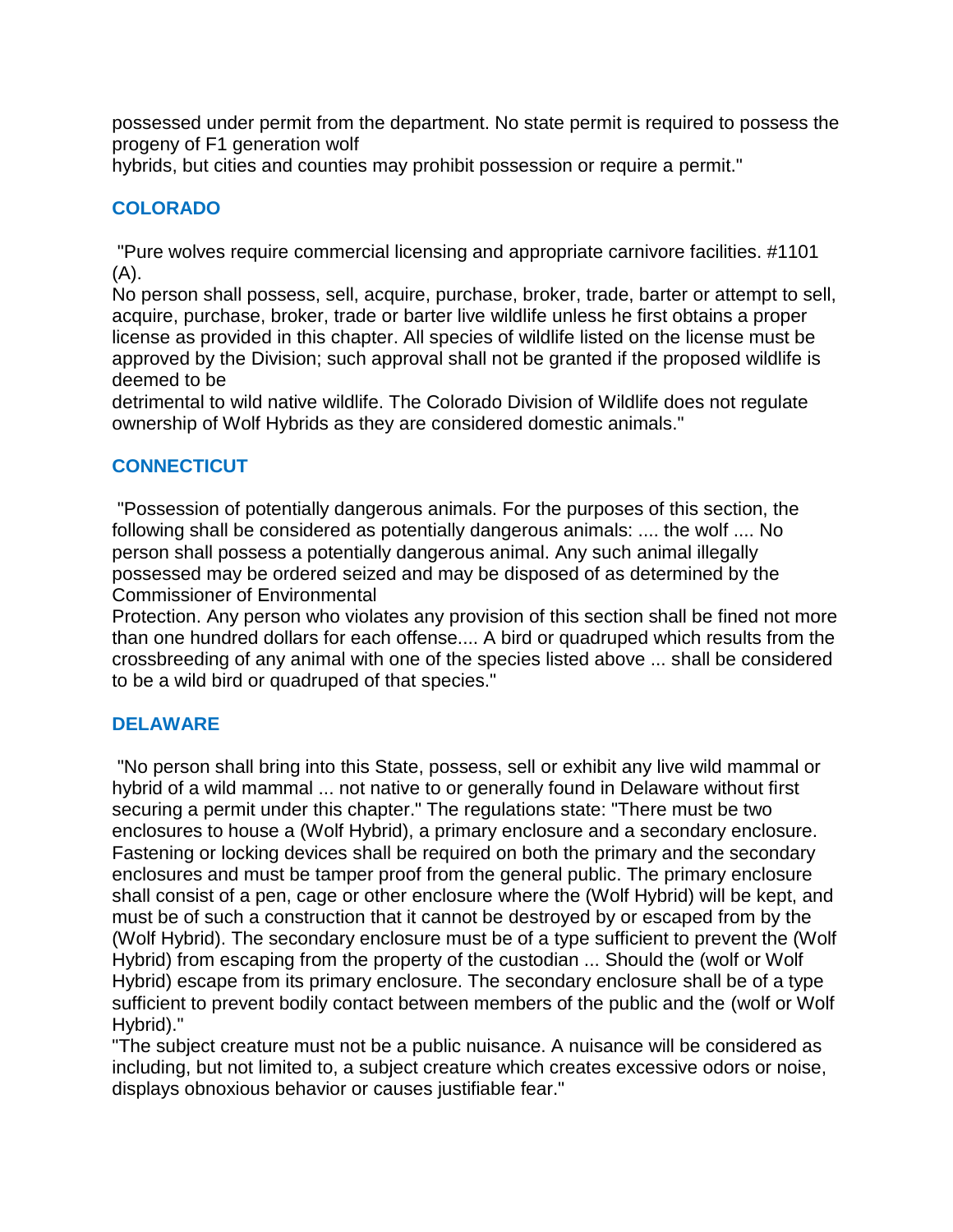Inspection of the premises where the animal will be housed is required. Individual animal permits are required for pet owners and Class (4) permits are required for breeders or exhibitors of wolves and Wolf Hybrids.

"Deleware is divided into three counties and each has its own county government. The two northern most counties have passed laws stating that certain animals are not allowed. Wolves and Wolf Hybrids are listed as animals that are not allowed in New Castle County or in Kent County"

## **FLORIDA**

"Pure wolves and hybrids which are 25% or less domestic dog require a \$100 permit per year unless exempted as a researcher." Provisions include owner "demonstrates no less than one year of substantial practical experience (to consist of no less than 100 hours) plus successfully complete a written examination on the care, feeding, handling and husbandry of the species for which the permit is sought, or other species, within the same biological family ... which are substantially similar in size, characteristics, care and nutritional requirements to the species for which the permit is sought," is able to provide a proper diet, health care and exercise, caging meets minimum specifications and that the neighborhood setting is appropriate." There are yard, containment, housing and care requirements. Those animals that are 75% or more wolf must be permitted as Class II wildlife."

### **GEORGIA**

Possession of wolves and wolf Hybrids is prohibited in the state; they are defined as "Wild Animals."

"Wild animal" means any animal which is not wildlife and is not normally a domestic species in this state. This term specifically includes any hybrid or cross between any combination of a wild animal, wildlife, and a domestic animal. Offspring from all subsequent generations of such crosses or hybrids are wild animals.

28-5-4(a) It shall be unlawful for any person to import, transport, transfer, sell, purchase or possess any wild animal ... without first obtaining a wild animal license from the department...

(b) Wild animal licenses will be issued only to persons engaged in the wholesale or retail wild animal business or persons exhibiting wild animals to the public."

"... except that any person possessing hybrid crosses between wolves and domestic animals on July 1, 1994 shall have until July 1, 1995 to apply for a fee-exempt permit to possess these animals as pets; provided, however, that the said hybrid is sexually neutered; provided, further, that it shall be unlawful to transfer possession or ownership of said hybrid without prior written approval from the department. Liability insurance shall not be mandatory for wolf hybrids possessed under this fee-exempt permit.

### **HAWAII**

"Canis familiaris crossed with wolf, coyote, dingo, jackal, fox, dhole, African wilddog, Raccoon dog...are prohibited in the State of Hawaii.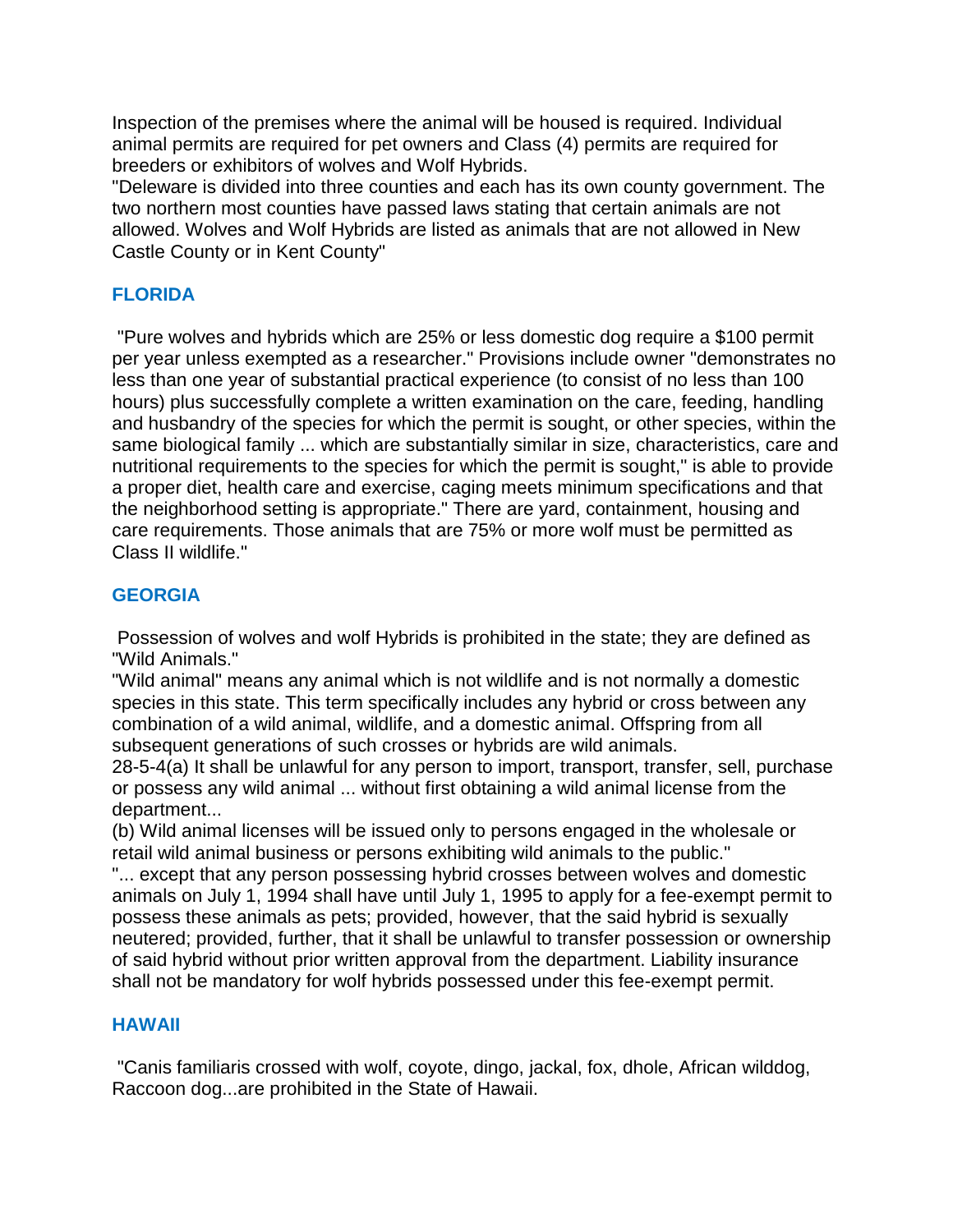### **IDAHO**

"Any person who obtains or possesses a canine exhibiting primary wolf characteristics or who captures a wolf alive or possesses or obtains a wolf that was born or held in captivity for any purpose must apply for a license for each animal within three (3) days of possession capture or commencement of captivity. Application for a license for each animal shall be made on a form prescribed by the Department and must be completed and returned to the Department within two (2) weeks. Applicants shall have each animal properly tattooed by a qualified veterinarian. The veterinarian shall certify that the animal has been tattooed on the license application."

### **ILLINOIS**

The Illinois Dangerous Animals Act prohibits ownership or possession of wolves except for zoological parks, federally licensed exhibits, circuses, scientific or educational institutions, research laboratories, veterinary hospitals or animal refuges where they must be in an escape-proof enclosure. "There is no separate designation for the crossbred wolf/dog or coyote/dog mix, and as such are accepted as wolves if they are represented as wolf crossbreds." (sic). "It is no defense to a violation of Section 2 that the person violating such section has attempted to domesticate the dangerous animal." Illinois Revised Statutes, Chapter 8, paragraph 242(2).

According to a representative of the State Veterinarian's office, revisions to the regulations would be considered if USDA were to approve existing rabies vaccines for use in wolves and Wolf Hybrids.

#### **INDIANA**

A Class III wild animal permit is required for each individual wolf. Additionally, a USDA permit must be possessed by the owner for each wolf. Wolf Hybrids are not regulated by the state and do not require a permit.

#### **IOWA**

"Local, municipal or county officials should be contacted for relevant regulations/ordinances

which would supersede state regulations. Regardless of percentage, Wolf Hybrids would be regulated by relevant sections of Chapter 12, Code of Iowa and Iowa Departmental Rules,

Chapter 21-67" (which states "Dog, as that term is used in the rules, includes hybrid dog mixtures.") Iowa Department of Agriculture & Land Stewardship licensed facilities (pounds, animals shelters, boarding and grooming kennels, commercial breeders, etc.) are inspected and license issuance/renewal is subject to compliance with relevant laws and rules. Under the Department of Natural Resources, owners of two or more purebred wolves must have a game breeder's permit. Their facilities are inspected and permits issued by the Department of Natural Resources."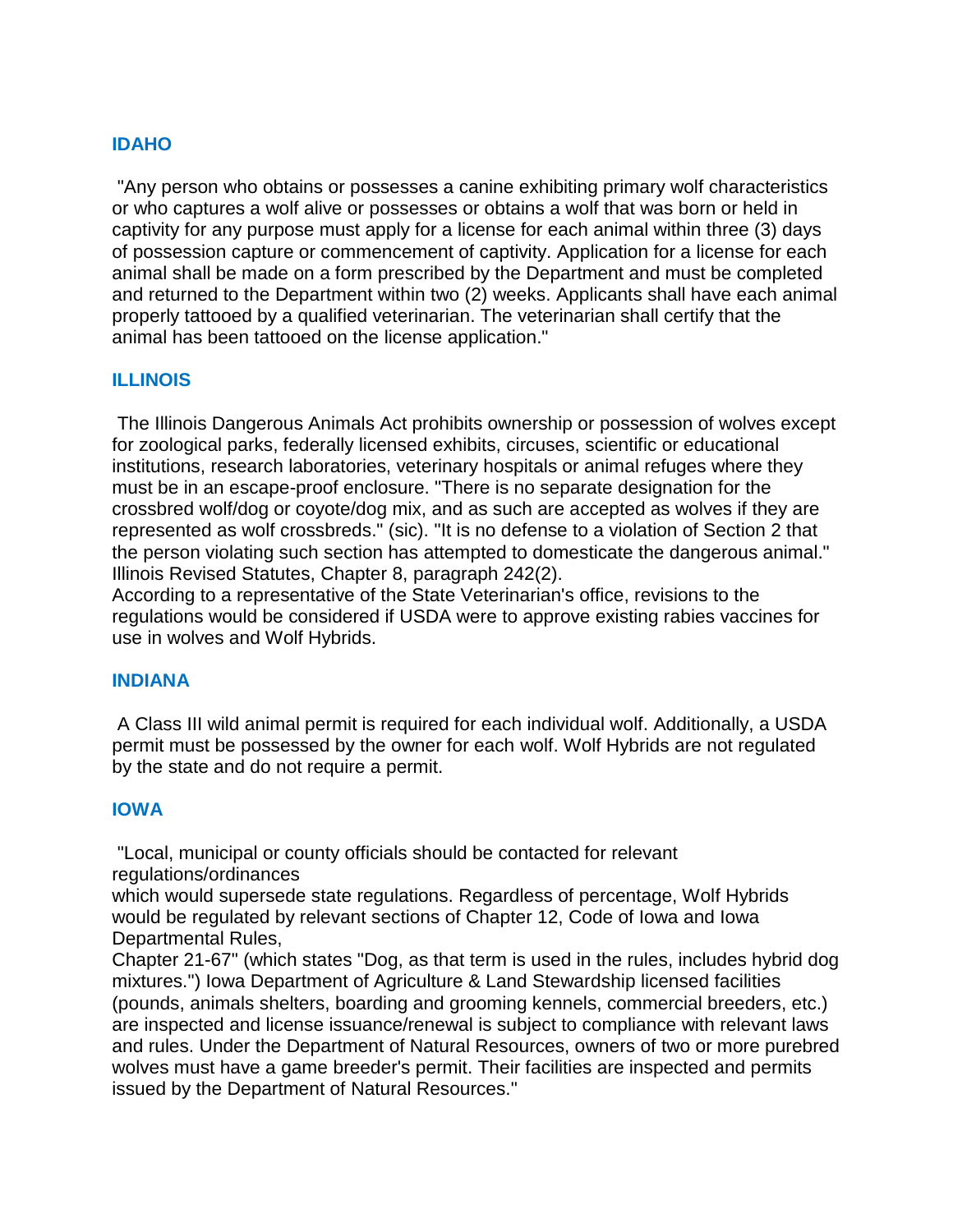Wolf/wolf hybrids would be subject to the same entry requirements as dogs coming into Iowa from elsewhere. These state that the animal must be accompanied by a Certificate of Veterinary Inspection, indicating apparent freedom from disease or exposure to infectious or contagious disease. No animals from rabies quarantined areas will be admitted. All animals 4 months of age and older must have been vaccinated for rabies within the past twelve months, with a vaccine and procedures recommended by the Compendium of Animal Rabies Control.

Currently, the Compendium advises that hybrid animals be considered as wild animals and strongly discourages vaccination. There is no approved vaccine for use in wolves."

### **KANSAS**

"Any person possessing a wolf must have a possession permit. There is no charge for the permit." Proof of purchase or receipt is required. A game breeders permit is required to engage in the business of raising and selling wolves. The possession of such animals shall be subject to all federal and state laws and regulations, and to all local ordinances. Wolf Hybrids are not considered to be wild animals and are not regulated by the Department of Wildlife."

#### **KENTUCKY**

"Pursuant to KRS 150.183 and 301 KAR 2:081, wolves cannot be imported, transported, possessed or sold, except for certain educational, scientific, or research purposes approved by the commissioner."

KRS Chap. 65, § 3 reads: "(1) A county, city, urban-county, or charter county may regulate or prohibit the holding of wildlife that have been identified by the Department of Fish and Wildlife Resources as inherently dangerous to human health and safety. (1) The department has declared the following species of wildlife to be inherently dangerous to human health and safety and shall establish procedures for denying a transportation permit for said wildlife ... wolf or wolf hybrids over 25% wolf." This law took effect in July 1998. Informally, it was explained that it is basically up to the local government, not the DFWR, to decide if they will allow or prohibit possession of such animals within their jurisdiction but if a person applied for a permit to import a wolf or wolf hybrid into an illegal county or municipality, DFWR would deny the permit.

### **LOUISIANA**

"No person shall possess within the State of Louisiana any of the following species or its subspecies of live wild quadrupeds, domesticated or otherwise:... Red wolf, Gray wolf." The prohibition against wolf-dog hybrids expired January 1, 1997; however, "persons are cautioned that local ordinances or other state regulations may prohibit possession of these animals." "An animal which appears indistinguishable from a wolf, or is in any way represented to be a wolf may be considered to be a wolf in the absence of bonafide documentation to the contrary."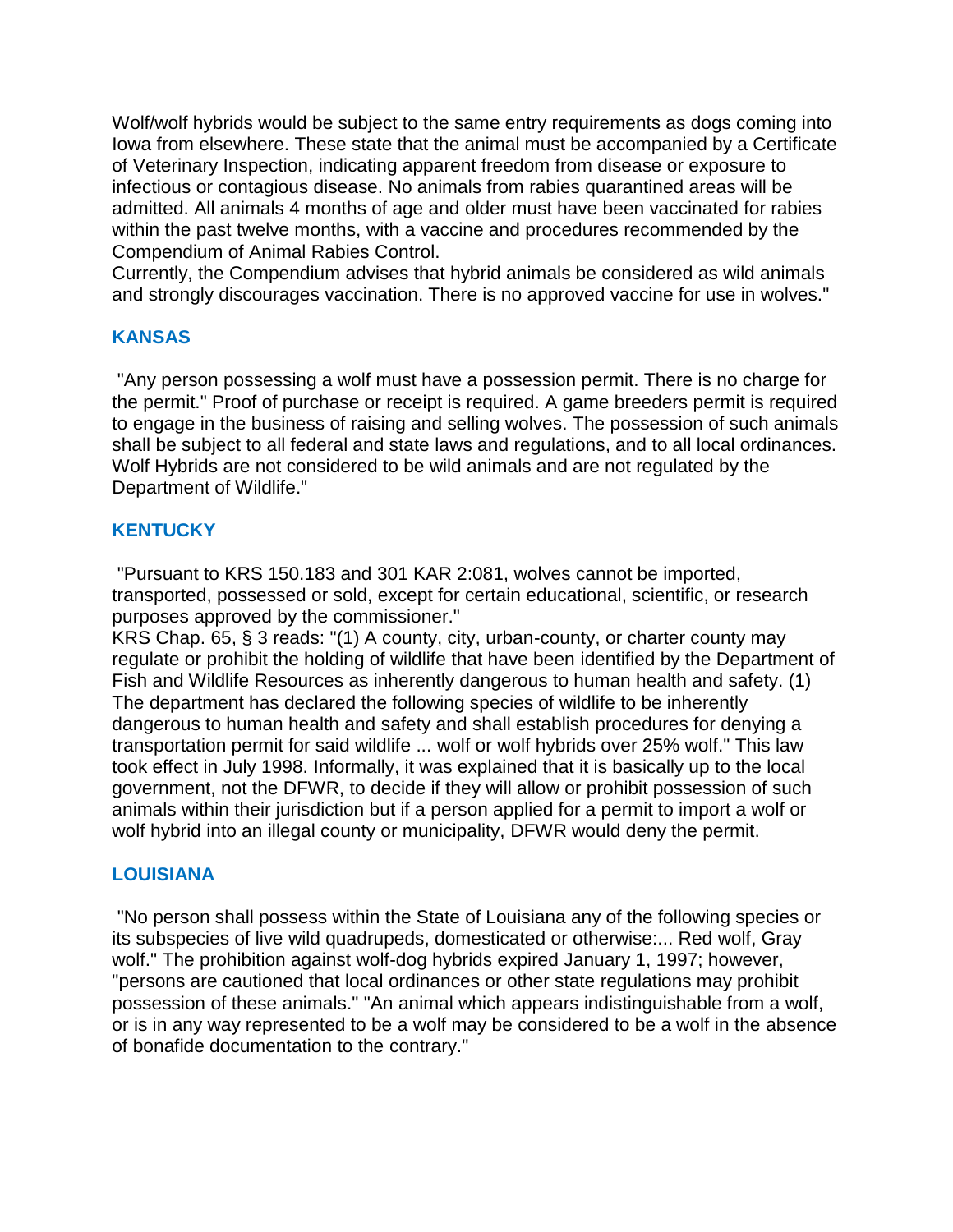### **MAINE**

Under Title 7, § 3907, 12-C of the Animal Laws of the State of Maine, "Dog means a member of the genus and species known as Canis familiaris or any canine, regardless of generation, resulting from the interbreeding of a member of Canis familiaris with a wolf hybrid as defined in subsection 30." A separate definition, however, reads "Wolf hybrid means a mammal that is the offspring of the reproduction between a species of wild canid or wild canid hybrid and a domestic dog or wild canid hybrid. Wolf hybrid includes a mammal that is represented by its owner to be a wolf hybrid, coyote hybrid, coydog or any other kind of wild canid hybrid."

"A dog or wolf hybrid must be licensed by its owner or keeper in accordance with the laws of this State." "If a person applying for a license declares that the dog is a wolf hybrid, a

municipal clerk may issue a license without proof that the dog has been immunized against rabies. In accordance with subsection 5, the license issued for the dog must state that the dog is a wolf hybrid.

Under the provisions of 22 MRSA Human Services, Sec. 1313-A, however, "If an undomesticated animal or a domesticated ferret or domesticated wolf hybrid bites a person, an animal control officer, a local health officer, or a game warden may immediately kill or order killed that animal without destroying the head ... The owner of a

... domesticated wolf hybrid shall pay transportation and testing costs for that animal." Chapter 251 lists the following definitions: "Suspected Rabid Animal: (3) Any domesticated mammal which has bitten a human or domesticated animal." "Stray or owned wildlife hybrids must be euthanized regardless of vaccination status."

ALERT ! Proposed Changes, Maine:

Text of Maine LD #739, "An Act to Require That Wolf Hybrids be Tattooed and to Establish Penalties for Release", is online at: http://janus.state.me.us/legis/bills/billtexts/LD073901-1.asp

UPDATE ! BILL PASSES:

BILL STATUS - 120th LEGISLATURE LD # 0739 Paper Type HP Paper # 0584 LR # 1190 Type: PUBLIC Introduction:

By Request N Session: R1

Original Title: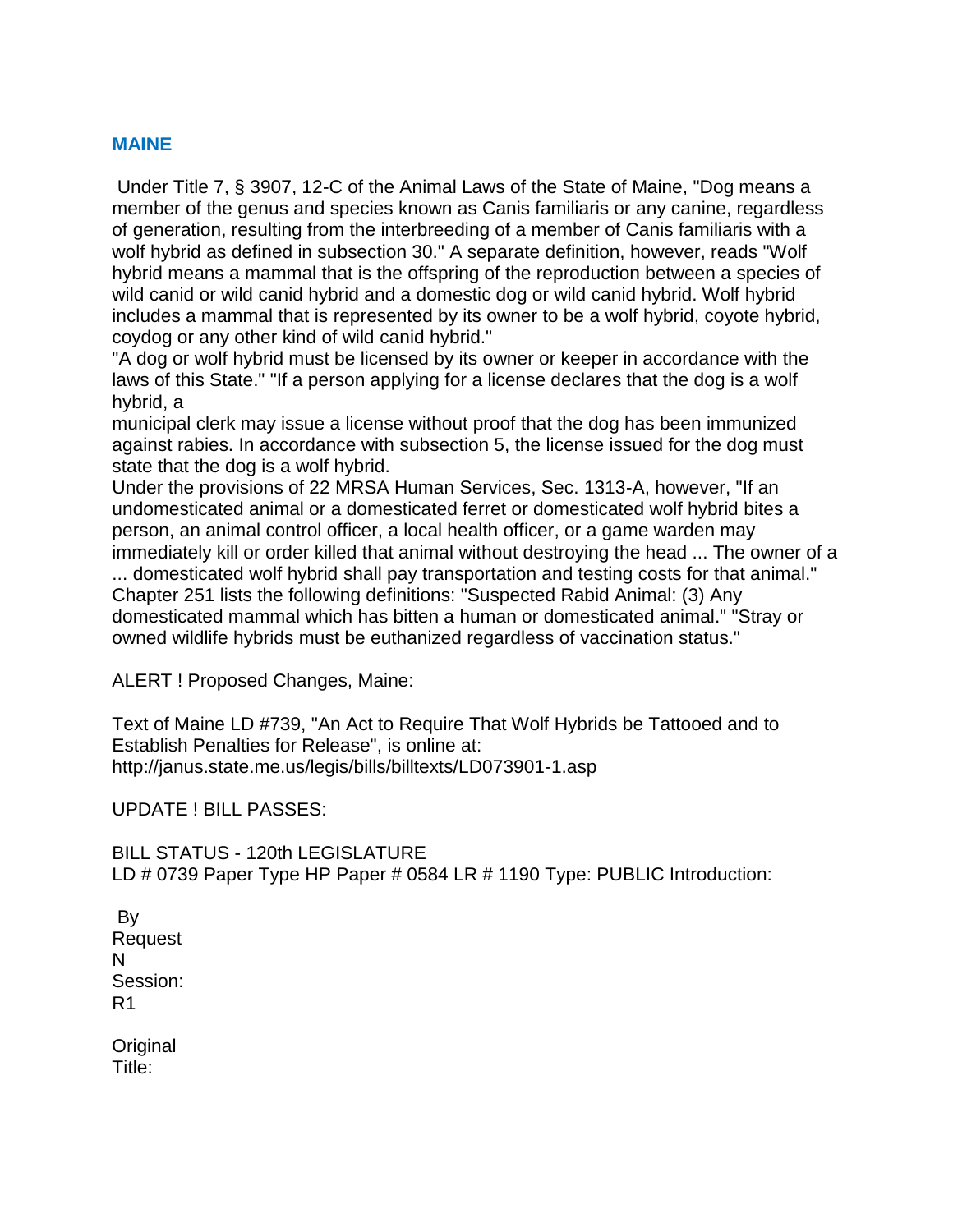Act to Require That Wolf Hybrids be Permanently Identified& Est Penalities for Releasing Wolf Hybrids from CaptivityCaptivity

Short Title:

### REQ WOLF HYBRIDS BE PERMANENT ID & EST PENALTIES FOR RELEASE

Sponsor:

DUNLAP

Emergency: N BILL STATUS SUMMARY

Last House Action:

05/01/2001

Passed to be Enacted. Sent for concurrence Ordered sent forthwith.

Last Senate Action:

05/02/2001

PASSED TO BE ENACTED

Governor Action:

05/10/2001

Signed by the Governor

Chapter:

129

Public Law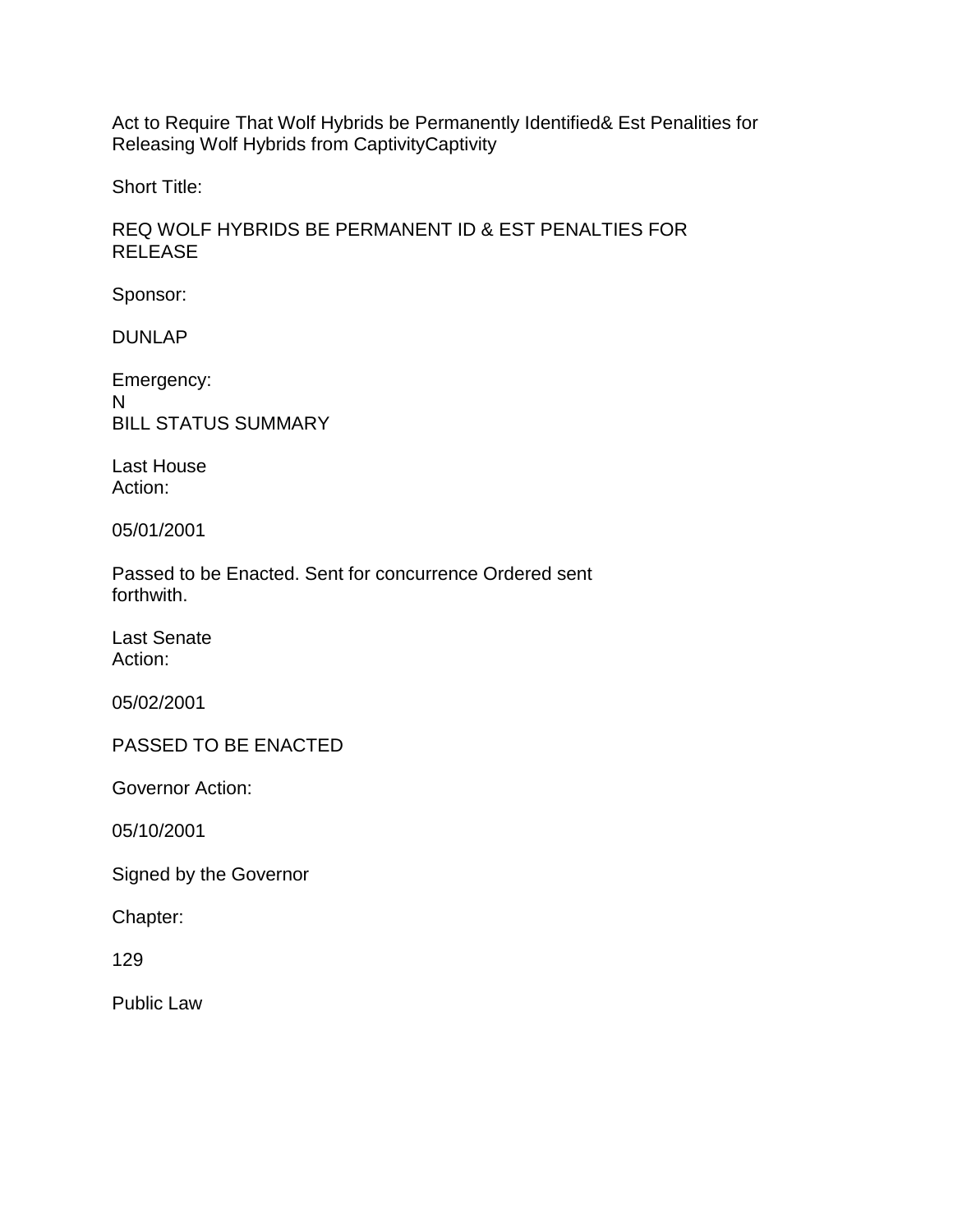#### **MARYLAND**

"A person or incorporated or unincorporated organization may not harbor or move within Maryland any live wolves or hybrids, for which there is no U.S.D.A. certified vaccine against rabies, without first having obtained a permit from the Service."

#### **MASSACHUSETTS**

"No person shall possess, sell, trade, breed, import, export or release a wild canid hybrid or wild felid hybrid, except as otherwise provided by rules and regulations of the division. Any mammal which is the offspring of the reproduction between any species of wild canid or wolf hybrid wild canid and a domestic dog or hybrid wild canid, or is represented by its owner to be a wolf hybrid, coyote hybrid, coy dog or any other kind of wild canid hybrid .... shall be considered to be wild animals and subject to the provisions of this chapter." "All existing pet hybrids will be 'grandfathered' but they must be registered with the (Department of Fisheries and Wildlife) by July 1, 1994. Although these existing pets are grandfathered, they may not be bred .... hybrids obtained after April 10, 1994 are unlawful and subject to the enforcement provisions of the state's wildlife laws (MGL 131)." "Applications for the permit require two photographs of the animal to be registered.

#### **MICHIGAN**

"Wild wolves in Michigan are protected under the federal Endangered Species Act and under the State's Natural Resources and Enviromental Protection Act, Part 365. Thus, they cannot be "taken" or possessed in the state.

Possession, importation or breeding of wolf-dog crosses is prohibited in the state. Any wolf-dog crosses existing prior to the effective date of this regulation require an annual permit, sterilization, permanent implanted identification and rigid containment and transportation facilities. Owners must also post specific warning signs informing people of the presence of a dangerous wolf-dog. Permitting and prosecution is to be handled by the local jurisdiction in which the animal is located.

#### **MINNESOTA**

"Minnesota does not currently regulate Wolf Hybrids, although they may be prohibited by local ordinances in some areas. However, if a Wolf Hybrid bears close resemblance to a "pure" wolf, the owner may be required to show proof that the animal is legally maintained and that it is a Hybrid. Pure wolves may not be taken from the wild, may only be obtained from properly licensed breeders and require a permit for their possession." "Effective sometime this summer, but not later than August 1, 2000, a new state law will prohibit the release of wolf-dog hybrids into the wild and prohibit the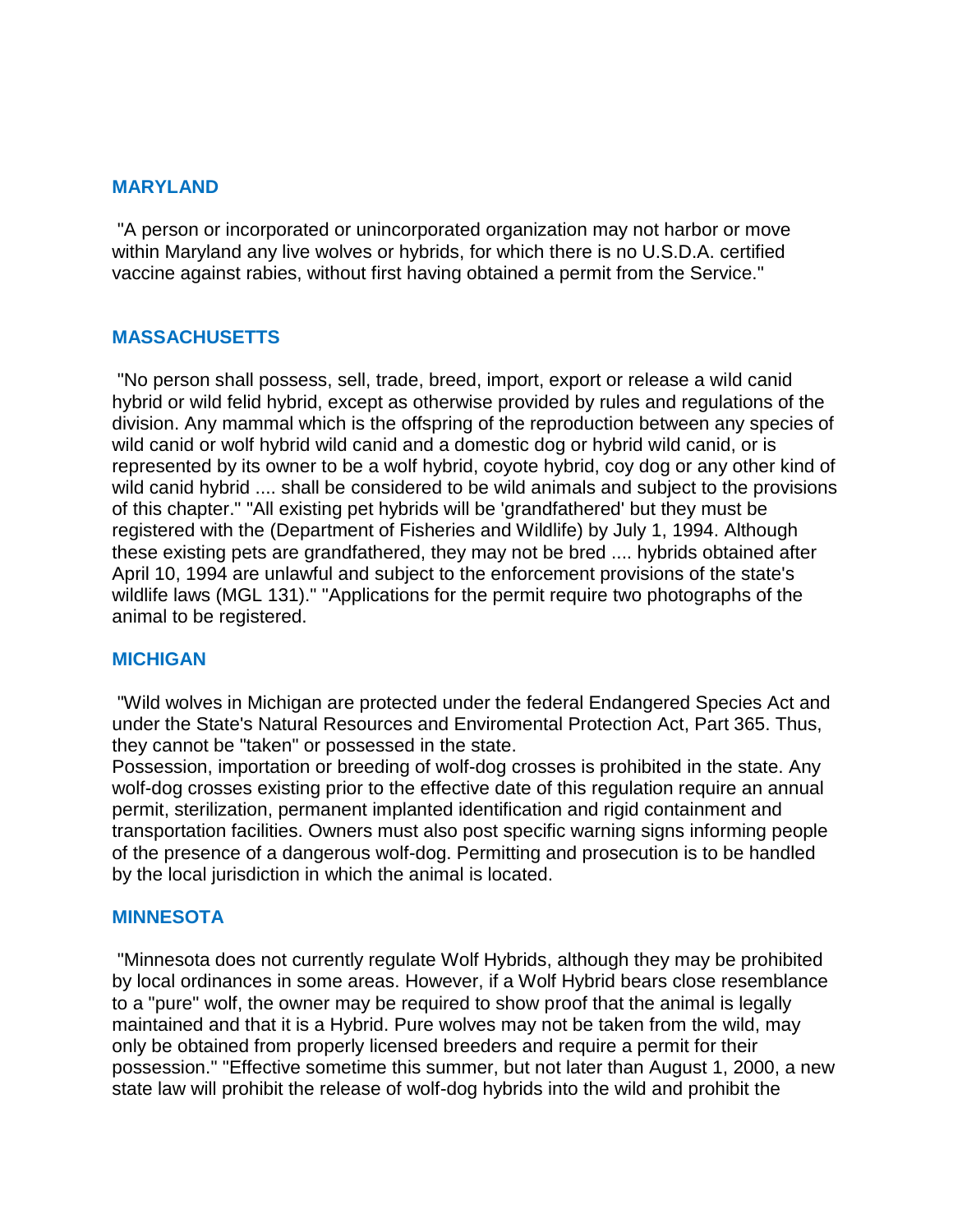release of captive gray wolves, except by the permit from the Department of Natural Resources."

### **MISSISSIPPI**

"It is unlawful for any person to import, transfer, sell, purchase or possess any wild animal classified as inherently dangerous by law or regulation unless that person holds a permit or is exempt from holding a permit." A permit is required for each animal possessed. "The following wild animals are classified as animals inherently dangerous to humans ... wolves, jackals and dingos; all species, including crosses between wolves and domestic animals."

A person must obtain a permit before that person takes possession of a wild animal ... Prior to the issuance of a permit, the applicant must provide proof of liability insurance in the amount of One Hundred Thousand Dollars (\$100,000.00) for each wild animal up to a maximum of One Million Dollars (\$1,000,000.00). Each permitted animal shall be individually identified by the use of an injectable microchip transponder to be supplied by DWFP. Permittee must provide and maintain all health records of each permitted animal, including health certificates, records of immunizations and vaccinations and any other documentary evidence pertaining to the health and welfare of the permitted animal. The Mississippi Department of Wildlife, Fisheries and Parks Public Notice Number 3523 also contains minimum containment provisions.

### **MISSOURI**

"Any person holding wildlife in captivity in any manner shall have in his/her possession the prescribed permit or evidence of exemption." Wolves and Wolf Hybrids are considered Class II wildlife and there are minimum containment specifications and recordkeeping requirements." A breeder must obtain a wildlife breeders permit.

### **MONTANA**

"Wolves and certain other predators are required to be tattooed and records of the same maintained by the Department of Fish, Wildlife and Parks. If any wolf ... that is held in captivity or that escapes from captivity causes any damage to the personal property of another person,

compensation for such damage must be paid by the person holding or who held the animal in captivity." The regulations define "wolf" as "any canine which is one-half or more wolf. All 50% or greater crosses and pure wolves are required to be tattooed and registered."

### **NEBRASKA**

"The statute prohibits possession of wolves in the state. Wolf Hybrids are not regulated by the Game and Parks Commission. But a Wolf Hybrid which looks like a wolf will be determined to be a wolf."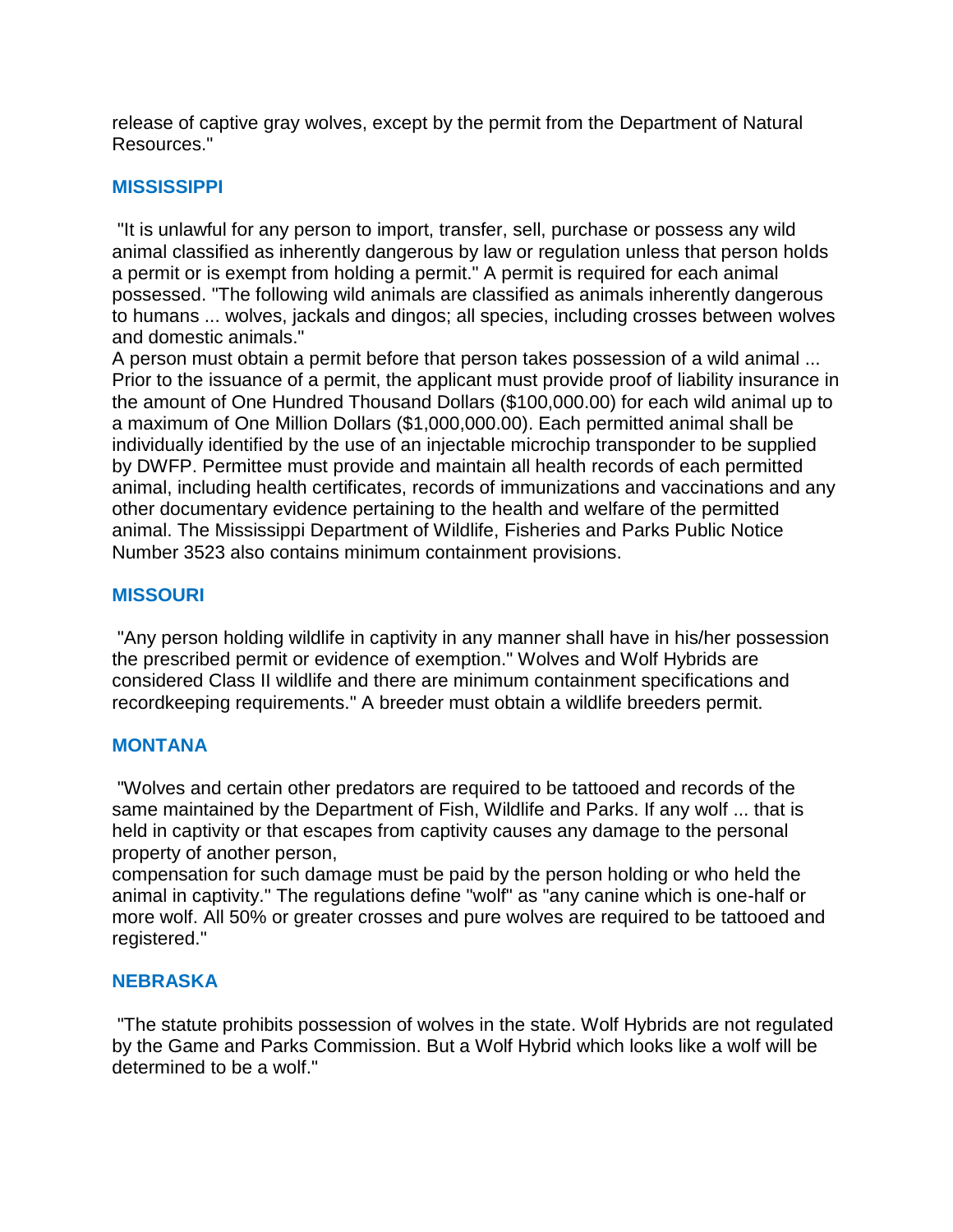### **NEVADA**

NAC 503.140: A Division of Wildlife license or permit is not required to import or possess (wolves). However, other state agencies or local (county/city) entities may have special regulations or ordinances regarding their ownership. Wolf Hybrids are not regulated at a state level.

#### **NEW HAMPSHIRE**

Purebred wolves require Category 5 permits from the Fish and Game Department. "Possession of wolves is restricted to federally and state licensed Wildlife Exhibitors. Possession of a wolf as a per is not permitted."

Chapter 466-A:2 "The provisions of RSA 466, RSA 436:99-109 and RSA 644.8 shall apply to wolf hybrids, except as modified by the provisions of this chapter.

466-A:3 Prohibitions: No person shall sell, offer for sale, trade, give away, acquire, import, export, release or cause to be released a wolf hybrid in the state of New Hampshire, except as provided in paragraph 11, 11-a or 11-b.

II. No person shall possess a wolf hybrid, except for: a) Those wolf hybrids that the person owns while residing in New Hampshire on June 6, 1994; b) Those wolf hybrids born in New Hampshire to a canine that was both pregnant with such hybrids and owned in New Hampshire on June 6, 1994; or c) Those wolf hybrids used as sled dogs which are temporarily brought into the state for competitive events.

II-a. A person may import a wolf hybrid provided the wolf hybrid is spayed or neutered and has proper documentation of the spay or neutering.

II-b. A person may bring a wolf hybrid into the state temporarily for competitive events. III. Any person possessing a wolf hybrid shall keep accurate licensing and vaccination records, as required by RSA 466-A:2 and neutering records, as provided in RSA 466- A:3, 11-a, which shall be available for inspection by an animal control officer or law enforcement officer.

There are additional requirements for permittees to keep accurate licensing and vaccination records, to have the animal vaccinated against rabies and sign an affidavit acknowledging the owner knows the vaccine is experimental and absolving the veterinarian and manufacturer of any liability should the hybrid subsequently contract rabies. There are also requirements pertaining to adequate containment.

### **NEW JERSEY**

"Wolf Hybrids are not regulated in the State of New Jersey. Wolves are regulated as potentially dangerous species and are not allowed to be possessed as pets." In addition, "no permit shall be issued for the possession of any species designated as endangered by the U.S. Department of the Interior or the New Jersey Department of Environmental Protection."

#### **NEW MEXICO**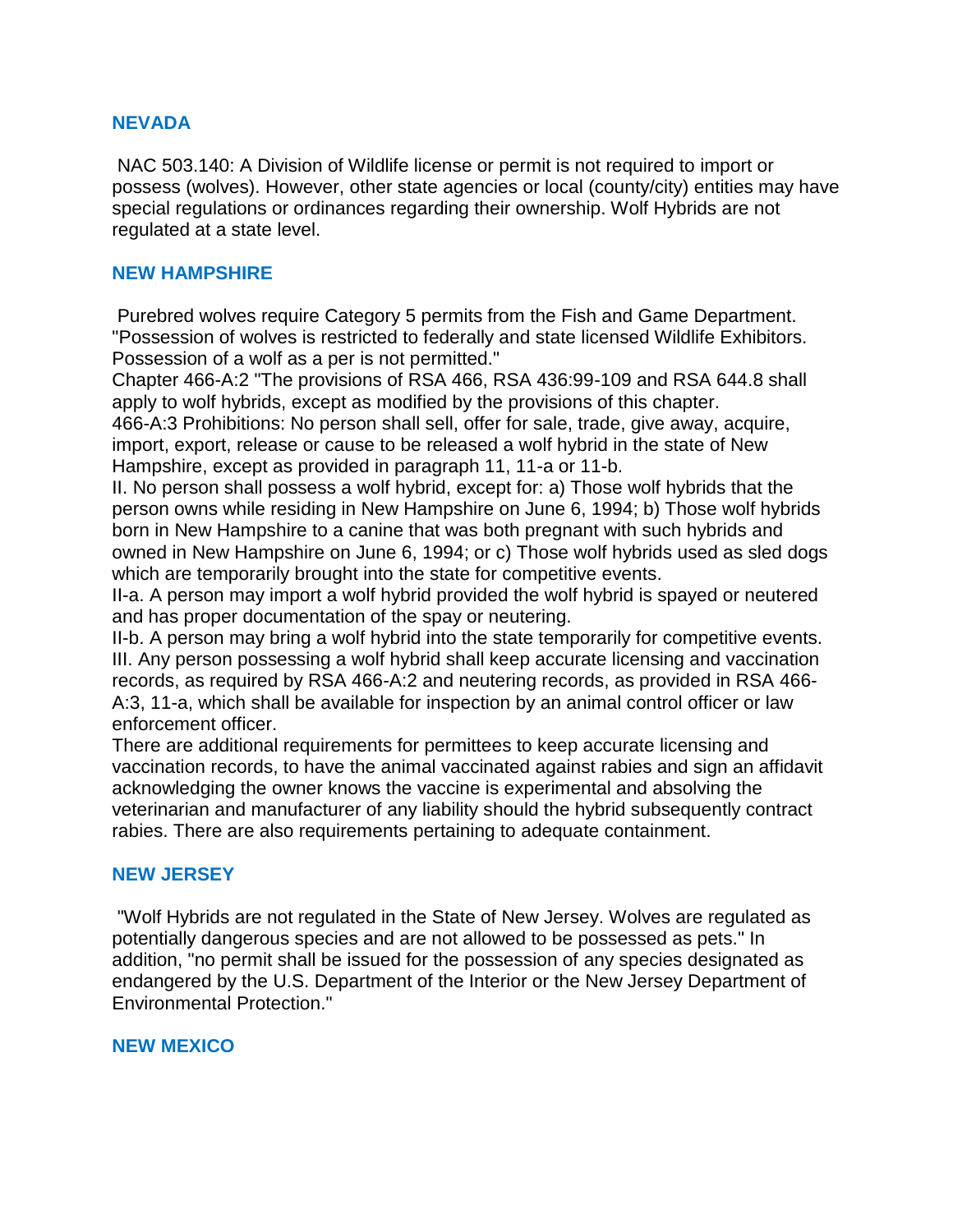"Except as otherwise provided in the Wildlife Conservation Act (17-2-37 - 17-2-46 NMSA 1978), it is unlawful for any person to take, possess, transport, export, sell or offer for sale, or ship any threatened or endangered species or subspecies, or any restricted species. The Department may authorize such activities by permit, for scientific or educational purposes, for propagation in captivity." The gray wolf (Canis lupus) is listed as an endangered species in New Mexico. "Wolf Hybrids do not fall under the jurisdiction of the Department of Game & Fish." Wolf-dogs are banned in Bernalillo county and the City of Albuquerque. However, animals are grandfathered in. Breeding and selling are also banned. An exotic animal license is required for existing wolf-dogs in Albq.

## **NEW YORK**

"Environmental Conservation Law (ECL) Section 11-05335 and Regulations NYCRR Part 182. Briefly, the wolf is regulated as an endangered species in New York. Licenses are issued only for scientific, exhibition or education purposes provided the licensee has an Animal Welfare Permit from the USDA. Licenses are not issued to possess a wolf as a "pet."

ECL Section 11-0511 and Regulations 6 NYCRR Part 180.1. Briefly, a wolf-hybrid is defined as "dangerous wildlife" in New York. A license is required to import, possess, transport or export a wolf-hybrid. Licenses are only issued for scientific, educational or exhibition purposes provided that the licensee has an Animal Welfare Permit from USDA. Licenses are not issued to possess a wolf-hybrid as a "pet." Part 180.1 further describes certain prohibited animals as "any animal, the overall appearance of which makes it difficult or impossible to distinguish it from a wolf (Canis lupus) or coyote (Canis latrans)."

## **NORTH CAROLINA**

"Possession of eastern timber wolves or red wolves (100% purebred stock) would require a wildlife captivity license, which may be obtained by written request to the Division of Wildlife Management for a captivity application and then by following the application procedure. The Commission does not recognize wolf-hybrids as wild animals."

## **NORTH DAKOTA**

"Wolves and Wolf Hvbrids are presently classified as Category 4 Nontraditional Livestock by the North Dakota Board of Animal Health. The definition of Category 4 animals includes "those species that are considered inherently or environmentally dangerous, including bears, wolves, wolf hybrids, primates, lions, tigers and cats." Wolf hybrid "means any animal that is any part wolf."

Under Chapter 48-12-82, minimum requirements of secure containment must be met for all wolves or wolf hybrids possessed. Health certificates and a permit are required for importation.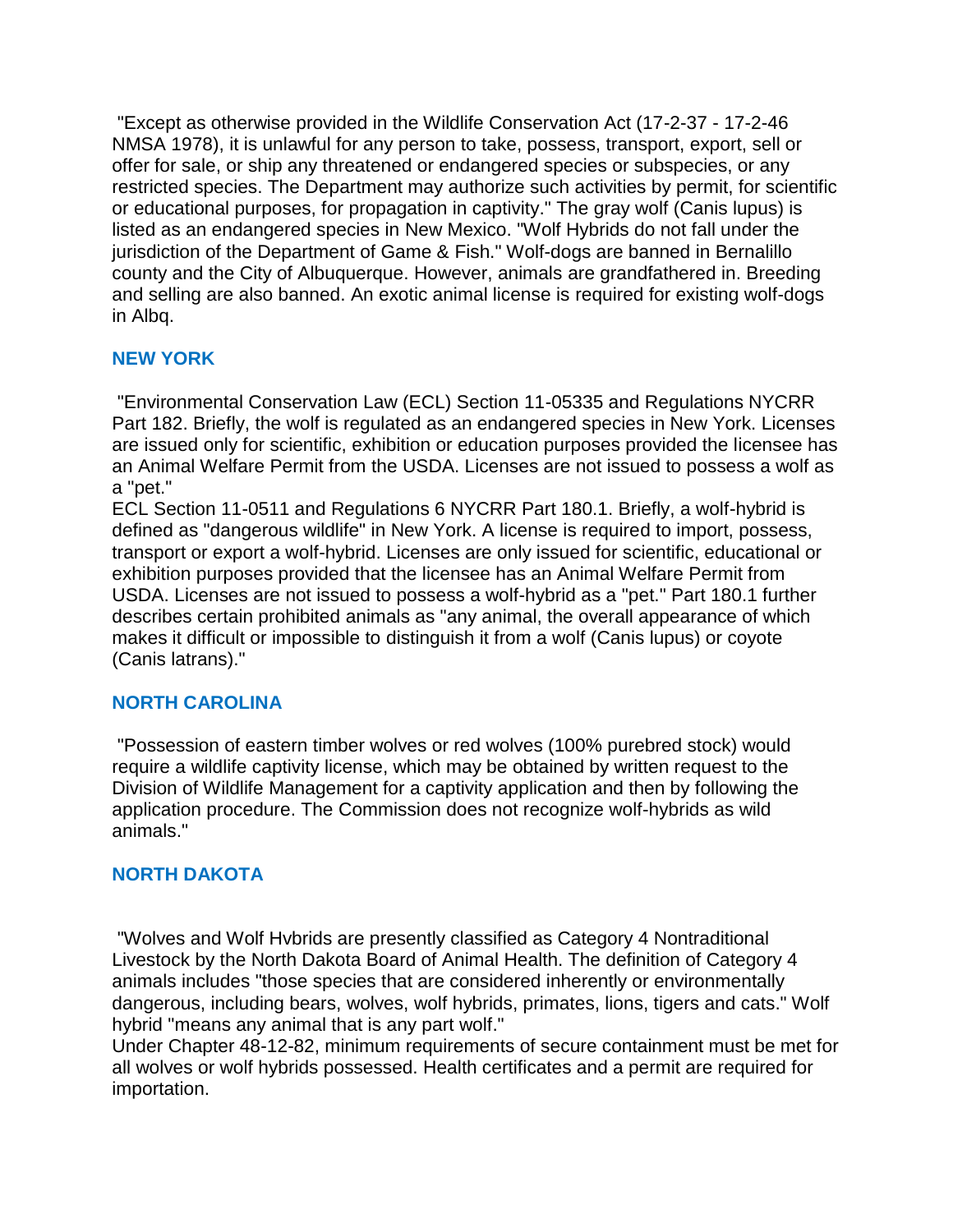Category 4 animals "may not be imported from an area that is quarantined for rabies unless approved by the State veterinarian."

"Any wolf or wolf hybrid that is in the presence of persons other than the owner, handler or immediate family must be under the direct control and supervision of the owner or handler at all times."

## OHIO

"The Ohio Division of Wildlife has no regulations concerning the sale or possession of wolves or Wolf Hybrids in Ohio. The U.S. Fish and Wildlife Service has authority on dealing with wolves in Ohio. The wolf hybrid is classified as a dog and is covered by the Ohio

Department of Agriculture (Chapter 955 Dogs)."

## **OKLAHOMA**

A wolf/dog hybrid is considered a domestic animal and not wildlife A non-commercial breeder's license is not required to own a single pure wolf; however, the animal must be purchased from a commercial breeder and a sales receipt must be kept to prove origin. If two or more animals are owned, then a non-commercial breeder's license must be purchased. If two or more wolves are owned and bred for resale, then a commercial breeder's license must be purchased. Pure wolves are also regulated by the federal agencies.

# **OREGON**

"Oregon law requires the owners of exotic animals (which includes wolves) in Oregon to have a permit for each species of exotic they hold.

"As of January 1, 1999, the Oregon Department of Agriculture no longer regulates the keeping of wolf-dog hybrids. Control of these animals has been returned to local jurisdictions" which may promulgate their own regulations.

"Wolf-dog hybrids do fit under dog control ordinances with one exception: there is no rabies vaccine currently licensed for use in wolf-dog hybrids. A hybrid may be vaccinated at the discretion of the owner and the veterinarian; this is extra-label use of the vaccine. However, if the animal bites a person, it will be treated as a wild, unvaccinated animal in accordance with the Compendium of Animal Rabies Control. Until a rabies vaccine is licensed for use in wolf hybrids, provision must be made to exclude them from the rabies requirement in local licensing

laws." The State Veterinarian's office suggests that local animal control ordinances include the following: "Animals declared by the owner to be wolf-dog hybrids will be licensed under dog

control ordinances but will be exempt from the requirement for rabies vaccination. In the event that a rabies vaccine becomes licensed for use in wolf-dog hybrids, this exemption will be withdrawn. All other animal control regulations apply."

ALERT ! Proposed Changes, Oregon: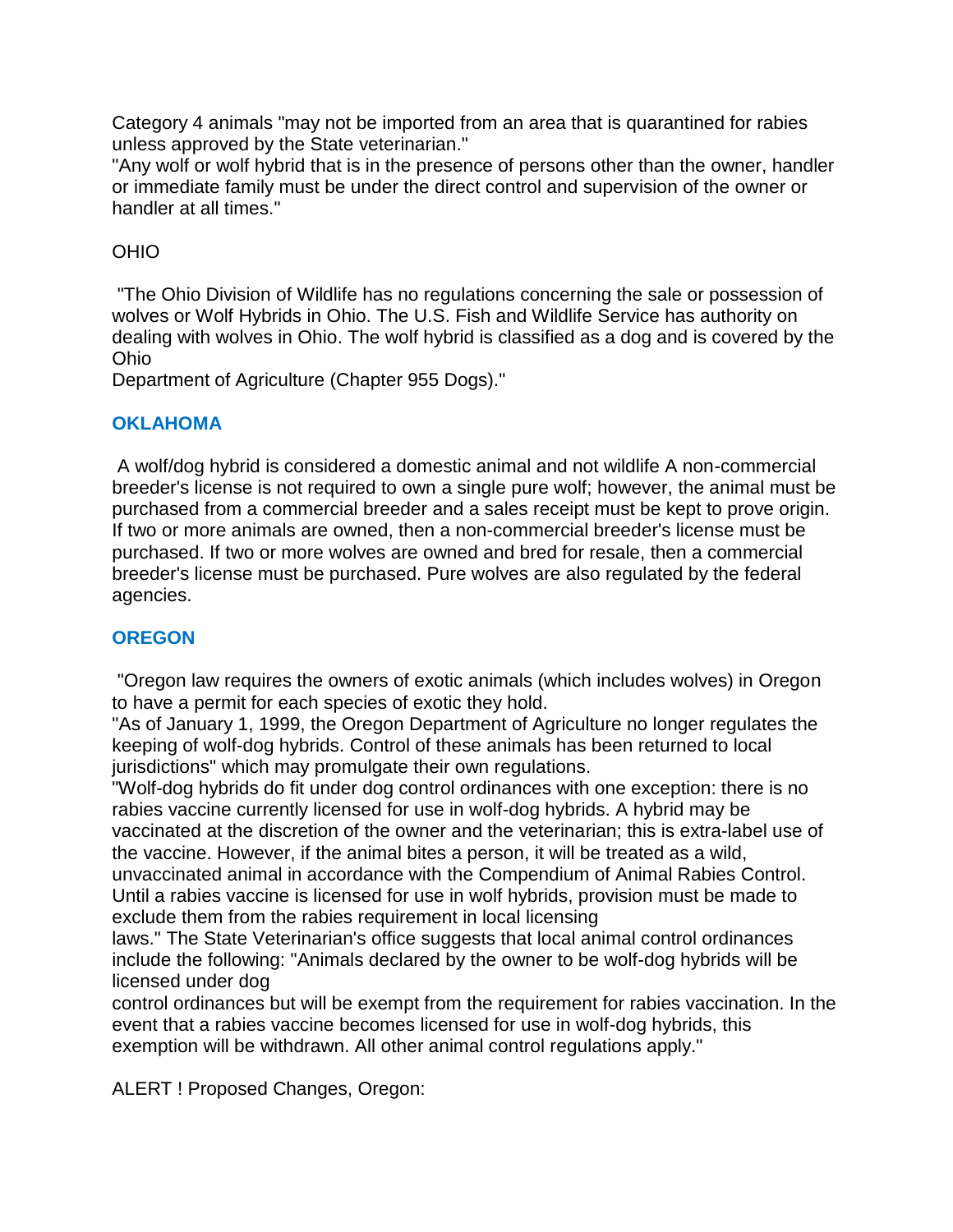Oregon House Bill #3363, To include wolves and wolf hybrids in definition of predatory animal; Amending ORS 610.002, more info online at: Brief Summary:

http://www.leg.state.or.us/01reg/measures/hb3300.dir/hb3363.intro.html Also: http://www.leg.state.or.us/01reg/measures/hb3300.dir/hb3363.a.html And: http://www.leg.state.or.us/01reg/measures/hb3300.dir/hb3363.1ha.html UPDATE ! Governor rejects "Wolf Hybrid" clause:

The Oregon Governor has vetoed House Bill 3363 that would have added "Wolf Hybrids" to the list of predatory animals that could be poisoned, trapped or shot without normal regard to due process. I listened to the hearing where the spokesperson at best was misinformed, at worst, just plain deceitful, when she described how a rancher could tell the difference between a wolf, wolf hybrid and a dog.

The original legislation proposed by the Cattleman's Association would have added "Wolf" to the list. Legislative counsel reminded them it would be in violation of the endangered species act, and rather than drop the bill they changed the language and their drum beat to hybrid.

Here is Oregon Governor Kitzhaber's veto message for House Bill 3363, which would have added wolf hybrids to the list of predatory animals that could be trapped, poisoned, shot, etc., on site.

June 29, 2001 The Honorable Mark Simmons Speaker of the House H-269 State Capitol Salem, OR 97301 Dear Speaker Simmons:

I am returning herewith House Bill 3363-A, unsigned and disapproved.

HB 3363-A would amend ORS 610, to include "wolf hybrids" among a list of predators that may be destructive to agricultural crops, products and activities. In early June, I indicated concern about this proposal because there is little evidence of a current problem to address or the likelihood of one emerging. In any event, if specific problems were to develop, adequate measures exist now to address them. ORS 609 provides Oregon's counties with the ability to legally authorize capture or taking of wolf hybrids as dogs when shown to kill, injure or chase livestock. This provides a sufficient tool applied at the local level to specific fact situations.

Many Oregonians have wolf hybrids as pets. This legislation would give Oregonians permission to kill someone's pet. HB3363-A also may create a liability under the federal Endangered Species Act for local landowners who kill, albeit in rare future circumstances, a wolf thinking it's a hybrid, resulting in a "take" of a federally listed species.

HB 3363-A is an unnecessary solution looking for a problem. I believe the tools in place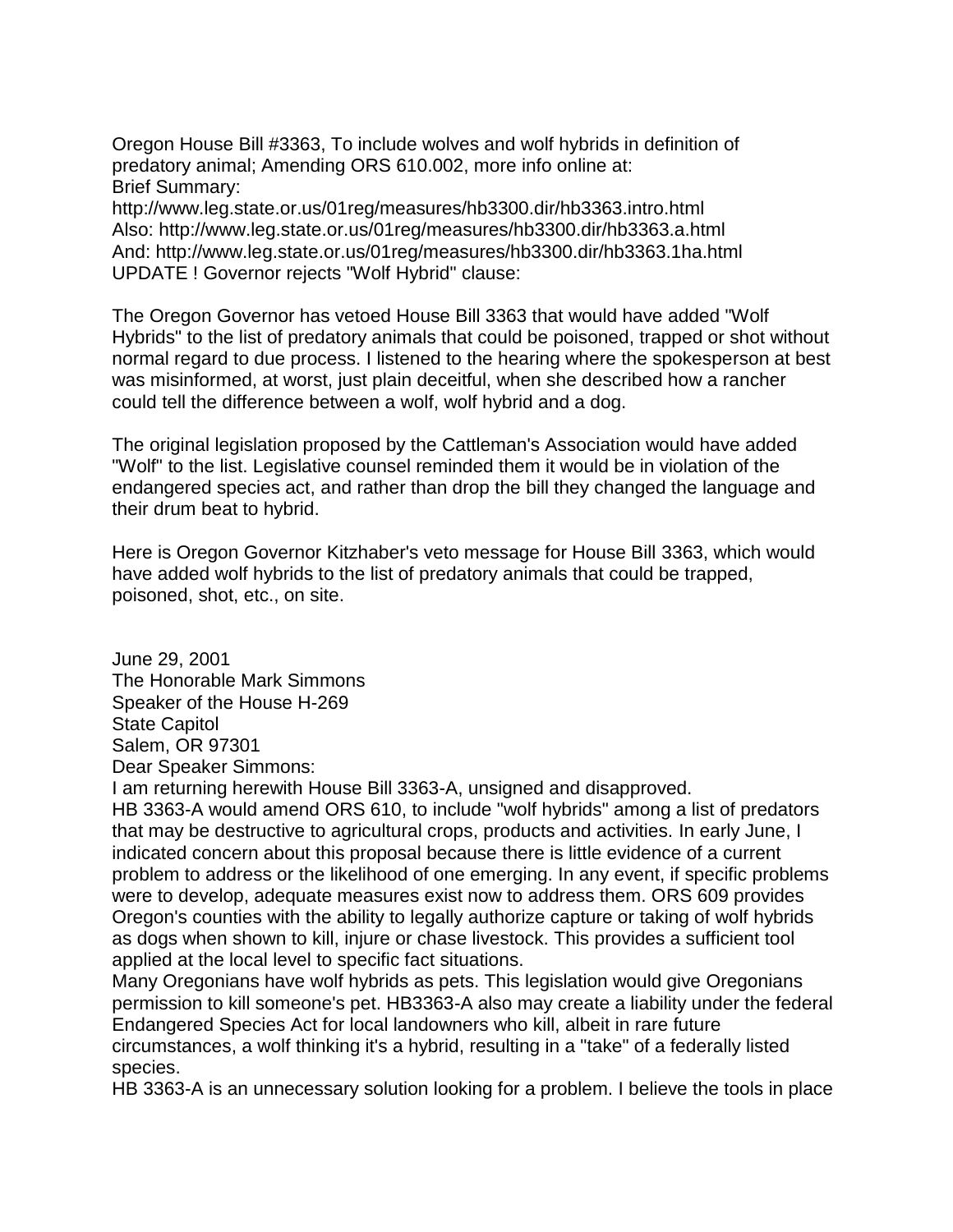today are adequate to deal with problem wolf hybrids, without placing Oregonians at higher risk of needlessly killing someone's wolf hybrid pet or a federally listed species. Sincerely,

John A. Kitzhaber, M.D.

### **PENNSYLVANIA**

Wolves and Wolf Hybrids may be possessed if they are purchased or received from any lawful sources from within or without the state and if the owner first secures an Exotic Wildlife

Possession Permit from the Pennsylvania Fish and Game Commission. Inspection by the Commission is required to insure that minimum requirements for secure and humane housing conditions are met. "Minimum pen requirements for a single animal are 15' length by 8' width by 6' height covered at the top to prevent escape. For a pair, double the cage length. For each additional animal - after 2 add 10' to the cage length. A secluded den area 4'W x 4'L is required for a single animal. Add 3' in length for an additional animal." "Records shall be maintained of acquisitions and disposals of exotic wildlife as well as exotic wildlife born on the premises. Records shall be in ink, written in English and include the full name and address of the person with whom a transaction is conducted. Records shall be available for inspection by Commission personnel at reasonable hours. Entries shall be made on the day of transaction."

### **RHODE ISLAND**

"No person shall import into, receive, or possess in this state a native animal, exotic animal, a member of a target species or a hybrid, unless in possession of a current permit issued by the Commissioner pursuant to these regulations."

"A permit to import into, receive or possess in this state native wildlife and hybrids thereof ... shall be restricted to Rhode Island Department of Environmental Management, United States Department of Fish and Wildlife Service, United States Department of Agriculture

(USDA) and American Association of Zoological Parks and Aquariums (AAZA) approved, zoos and research institutes or other USDA approved facilities upon a determination by the Commissioner the permit is involved in a bona fide experiment or project. A permittee is required to conform with all applicable Federal, State and local requirements for licensure certification or permit.

Prior inspection of the facilities in which the animal(s) will be held is mandatory. "Animals approved for importation/possession under permit shall not be used for breeding purposes without prior notification of, and approval by, the department as per Part 1 of Rule 8. Such approval shall be indicated on the permit issued."

# **SOUTH CAROLINA**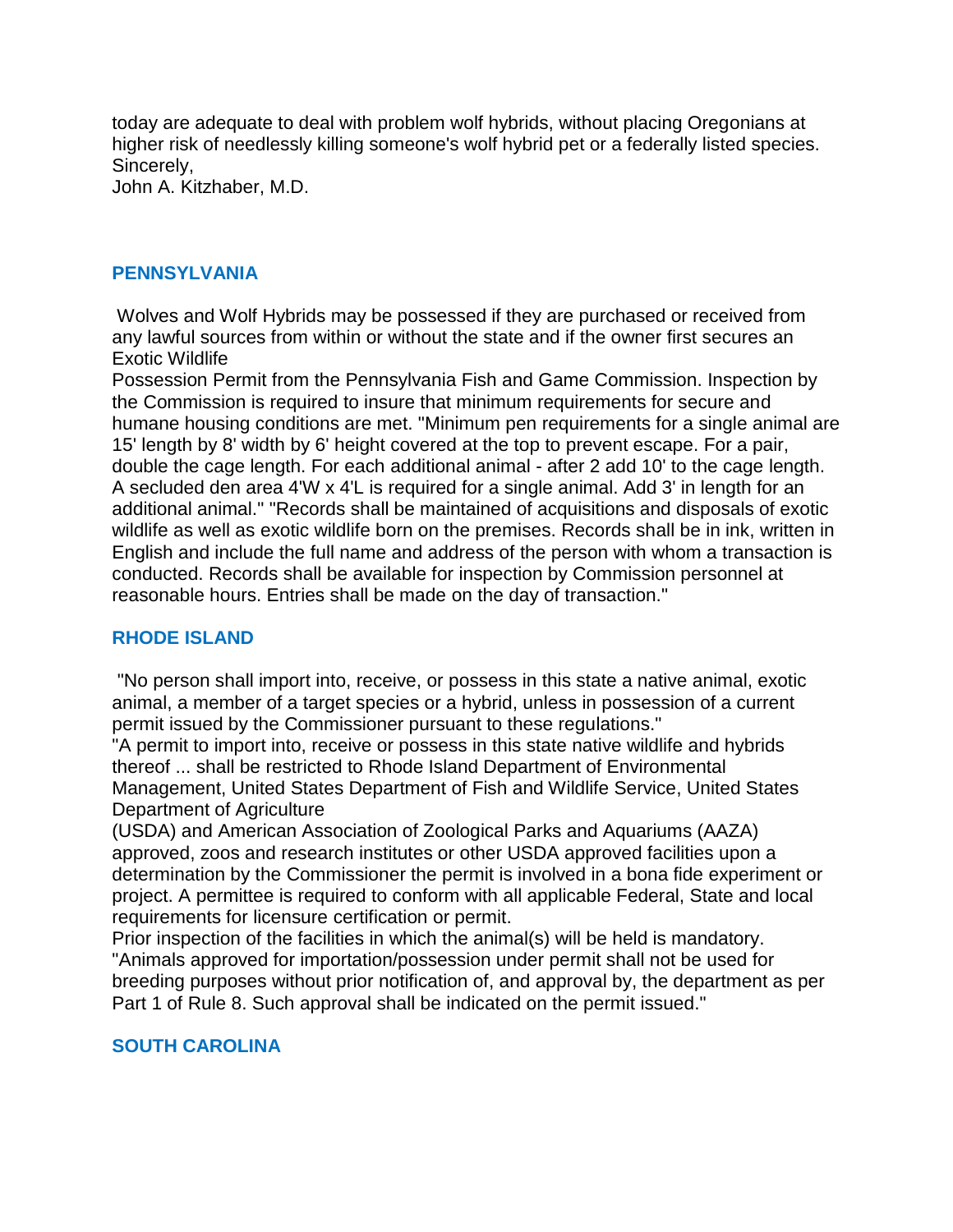"It is unlawful to sell live wolves or coyotes within the state or to ship or import live wolves or coyotes into this state, except for exhibition or scientific purposes upon approval of the department... A person may not have a live wolf or coyote in his possession without a wildlife captivity license issued by the department." The 1995 response indicated that: "It is illegal to import a wolf or Wolf Hybrid that is 25% or more wolf. There is no regulation against possession of a Wolf Hybrid if purchased within the state. Wildlife Commission policy considers them 'potentially dangerous' ... "No carnivores which are normally not domesticated may be sold as a pet in this state. Such carnivores shall include animals known to be reservoirs of rabies, such as wolves ..." "The (Wildlife Resources) Commission does not recognize wolf-hybrids as wild animals."

# **SOUTH DAKOTA**

"A permit from the South Dakota Animal Industry Board is required to import nondomestic animals. In addition, a permit as described in Section 12:68:18:03 is required to possess in South Dakota any nondomestic mammal, or any of its hybrids listed in this section." (All nondomestic members of the family Canidae, which also includes hybrids). Annual application is required. All animals in this category must be permanently identified by either legible tattoo or ear tag, or by electronic means.

# **TENNESSEE**

"No wolves may be possessed without a permit, which includes very rigid pen specifications. Permits are issued only to zoos, circuses, and commercial propagators. Wolves are considered to be Class I wildlife. Wolf Hybrids of any percentage are not regulated by the Agency and are classified as Class III animals."

# **TEXAS**

"No person in Texas may possess, transport, receive or release a live wolf in this state."

Wolf Hybrids are not regulated at the state level; however, some counties and municipalities have local regulations regarding these animals.

# **UTAH**

No permits are required by the Division of Wildlife Resources for Wolf Hybrids. They are considered to be domestic dogs. Local ordinances may vary from locality to locality. Pure wolves and any other species listed as threatened or endangered, "may not be imported or possessed without first obtaining a certificate of registration from the division, a federal permit from the U.S. Fish and Wildlife Service, and an entry permit number from the Department of Agriculture."

# **VERMONT**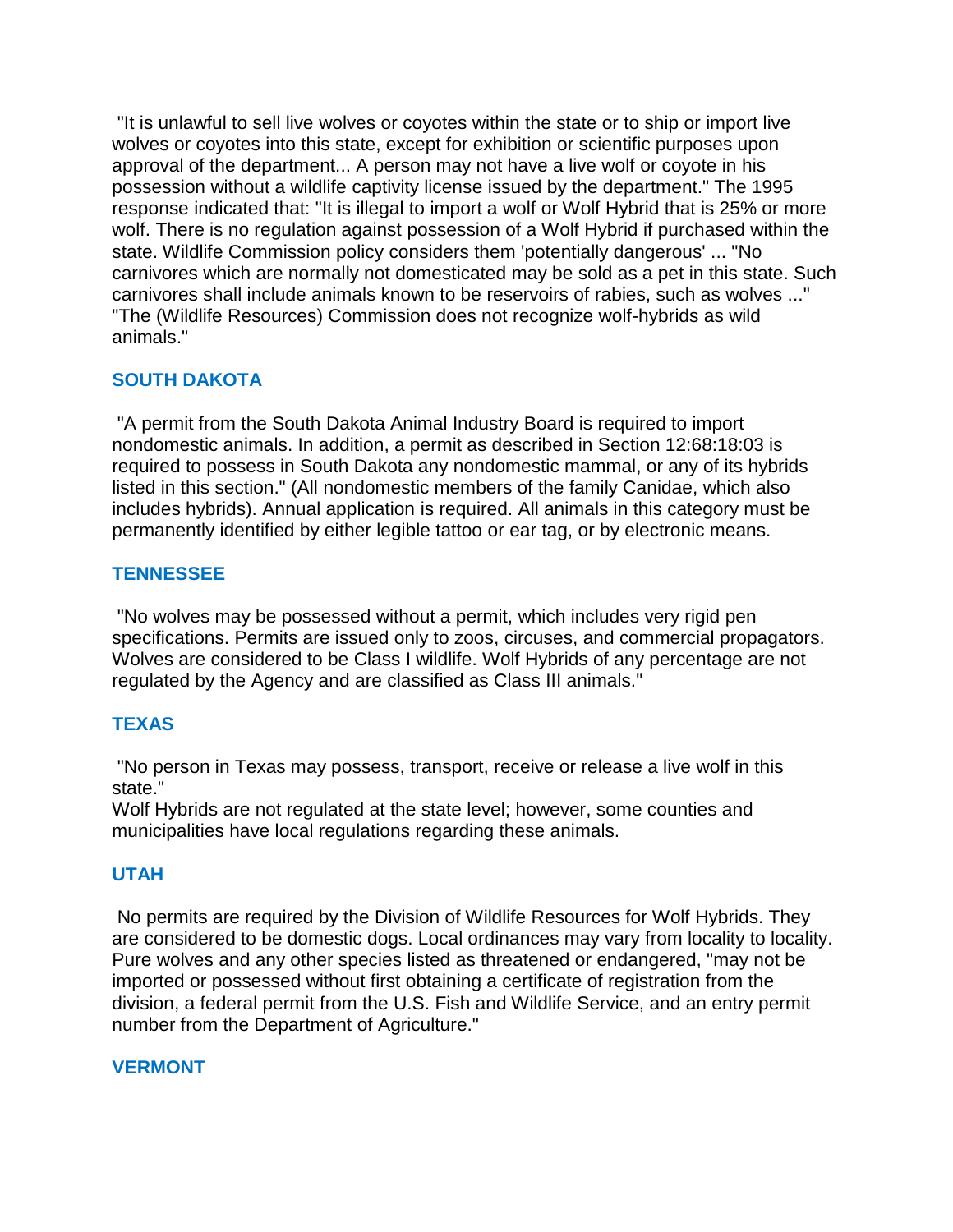"It is unlawful for any person to bring into the State of Vermont any live wild bird or animal ... unless, upon application in writing therefor, the person obtains a permit to do so." The definition of "Wild Animals" include "the family Canidae, any hybrids with domestic dogs." However, Chapter 193, Subchapter 2 regulates Wolf Hybrids generally the same as "domestic pets," except for the following provision.

"Since there is no approved pre-exposure rabies vaccine for wolf hybrids, until the commissioner finds and approves a rabies vaccine, any wolf hybrid which bites or otherwise exposes a human, pet or domestic animal to rabies shall immediately be destroyed and its head shall be sent to the state department of health for the purpose of testing its brain tissue for the presence of the disease."

## **VIRGINIA**

Pure wolves are not allowed entrance into the state for private ownership. Hybrid wolves are no longer regulated by the Department of Game and Inland Fisheries, but per a mandate signed into law amending Chapter 918 of the Code of Virginia, "Any county, city or town may, by ordinance, establish a permit system to ensure the adequate confinement and responsible ownership of hybrid canines. Such ordinances may include requirements pertaining to: (i) the term and expiration of the permit, (ii) the number of hybrid canines that may be owned by a permittee, (iii) identification tags or tattooing of the animal, (iv) where the animal may be kept, (v) handling of the animal while not on the property of the owner, and (vi) information required to be provided when applying for a permit, such as the sex, color, height, vaccination records, length, or identifying marks of the hybrid canine. The ordinance shall not require that hybrid canines be disposed of by the owner unless the owner fails or refuses to obtain or renew any required permit or violates a provision of the ordinance or any other law pertaining to the responsible ownership of the hybrid canine. The locality may impose a permit fee to cover the

cost of the permitting system."

Under 3.1-796;8, "As used in this article; 'adequate confinement' means that, while on the property of its owner and not under the direct supervision and control of the owner or custodian, a hybrid canine shall be confined in a humane manner in a securely enclosed and locked structure of sufficient height and design to (i) prevent the animal's escape; or if the hybrid canine is determined to be a dangerous dog pursuant to 3.1- 796.93; I, the structure shall prevent direct contact with any person or animal not authorized by the owner to be in direct contact with the hybrid canine, and (ii) provide a minimum of 100 square feet of floor space for each adult animal. Tethering of a hybrid canine not under the direct supervision and control of the owner or custodian shall not be considered adequate confinement." "Hybrid canine means any animal which at any time has been or is permitted, registered, licensed, advertised or otherwise described or represented as a hybrid canine, wolf or coyote by its owner to a licensed veterinarian, law-enforcement officer, animal control officer, humane investigator, official of the Department of Health, or State Veterinarian's representative."

Sections 3.1-796.126:10 and 3.1-796.126;ll provide that any canine hybrid which has committed depredations on livestock or poultry may be immediately killed by anyone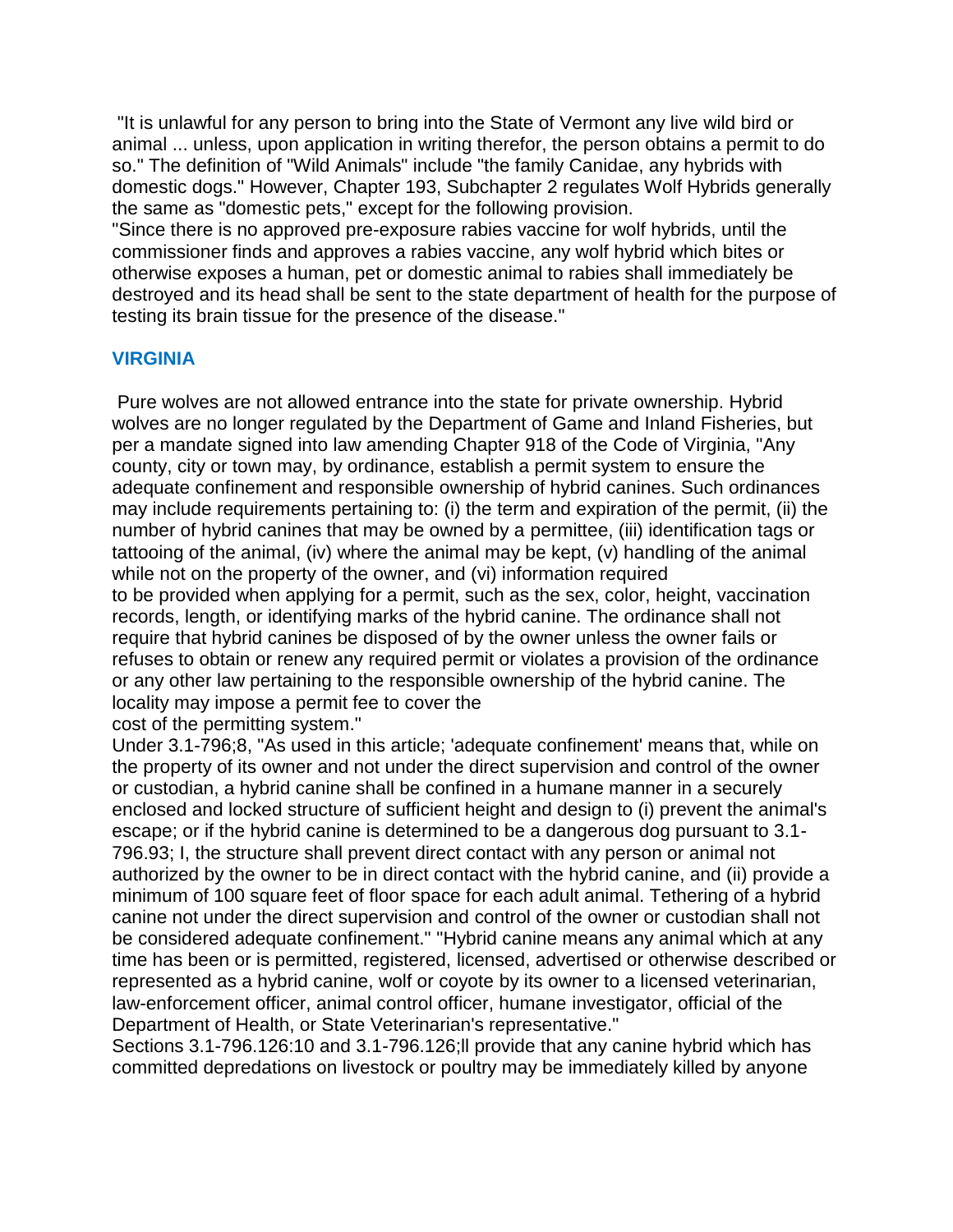witnessing such depredations, and also provide for remuneration of the livestock or poultry owner.

### **WASHINGTON**

"The wolf, Canis lupus, has been classified as an endangered species by the Fish and Wildlife Commission. Private ownership of a wolf requires proof of legal acquisition, health certificate, proper holding facilities. Wolf Hybrids are not classified as wildlife and therefore do not fall within the regulatory authority of the Department of Fish and Wildlife. This does not mean that local jurisdictions may not regulate or prohibit the possession of these animals. Additionally, other state or local agencies may have regulations that apply to the importation or possession of wolves or wolf hybrids." Possession of wolves or wolf hybrids is prohibited in King County.

ALERT ! WA State Has Proposed Changes:

Text of WA Exotics Senate Bill #5729, is online at: http://www.leg.wa.gov/pub/billinfo/2001-02/senate/5725-5749/5729\_02012001.txt

Synopsis or Digest at: http://www.leg.wa.gov/pub/billinfo/2001-02/senate/5725-5749/5729\_dig\_02012001.txt

### **WEST VIRGINIA**

"The importation of any species of wildlife into West Virginia is governed by a Wildlife Importation permit. These permits have been denied in recent years for wolves and other potentially dangerous wildlife due to some bad experiences in the past. Wolf Hybrids with more than 1% dog in their lineage are treated as dogs and therefor would not be under the jurisdiction of the Fish and Game Department; however, importation is not allowed."

### **WISCONSIN**

"Pure wolves are illegal except by permit for zoological, educational or scientific purposes

or propagation for preservation purposes. Hybrids are not regulated."

### **WYOMING**

Chapter 10, Section 5 (a) states: "Wolves (Canis lupus), wolf hybrids, and/or wolf/dog hybrids may not be imported or sold in the state of Wyoming."